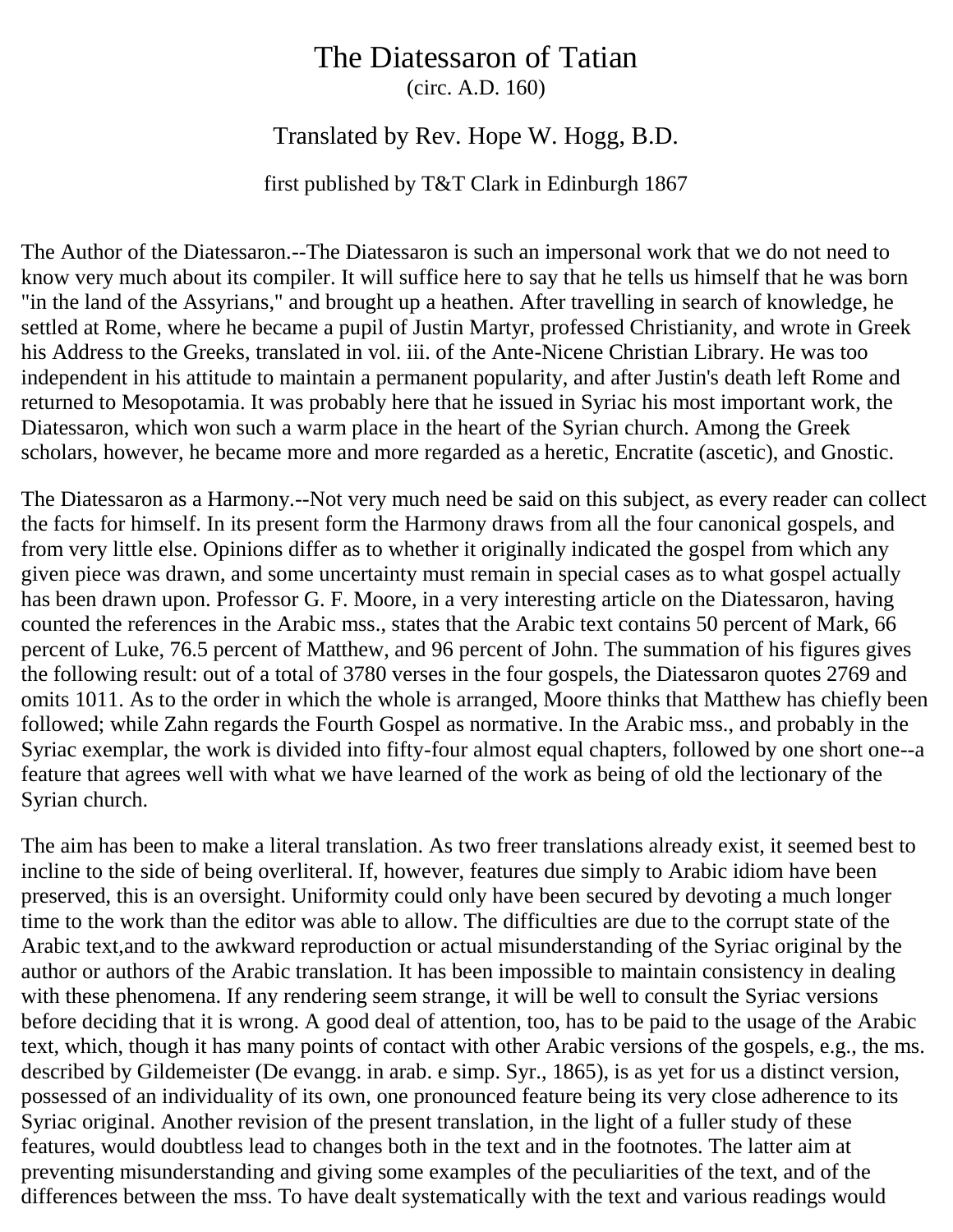have required much more time and space than was available. The consequence of this incompleteness has been some uncertainty at times what text to translate. Italics in the text denote words supplied for the sake of English idiom.

This is not a final translation. Few books have had a more remarkable literary history than the Diatessaron, and that history is by no means done. Much careful argument will yet be devoted to it, and perhaps discoveries as important as any hitherto made are yet to shed light on the problems that encircle it. If our work can help any one to take a step in advance, we shall not regret the toil.

Oxford, 21st December, 1895.

# The Text of the Diatessaron.

#### Section I

In the beginning was the Word, and the Word was with God, and God is the Word. This was in the beginning with God. Everything was by his hand, and without him not even one existing thing was made. In him was life, and the life is the light of men. And the light shineth in the darkness, and the darkness apprehended it not.

There was in the days of Herod the king a priest whose name was Zacharias, of the family of Abijah; and his wife was of the daughters of Aaron, and her name was Elizabeth. And they were both righteous before God, walking in all his commands, and in the uprightness of God without reproach. And they had no son, for Elizabeth was barren, and they had both advanced in age. And while he discharged the duties of priest in the order of his service before God, according to the custom of the priesthood it was his turn to burn incense; so he entered the temple of the Lord. And the whole gathering of the people were praying without at the time of the incense. And there appeared unto Zacharias the angel of the Lord, standing at the right of the altar of incense; and Zacharias was troubled when he saw him, and fear fell upon him. But the angel said unto him, Be not agitated, Zacharias, for thy prayer is heard, and thy wife Elizabeth shall bear thee a son, and thou shalt call his name John; and thou shalt have joy and gladness, and many shall rejoice at his birth. And he shall be great before the Lord, and shall not drink wine nor strong drink, and he shall be filled with the Holy Spirit while he is in his mother's womb. And he shall turn back many of the children of Israel to the Lord their God. And he shall go before him in the spirit, and in the power of Elijah the prophet, to turn back the heart of the fathers to the sons, and those that obey not to the knowledge of the righteous; and to prepare for the Lord a perfect people. And Zacharias said unto the angel, How shall I know this, since I am an old man and my wife is advanced in years? And the angel answered and said unto him, I am Gabriel, that standeth before God; and I was sent to speak unto thee, and give hee tidings of this. Henceforth thou shalt be speechless, and shalt not be able to speak until the day in which this shall come to pass, because thou didst not trust this my word, which shall be accomplished in its time. And the people were standing awaiting Zacharias, and they were perplexed at his delaying in the temple. And when Zacharias went out, he was not able to speak unto them: so they knew that he had seen in the temple a vision; and he made signs unto them, and continued dumb. And when the days of his service were completed, he departed to his dwelling.

And after those days Elizabeth his wife conceived; and she hid herself five months, and said, This hath the Lord done unto me in the days when he looked upon me, to remove my reproach from among men.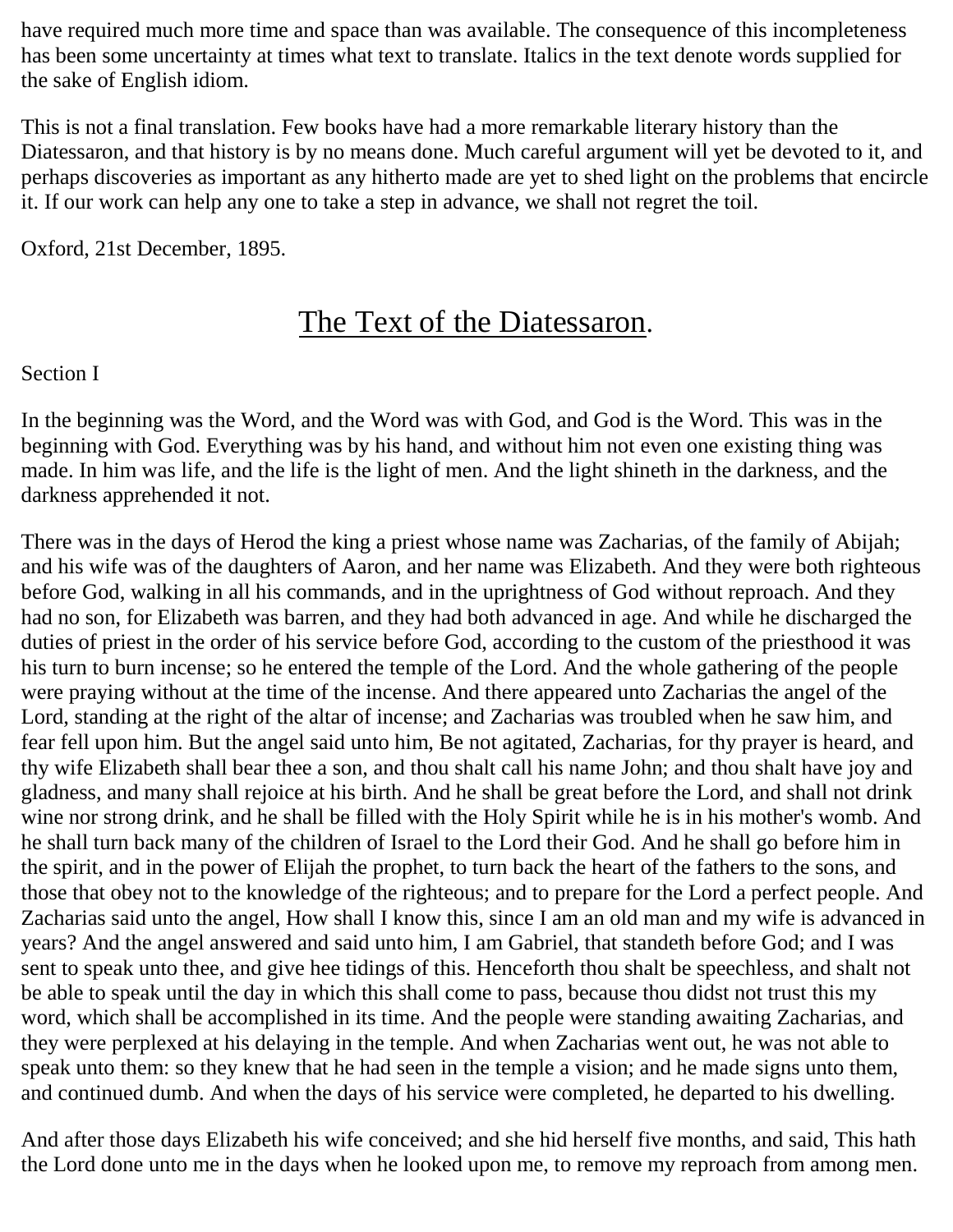And in the sixth month Gabriel the angel was sent from God to Galilee to a city called Nazareth, to a virgin given in marriage to a man named Joseph, of the house of David; and the virgin's name was Mary. And the angel entered unto her and said unto her, Peace be unto thee, thou who art filled with grace. Our Lord is with thee, thou blessed amongst women. And she, when she beheld, was agitated at his word, and pondered what this salutation could be. And the angel said unto her, Fear not, Mary, for thou hast found favour with God. Thou shalt now conceive, and bear a son, and call his name Jesus. This shall be great, and shall be called the Son of the Most High; and the Lord God will give him the throne of David his father: and he shall rule over the house of Jacob for ever; and to his kingdom there shall be no end. Mary said unto the angel, How shall this be to me when no man hath known me? The angel answered and said unto her, The Holy Spirit will come, and the power of the Most High shall rest upon thee, and therefore shall he that is born of thee be pure, and shall be called the Son of God. And lo, Elizabeth thy kinswoman, she also hath conceived a son in her old age; and this is the sixth month with her, her that is called barren. For nothing is difficult for God. Mary said, Lo, I am the handmaid of the Lord; let it be unto me according unto thy word. And the angel departed from her.

And then Mary arose in those days and went in haste into the hill country, to a city of Judah; and entered into the house of Zacharias, and asked for the health of Elizabeth. And when Elizabeth heard the salutation of Mary, the babe leaped in her womb. And Elizabeth was filled with the Holy Spirit; and cried with a loud voice and said unto Mary, Blessed art thou amongst women, and blessed is the fruit that is in thy womb. Whence have I this privilege, that the mother of my Lord should come unto me? When the sound of thy salutation reached my ears, with great joy rejoiced the babe in my womb. And blessed is she who believed that what was spoken to her from the Lord would be fulfilled. And Mary said,

My soul doth magnify the Lord,

And my spirit hath rejoiced in God my Saviour,

Who hath looked upon the low estate of his handmaiden:

Lo, henceforth, all generations shall pronounce blessing on me.

Forhe hath done great things for me, who is mighty,

And holy is his name.

And his mercy embraceth them who fear him,

Throughout the ages and the times.

He wrought the victory with his arm,

And scattered them that prided themselves in their opinions.

He overthrew them that acted haughtily from their thrones,

And raised the lowly.

He satisfied with good things the hungry,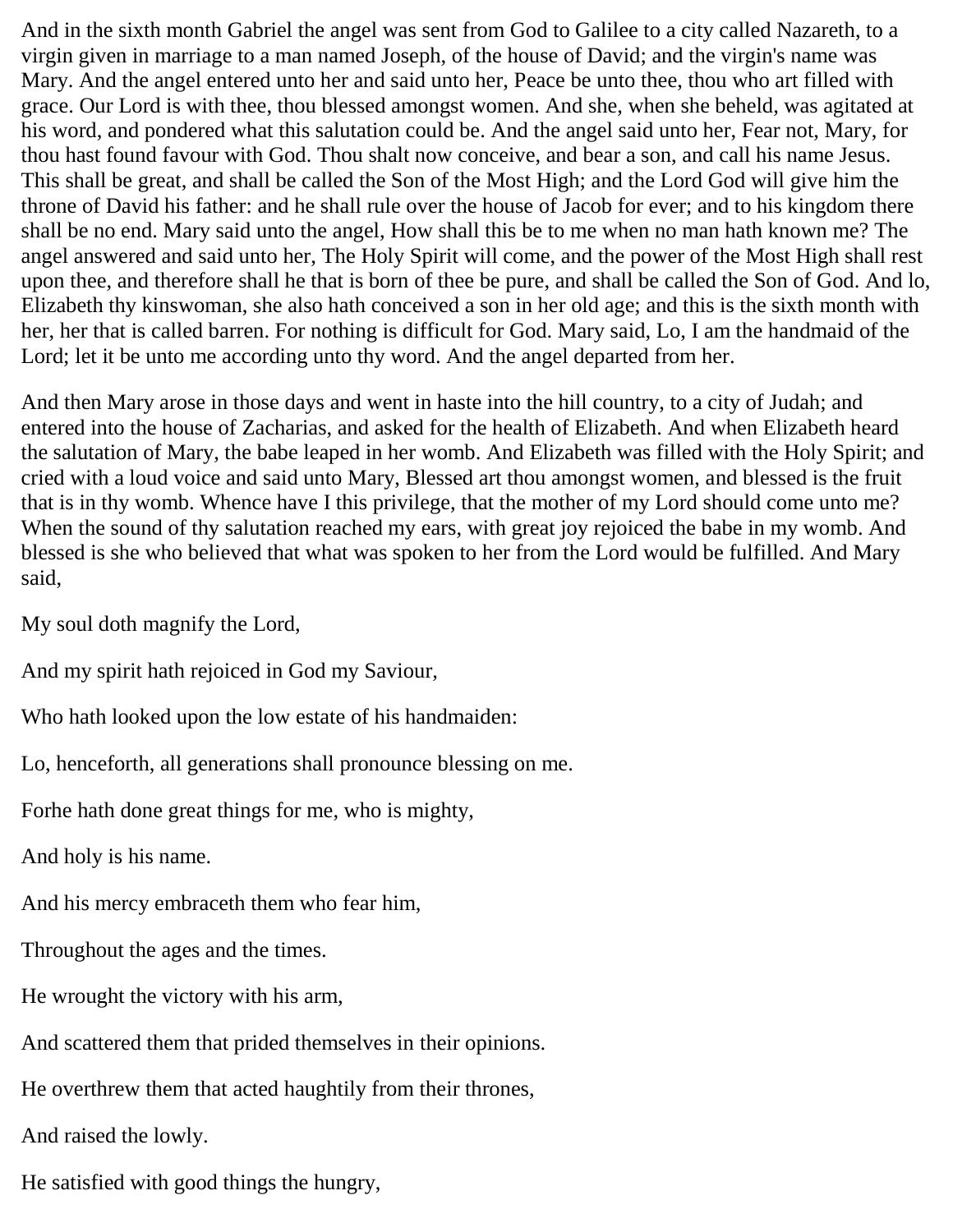And left the rich without anything.

He helped Israel his servant,

And remembered his mercy

(According as he spake with our fathers)

Unto Abraham and unto his seed for ever.

And Mary abode with Elizabeth about three months, and returned unto her house.

And Elizabeth's time of delivery was come; and she brought forth a son. And her neighbours and kinsfolk heard that God had multiplied his mercy towards her; and they rejoiced with her. And when it was the eighth day, they came to circumcise the child, and called him Zacharias, calling him by the name of his father. And his mother answered and said unto them, Not so; but he shall be called John. And they said unto her, There is no man of thy kindred that is called by this name. And they made signs to his father, saying, How dost thou wish to name him? And he asked for a tablet, and wrote and said, His name is John. And every one wondered. And immediately his mouth was opened, and his tongue, and he spake and praised God. And fear fell on all their neighbours: and this was spoken of in all the mountains of Judah. And all who heard pondered in their hearts and said, What shall this child be? And the hand of the Lord was with him.

And Zacharias his father was filled with the Holy Spirit, and prophesied and said,

Blessed is the Lord, the God of Israel,

Who hath cared for his people, and wrought for it salvation;

And hath raised for us the horn of salvation

In the house of David his servant

(As he spake by the mouth of his holy prophets from eternity),

That he might save us from our enemies,

And from the hand of all them that hate us.

And he hath performed his mercy towards our fathers,

And remembered his holy covenants,

And the oath which he sware unto Abraham our father,

That he would give us deliverance from the hand of our enemies,

And without fear we shall serve before him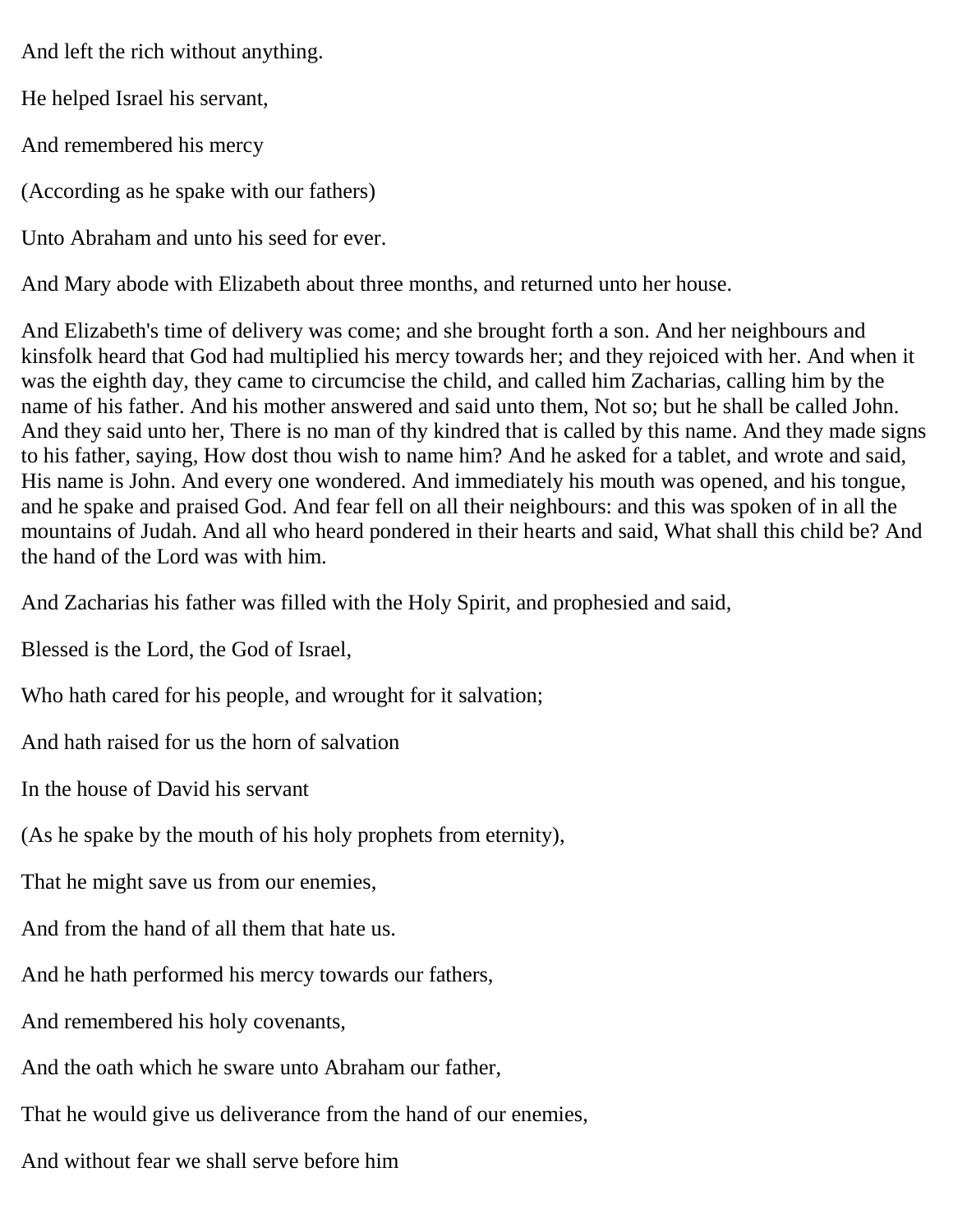All our days with equity and righteousness.

And as for thee, O child, prophet of the Most High shalt thou be called.

Thou shalt go forth before the face of the Lord to prepare his way,

To give the knowledge of salvation unto his people,

For the forgiveness of their sins,

Through the mercy of the compassion of our God,

With which he careth for us, to appear from on high

To give light to them that sit in darkness and under the shadow of death,

And to set straight our feet in the way of peace.

And the child grew and became strong in the spirit, and abode in the desert until the time of his appearing unto the children of Israel.

# Section II.

Now the birth of Jesus the Messiah was on this wise: In the time when his mother was given in marriage to Joseph, before they came together, she was found with child of the Holy Spirit. And Joseph her husband was a just man and did not wish to expose her, and he purposed to put her away secretly. But when he thought of this, the angel of the Lord appeared unto him in a dream, and said unto him, Joseph, son of David, fear not to take Mary thy wife, for that which is begotten in her is of the Holy Spirit. She shall bear a son, and thou shalt call his name Jesus, and he shall save his people from their sins. And all this was that the saying from the Lord by the prophet might be fulfilled:

Behold, the virgin shall conceive, and bear a son,

And they shall call his name Immanuel,

which is, being interpreted, With us is our God. And when Joseph arose from his sleep, he did as the angel of the Lord commanded him, and took his wife; and knew her not until she brought forth her firstborn son.

And in those days there went forth a decree from Augustus Cæsar that all the people of his dominion should be enrolled. This first enrolment was while Quirinius was governor of Syria. And every man went to be enrolled in his city. And Joseph went up also from Nazareth, a city of Galilee, to Judæa, to the city of David which is called Bethlehem (for he was of the house of David and of his tribe), with Mary his betrothed, she being with child, to be enrolled there. And while she was there the days for her being delivered were accomplished. And she brought forth her firstborn son; and she wrapped him in swaddling cloths and laid him in a manger, because there was no place for them where they were staying.

And there were in that region shepherds abiding, keeping their flock in the watch of the night. And behold, the angel of God came unto them, and the glory of the Lord shone upon them; and they were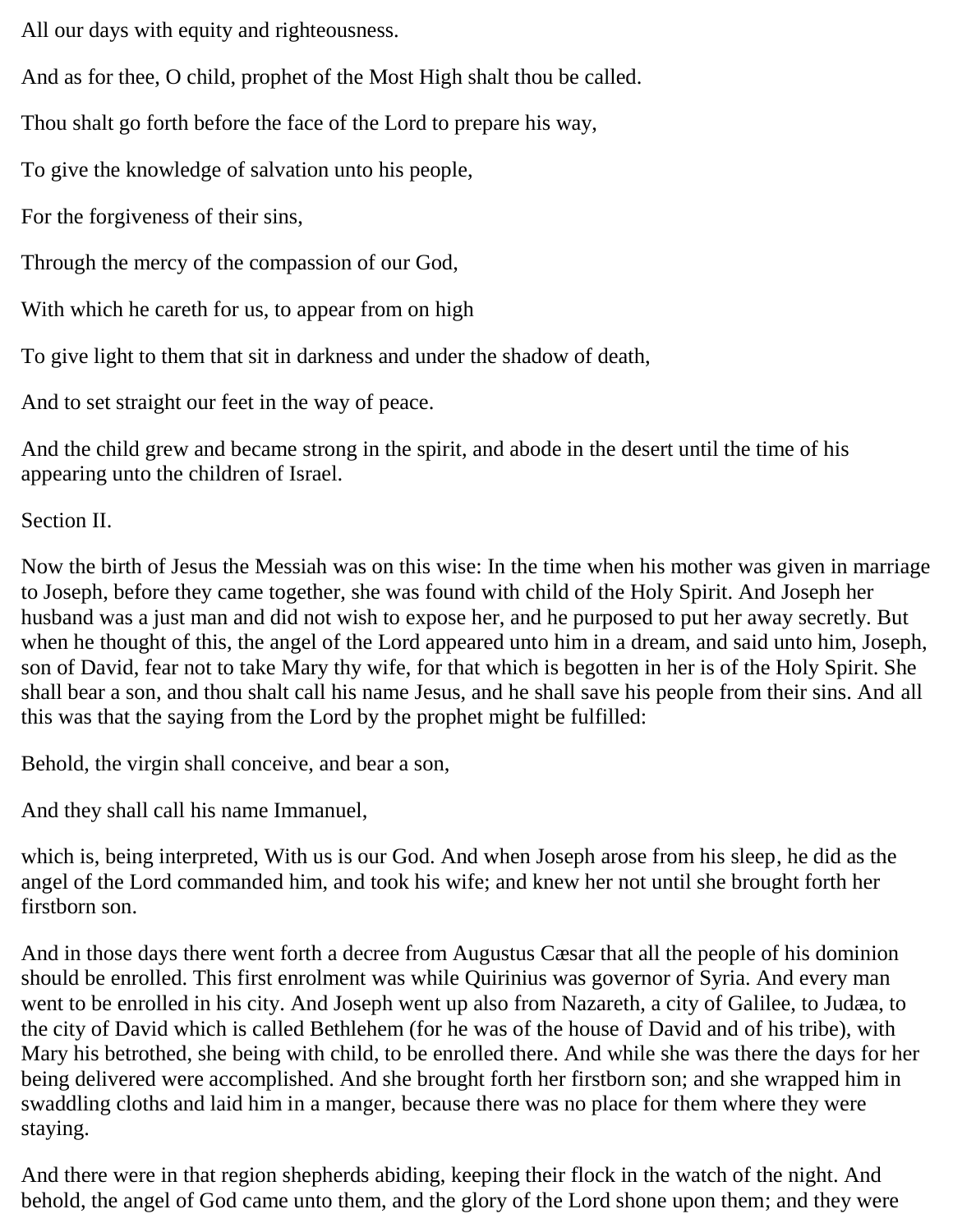greatly terrified. And the angel said unto them, Be not terrified; for I bring you tidings of great joy which shall be to the whole world; there is born to you this day a Saviour, which is the Lord the Messiah, in the city of David. And this is a sign for you: ye shall find a babe wrapped in swaddling cloths and laid in a manger. And there appeared with the angels suddenly many heavenly forces praising God and saying,

Praise be to God in the highest,

And on the earth peace, and good hope to men.

And when the angels departed from them to heaven, the shepherds spake to one another and said, We will go to Bethlehem and see this word which hath been, as the Lord made known unto us. And they came with haste, and found Mary and Joseph, and the babe laid in a manger. And when they saw, they reported the word which was spoken to them about the child. And all that heard wondered at the description which the shepherds described to them. But Mary kept these sayings and discriminated them in her heart. And those shepherds returned, magnifying and praising God for all that they had seen and heard, according as it was described unto them.

And when eight days were fulfilled that the child should be circumcised, his name was called Jesus, being that by which he was called by the angel before his conception in the womb.

And when the days of their purification according to the law of Moses were completed, they took him up to Jerusalem to present him before the Lord (as it is written in the law of the Lord, Every male opening the womb shall be called the holy thing of the Lord), and to give a sacrificial victim as it is said in the law of the Lord, A pair of doves or two young pigeons. And there was in Jerusalem a man whose name was Simeon; and this man was upright and pious, and expecting the consolation of Israel; and the Holy Spirit was upon him. And it had been said unto him by the Holy Spirit, that he should not see death till he had seen with his eyes the Messiah of the Lord. And this man came by the Spirit to the temple; and at the time when his parents brought in the child Jesus, that they might present for him a sacrifice, as it is written in the law, he bare him in his arms and praised God and said,

Now loosest thou the bonds of thy servant, O Lord, in peace,

According to thy saying;

For mine eye hath witnessed thy mercy,

Which thou hast made ready because of the whole world;

A light for the unveiling of the nations,

And a glory to thy people Israel.

And Joseph and his mother were marvelling at the things which were being said concerning him. And Simeon blessed them and said to Mary his mother, Behold, he is set for the overthrow and rising of many in Israel; and for a sign of contention; and a spear shall pierce through thine own soul; that the thoughts of the hearts of many may be revealed. And Anna the prophetess, the daughter of Phanuel, of the tribe of Asher, was also advanced in years (and she dwelt with her husband seven years from her virginity, and she remained a widow about eighty-four years); and she left not the temple, and served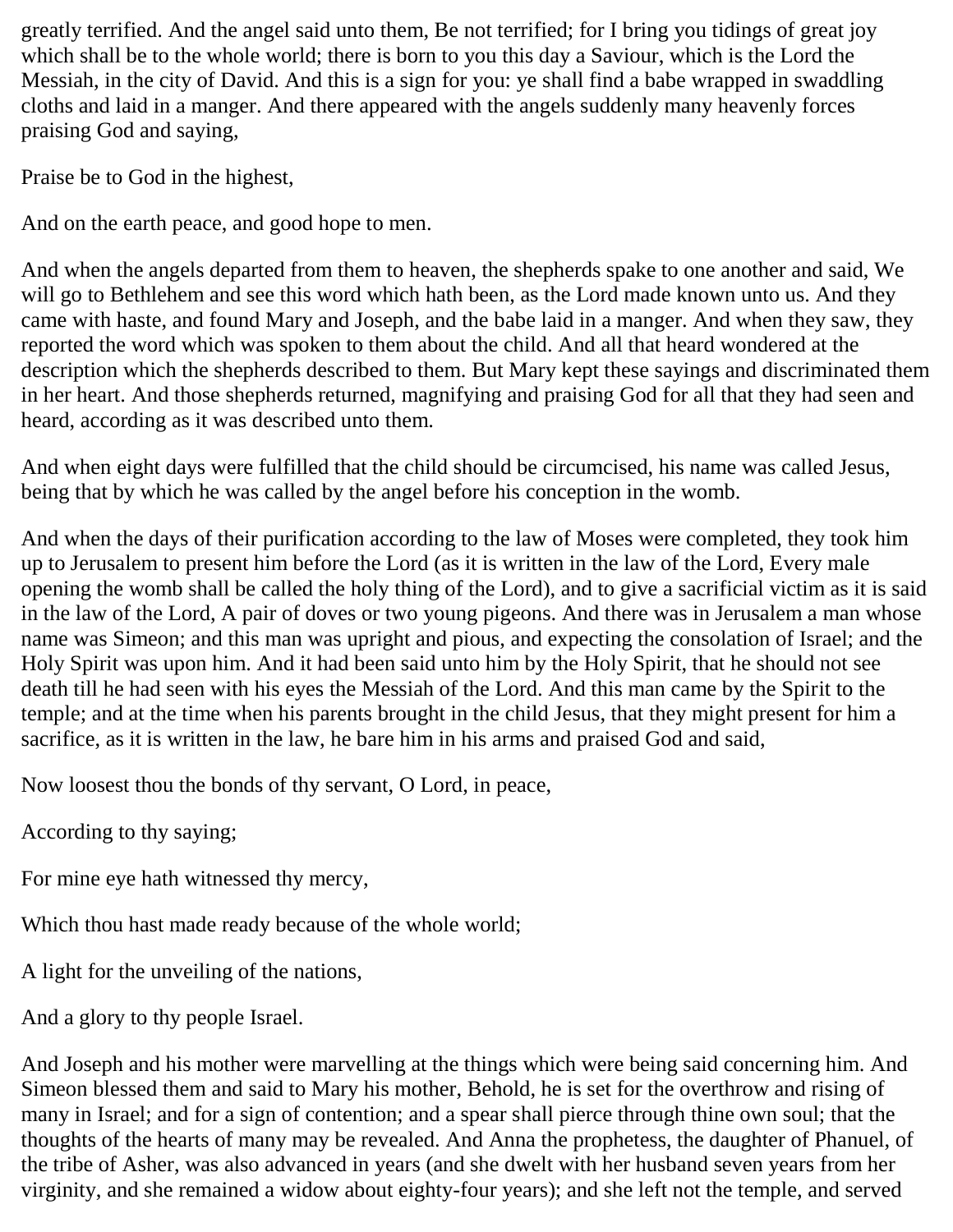night and day with fasting and prayer. And she also rose in that hour and thanked the Lord, and she spake of him with every one who was expecting the deliverance of Jerusalem. And when they had accomplished everything according to what is in the law of the Lord, they returned to Galilee, to Nazareth their city.

Section III.

And after that, the Magi came from the east to Jerusalem, and said, Where is the King of the Jews which was born? We have seen his star in the east, and have come to worship him. And Herod the king heard, and he was troubled, and all Jerusalem with him. And he gathered all the chief priests and the scribes of the people, and asked them in what place the Messiah should be born. They said, In Bethlehem of Judæa: thus it is written in the prophet,

Thou also, Bethlehem of Judah,

Art not contemptible among the kings of Judah:

From thee shall go forth a king,

And he shall be a shepherd to my people Israel.

Then Herod called the Magi secretly, and inquired of them the time at which the star appeared to them. And he sent them to Bethlehem, and said unto them, Go and search about the child diligently; and when ye have found him, come and make known to me, that I also may go and worship him. And they, when they heard the king, departed; and lo, the star which they had seen in the east went before them, until it came and stood above the place where the child was. And when they beheld the star, they rejoiced with very great joy. And they entered the house and beheld the child with Mary his mother, and fell down worshipping him, and opened their saddle-bags and offered to him offerings, gold and myrrh and frankincense. And they saw in a dream that they should not return to Herod, and they travelled by another way in going to their country.

And when they had departed, the angel of the Lord appeared in a dream to Joseph, and said unto him, Rise, take the child and his mother, and flee into Egypt, and be thou there until I speak to thee; for Herod is determined to seek the child to slay him. And Joseph arose and took the child and his mother in the night, and fled into Egypt, and remained in it until the time of the death of Herod: that that might be fulfilled which was said by the Lord in the prophet, which said, From Egypt did I call my son. And Herod then, when he saw that he was mocked of the Magi, was very angry, and sent and killed all the male children which were in Bethlehem and all its borders, from two years old and under, according to the time which he had inquired from the Magi. Then was fulfilled the saying in Jeremiah the prophet, which said,

A voice was heard in Ramah,

Weeping and much lamentation;

Rachel weeping for her children,

And not willing to be consoled for their loss.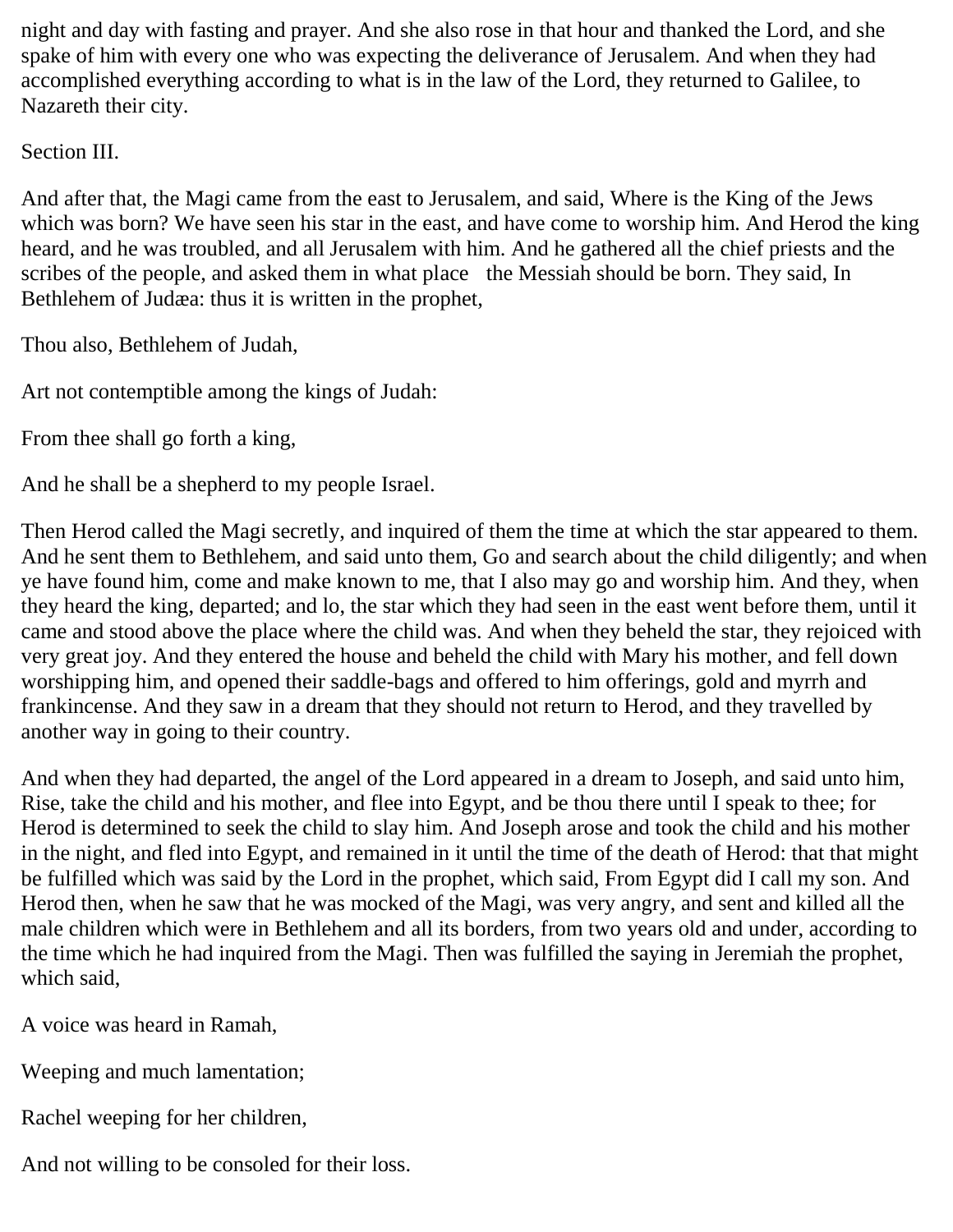But when Herod the king died, the angel of the Lord appeared in a dream to Joseph in Egypt, and said unto him, Rise and take the child and his mother, and go into the land of Israel; for they have died who sought the child's life. And Joseph rose and took the child and his mother, and came to the land of Israel. But when he heard that Archelaus had become king over Judæa instead of Herod his father, he feared to go thither; and he saw in a dream that he should go into the land of Galilee, and that he should abide in a city called Nazareth: that the saying in the prophet might be fulfilled, that he should be called a Nazarene.

And the child grew, and became strong in spirit, becoming filled with wisdom; and the grace of God was upon him.

And his kinsfolk used to go every year to Jerusalem at the feast of the passover. And when he was twelve years old, they went up according to their custom, to the feast. And when the days were accomplished, they returned; and the child Jesus remained in Jerusalem, and Joseph and his mother knew not: and they supposed that he was with the children of their company. And when they had gone one day's journey, they sought him beside their people and those who knew them, and they found him not; so they returned to Jerusalem and sought him again. And after three days they found him in the temple, sitting in the midst of the teachers, hearing them and asking them questions; and all who heard him wondered at his wisdom and his words. And when they saw him they wondered, and his mother said unto him, My son, why hast thou dealt with us thus? behold, I and thy father have been seeking for thee with much anxiety. And he said unto them, Why were ye seeking me? know ye not that I must be in the house of my Father? And they understood not the word which he spake unto them. And he went down with them, and came to Nazareth; and he was obedient to them: and his mother used to keep all these sayings in her heart.

And Jesus grew in his stature and wisdom, and in grace with God and men.

And in the fifteenth year of the reign of Tiberius Cæsar, when Pontius Pilate was governor in Judæa, and one of the four rulers, Herod, in Galilee; and Philip his brother, one of the four rulers, in Ituræa and in the district of Trachonitis; and Lysanias, one of the four rulers, in Abilene; in the chief-priesthood of Annas and Caiaphas, the command of God went forth to John the son of Zacharias in the desert. And he came into all the region which is about Jordan, proclaiming the baptism of repentance unto the forgiveness of sins. And he was preaching in the wilderness of Judæa, and saying, Repent ye; the kingdom of heaven is come near. This is he that was spoken of in Isaiah the prophet,

The voice which crieth in the desert,

- Prepare ye the way of the Lord,
- And make straight in the plain, paths for our God.
- All the valleys shall become filled,
- And all the mountains and hills shall become low;
- And the rough shall become plain, And the difficult place, easy;
- And all flesh shall see the salvation of God.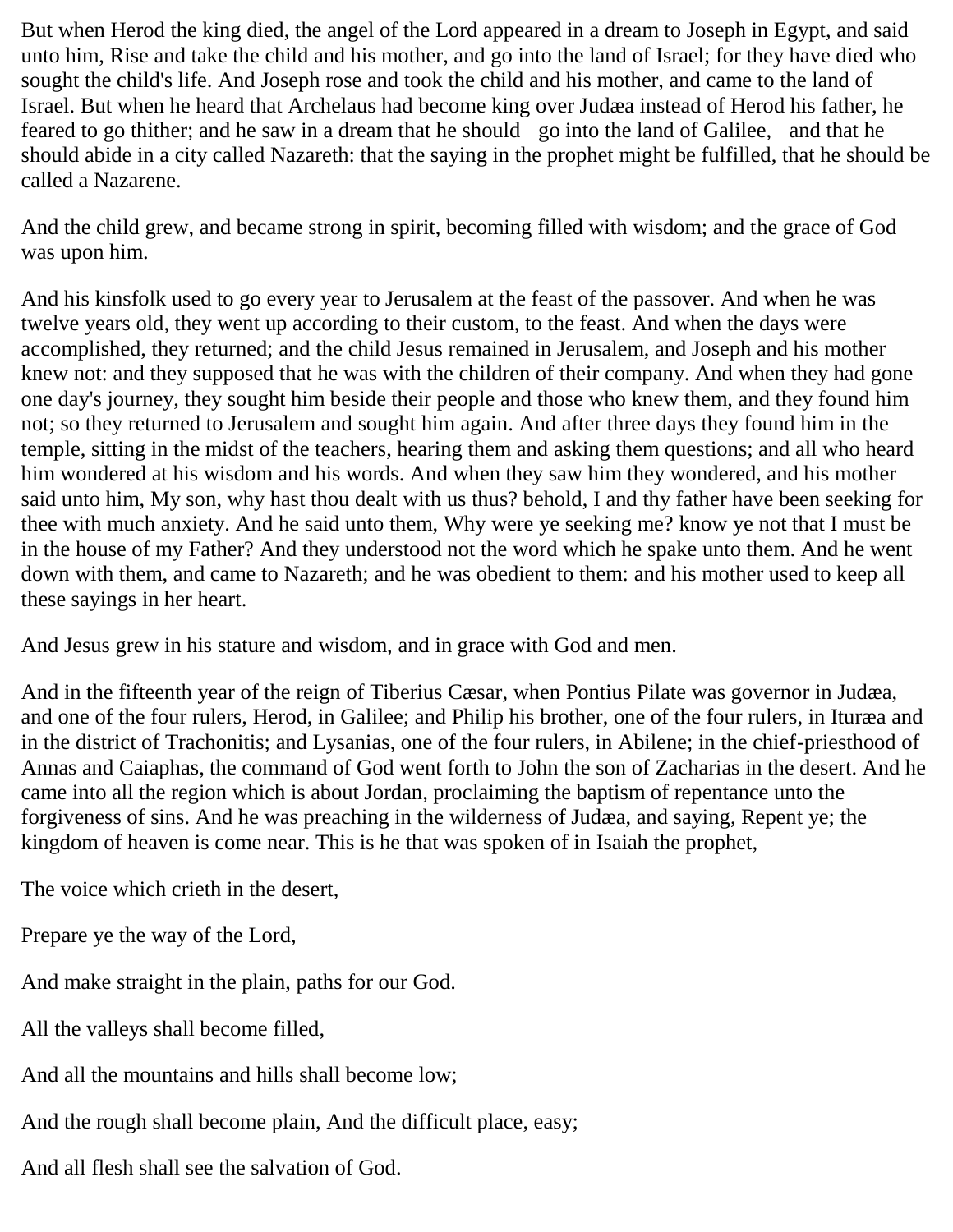This man came to bear witness, that he might bear witness to the light, that every man might believe through his mediation. He was not the light, but that he might bear witness to the light, which was the light of truth, that giveth light to every man coming into the world. He was in the world, and the world was made by him, and the world knew him not. He came unto his own, and his own received him not. And those who received him, to them gave he the power that they might be sons of God, those which believe in his name: which were born, not of blood, nor of the will of the flesh, nor of the will of a man, but of God. And the Word became flesh, and took up his abode among us; and we saw his glory as the glory of the only Son from the Father, which is full of grace and equity. John bare witness of him, and cried, and said, This is he that I said cometh after me and was before me, because he was before me. And of his fullness received we all grace for grace. For the law was given through the mediation of Moses, but truth and grace were through Jesus Christ.

#### Section IV.

No man hath seen God at any time; the only Son, God, which is in the bosom of his Father, he hath told of him.

And this is the witness of John when the Jews sent to him from Jerusalem priests and Levites to ask him, Who art thou? And he acknowledged, and denied not; and he confessed that he was not the Messiah. And they asked him again, What then? Art thou Elijah? And he said, I am not he. Art thou a prophet? He said, No. They said unto him, Then who art thou? that we may answer them that sent us. What sayest thou of thyself? And he said, I am the voice that crieth in the desert, Repair ye the way of the Lord, as said Isaiah the prophet. And they that were sent were from the Pharisees. And they asked him and said unto him, Why baptizest thou now, when thou art not the Messiah, nor Elijah, nor a prophet? John answered and said unto them, I baptize with water: among you is standing one whom ye know not: this is he who I said cometh after me and was before me, the latchets of whose shoes I am not worthy to unloose. And that was in Bethany beyond Jordan, where John was baptizing.

Now John's raiment was camel's hair, and he was girded with skins, and his food was of locusts and honey of the wilderness. Then went out unto him the people of Jerusalem, and all Judæa, and all the region which is about the Jordan; and they were baptized of him in the river Jordan, confessing their sins. But when he saw many of the Pharisees and Sadducees coming to be baptized, he said unto them, Ye children of vipers, who hath led you to flee from the wrath to come? Do now the fruits which are worthy of repentance; and think and say not within yourselves, We have a father, even Abraham; for I say unto you, that God is able to raise up of these stones children unto Abraham. Behold, the axe hath been laid at the roots of the trees, and so every tree that beareth not good fruit shall be taken and cast into the fire. And the multitudes were asking him and saying, What shall we do? He answered and said unto them, He that hath two tunics shall give to him that hath not; and he that hath food shall do likewise. And the publicans also came to be baptized, and they said unto him, Teacher, what shall we do? He said unto them, Seek not more than what ye are commanded to seek. And the servants of the guard asked him and said, And we also, what shall we do? He said unto them, Do not violence to any man, nor wrong him; and let your allowances satisfy you.

And when the people were conjecturing about John, and all of them thinking in their hearts whether he were haply the Messiah, John answered and said unto them, I baptize you with water; there cometh one after me who is stronger than I, the latchets of whose shoes I am not worthy to loosen; he will baptize you with the Holy Spirit and fire: who taketh the fan in his hand to cleanse his threshing-floors, and the wheat he gathereth into his garners, while the straw he shall burn in fire which can not be put out.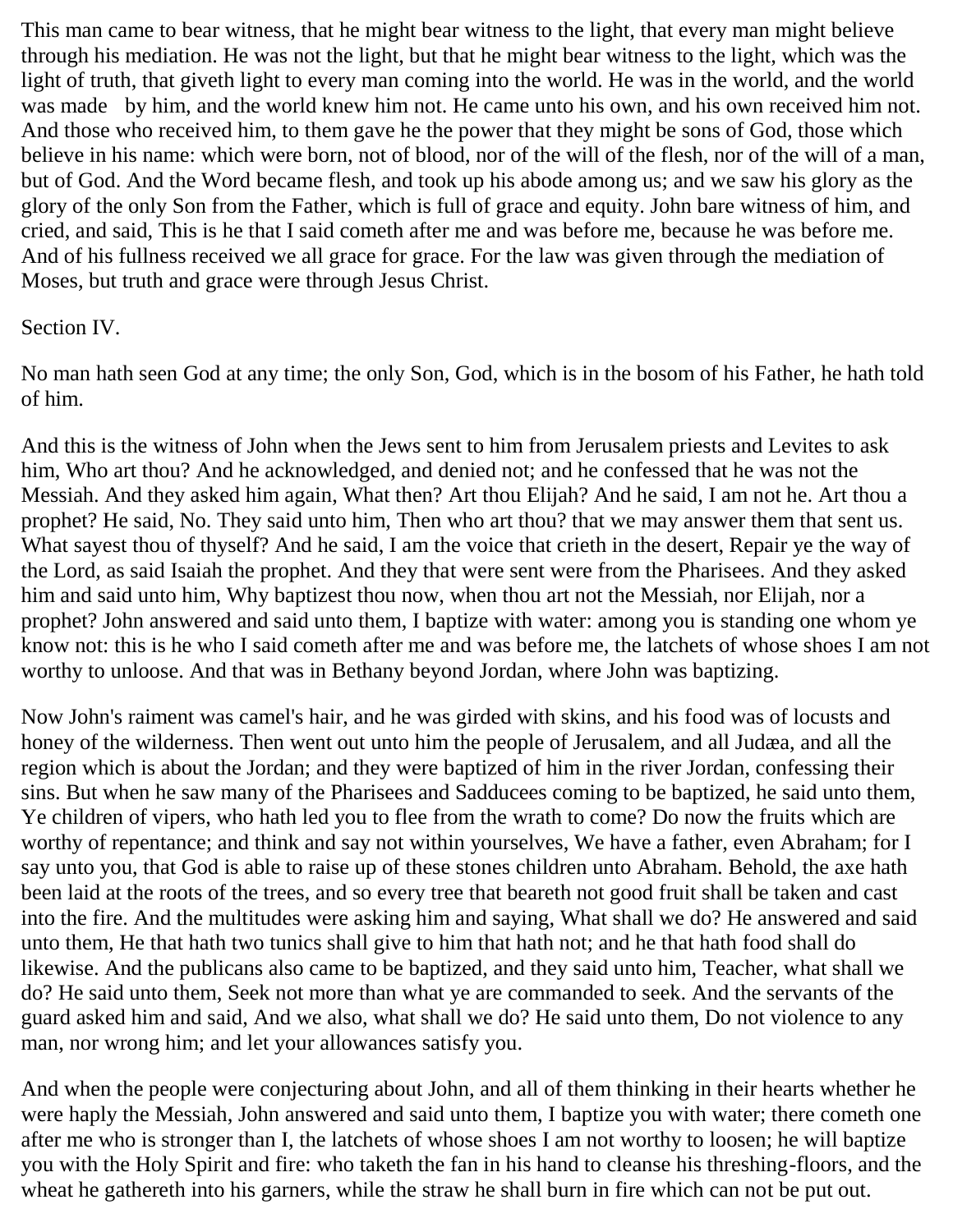And other things he taught and preached among the people.

Then came Jesus from Galilee to the Jordan to John, to be baptized of him. And Jesus was about thirty years old, and it was supposed that he was the son of Joseph. And John saw Jesus coming unto him, and said, This is the Lamb of God, that taketh on itself the burden of the sins of the world! This is he concerning whom I said, There cometh after me a man who was before me, because he was before me. And I knew him not; but that he should be made manifest to Israel, for this cause came I to baptize with water. And John was hindering him and saying, I have need of being baptized by thee, and comest thou to me? Jesus answered him and said, Suffer this now: thus it is our duty to fulfill all righteousness. Then he suffered him. And when all the people were baptized, Jesus was baptized. And immediately he went up out of the water, and heaven openedto him, and the Holy Spirit descended upon him in the similitude of the body of a dove; and lo, a voice from heaven, saying, This is my beloved Son, in whom I am well pleased. And John bare witness and said, I beheld the Spirit descend from heaven like a dove; and it abode upon him. But I knew him not; but he that sent me to baptize with water, he said unto me, Upon whomsoever thou shalt behold the Spirit descending and lighting upon him, the same is he that baptizeth with the Holy Spirit. And I have seen and borne witness that this is the Son of God.

And Jesus returned from the Jordan, filled with the Holy Spirit. And immediately the Spirit took him out into the wilderness, to be tried of the devil; and he was with the beasts. And he fasted forty days and forty nights. And he ate nothing in those days, and at the end of them he hungered. And the tempter came and said unto him, If thou art the Son of God, speak, and these stones shall become bread. He answered and said, It is written, Not by bread alone shall man live, but by every word that proceedeth out of the mouth of God. Then the devil brought him to the holy city, and set him on the pinnacle of the temple, and said unto him, If thou art the Son of God, cast thyself down: for it is written,

He shall give his angels charge concerning thee:

And they shall take thee on their arms,

So that thy foot shall not stumble against a stone.

Jesus said unto him, And it is written also, Thou shalt not tempt the Lord thy God. And the devil took him up to a high mountain, and shewed him all the kingdoms of the earth, and their glory, in the least time; and the devil said unto him, To thee will I give all this dominion, and its glory, which is delivered to me that I may give it to whomsoever I will. If then thou wilt worship before me, all of it shall be thine.

# Section V.

Jesus answered and said unto him, Get thee hence, Satan: for it is written, Thou shalt worship the Lord thy God, and him alone shalt thou serve. And when the devil had completed all his temptations, he departed from him for a season. And behold, the angels drew near and ministered unto him.

And next day John was standing, and two of his disciples; and he saw Jesus as he was walking, and said, Behold, the Lamb of God! And his two disciples heard him saying this, and they followed Jesus. And Jesus turned and saw them coming after him, and said unto them, What seek ye? They said unto him, Our master, where art thou staying? And he said unto them, Come and see. And they came and saw his place, and abode with him that day: and it was about the tenth hour. One of the two which heard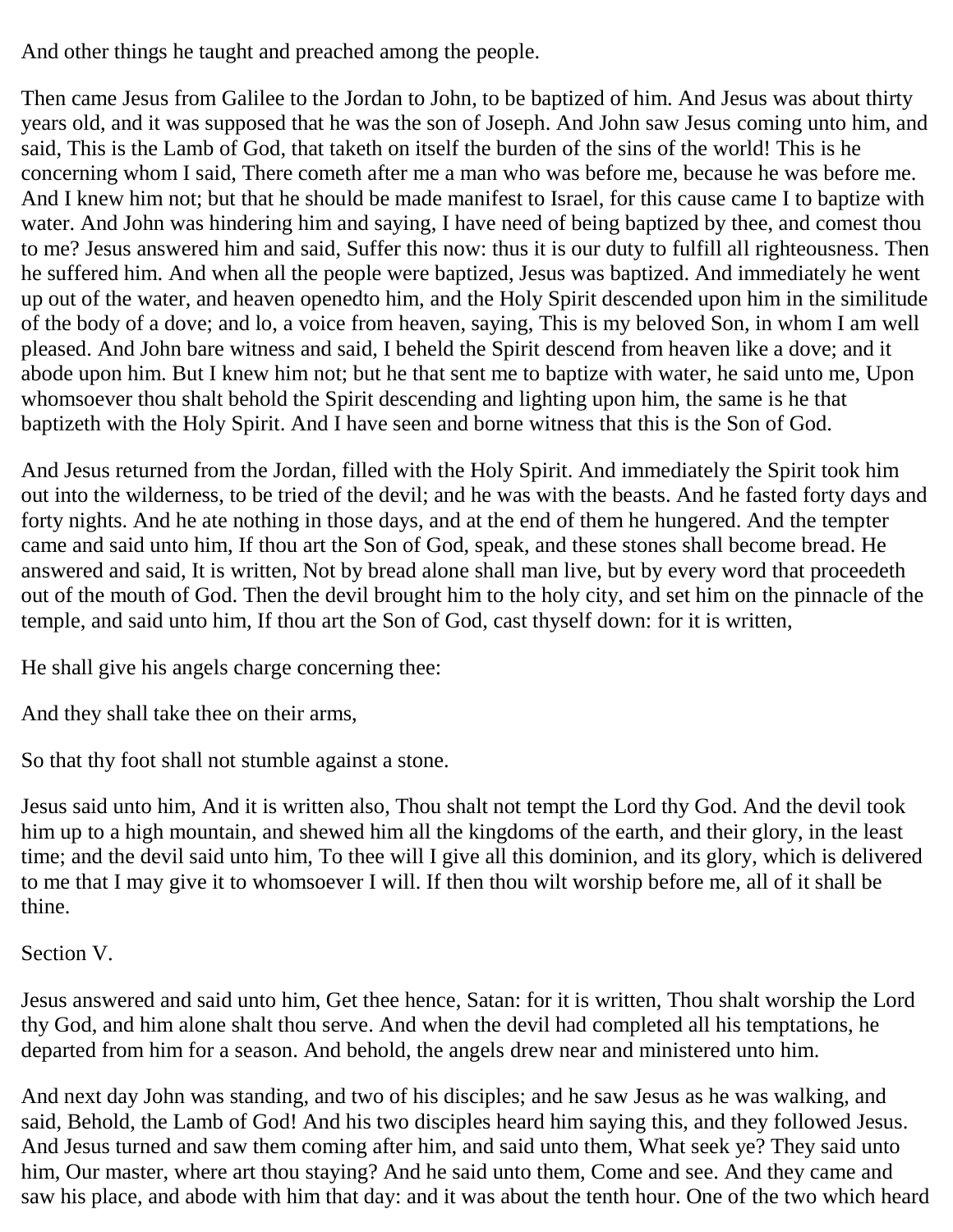from John, and followed Jesus, was Andrew the brother of Simon. And he saw first Simon his brother, and said unto him, We have found the Messiah. And he brought him unto Jesus. And Jesus looked upon him and said, Thou art Simon, son of Jonah: thou shalt be called Cephas.

And on the next day Jesus desired to go forth to Galilee, and he found Philip, and said unto him, Follow me. Now Philip was of Bethsaida, of the city of Andrew and Simon. And Philip found Nathanael, and said unto him, He of whom Moses did write in the law and in the prophets, we have found that he is Jesus the son of Joseph of Nazareth. Nathanael said unto him, Is it possible that there can be any good thing from Nazareth? Philip said unto him, Come and see. And Jesus saw Nathanael coming to him, and said of him, This is indeed a son of Israel in whom is no guile. And Nathanael said unto him, Whence knowest thou me? Jesus said unto him, Before Philip called thee, while thou wast under the fig tree, I saw thee. Nathanael answered and said unto him, My Master, thou art the Son of God; thou art the King of Israel. Jesus said unto him, Because I said unto thee, I saw thee under the fig tree, hast thou believed? thou shalt see what is greater than this. And he said unto him, Verily, verily, I say unto you, Henceforth ye shall see the heavens opened, and the angels of God ascending and descending upon the Son of man.

And Jesus returned in the power of the Spirit to Galilee.

And on the third day there was a feast in Cana, a city of Galilee; and the mother of Jesus was there: and Jesus also and his disciples were invited to the feast. And they lacked wine: and his mother said unto Jesus, They have no wine. And Jesus said unto her, What have I to do with thee, woman? hath not mine hour come? And his mother said unto the servants, What he saith unto you, do. And there were there six vessels of stone, placed for the Jews' purification, such as would contain two or three jars. And Jesus said unto them, Fill the vessels with water. And they filled them to the top. He said unto them, Draw out now, and present to the ruler of the feast. And they did so. And when the ruler of the company tasted that water which had become wine, and knew not whence it was (but the servants knew, because they filled up the water), the ruler of the company called the bridegroom, and said unto him, Every man presenteth first the good wine, and on intoxication he bringeth what is poor; but thou hast kept the good wine until now. And this is the first sign which Jesus did in Cana of Galilee, and manifested his glory; and his disciples believed on him. And his fame spread in all the country which was around them. And he taught in their synagogues, and was glorified by every man. And he came to Nazareth, where he had been brought up, and entered, according to his custom, into the synagogue on the sabbath day, and stood up to read. And he was given the book of Isaiah the prophet. And Jesus opened the book and found the place where it was written,

The Spirit of the Lord is upon me,

- And for this anointed he me, to preach good tidings to the poor;
- And he hath sent me to heal the broken-hearted,
- And to proclaim forgiveness to the evil-doers, and sight to the blind,
- And to bring the broken into forgiveness,
- And to proclaim an acceptable year of the Lord.

And he rolled up the book and gave it to the servant, and went and sat down: and the eyes of all that were in the synagogue were observing him. And he began to say unto them, To-day hath this scripture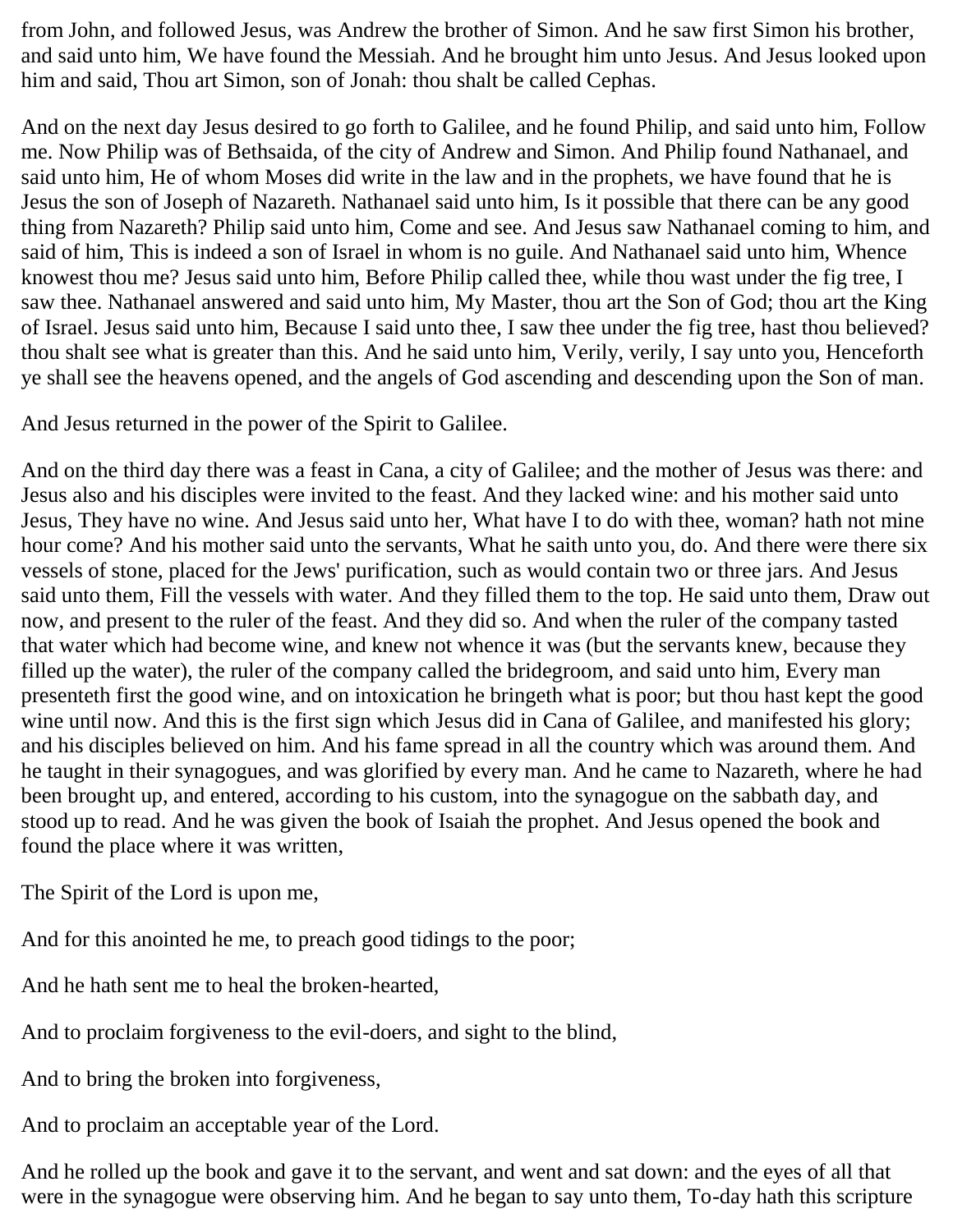been fulfilled which ye have heard with your ears. And they all bare him witness, and wondered at the words of grace which were proceeding from his mouth.

And from that time began Jesus to proclaim the gospel of the kingdom of God, and to say, Repent ye, and believe in the gospel. The time is fulfilled, and the kingdom of heaven hath come near.

And while he was walking on the shore of the sea of Galilee, he saw two brethren, Simon who was called Cephas, and Andrew his brother, casting their nets into the sea; for they were fishers. And Jesus said unto them, Follow me, and I will make you fishers of men. And they immediately left their nets there and followed him. And when he went on from thence, he saw other two brothers, James the son of Zebedee, and John his brother, in the ship with Zebedee their father, mending their nets; and Jesus called them. And they immediately forsook the ship and their father Zebedee, and followed him.

And when the multitude gathered unto him to hear the word of God, while he was standing on the shore of the sea of Gennesaret, he saw two boats standing beside the sea, while the two fishers which were gone out of them were washing their nets. And one of them belonged to Simon Cephas. And Jesus went up and sat down in it, and commanded that they should move away a little from the land into the water. And he sat down and taught the multitudes from the boat. And when he had left off his speaking, he said unto Simon, Put out into the deep, and cast your net for a draught. And Simon answered and said unto him, My Master, we toiled all night and caught nothing; now at thy word I will cast the net. And when they did this, there were enclosed a great many fishes; and their net was on the point of breaking. And they beckoned to their comrades that were in the other boat, to come and help them. And when they came, they filled both boats, so that they were on the point of sinking.

#### Section VI.

But when Simon Cephas saw this he fell before the feet of Jesus, and said unto him, My Lord, I beseech of thee to depart from me, for I am a sinful man. And amazement took possession of him, and of all who were with him, because of the draught of the fishes which they had taken. And thus also were James and John the sons of Zebedee overtaken, who were Simon's partners. And Jesus said unto Simon, Fear not; henceforth thou shalt be a fisher of men unto life. And they brought the boats to the land; and they left everything, and followed him.

And after that came Jesus and his disciples into the land of Judæa; and he went about there with them, and baptized. And John also was baptizing in Ænon, which is beside Salim, because there was much water there: and they came, and were baptized. And John was not yet come into prison. And there was an inquiry between one of John's disciples and one of the Jews about purifying. And they came unto John, and said unto him, Our master, he that was with thee beyond Jordan, to whom thou hast borne witness, behold, he also baptizeth, and many come to him. John answered and said unto them, A man can receive nothing of himself, except it be given him from heaven. Ye are they that bear witness unto me that I said, I am not the Messiah, but I am one sent before him. And he that hath a bride is a bridegroom: and the friend of the bridegroom is he that standeth and listeneth to him, and rejoiceth greatly because of the bridegroom's voice. Lo now, behold, my joy becometh complete. And he must increase and I decrease. For he that is come from above is higher than everything; and he that is of the earth, of the earth he is, and of the earth he speaketh; and he that came down from heaven is higher than all. And he beareth witness of what he hath seen and heard: and no man receiveth his witness. And he that hath received his witness hath asserted that he is truly God. And he whom God hath sent speaketh the words of God: God gave not the Spirit by measure. The Father loveth the Son, and hath put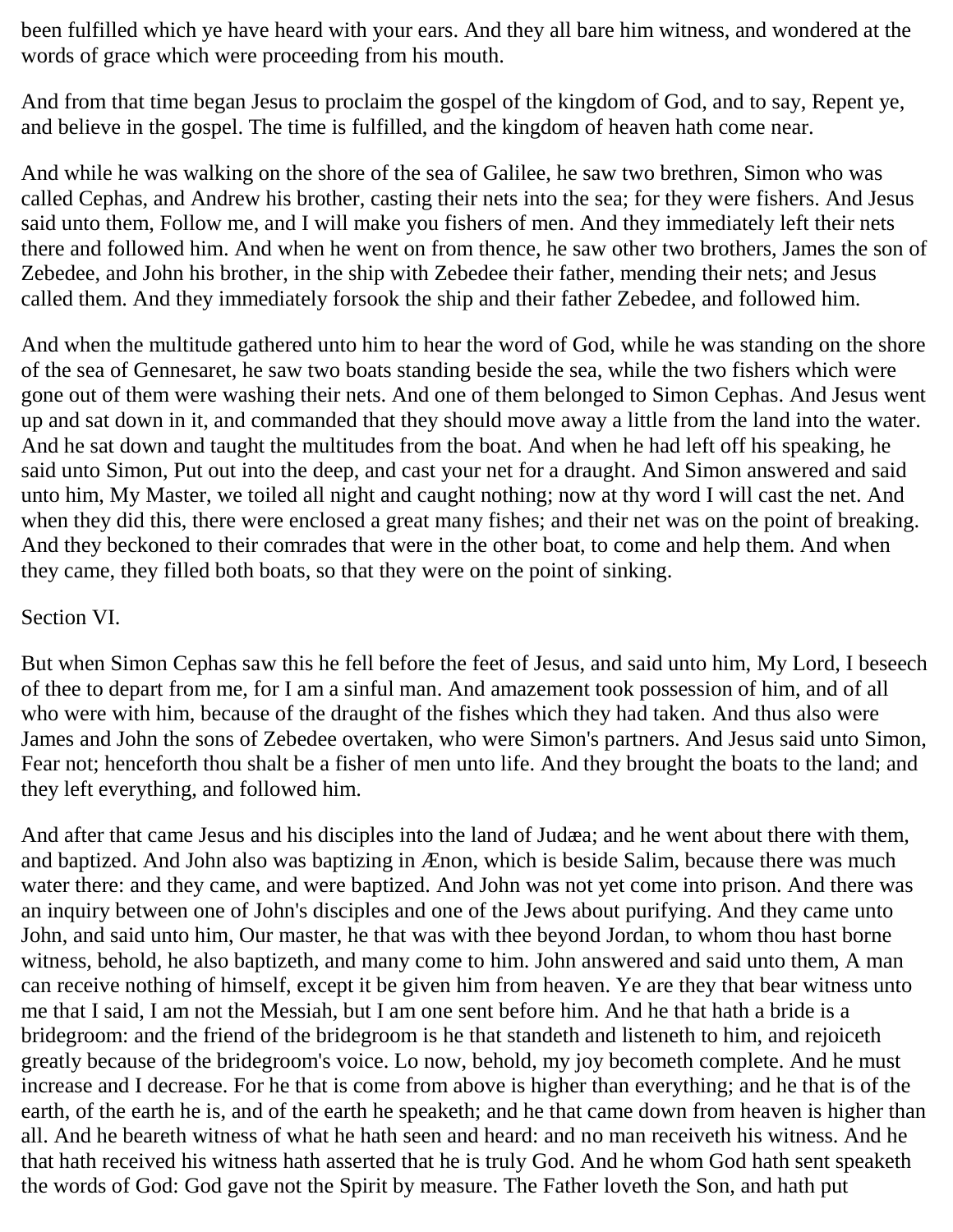everything in his hands. Whosoever believeth in the Son hath eternal life; but whosoever obeyeth not the Son shall not see life, but the wrath of God cometh upon him.

And Jesus learned that the Pharisees had heard that he had received many disciples, and that he was baptizing more than John (not that Jesus was himself baptizing, but his disciples); and so he left Judæa.

And Herod the governor, because he used to be rebuked by John because of Herodias the wife of Philip his brother, and for all the sins which he was committing, added to all that also this, that he shut up John in prison.

And when Jesus heard that John was delivered up, he went away to Galilee. And he entered again into Cana, where he had made the water wine. And there was at Capernaum a king's servant, whose son was sick. And this man heard that Jesus was come from Judæa to Galilee; and he went to him, and besought of him that he would come down and heal his son; for he had come near unto death. Jesus said unto him, Except ye see signs and wonders, ye do not believe. The king's servant said unto him, My Lord, come down, that the child die not. Jesus said unto him, Go; for thy son is alive. And that man believed the word which Jesus spake, and went. And when he went down, his servants met him and told him, and said unto him, Thy son is alive. And he asked them at what time he recovered. They said unto him, Yesterday at the seventh hour the fever left him. And his father knew that that was at that hour in which Jesus said unto him, Thy son is alive. And he believed, he and the whole people of his house. And this is the second sign which Jesus did when he returned from Judæa to Galilee. And he was preaching in the synagogues of Galilee.

And he left Nazareth, and came and dwelt in Capernaum by the sea shore, in the borders of Zebulun and Naphtali: that it might be fulfilled which was said in Isaiah the prophet, who said,

The land of Zebulun, the land of Naphtali,

The way of the sea, the passage of the Jordan,

Galilee of the nations:

The people sitting in darkness

Saw a great light,

And those sitting in the region and in the shadow of death,

There appeared to them a light.

And he taught them on the sabbaths. And they wondered because of his doctrine: for his word was as if it were authoritative. And there was in the synagogue a man with an unclean devil, and he cried out with a loud voice, and said, Let me alone; what have I to do with thee, thou Jesus of Nazareth? art thou come for our destruction? I know thee who thou art, thou Holy One of God. And Jesus rebuked him, and said, Stop up thy mouth, and come out of him. And the demon threw him in the midst and came out of him, having done him no harm. And great amazement took hold upon every man. And they talked one with another, and said, What is this word that orders the unclean spirits with power and authority, and they come out? And the news of him spread abroad in all the region which was around them.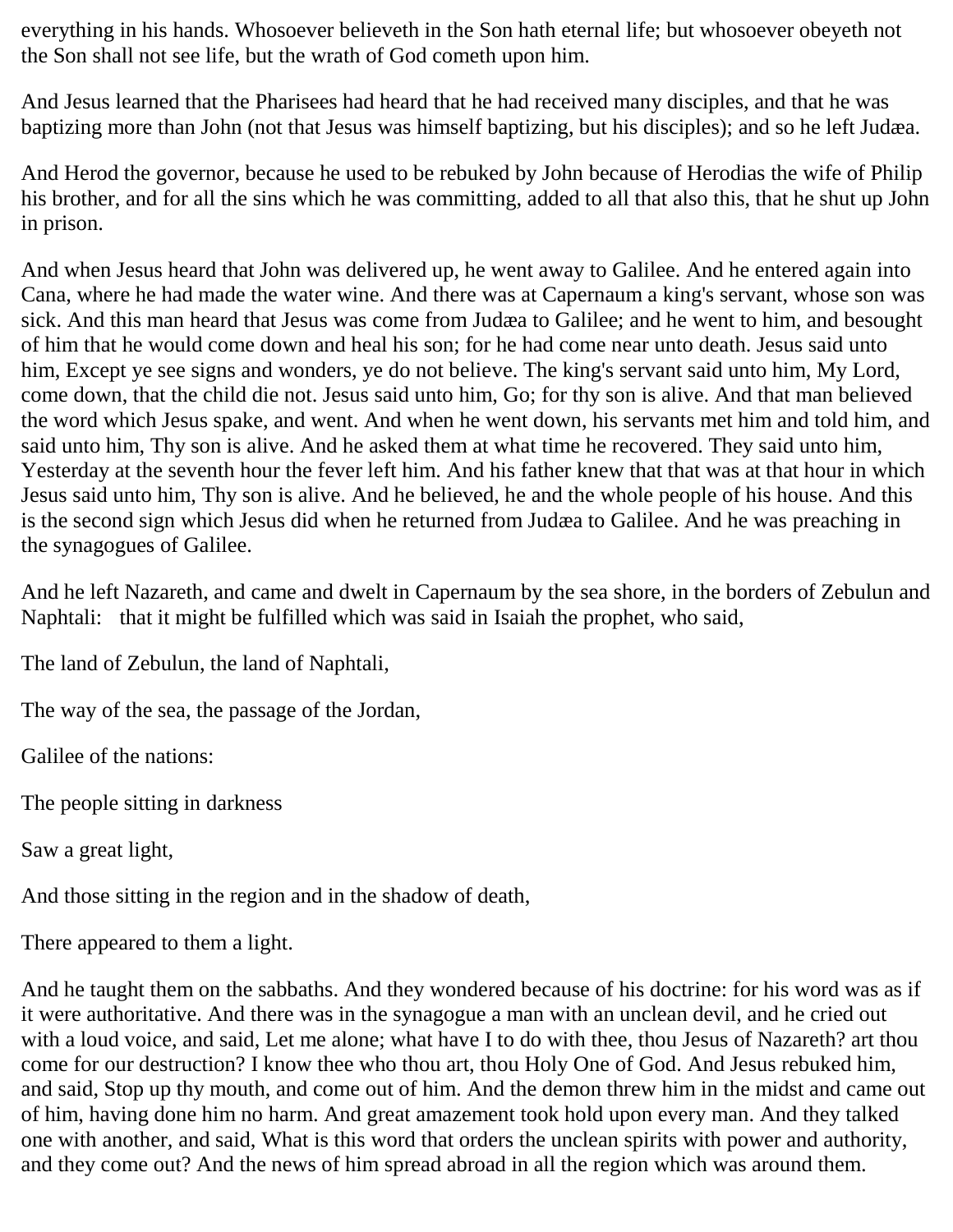And when Jesus went out of the synagogue, he saw a man sitting among the publicans, named Matthew: and he said unto him, Come after me. And he rose, and followed him.

And Jesus came to the house of Simon and Andrew with James and John. And Simon's wife's mother was oppressed with a great fever, and they besought him for her. And he stood over her and rebuked her fever, and it left her, and immediately she rose and ministered to them. And at even they brought to him many that had demons: and he cast out their devils with the word. And all that had sick, their diseases being divers and malignant, brought them unto him. And he laid his hand on them one by one and healed them: that that might be fulfilled which was said in the prophet Isaiah, who said, He taketh our pains and beareth our diseases. And all the city was gathered together unto the door of Jesus. And he cast out devils also from many, as they were crying out and saying, Thou art the Messiah, the Son of God; and he rebuked them. And he suffered not the demons to speak, because they knew him that he was the Lord the Messiah.

#### Section VII.

And in the morning of that day he went out very early, and went to a desert place, and was there praying. And Simon and those that were with him sought him. And when they found him, they said unto him, All the people seek for thee. He said unto them, Let us go into the adjacent villages and towns, that I may preach there also; for to this end did I come. And the multitudes were seeking him, and came till they reached him; and they took hold of him, that he should not go away from them. But Jesus said unto them, I must preach of the kingdom of God in other cities also: for because of this gospel was I sent. And Jesus was going about all the cities and the villages, and teaching in their synagogues, and preaching the gospel of the kingdom, and healing all the diseases and all the sicknesses, and casting out the devils. And his fame became known that he was teaching in every place and being glorified by every man. And when he passed by, he saw Levi the son of Alphæus sitting among the tax-gatherers; and he said unto him, Follow me: and he rose and followed him. And the news of him was heard of in all the land of Syria: and they brought unto him all those whom grievous ills had befallen through divers diseases, and those that were enduring torment, and those that were possessed, and lunatics, and paralytics; and he healed them.

And after some days Jesus entered into Capernaum again. And when they heard that he was in the house, many gathered, so that it could not hold them, even about the door; and he made known to them the word of God. And there were there some of the Pharisees and the teachers of the law, sitting, come from all the villages of Galilee, and Judæa, and Jerusalem; and the power of the Lord was present to heal them. And some men brought a bed with a man on it who was paralytic. And they sought to bring him in and lay him before him. And when they found no way to bring him in because of the multitude of people, they went up to the roof, and let him down with his bed from the roofing, into the midst before Jesus. And when Jesus saw their faith, he said unto the paralytic, My son, thy sins are forgiven thee. And the scribes and Pharisees began to think within their hearts, Why doth this man blaspheme? Who is it that is able to forgive sins, but God alone? And Jesus knew by the spirit that they were thinking this within themselves, and he said unto them, Why do ye think this within your heart? Which is better, that it should be said to the paralytic, Thy sins are forgiven thee, or that it should be said to him, Arise, and take thy bed, and walk? That ye may know that the Son of man is empowered on earth to forgive sins (and he said to the paralytic), I say unto thee, Arise, take thy bed, and go to thine house. And he rose forthwith, and took his bed, and went out in the presence of all. And he went to his house praising God. And when those multitudes saw, they feared; and amazement took possession of them, and they praised God, who had given such power to men. And they said, We have seen marvellous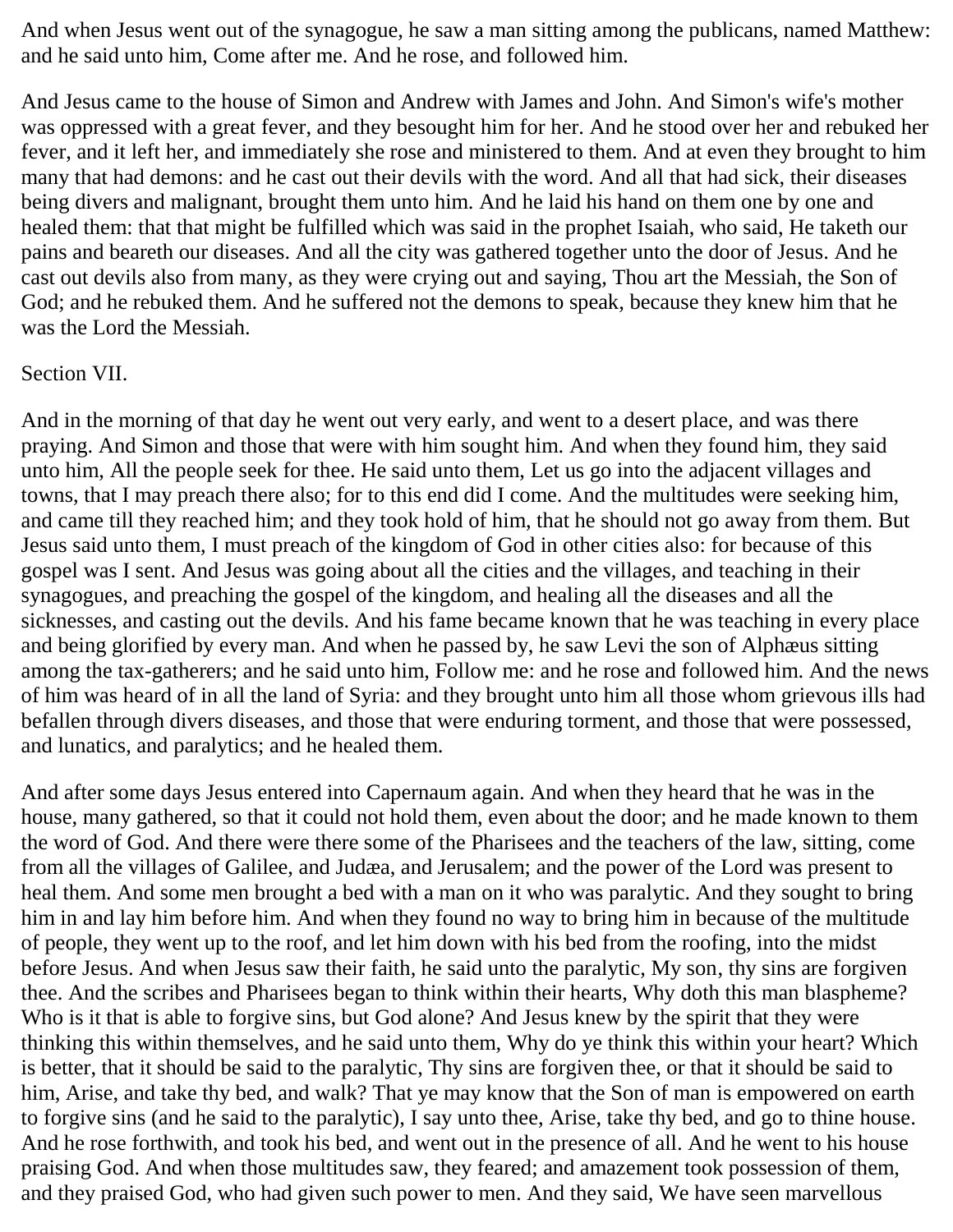things to-day, of which we have never before seen the like.

And after that, Jesus went out, and saw a publican, named Levi, sitting among the publicans: and he said unto him, Follow me. And he left everything, and rose, and followed him. And Levi made him a great feast in his house. And there was a great multitude of the publicans and others sitting with him. And the scribes and Pharisees murmured, and said unto his disciples, Why do ye eat and drink with the publicans and sinners? Jesus answered and said unto them, The physician seeketh not those who are well, but those that are afflicted with grievous sickness. I came not to call the righteous, but the sinners, to repentance. And they said unto him, Why do the disciples of John fast always, and pray, and the Pharisees also, but thy disciples eat and drink? He said unto them, Ye cannot make the sons of the marriage feast fast, while the bridegroom is with them. Days will come, when the bridegroom is taken away from them; then will they fast in those days. And he spake unto them a parable: No man inserteth a new patch and seweth it in a worn garment, lest the newness of the new take from the worn, and there occur a great rent. And no man putteth fresh wine into old skins, lest the wine burst the skins, and the skins be destroyed, and the wine spilled; but they put the fresh wine in the new skins, and both are preserved. And no man drinketh old wine and straightway desireth fresh; for he saith, The old is better.

And while Jesus was walking on the sabbath day among the sown fields, his disciples hungered. And they were rubbing the ears with their hands, and eating. But some of the Pharisees, when they saw them, said unto him, See, why do thy disciples on the sabbath day that which is not lawful? But Jesus said unto them, Have ye not read in olden time what David did, when he had need and hungered, he and those that were with him? how he entered the house of God, when Abiathar was high priest, and ate the bread of the table of the Lord, which it was not lawful that any should eat, save the priests, and gave to them that were with him also? And he said unto them, The sabbath was created because of man, and man was not created because of the sabbath. Or have ye not read in the law, that the priests in the temple profane the sabbath, and yet they are blameless? I say unto you now, that here is what is greater than the temple. If ye had known this: I love mercy, not sacrifice, ye would not have condemned those on whom is no blame. The Lord of the sabbath is the Son of man. And his relatives heard, and went out to take him, and said, He hath gone out of his mind.

And on the next sabbath day he entered into the synagogue and was teaching. And there was there a man whose right hand was withered. And the scribes and the Pharisees were watching him, whether he would heal on the sabbath day, that they might find the means of accusing him. But he knew their thoughts, and said unto the man whose hand was withered, Rise and come near into the midst of the synagogue. And when he came and stood, Jesus said unto them, I ask you, which is lawful to be done on the sabbath day, good or evil? shall lives be saved or destroyed? But they were silent. Regarding them with anger, being grieved because of the hardness of their hearts. And he said unto the man, Stretch out thy hand. And he stretched it out: and his hand became straight. Then he said unto them, What man of you shall have one sheep, and if it fall into a well on the sabbath day, will not take it and lift it out? And how much is man better than a sheep! Wherefore it is lawful on the sabbath to do good.

## Section VIII.

And the Pharisees went out, and consulted together concerning him, that they might destroy him. And Jesus perceived, and removed thence: and great multitudes followed him; and he healed all of them: and he forbade them that they should not make him known: that the saying in Isaiah the prophet might be fulfilled, which said,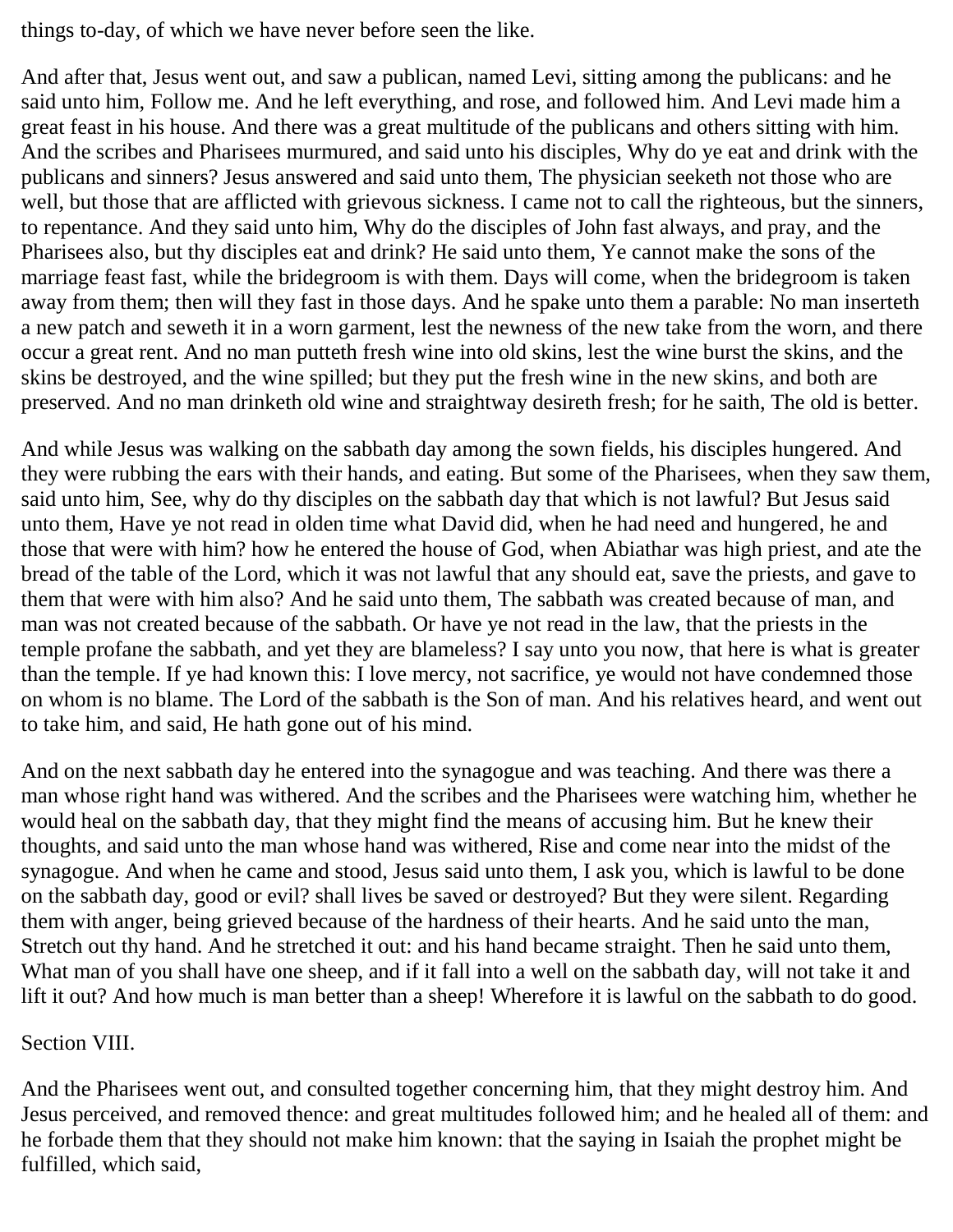Behold, my servant with whom I am pleased;

My beloved in whom my soul hath delighted:

My spirit have I put upon him,

And he shall proclaim to the nations judgement.

He shall not dispute, nor cry out;

And no man shall hear his voice in the marketplace.

And a bruised reed shall he not break,

And a smoking lamp shall he not extinguish,

Until he shall bring forth judgement unto victory.

And the nations shall rejoice in his name.

And in those days Jesus went out to the mountain that he might pray, and he spent the night there in prayer to God. And when the morning was come, he called the disciples. And he went towards the sea: and there followed him much people from Galilee that he might pray, and from Judæa, and from Jerusalem, and from Idumæa, and from beyond Jordan, and from Tyre, and from Sidon, and from Decapolis; and great multitudes came unto him, which had heard what he did. And he spake to his disciples to bring him the boat because of the multitudes, that they might not throng him. And he healed many, so that they were almost falling on him on account of their seeking to get near him. And those that had plagues and unclean spirits, as soon as they beheld him, would fall, and cry out, and say, Thou art the Son of God. And he rebuked them much, that they should not make him known. And those that were under the constraint of unclean spirits were healed. And all of the crowd were seeking to come near him; because power went out from him, and he healed them all.

And when Jesus saw the multitudes, he went up to the mountain. And he called his disciples, and chose from them twelve; and they are those whom he named apostles: Simon, whom he named Cephas, and Andrew his brother, and James and John, and Philip and Bartholomew, and Matthew and Thomas, and James the son of Alphæus, and Simon which was called the Zealot, and Judas the son of James, and Judas the Iscariot, being he that had betrayed him. And Jesus went down with them and stood in the plain, and the company of his disciples, and the great multitude of people. And these twelve he chose to be with him, and that he might send them to preach, and to have power to heal the sick and to cast out devils.

Then he lifted up his eyes unto them, and opened his mouth, and taught them, and said,

Blessed are the poor in spirit: for the kingdom of heaven is theirs.

Blessed are the sorrowful: for they shall be comforted.

Blessed are the humble: for they shall inherit the earth.

Blessed are they that hunger and thirst after righteousness: for they shall be satisfied.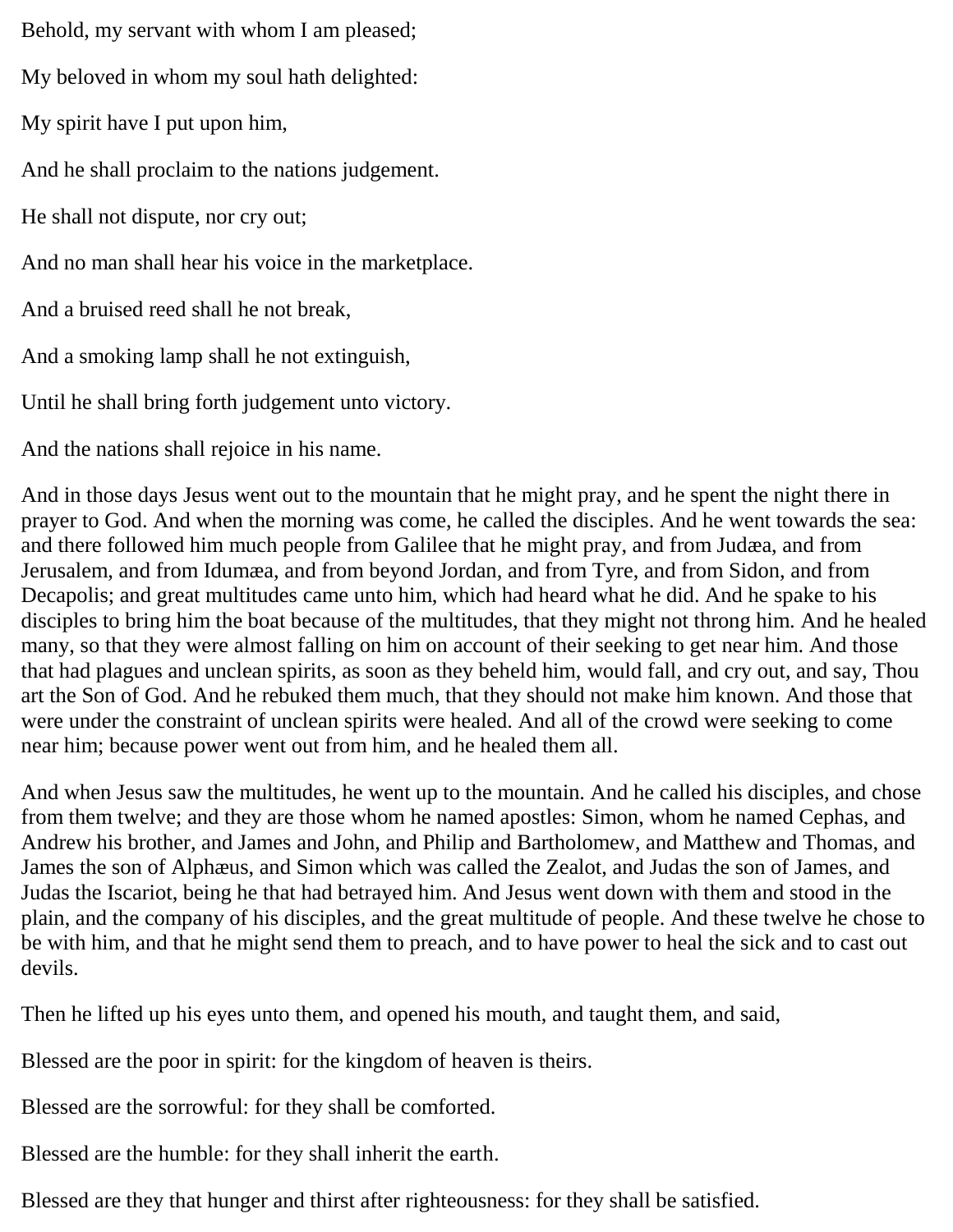Blessed are the merciful: for on them shall be mercy.

Blessed are the pure in their hearts: for they shall see God.

Blessed are the peacemakers: for they shall be called the sons of God.

Blessed are they that were persecuted for righteousness' sake: for the kingdom of heaven is theirs.

Blessed are ye when men shall hate you, and separate you from them, and persecute you, and reproach you, and shall speak against you with all evil talk, for my sake, falsely. Then rejoice and be glad, for your reward is great in heaven: for so persecuted they the prophets before you.

But woe unto you rich! for ye have received your consolation.

Woe unto you that are satisfied! ye shall hunger.

Woe unto you that laugh now! ye shall weep and be sad.

Woe unto you when men praise you! for so did their fathers use to do to the false prophets.

Unto you do I say, ye which hear, Ye are the salt of the earth: if then the salt become tasteless, wherewith shall it be salted? For any purpose it is of no use, but is thrown outside, and men tread upon it. Ye are the light of the world. It is impossible that a city built on a mountain should be hid. Neither do they light a lamp and place it under a bushel, but on the lamp-stand, and it giveth light to all who are in the house. So shall your light shine before men, that they may see your good works, and glorify your Father which is in heaven. There is nothing secret that shall not be revealed, or hidden that shall not be known. Whoever hath ears that hear, let him hear.

Think not that I came to destroy the law or the prophets; I came not to destroy, but to complete. Verily I say unto you, Until heaven and earth shall pass, there shall not pass one point or one letter of the law, until all of it shall be accomplished. Every one who shall violate now one of these small commandments, and shall teach men so, shall be called lacking in the kingdom of heaven: every one that shall do and teach shall be called great in the kingdom of heaven. I say unto you now, unless your righteousness abound more than that of the scribes and Pharisees, ye shall not enter the kingdom of heaven.

Ye have heard that it was said to the ancients, Do not kill; and every one that killeth is worthy of the judgement. But I say unto you that every one who is angry with his brother without a cause is worthy of the judgement; and every one that saith to his brother, Thou foul one, is condemned by the synagogue; and whosoever saith to him, Thou fool, is worthy of the fire of Gehenna. If thou art now offering thy gift at the altar, and rememberest there that thy brother hath conceived against thee any grudge, leave thy gift at the altar, and go first and satisfy thy brother, and then return and offer thy gift. Join thine adversary quickly, and while thou art still with him in the way, give a ransom and free thyself from him; lest thine adversary deliver thee to the judge, and the judge deliver thee to the tax-collector, and thou fall into prison. And verily I say unto thee, Thou shalt not go out thence until thou payest the last farthing.

Ye have heard that it was said, Do not commit adultery: but I now say unto you, that every one that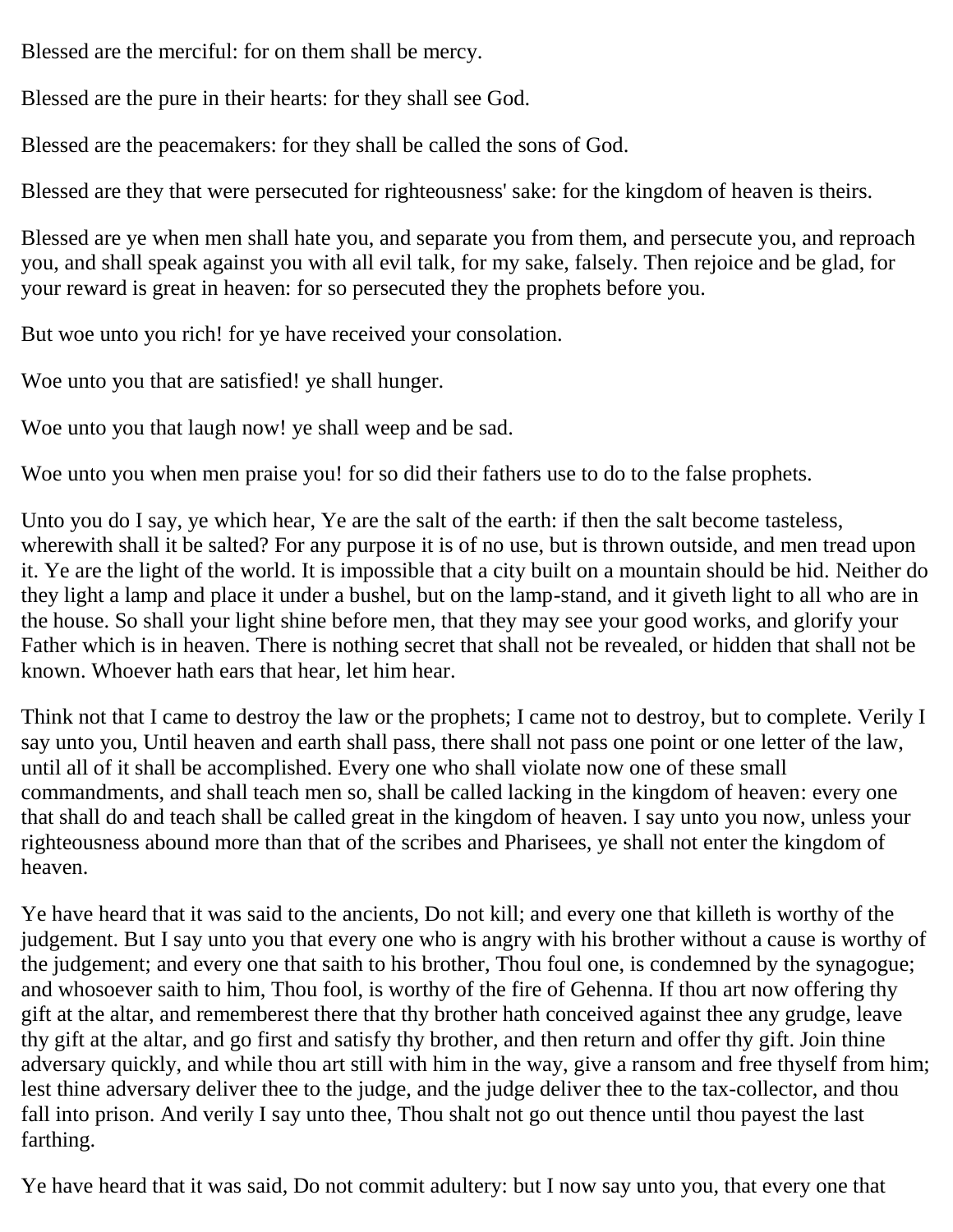looketh at a woman lusting after her hath forthwith already committed adultery with her in his heart. If thy right eye injure thee, put it out and cast it from thee; for it is preferable for thee that one of thy members should perish, and not thy whole body go into the fire of hell. And if thy right hand injure thee, cut it off and cast it from thee; and it is better for thee that one of thy members should perish, and not thy whole body fall into Gehenna. It was said that he that putteth away his wife should give her a writing of divorcement: but I say unto you, that every one that putteth away his wife, except for the cause of fornication, hath made it lawful for her to commit adultery: and whosoever taketh one that is put away committeth adultery.

# Section IX.

Ye have heard also that it was said unto the ancients, Lie not, but perform unto God in thy oaths: but I say unto you, Swear not at all; neither by heaven, for it is God's throne; nor by the earth, for it is a footstool under his feet; nor yet by Jerusalem, for it is the city of the great King. Neither shalt thou swear by thy head, for thou canst not make in it one lock of hair black or white. But your word shall be either Yea or Nay, and what is in excess of this is of the evil one.

Ye have heard that it was said, Eye for eye, and tooth for tooth: but I say unto you, Stand not in opposition to the evil; but whosoever smiteth thee on thy right cheek, turn to him also the other. And he that would sue thee, and take thy tunic, leave to him also thy wrapper. And whosoever compelleth thee one mile, go with him twain. And he that asketh thee, give unto him: and he that would borrow of thee, prevent him not. And prosecute not him that taketh thy substance. And as ye desire that men should do to you, so do ye also to them.

Ye have heard that it was said, Love thy neighbour and hate thine enemy: but I say unto you, Love your enemies, and pray for those that curse you, and deal well with those that hate you, and pray for those who take you with violence and persecute you; that ye may be sons of your heavenly Father, who maketh his sun to rise on the good and the evil, and sendeth down his rain on the righteous and the unrighteous. If ye love them that love you, what reward shall ye have? for the publicans and sinners also love those that love them. And if ye do a kindness to those who treat you well, where is your superiority? for sinners also do likewise. And if ye lend to him of whom ye hope for a reward, where is your superiority? for the sinners also lend to sinners, seeking recompense from them. But love your enemies, and do good to them, and lend, and cut not off the hope of any man; that your reward may be great, and ye may be the children of the Highest: for he is lenient towards the wicked and the ungrateful. Be ye merciful, even as your Father also is merciful. And if ye inquire for the good of your brethren only, what more have ye done than others? is not this the conduct of the publicans also? Be ye now perfect, even as your Father which is in heaven is perfect.

Consider your alms; do them not before men to let them see you: and if it be not so, ye have no reward before your Father which is in the heavens. When then thou givest an alms now, do not sound a trumpet before thee, as do the people of hypocrisy, in the synagogues and the marketplaces, that men may praise them. And verily say I unto you, They have received their reward. But thou, when thou doest alms, let thy left hand not know what thy right hand doeth; that thine alms may be concealed: and thy Father which seeth in secret shall reward thee openly.

And whenever thou prayest, be not as the hypocrites, who love to stand in the synagogues and in the corners of the marketplaces for prayers, that men may behold them. And verily say I unto you, They have received their reward. But thou, when thou prayest, enter into thy closet, and fasten thy door, and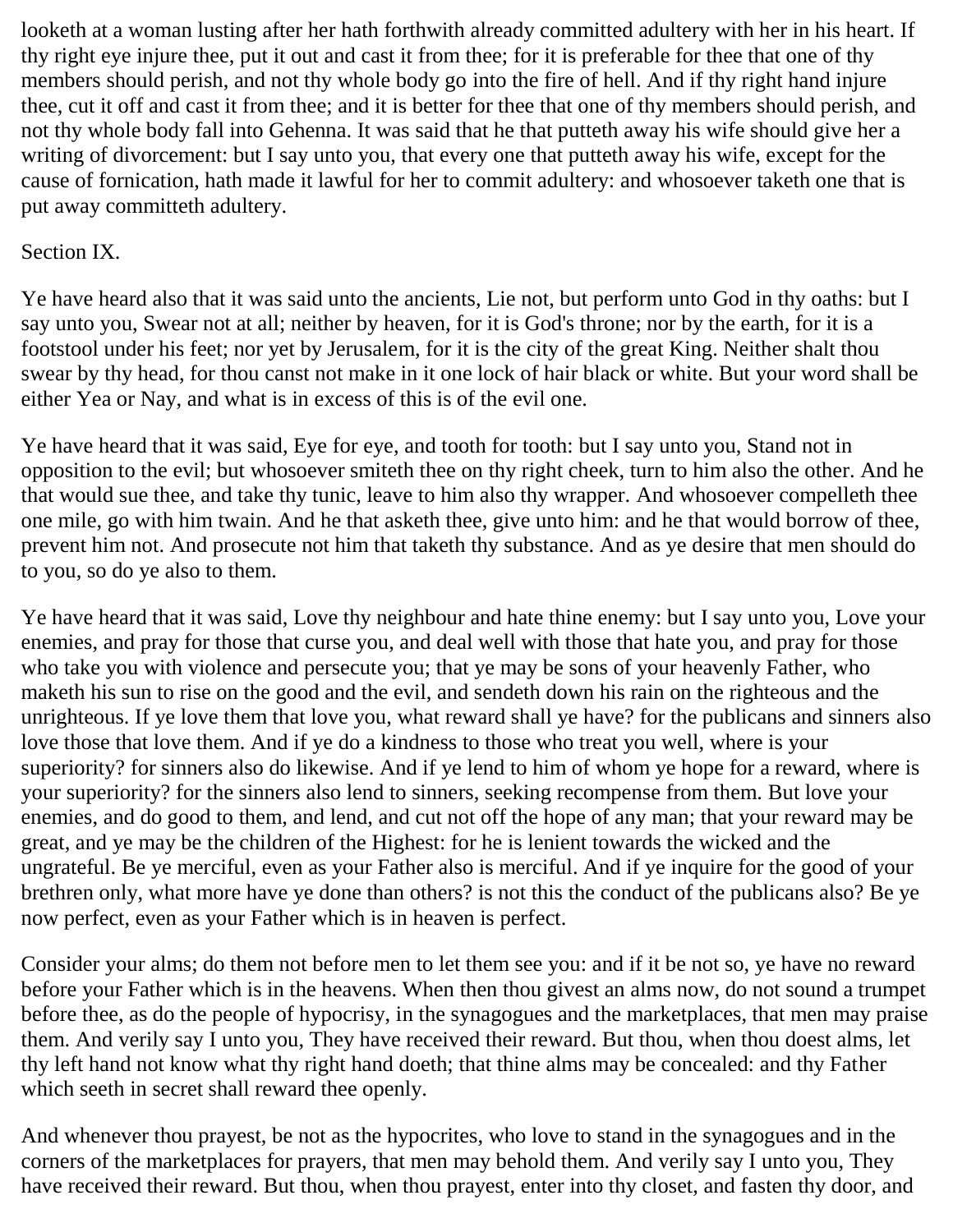pray to thy Father in secret, and thy Father which seeth in secret shall reward thee openly. And whenever ye pray, be not babblers, as the heathen; for they think that by the abundance of their words they shall be heard. Then be not ye now like unto them: for your Father knoweth your request before ye ask him. One of his disciples said unto him, Our Lord, teach us to pray, as John taught his disciples. Jesus said unto them, Thus now pray ye now: Our Father which art in heaven, Hallowed be thy name. Thy kingdom come. Thy will be done, as in heaven, so on earth.Give us the food of to-day. And forgive us our trespasses, as we forgave those that trespassed against us. And bring us not into temptations, but deliver us from the evil one. For thine is the kingdom, and the power, and the glory, for ever and ever. If ye forgive men their wrong-doing, your Father which is in heaven will forgive you. But if ye forgive not men, neither will your Father pardon your wrong-doing.

When ye fast, do not frown, as the hypocrites; for they make their faces austere, that they may be seen of men that they are fasting. Verily I say unto you, They have received their reward. But when thou fastest, wash thy face and anoint thy head; that thou make not an appearance to men of fasting, but to thy Father which is in secret: and thy Father which seeth in secret shall reward thee.

Be not agitated, little flock; for your Father hath delighted to give you the kingdom. Sell your possessions, and give in alms; take to yourselves purses that wax not old. Lay not up treasure on earth, where moth and worm corrupt, and where thieves break through and steal: but lay up for yourselves treasure in heaven, where moth and worm do not corrupt, nor thieves break through nor steal: for where your treasure is, there also will your heart be. The lamp of the body is the eye: if then thine eye now be sound, thy whole body also shall be light. But if thine eye be evil, all thy body shall be dark. And if the light which is in thee is darkness, how great is thy darkness! Be watchful that the light which is in thee be not darkness. Because that, if thy whole body is light, and have no part dark, it shall all be light, as the lamp giveth light to thee with its flame.

## Section X.

No man can serve two masters; and that because it is necessary that he hate one of them and love the other, and honour one of them and despise the other. Ye cannot serve God and possessions. And because of this I say unto you, Be not anxious for yourselves, what ye shall eat and what ye shall drink; neither for your bodies, what ye shall put on. Is not the life better than the food, and the body than the raiment? Consider the birds of the heaven, which sow not, nor reap, nor store in barns; and yet your Father which is in heaven feedeth them. Are not ye better than they? Who of you when he trieth is able to add to his stature one cubit? If then ye are not able for a small thing, why are ye anxious about the rest? Consider the wild lily, how it grows, although it toils not, nor spins; and I say unto you that Solomon in the greatness of his glory was not clothed like one of them. And if God so clothe the grass of the field, which to-day is, and to-morrow is cast into the oven, how much more shall be unto you, O ye of little faith! Be not anxious, so as to say, What shall we eat? or, What shall we drink? or, With what shall we be clothed? Neither let your minds be perplexed in this: all these things the nations of the world seek; and your Father which is in heaven knoweth your need of all these things. Seek ye first the kingdom of God, and his righteousness; and all these shall come to you as something additional for you. Be not anxious for the morrow; for the morrow shall be anxious for what belongs to it. Sufficient unto the day is its evil.

Judge not, that ye be not judged: condemn not, that ye be not condemned: forgive, and it shall be forgiven you: release, and ye shall be released: give, that ye may be given unto; with good measure, abundant, full, they shall thrust into your bosoms. With what measure ye measure it shall be measured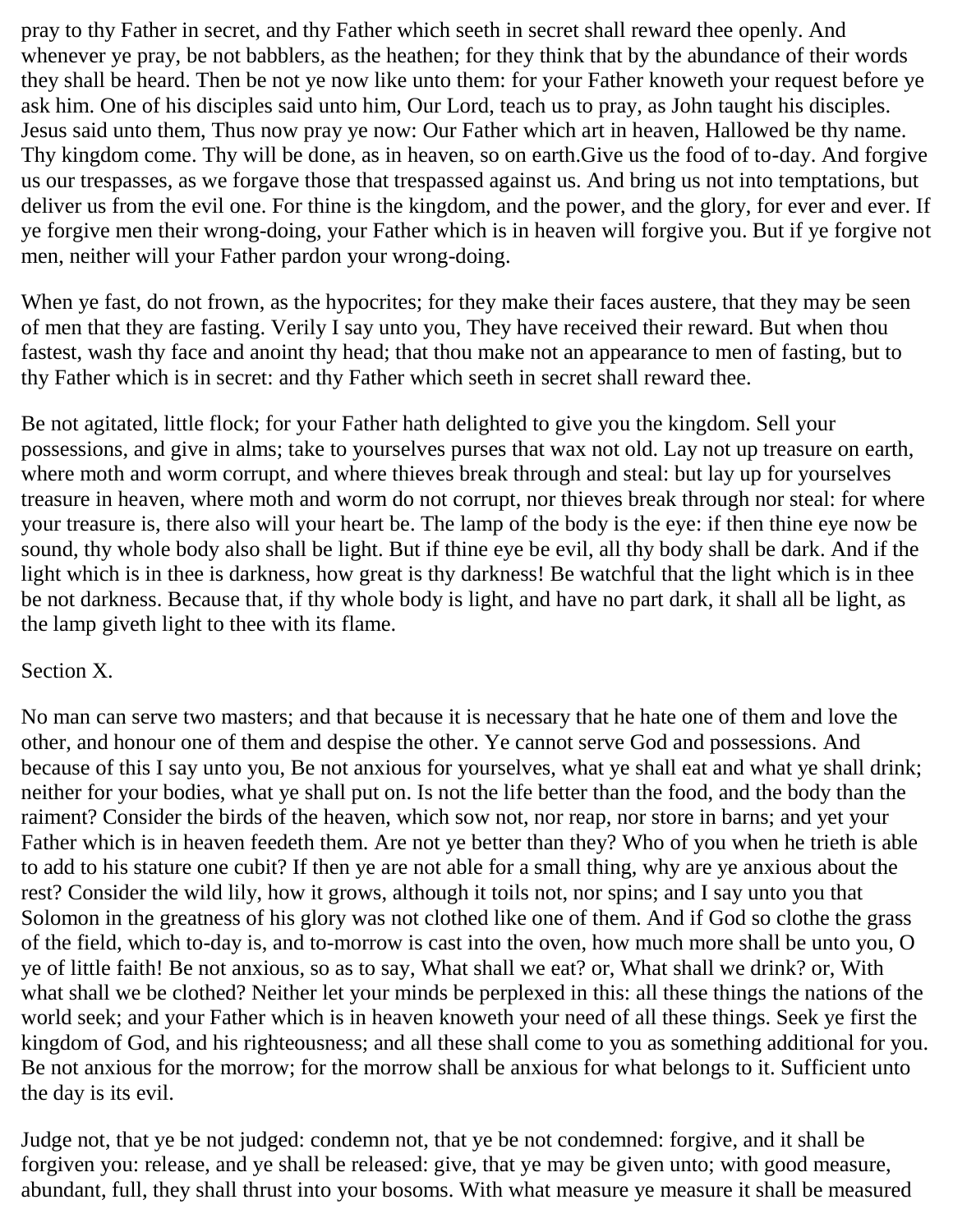to you. See to it what ye hear: with what measure ye measure it shall be measured to you; and ye shall be given more. I say unto those that hear, He that hath shall be given unto; and he that hath not, that which he regards as his shall be taken from him.

And he spake unto them a parable, Can a blind man haply guide a blind man? shall they not both fall into a hollow? A disciple is not better than his master; every perfect man shall be as his master. Why lookest thou at the mote which is in the eye of thy brother, but considerest not the column that is in thine own eye? Or how canst thou say to thy brother, Brother, I will take out the mote from thine eye; and the column which is in thine eye thou seest not? Thou hypocrite, take out first the column from thine eye; and then shalt thou see to take out the mote from the eye of thy brother.

Give not that which is holy unto the dogs, neither cast your pearls before the swine, lest they trample them with their feet, and return and wound you.

And he said unto them, Who of you, that hath a friend, goeth to him at midnight, and saith unto him, My friend, lend me three loaves; for a friend hath come to me from a journey, and I have nothing to offer to him: and that friend shall answer him from within, and say unto him, Trouble me not; for the door is shut, and my children are with me in bed, and I cannot rise and give thee? And verily I say unto you, If he will not give him because of friendship, yet because of his importunity he will rise and give him what he seeketh. And I also say unto you, Ask, and ye shall be given unto; seek, and ye shall find; knock, and it shall be opened unto you. Every one that asketh receiveth, and he that seeketh findeth, and he that knocketh, it shall be opened to him. What father of you, shall his son ask for bread will he, think you, give him a stone? and if he ask of him a fish, will he, think you, instead of the fish give him a serpent? and if he ask him for an egg, will he, think you, extend to him a scorpion? If ye then, although being evil, know the gifts which are good, and give them to your children, how much more shall your Father which is in heaven give the Holy Spirit to them that ask him? Whatsoever ye would that men should do to you, do ye even so to them: this is the law and the prophets.

Enter ye by the narrow gate; for the wide gate and the broad way lead to destruction, and many they be which go therein. How narrow is the gate and straitened the way leading to life! and few be they that find it.

Beware of false prophets, which come to you in sheep's clothing, while within they are ravening wolves. But by their fruits ye shall know them. For every tree is known by its fruit. For figs are not gathered of thorns, neither are grapes plucked of briers. Even so every good tree bringeth forth good fruit, but the evil tree bringeth forth evil fruit. The good tree cannot bring forth evil fruit, neither can the evil tree bring forth good fruit. The good man from the good treasures that are in his heart bringeth forth good things; and the evil man from the evil treasures that are in his heart bringeth forth evil things: and from the overflowings of the heart the lips speak. Every tree that beareth not good fruit is cut down and cast into the fire. Therefore by their fruits ye shall know them. Not all that say unto me, My Lord, my Lord, shall enter the kingdom of the heavens; but he that doeth the will of my Father which is in heaven. Many shall say unto me in that day, My Lord, my Lord, did we not prophesy in thy name, and in thy name cast out devils, and in thy name do many powers? Then shall I say unto them, I never knew you: depart from me, ye servants of iniquity. Every man that cometh unto me, and heareth my sayings, and doeth them, I will shew you to what he is like: he is like the wise man which built a house, and digged and went deep, and laid the foundations on a rock: and the rain came down, and the rivers overflowed, and the winds blew, and shook that house, and it fell not: for its foundation was laid on rocks. And every one that heareth these my words, and doeth them not, is like the foolish man which built his house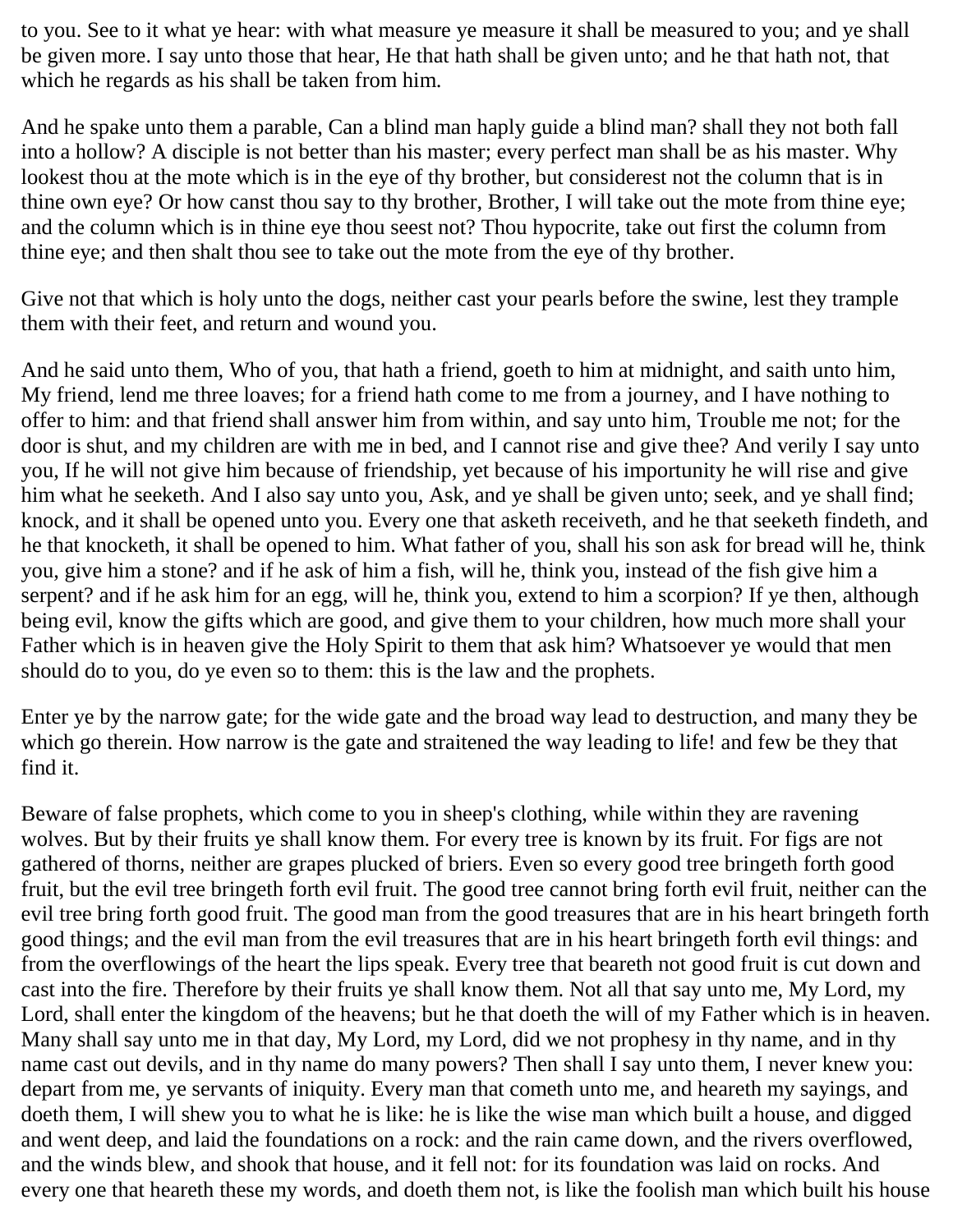on sand, without foundation: and the rain descended, and the rivers overflowed, and the winds blew, and smote upon that house, and it fell: and the fall of it was great.

## Section XI.

And when Jesus finished these sayings, the multitudes were astonished at his teaching; and that because he was teaching them as one having authority, not as their scribes and the Pharisees.

And when he descended from the mountain, great multitudes followed him.

And when Jesus entered Capernaum, the servant of one of the chiefs was in an evil case, and he was precious to him, and he was at the point of death. And he heard of Jesus, and came to him with the elders of the Jews; and he besought him, and said, My Lord, my boy is laid in the house paralysed, and he is suffering grievous torment. And the elders urgently requested of him, and said, He is worthy that this should be done unto him: for he loveth our people, and he also built the synagogue for us. Jesus said unto him, I will come and heal him. That chief answered and said, My Lord, I am not worthy that my roof should shade thee; but it sufficeth that thou speak a word, and my lad shall be healed. And I also am a man in obedience to authority, having under my hand soldiers: and I say to this one, Go, and he goeth; and to another, Come, and he cometh; and to my servant that he do this, and he doeth it. And when Jesus heard that, he marvelled at him, and turned and said unto the multitude that were coming with him, Verily I say unto you, I have not found in Israel the like of this faith. I say unto you, that many shall come from the east and the west, and shall recline with Abraham and Isaac and Jacob in the kingdom of heaven: but the children of the kingdom shall be cast forth into the outer darkness: and there shall be weeping and gnashing of teeth. And Jesus said to that chief, Go thy way; as thou hast believed, so shall it be unto thee. And his lad was healed in that hour. And that chief returned to the house and found that sick servant healed.

And the day after, he was going to a city called Nain, and his disciples with him, and a great multitude. And when he was come near the gate of the city, he saw a crowd accompanying one that was dead, the only son of his mother; and his mother was a widow: and there was with her a great multitude of the people of the city. And when Jesus saw her, he had compassion on her, and said unto her, Weep not. And he went and advanced to the bier, and the bearers of it stood still; and he said, Young man, I say unto thee, Arise. And that dead man sat up and began to speak; and he gave him to his mother. And fear came on all the people: and they praised God, and said, There hath risen among us a great prophet: and, God hath had regard to his people. And this news concerning him spread in all Judæa, and in all the region which was about them.

And when Jesus saw great multitudes surrounding him, he commanded them to depart to the other side. And while they were going in the way, there came one of the scribes and said unto him, My Master, I will follow thee whithersoever thou goest. Jesus said unto him, The foxes have holes, and the birds of the heaven have nests; but the Son of man hath not a place in which to lay his head. And he said unto another, Follow me. And he said unto him, My Lord, suffer me first to go and bury my father. Jesus said unto him, Leave the dead to bury their dead; but thou, follow me and preach the kingdom of God. And another said unto him, I will follow thee, my Lord; but first suffer me to go and salute my household and come. Jesus said unto him, There is no one who putteth his hand to the plough and looketh behind him, and yet is fit for the kingdom of God.

And he said to them on that day in the evening, Let us go over to the other side of the lake; and he left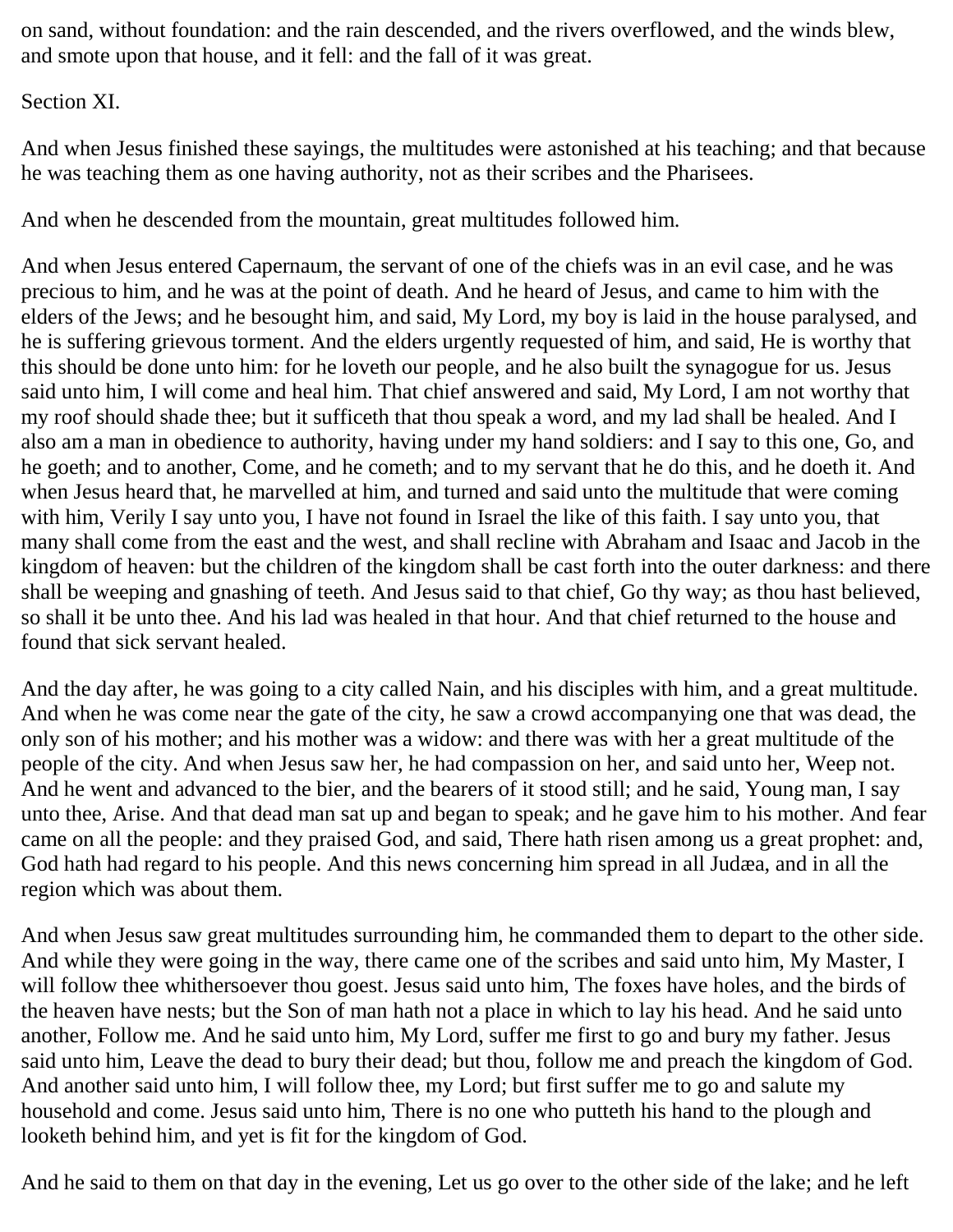the multitudes. And Jesus went up and sat in the ship, he and his disciples, and there were with them other ships. And there occurred on the sea a great tempest of whirlwind and wind, and the ship was on the point of sinking from the greatness of the waves. But Jesus was sleeping on a cushion in the stern of the ship; and his disciples came and awoke him, and said unto him, Our Lord, save us; lo, we perish. And he rose, and rebuked the winds and the turbulence of the water, and said to the sea, Be still, for thou art rebuked; and the wind was still, and there was a great calm. And he said unto them, Why are ye thus afraid? and why have ye no faith? And they feared greatly. And they marvelled, and said one to another, Who, think you, is this, who commandeth also the wind and the waves and the sea, and they obey him?

And they departed and came to the country of the Gadarenes, which is on the other side, opposite the land of Galilee. And when he went out of the ship to the land, there met him from among the tombs a man who had a devil for a long time, and wore no clothes, neither dwelt in a house, but among the tombs. And no man was able to bind him with chains, because any time that he was bound with chains and fetters he cut the chains and loosened the fetters; and he was snatched away of the devil into the desert, and no man was able to quiet him; and at all times, in the night and in the day, he would be among the tombs and in the mountains; and no man was able to pass by that way; and he would cry out and wound himself with stones. And when he saw Jesus at a distance, he hastened and worshipped him, and cried with a loud voice and said, What have we to do with thee, Jesus, Son of the most high God? I adjure thee by God, torment me not. And Jesus commanded the unclean spirit to come out of the man: and he had suffered a long time since the time when he came into captivity to it. And Jesus asked him, What is thy name? He said unto him, Legion; for there had entered into him many devils. And they besought him that he would not command them to depart into the depths. And there was there a herd of many swine, feeding in the mountain, and those devils besought him to give them leave to enter the swine; and he gave them leave. And the devils went out of the man and entered into the swine. And that herd hastened to the summit and fell down into the midst of the sea, about two thousand, and they were choked in the water. And when the keepers saw what happened, they fled, and told those in the cities and villages. And the people went out to see what had happened; and they came to Jesus, and found the man whose devils had gone out, clothed, modest, seated at the feet of Jesus; and they feared. And they reported what they saw, and how the man was healed who had a devil, and concerning those swine also.

#### Section XII.

And all the multitude of the Gadarenes entreated him to depart from them, because that great fear took hold upon them.

But Jesus went up into the ship, and crossed, and came to his city. And that man from whom the devils went out entreated that he might stay with him; but Jesus sent him away, and said unto him, Return to thy house, and make known what God hath done for thee. And he went, and began to publish in Decapolis what Jesus had done for him; and they all marvelled.

And when Jesus had crossed in the ship to that side, a great multitude received him; and they were all looking for him. And a man named Jairus, the chief of the synagogue, fell before the feet of Jesus,and besought him much, and said unto him, I have an only daughter, and she is come nigh unto death; but come and lay thy hand upon her, and she shall live. And Jesus rose, and his disciples, and they followed him. And there joined him a great multitude, and they pressed him.

And a woman, which had a flow of blood for twelve years, had suffered much of many physicians, and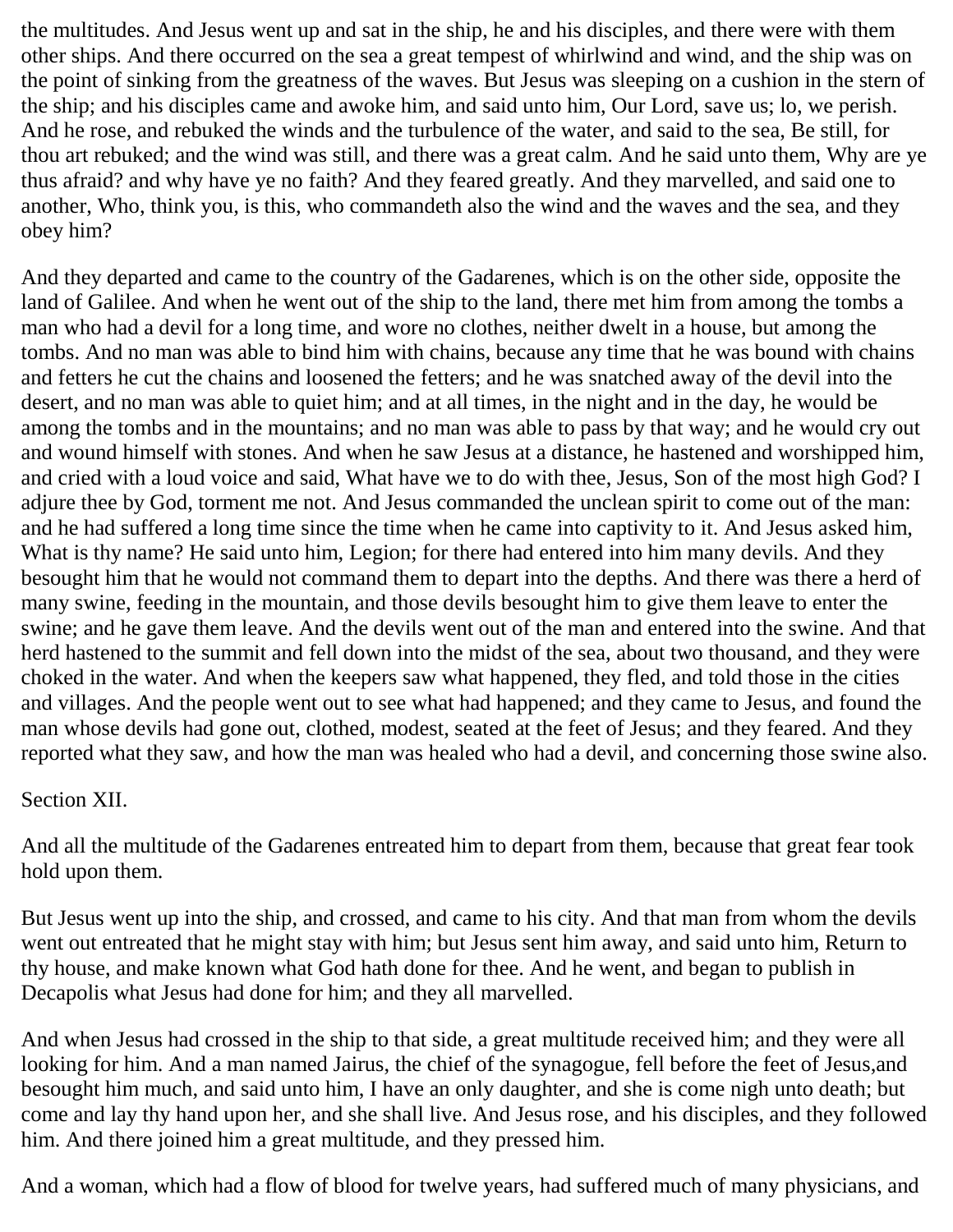spent all that she had, and was not benefited at all, but her trouble increased further.And when she heard of Jesus, she came in the thronging of the crowd behind him, and touched his garments; and she thought within herself, If I could reach to touch his garments, I should live. And immediately the fountain of her blood was dried; and she felt in her body that she was healed of her plague. And Jesus straightway knew within himself that power had gone out of him; and he turned to the crowd, and said, Who approached unto my garments? And on their denying, all of them, Simon Cephas and those with him said unto him, Our Master, the multitudes throng thee and press thee, and sayest thou, Who approached unto me? And he said, Some one approached unto me; and I knew that power went forth from me. And that woman, when she saw that she was not hid from him, came fearing and agitated (for she knew what had happened to her), and fell down and worshipped him, and told, in the presence of all the people, for what reason she touched him, and how she was healed immediately. And Jesus said unto her, Be of good courage, daughter; thy faith hath made thee alive; depart in peace, and be whole from thy plague.

And while he was yet speaking, there came a man from the house of the chief of the synagogue, and said unto him, Thy daughter hath died; so trouble not the teacher. But Jesus heard, and said unto the father of the maid, Fear not: but believe only, and she shall live. And he suffered no man to go with him, except Simon Cephas, and James, and John the brother of James. And they reached the house of the chief of the synagogue; and he saw them agitated, weeping and wailing. And he entered, and said unto them, Why are ye agitated and weeping? the maid hath not died, but she is sleeping. And they laughed at him, for they knew that she had died. And he put every man forth without, and took the father of the maid, and her mother, and Simon, and James, and John, and entered into the place where the maid was laid. And he took hold of the hand of the maid, and said unto her, Maid, arise. And her spirit returned, and straightway she arose and walked: and she was about twelve years of age. And he commanded that there should be given to her something to eat. And her father wondered greatly: and he warned them that they should tell no man what had happened. And this report spread in all that land.

And when Jesus crossed over from there, there joined him two blind men, crying out, and saying, Have mercy on us, thou son of David. And when he came to the house, those two blind men came to him: and Jesus said unto them, Believe ye that I am able to do this? They said unto him, Yea, our Lord. Then he touched their eyes, and said, As ye have believed, it shall be unto you. And immediately their eyes were opened. And Jesus forbade them, and said, See that no man know. But they went out and published the news in all that land.

And when Jesus went out, they brought to him a dumb man having a devil. And on the going out of the devil that dumb man spake. And the multitudes marvelled, and said, It was never so seen in Israel

And Jesus was going about in all the cities and in the villages, and teaching in their synagogues, and proclaiming the good news of the kingdom, and healing every disease and sickness; and many followed him. And when Jesus saw the multitudes, he had compassion on them, for they were wearied and scattered, as sheep that have no shepherd. And he called his twelve disciples, and gave them power and much authority over all devils and diseases; and sent them two and two, that they might proclaim the kingdom of God, and to heal the sick. And he charged them, and said, Walk not in the way of the heathen, nor enter into the cities of the Samaritans. Go especially unto the sheep that are lost of the sons of Israel. And when ye go, proclaim and say, The kingdom of heaven is come near. And heal the sick, and cleanse the lepers, and cast out the devils: freely ye have received, freely give. Get you not gold, nor silver, nor brass in your purses; and take nothing for the way, except a staff only; nor bag, nor bread; neither shall ye have two tunics, nor shoes, nor staff, but be shod with sandals; for the labourer is worthy of his food. And whatever city or village ye enter, inquire who is worthy in it, and there be until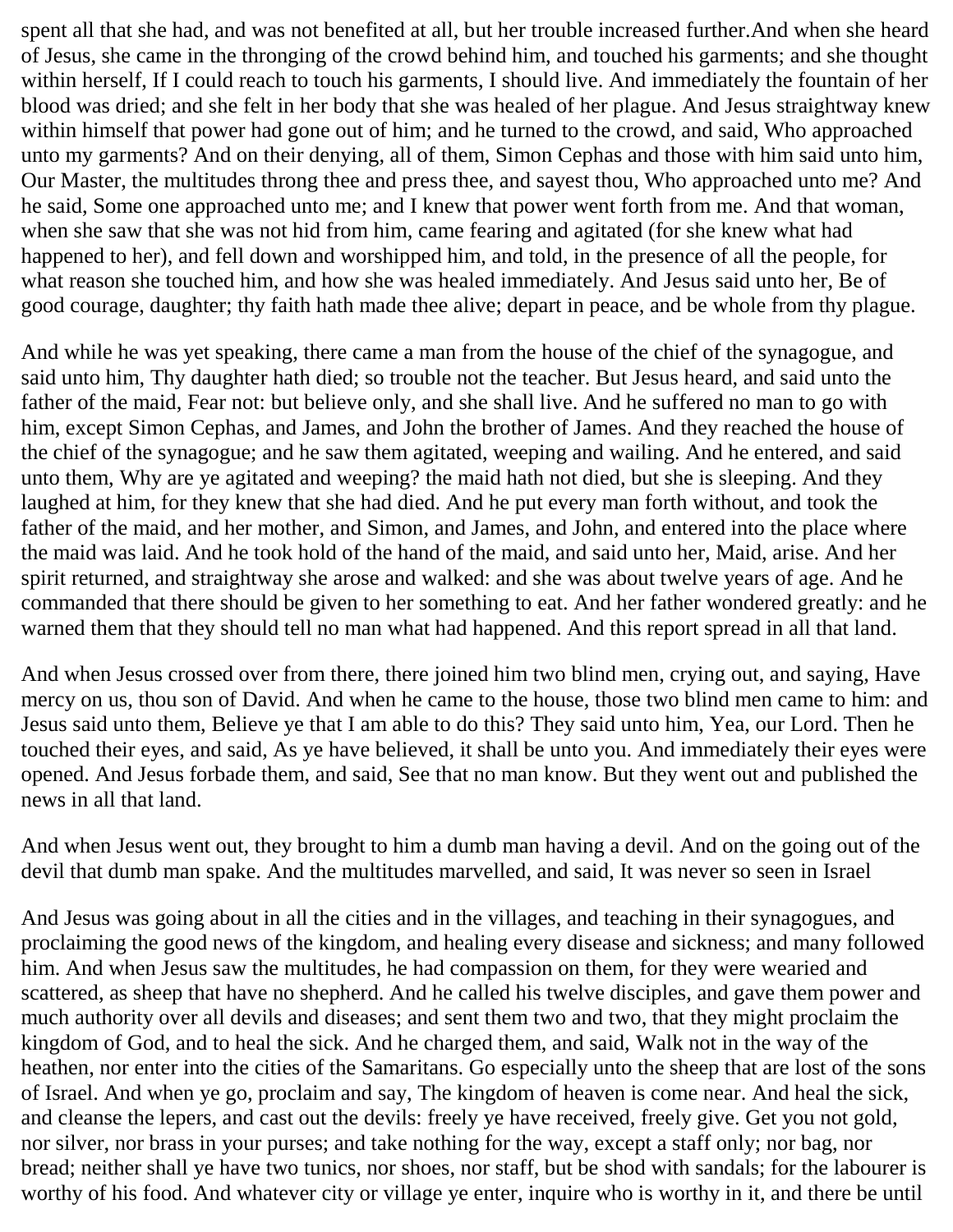ye go out. And when ye enter into the house, ask for the peace of the house: and if the house is worthy, your peace shall come upon it; but if it is not worthy, your peace shall return unto you. And whosoever shall not receive you, nor hear your sayings, when ye go out from that house, or from that village, shake off the dust that is under your feet against them for a testimony. And verily I say unto you, To the land of Sodom and Gomorrah there shall be rest in the day of judgement, rather than to that city.

# Section XIII.

I am sending you as lambs among wolves: be ye now wise as serpents, and harmless as doves. Beware of men: they shall deliver you to the councils of the magistrates, and scourge you in their synagogues; and shall bring you before governors and kings for my sake, for a testimony against them and against the nations. And when they deliver you up, be not anxious, nor consider beforehand, what ye shall say; but ye shall be given in that hour what ye ought to speak. Ye do not speak, but the Spirit of your Father speaketh in you. The brother shall deliver up his brother to death, and the father his son; and the sons shall rise against their parents, and put them to death. And ye shall be hated of every man because of my name; but he that endureth unto the end of the matter shall be saved. When they expel you from this city, flee to another. Verily I say unto you, Ye shall not finish all the cities of the people of Israel, until the Son of man come.

A disciple is not superior to his lord, nor a servant to his master. For it is enough then for the disciple that he be as his lord, and the servant as his master. If they have called the master of the house Beelzebul, how much more the people of his house! Fear them not therefore: for there is nothing covered, that shall not be revealed; nor hid, that shall not be disclosed and published. What I say unto you in the darkness, speak ye in the light; and what ye have told secretly in the ears in closets, let it be proclaimed on the housetops. I say unto you now, my beloved, Be not agitated at those who kill the body, but have no power to kill the soul. I will inform you whom ye shall fear: him which is able to destroy soul and body in hell. Yea, I say unto you, Be afraid of him especially. Are not two sparrows sold for a farthing in a bond? and one of them shall not fall on the ground without your Father. But what concerns you: even the hair of your heads also is numbered. Fear not therefore; ye are better than many sparrows. Every man who confesseth me now before men, I also will confess him before my Father which is in heaven; but whosoever denieth me before men, I also will deny him before my Father which is in heaven.

Think ye that I am come to cast peace into the earth? I came not to cast peace, but to cast dissension. Henceforth there shall be five in one house, three of them disagreeing with two, and the two with the three. The father shall become hostile to his son, and the son to his father; and the mother to her daughter, and the daughter to her mother; and the mother in law to her daughter in law, and the daughter in law to her mother in law: and a man's enemies shall be the people of his house. Whosoever loveth father or mother better than me is not worthy of me; and whosoever loveth son or daughter more than his love of me is not worthy of me. And every one that doth not take his cross and follow me is not worthy of me. Whosoever findeth his life shall lose it; and whosoever loseth his life for my sake shall find it.

And whosoever receiveth you receiveth me; and whosoever receiveth me receiveth him that sent me. And whosoever receiveth a prophet in the name of a prophet shall take a prophet's reward; and whosoever shall receive a righteous man in the name of a righteous man shall take a righteous man's reward. And every one that shall give to drink to one of these least ones a drink of water only, in the name of a disciple, verily I say unto you, he shall not lose his reward.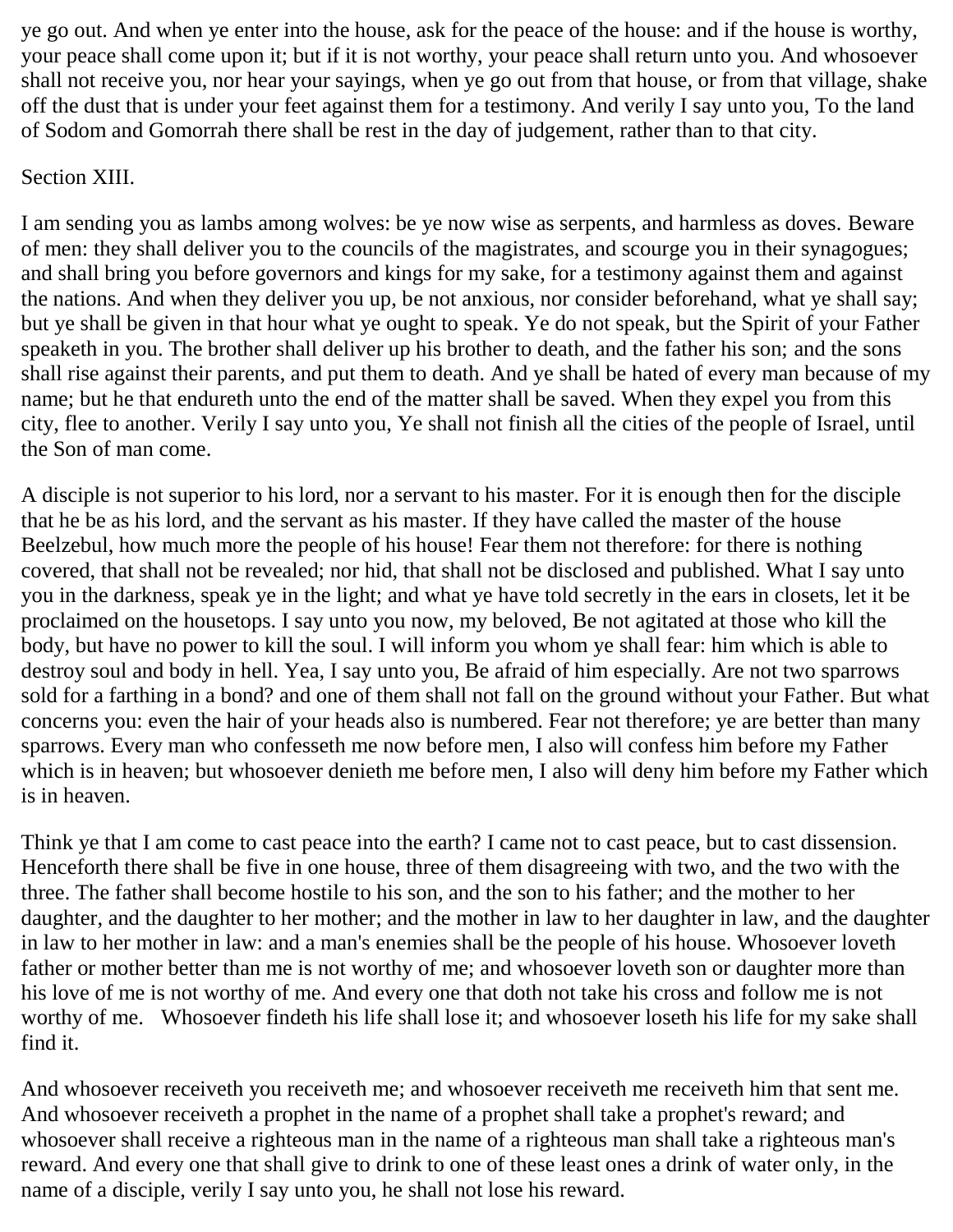And when Jesus finished charging his twelve disciples, he removed thence to teach and preach in their cities. And while they were going in the way they entered into a certain village; and a woman named Martha entertained him in her house. And she had a sister named Mary, and she came and sat at the feet of our Lord, and heard his sayings. But Martha was disquieted by much serving; and she came and said unto him, My Lord, givest thou no heed that my sister left me alone to serve? speak to her that she help me. Jesus answered and said unto her, Martha, Martha, thou art solicitous and impatient on account of many things: but what is sought is one thing. But Mary hath chosen for herself a good portion, and that which shall not be taken from her.

And the apostles went forth, and preached to the people that they might repent. And they cast out many devils, and anointed many sick with oil, and healed them. And the disciples of John told him of all these things. And when John heard in the prison of the doings of the Messiah, he called two of his disciples, and sent them to Jesus, and said, Art thou he that cometh, or look we for another? And they came to Jesus, and said unto him, John the Baptist hath sent us unto thee, and said, Art thou he that cometh, or look we for another? And in that hour he cured many of diseases, and of plagues of an evil spirit; and he gave sight to many blind. Jesus answered and said unto them, Go and tell John everything ye have seen and heard: the blind see, and the lame walk, and the lepers are cleansed, and the blind hear, and the dead rise, and the poor have the gospel preached to them. And blessed is he who doubteth not in me.

And when John's disciples departed, Jesus began to say to the multitudes concerning John, What went ye out into the wilderness to see? a reed shaken with the winds? And if not, then what went ye out to see? a man clothed in soft raiment? Behold, they that are in magnificent garments and in voluptuousness are in the abode of kings. And if not, then what went ye out to see? a prophet? Yea, I say unto you, and more than a prophet. This is he of whom it is written,

I am sending my messenger before thy face

To prepare the way before thee.

Section XIV.

Verily I say unto you, There hath not arisen among those whom women have borne a greater than John the Baptist; but he that is little now in the kingdom of heaven is greater than he.

And all the people which heard, and the publicans, justified God, for they had been baptized with the baptism of John. But the Pharisees and the scribes wronged the purpose of God in themselves, in that they were not baptized of him. And from the days of John the Baptist until now the kingdom of heaven is snatched away by violence. The law and the prophets were until John; and after that, the kingdom of God is preached, and all press to enter it: and they that exert themselves snatch it away. All the prophets and the law until John prophesied. And if ye will, then receive it, that he is Elijah, which is to come. Whosoever hath ears that hear let him hear. Easier is the perishing of heaven and earth, than the passing away of one point of the law. To whom then shall I liken the people of this generation, and to whom are they like? They are like the children sitting in the market, which call to their companions, and say, We sang to you, and ye danced not; we wailed to you, and ye wept not. John the Baptist came neither eating bread nor drinking wine; and ye said, He hath demons: and the Son of man came eating and drinking; and ye said, Behold, a gluttonous man, and a drinker of wine, and an associate of publicans and sinners! And wisdom was justified of all her children. And when he said that, they came to the house. And there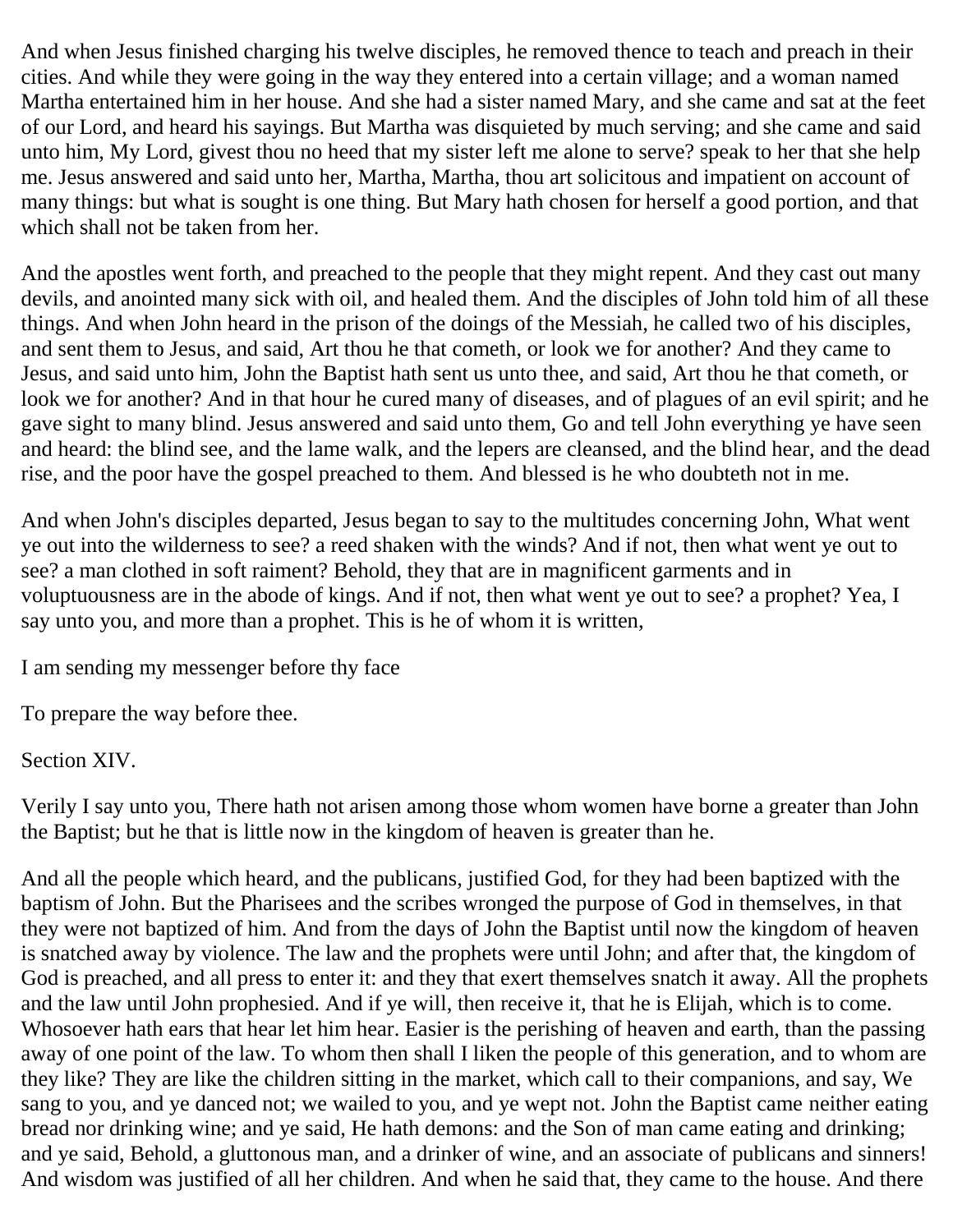gathered unto him again multitudes, so that they found not bread to eat. And while he was casting out a devil which was dumb, when he cast out that devil, that dumb man spake. And the multitudes marvelled. And the Pharisees, when they heard, said, This man doth not cast out the devils, except by Beelzebul the chief of the demons, which is in him. And others requested of him a sign from heaven, to tempt him. And Jesus knew their thoughts, and said unto them in parables, Every kingdom that withstandeth itself shall become desolate; and every house or city that disagreeth with itself shall not stand: and if a devil cast out a devil, he withstandeth himself; neither shall he be able to stand, but his end shall be. Then how now shall his kingdom stand? for ye said that I cast out devils by Beelzebul. And if I by Beelzebul cast out the devils, then your children, by what do they cast them out? And for this cause they shall be judges against you. But if I by the Spirit of God cast out devils, then the kingdom of God is come near unto you. Or how can a man enter into the house of a valiant man, and seize his garments, if he do not beforehand secure himself from that valiant man? and then will he cut off his house. But when the valiant man is armed, guarding his house, his possessions are in peace. But if one come who is more valiant than he, he overcometh him, and taketh his whole armour, on which he relieth, and divideth his spoil. Whosoever is not with me is against me; and whosoever gathereth not with me scattereth abroad. For this reason I say unto you, that all sins and blasphemies with which men blaspheme shall be forgiven them: but whosoever shall blaspheme against the Holy Spirit, there is no forgiveness for him for ever, but he is deserving of eternal punishment: because they said that he had an unclean spirit. And he said also, Every one that speaketh a word against the Son of man, it shall be forgiven him; but whosoever speaketh against the Holy Spirit, it shall not be forgiven him, neither in this world, nor in the world to come. Either ye must make a good tree and its fruit good; or ye must make an evil tree and its fruit evil: for the tree is known by its fruit. Ye children of vipers, how can ye, being evil, speak good things? from the overflowings of the heart the mouth speaketh. The good man from the good treasures which are in his heart bringeth forth good things; and the wicked man from the evil treasures which are in his heart bringeth forth evils. I say unto you, that every idle word which men shall speak, they shall give an answer for in the day of judgement: for by thy sayings thou shalt be justified, and by thy sayings thou shalt be judged.

And he said to the multitudes, When ye see the clouds appear from the west, straightway ye say that there cometh rain; and so it cometh to pass. And when the south wind bloweth, ye say that there will be heat; and it cometh to pass. And when the evening is come, ye say, It will be fair weather, for the heaven has become red. And in the morning ye say, To-day there will be severe weather, for the redness of the heaven is dull. Ye hypocrites, ye know to examine the face of the heaven and the earth; but the signs of this time ye know not to discern.

Then they brought to him one possessed of a demon, dumb and blind; and he healed him, so that the dumb and blind began to speak and see. And all the multitudes wondered, and said, Is this, think you, the son of David?

And the apostles returned unto Jesus, and told him everything that they had done and wrought. And he said unto them, Come, let us go into the desert alone, and rest ye a little. And many were going and returning, and they had not leisure, not even to eat bread.

And after that, there came to him one of the Pharisees, and besought him that he would eat bread with him. And he entered into the house of that Pharisee, and reclined. And there was in that city a woman that was a sinner; and when she knew that he was sitting in the house of that Pharisee, she took a box of sweet ointment, and stood behind him, towards his feet, weeping, and began to wet his feet with her tears, and to wipe them with the hair of her head, and to kiss his feet, and anoint them with the sweet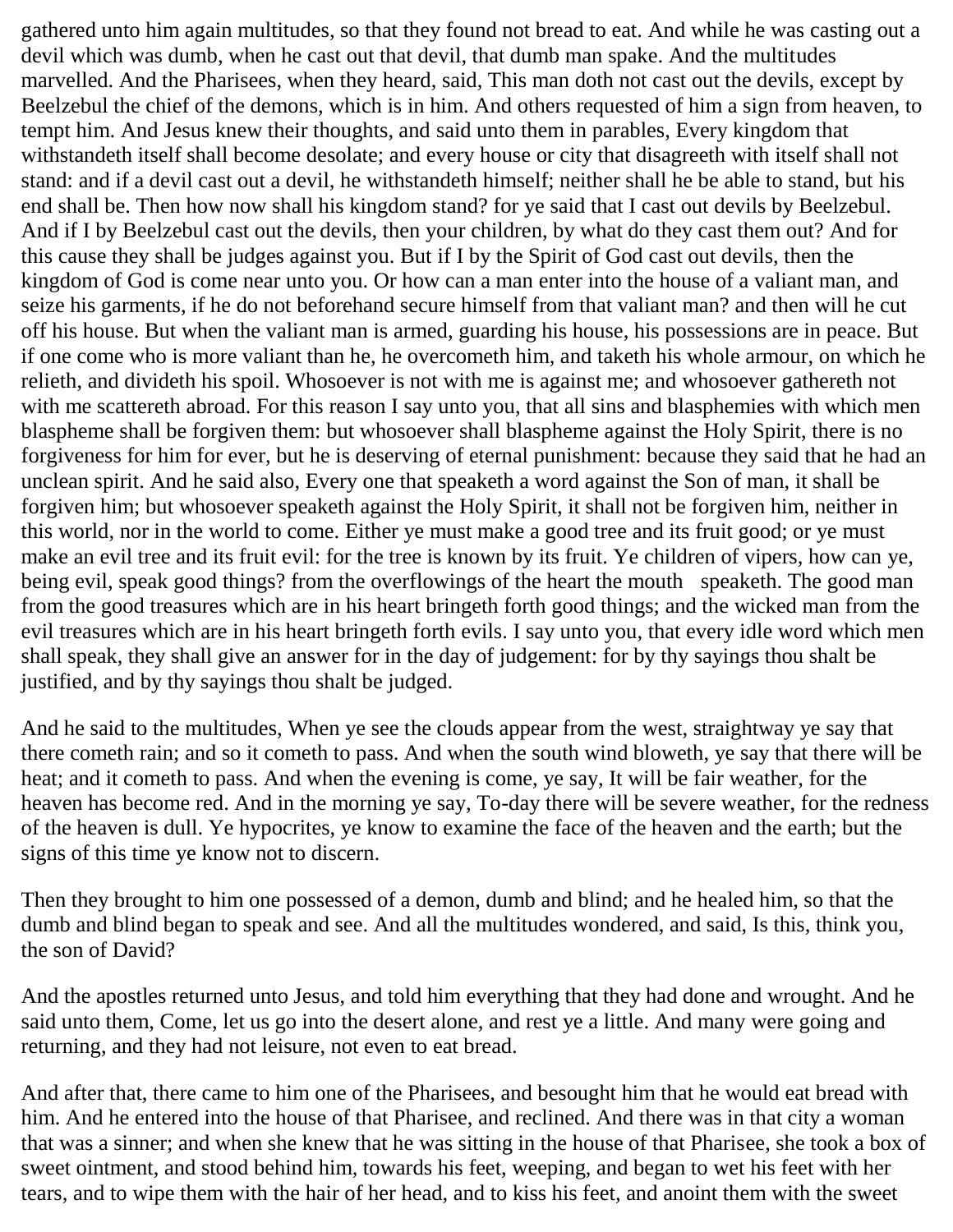ointment. And when that Pharisee saw it, who invited him, he thought within himself, and said, This man, if he were a prophet, would know who she is and what is her history: for the woman which touched him was a sinner.

## Section XV.

Jesus answered and said unto him, Simon, I have something to say unto thee. And he said unto him, Say on, my Master. Jesus said unto him, There were two debtors to one creditor; and one of them owed five hundred pence, and the other owed fifty pence. And because they had not wherewith to pay, he forgave them both. Which of them ought to love him more? Simon answered and said, I suppose, he to whom he forgave most. Jesus said unto him, Thou hast judged rightly. And he turned to that woman, and said to Simon, Dost thou see this woman? I entered into thy dwelling, and thou gavest me not water to wash my feet: but this woman hath bathed my feet with her tears, and dried them with her hair. And thou kissedst me not: but this woman, since she entered, hath not ceased to kiss my feet. And thou anointedst not my head with oil: but this woman hath anointed my feet with sweet ointment. And for this, I say unto thee, Her many sins are forgiven her, because she loved much; for he to whom little is forgiven loveth little. And he said unto that woman, Thy sins are forgiven thee. And those that were invited began to say within themselves, Who is this that forgiveth sins also? And Jesus said to that woman, Thy faith hath saved thee; go in peace.

And many believed in him when they saw the signs which he was doing. But Jesus did not trusthimself to them, for he knew every man, and he needed not any man to testify to him concerning every man; for he knew what was in man.

And after that, Jesus set apart from his disciples other seventy, and sent them two and two before his face to every region and city whither he was purposing to go. And he said unto them, The harvest is abundant, and the labourers are few: entreat now the Lord of the harvest, that he send forth labourers into his harvest. Go ye: and lo, I am sending you as lambs among wolves. Take not with you purses, nor a wallet, nor shoes; neither salute any man in the way. And whatsoever house ye enter, first salute that house: and if there be there a son of peace, let your peace rest upon him; but if there be not, your peace shall return to you. And be ye in that house eating and drinking what they have: for the labourer is worthy of his hire. And remove not from house to house. And into whatsoever city ye enter, and they receive you, eat what is presented to you: and heal the sick that are therein, and say unto them, The kingdom of God is come near unto you. But whatsoever city ye enter, and they receive you not, go out into the market, and say, Even the dust that clave to our feet from your city, we shake off against you; but know this, that the kingdom of God is come near unto you. I say unto you, that for Sodom there shall be quiet in the day of judgement, but there shall not be for that city. Then began Jesus to rebuke the cities in which there had been many mighty works, and they repented not. And he said, Woe unto thee, Chorazin! woe unto thee, Bethsaida! if there had been in Tyre and Sidon the signs which were in thee, it may be that they would have repented in sackcloth and ashes. Howbeit I say unto you, that for Tyre and Sidon there shall be rest in the day of judgement, more than for you. And thou, Capernaum, which art exalted unto heaven, shalt sink down unto Hades; for if there had been in Sodom the wonders which were in thee, it would have remained until this day. And now I say unto thee, that for the land of Sodom there shall be quiet in the day of judgement, more than for thee.

And he said again unto his apostles, Whosoever heareth you heareth me; and whosoever heareth me heareth him that sent me: and whosoever wrongeth you wrongeth me; and whosoever wrongeth me wrongeth him that sent me.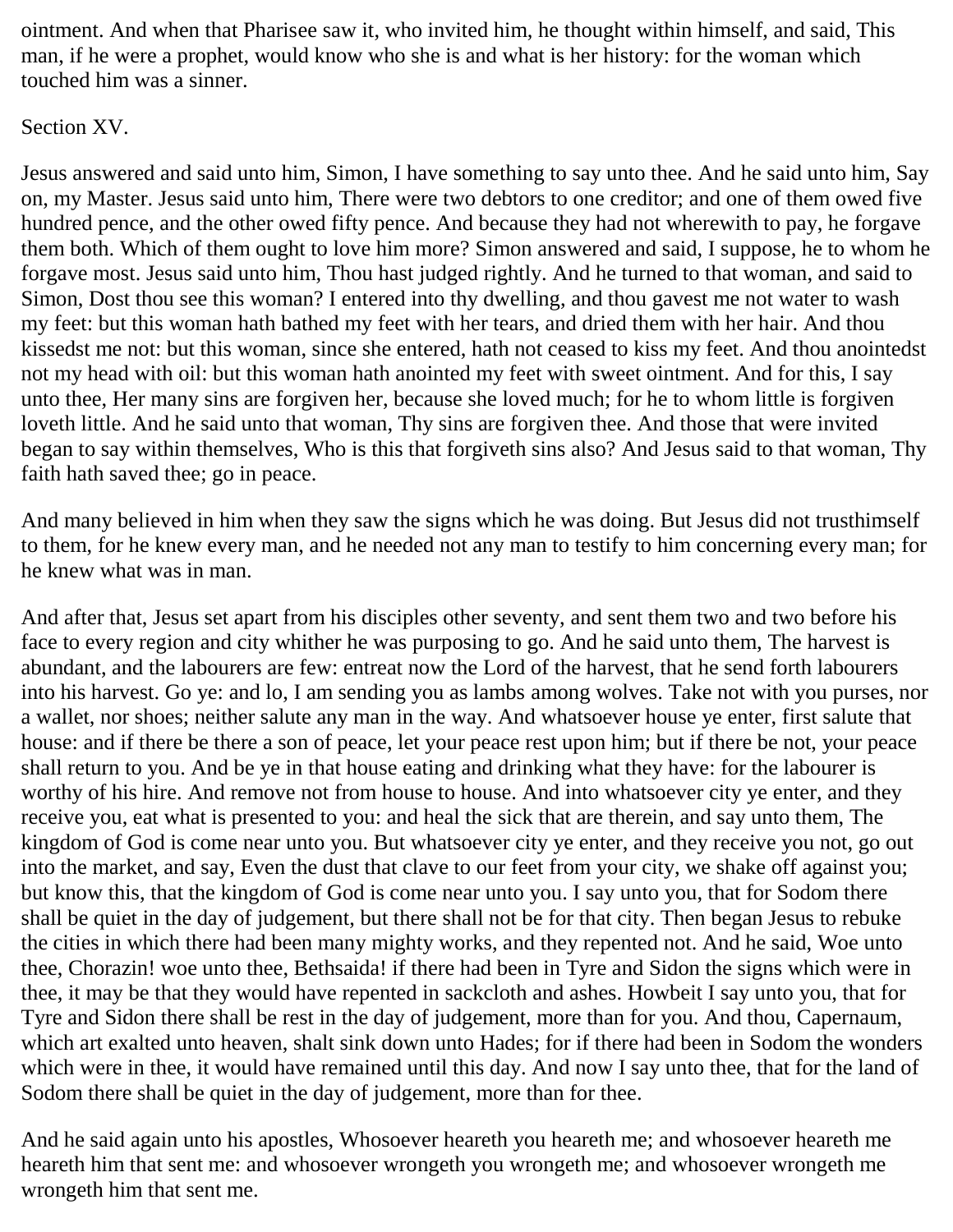And those seventy returned with great joy, and said unto him, Our Lord, even the devils also are subject unto us in thy name. He said unto them, I beheld Satan fallen like lightning from heaven. Behold, I am giving you authority to tread upon serpents and scorpions, and the whole race of the enemy; and nothing shall hurt you. Only ye must not rejoice that the devils are subject unto you; but be glad that your names are written in heaven.

And in that hour Jesus rejoiced in the Holy Spirit, and said, I acknowledge thee, my Father, Lord of heaven and earth, that thou didst hide these things from the wise and understanding, and didst reveal them unto children: yea, my Father; so was thy will. And he turned to his disciples, and said unto them, Everything hath been delivered to me of my Father: and no man knoweth who the Son is, save the Father; and who the Father is, save the Son, and to whomsoever the Son willeth to reveal him. Come unto me, all of you, ye that are wearied and bearers of burdens, and I will give you rest. Bear my yoke upon you, and learn of me; for am gentle and lowly in my heart: and ye shall find rest unto your souls. For my yoke is pleasant, and my burden is light.

And while great multitudes were going with him, he turned, and said unto them, Whosoever cometh unto me, and hateth not his father, and his mother, and his brethren, and his sisters, and his wife, and his children, and himself also, cannot be a disciple to me. And whosoever doth not take his cross, and follow me, cannot be a disciple to me. Which of you desireth to build a tower, and doth not sit down first and reckon his expenses and whether he hath enough to complete it? lest when he hath laid the foundations, and is not able to finish, all that behold him laugh at him, and say, This man began to build, and was not able to finish. Or what king goeth to the battle to fight with another king, and doth not consider first whether he is able with ten thousand to meet him that cometh to him with twenty thousand? And if he is not able, he sendeth unto him while he is afar off, and seeketh peace. So shall every man of you consider, that desireth to be a disciple to me; for if he renounceth not all that he hath, he cannot be a disciple to me.

#### Section XVI.

Then answered certain of the scribes and Pharisees, that they might tempt him, and said, Teacher, we desire to see a sign from thee. He answered and said, This evil and adulterous generation seeketh a sign; and it shall not be given a sign, except the sign of Jonah the prophet. And as Jonah was a sign to the inhabitants of Nineveh, so shall the Son of man also be to this generation. And as Jonah was in the belly of the great fish three days and three nights, so shall the Son of man be in the heart of the earth three days and three nights. The queen of the south shall rise in the judgement with the people of this generation, and condemn them: for she came from the ends of the earth that she might hear the wisdom of Solomon; and behold, here is a better than Solomon. The men of Nineveh shall stand in the judgement with this generation, and condemn it: for they repented at the preaching of Jonah; and behold, here is a greater than Jonah. The unclean spirit, when he goeth out of the man, departeth, and goeth about through places wherein are no waters, that he may find rest for himself; and when he findeth it not, he saith, I will return to my house whence I came out. And if he come and find it adorned and set in order, then he goeth, and associateth with himself seven other spirits worse than himself; and they enter and dwell in it: and the end of that man shall be worse than his beginning. Thus shall it be unto this evil generation.

And while he was saying that, a woman from the multitude lifted up her voice, and said unto him, Blessed is the womb that bare thee, and the breasts that nursed thee. But he said unto her, Blessed is he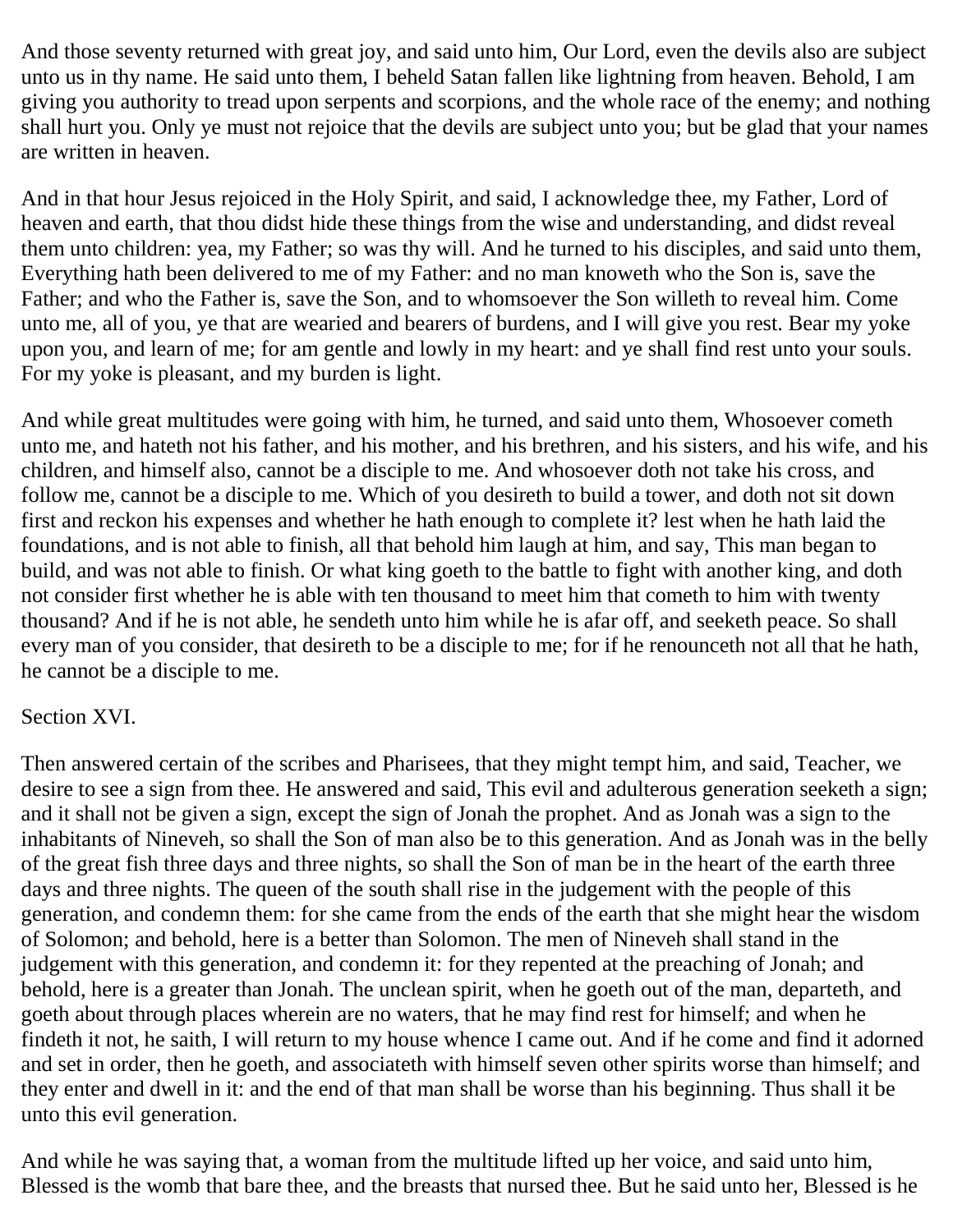that heareth the word of God, and keepeth it.

And while he was speaking unto the multitude, there came unto him his mother and his brethren, and sought to speak with him; and they were not able, because of the multitude; and they stood without and sent, calling him unto them. A man said unto him, Behold, thy mother and thy brethren are standing without, and seek to speak with thee. But he answered unto him that spake unto him, Who is my mother? and who are my brethren? And he beckoned with his hand, stretching it out towards his disciples, and said, Behold, my mother! and behold, my brethren! And every man that shall do the will of my Father which is in heaven is my brother, and my sister, and my mother.

And after that, Jesus was going about in the cities and in the villages, and proclaiming and preaching the kingdom of God, and his twelve with him, and the women which had been healed of diseases and of evil spirits, Mary that was called Magdalene, from whom he had cast out seven devils, and Joanna the wife of Chuza Herod's steward, and Susanna, and many others, who were ministering to them of their substance.

And after that, Jesus went out of the house, and sat on the sea shore. And there gathered unto him great multitudes. And when the press of the people was great upon him, he went up and sat in the boat; and all the multitude was standing on the shore of the sea. And he spake to them much in parables, and said, The sower went forth to sow: and when he sowed, some fell on the beaten highway; and it was trodden upon, and the birds ate it. And other fell on the rocks: and some, where there was not much earth; and straightway it sprang up, because it had no depth in the earth: and when the sun rose, it withered; and because it had no root, it dried up. And some fell among thorns; and the thorns sprang up with it, and choked it; and it yielded no fruit. And other fell into excellent and good ground; and it came up, and grew, and brought forth fruit, some thirty, and some sixty, and some a hundred. And when he said that, he cried, He that hath ears that hear, let him hear. And when they were alone, his disciples came, and asked him, and said unto him, What is this parable? and why spakest thou unto them in parables? He answered and said unto them, Unto you is given the knowledge of the secrets of the kingdom of God; but it is not given unto them that are without. He that hath shall be given unto, and there shall be added; and he that hath not, that which he hath shall be taken from him also. For this cause therefore I speak unto them in parables; because they see, and see not; and hear, and hear not, nor understand. And in them is being fulfilled the prophecy of Isaiah, who said,

Hearing they shall hear, and shall not understand;

And seeing they shall see, and shall not perceive:

The heart of this people is waxed gross,

And their hearing with their ears is become heavy,

And they have closed their eyes;

Lest they should see with their eyes,

And hear with their ears,

And understand with their hearts,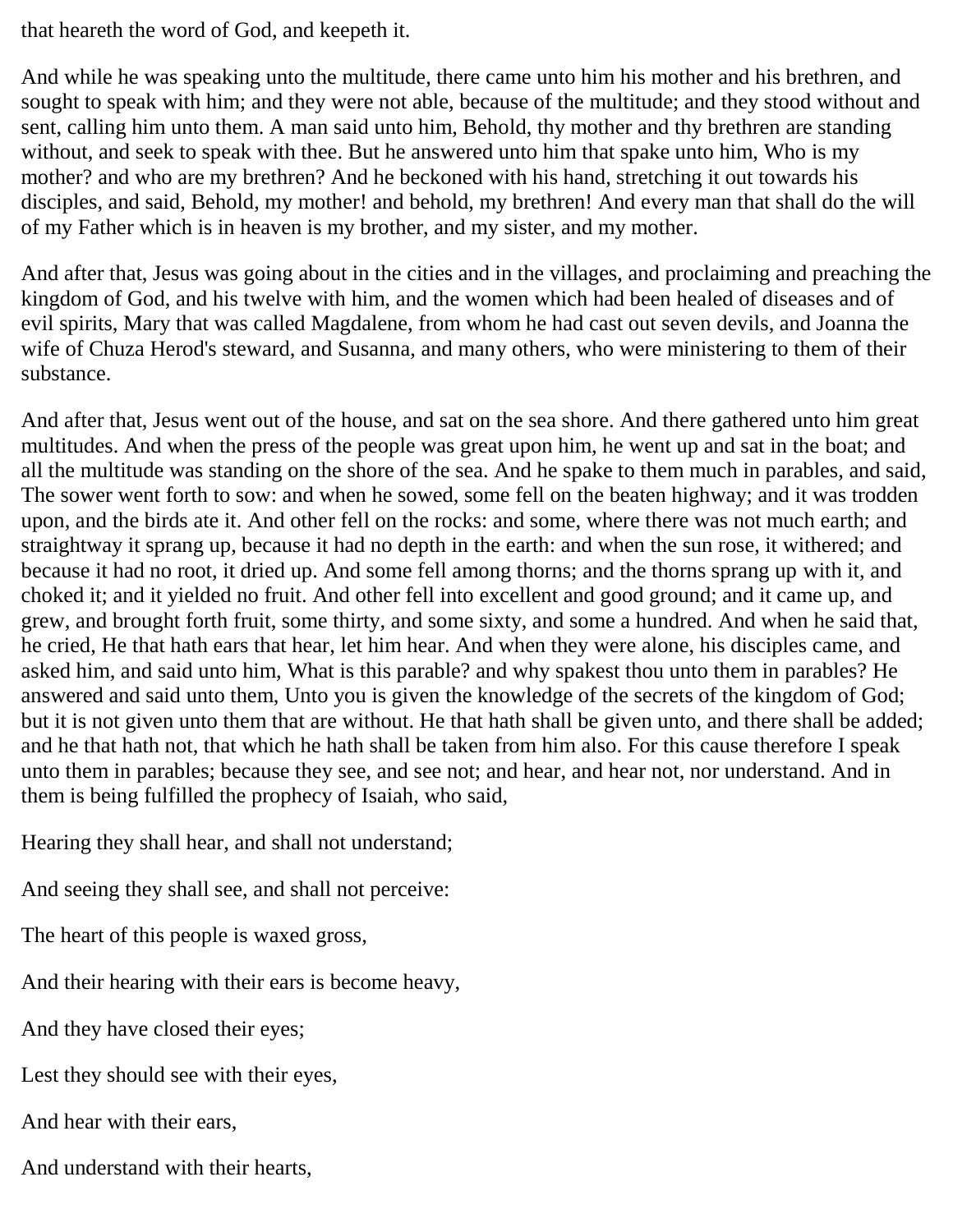And should return,

And I should heal them.

But ye, blessed are your eyes, which see; and your ears, which hear. Blessed are the eyes which see what ye see. Verily I say unto you, Many of the prophets and the righteous longed to see what ye see, and saw not; and to hear what ye hear, and heard not. When ye know not this parable, how shall ye know all parables? Hear ye the parable of the sower. The sower which sowed, sowed the word of God. Every one who heareth the word of the kingdom, and understandeth it not, the evil one cometh and snatcheth away the word that hath been sown in his heart: and this is that which was sown on the middle of the highway. But that which was sown on the rocks is he that heareth the word, and straightway receiveth it with joy; only, it hath no root in his soul, but his belief in it is for a time; and whenever there is distress or persecution because of a word, he stumbleth quickly. And that which was sown among the thorns is he that heareth the word; and the care of this world, and the error of riches, and the rest of the other lusts enter, and choke the word, and it becometh without fruit. And that which was sown in good ground is he that heareth my word in a pure and good heart, and understandeth it, and holdeth to it, and bringeth forth fruit with patience,nd produceth either a hundredfold or sixtyfold or thirty.

And he said, So is the kingdom of God, like a man who casteth seed into the earth, and sleepeth and riseth by night and day, and the seed groweth and cometh up, whence he knoweth not. And the earth bringeth it to the fruit; and first it will be blade, and after it ear, and at last perfect wheat in the ear: and whenever the fruit ripeneth, he bringeth immediately the sickle, for the harvest hath come.

## Section XVII.

And he set forth to them another parable, and said, The kingdom of heaven is like a man who sowed good seed in his field; but when men slept, his enemy came and sowed tares among the wheat, and went away. And when the blade sprang up and brought forth fruit, there were noticed the tares also. And the servants of the master of the house came, and said unto him, Our lord, didst thou not sow good seed in thy field? whence are there tares in it? He said unto them, An enemy hath done this. His servants said unto him, Wilt thou that we go and separate it? He said unto them, Perhaps, when ye separate the tares, ye would root up with them wheat also. Leave them to grow both together until the harvest: and in the time of the harvest I will say unto the reapers, Separate the tares first, and bind them in bundles to be burned with fire; and gather the wheat into my barns.

And he set forth to them another parable, and said, To what is the kingdom of God like? and to what shall I liken it? and in what parable shall I set it forth? It is like a grain of mustard seed, which a man took, and planted in his field: and of the number of the things that are sown in the earth it is smaller than all of the things which are sown, which are upon the earth; but when it is grown, it is greater than all the herbs, and produceth large branches, so that the birds of heaven make their nests in its branches.

And he set forth to them another parable: To what shall I liken the kingdom of God? It is like the leaven which a woman took, and kneaded into three measures of flour, until the whole of it was leavened.

And Jesus spake all that to the multitudes by way of parables, according as they were able to hear. And without parables spake he not unto them; that the saying of the Lord through the prophet might be fulfilled: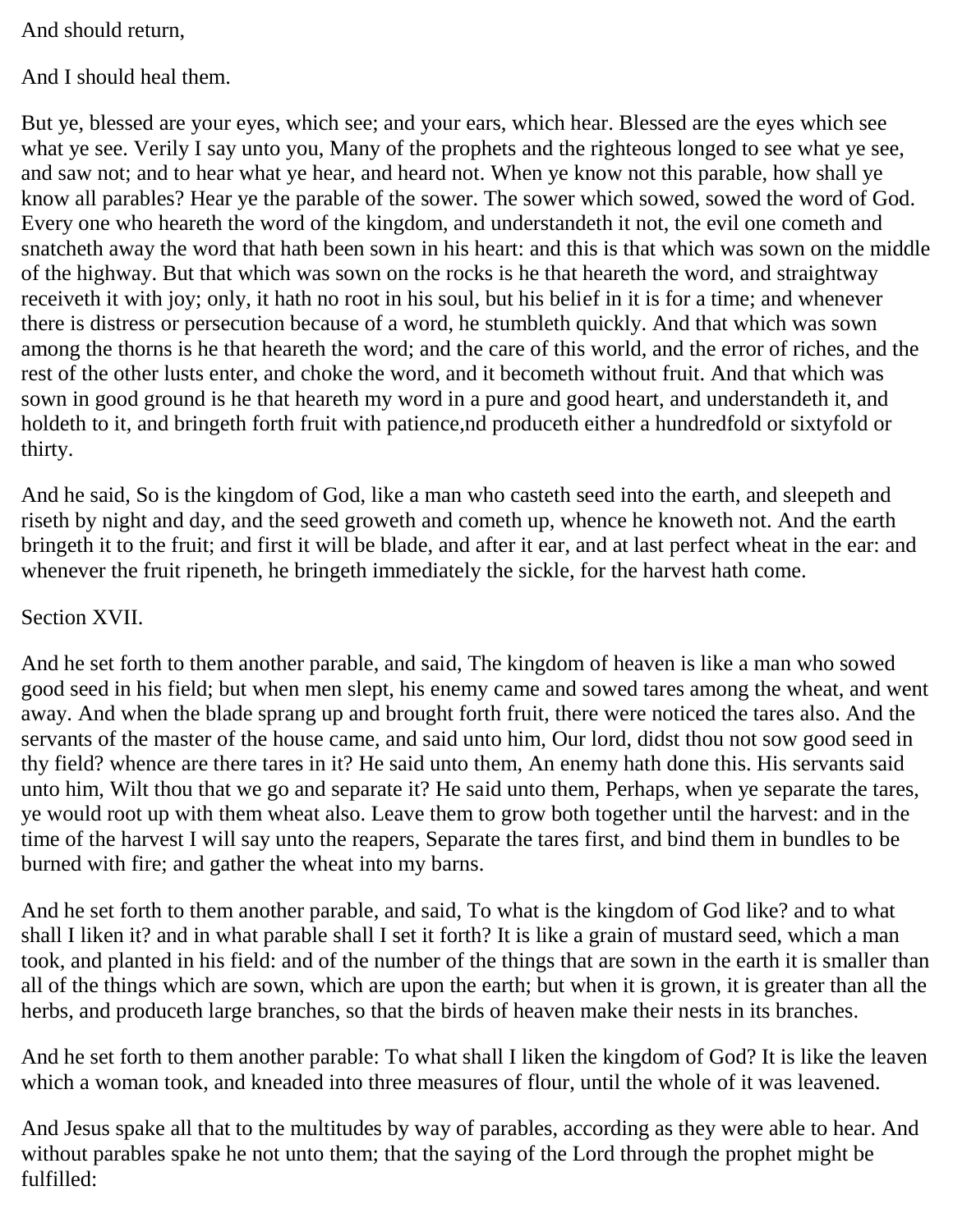I will open my mouth in parables;

And I will utter secrets which were before the foundations of the world.

But he explained to his disciples privately everything.

Then Jesus left the multitudes, and came to the house. And his disciples came unto him, and said unto him, Explain unto us that parable about the tares and the field. He answered and said unto them, He that sowed good seed is the Son of man; and the field is the world; and the good seed are the children of the kingdom; and the tares are the children of the evil one; and the enemy that sowed them is Satan; and the harvest is the end of the world; and the reapers are the angels. And as the tares are separated and burned in the fire, so shall it be in the end of this world. The Son of man shall send his angels, and separate from his kingdom all things that injure, and all the doers of iniquity, and they shall cast them into the furnace of fire: and there shall be weeping and gnashing of teeth. Then the righteous shall shine as the sun in the kingdom of their Father. Whosoever hath ears that hear, let him hear.

And again the kingdom of heaven is like treasure hid in a field: that which a man found and hid; and, for his pleasure in it, went and sold all that he had, and bought that field.

And again the kingdom of heaven is like a man that is a merchant seeking excellent pearls; and when he found one pearl of great price, he went and sold everything that he had, and bought it.

And again the kingdom of heaven is like a net that was cast into the sea, and gathered of every kind: and when it was filled, they drew it up on to the shore of the sea, and sat down to select; and the good of them they threw into the vessels, and the bad they threw outside. Thus shall it be in the end of the world: the angels shall go forth, and separate the wicked from among the good, and shall cast them into the furnace of fire: there shall be weeping and gnashing of teeth.

Jesus said unto them, Have ye understood all these things? They said unto him, Yea, our Lord. He said unto them, Therefore every scribe that becometh a disciple of the kingdom of heaven is like a man that is a householder, who bringeth out of his treasures the new and the old.

And when Jesus had finished all these parables, he removed thence, and came to his city; and he taught them in their synagogues, so that they were perplexed. And when the sabbath came, Jesus began to teach in the synagogue; and many of those that heard marvelled, and said, Whence came these things to this man? And many envied him and gave no heed to him, but said, What is this wisdom that is given to this man, that there should happen at his hands such as these mighty works? Is not this a carpenter, son of a carpenter? and is not his mother called Mary? and his brethren, James, and Joses, and Simon, and Judas? And his sisters, all of them, lo, are they not all with us? Whence hath this man all these things? And they were in doubt concerning him. And Jesus knew their opinion, and said unto them, Will ye haply say unto me this proverb, Physician, heal first thyself: and all that we have heard that thou didst in Capernaum, do here also in thine own city? And he said, Verily I say unto you, A prophet is not received in his own city, nor among his brethren: for a prophet is not despised, save in his own city, and among his own kin, and in his own house. Verily I say unto you, In the days of Elijah the prophet, there were many widows among the children of Israel, when the heaven held back three years and six months, and there was a great famine in all the land; and Elijah was not sent to one of them, save to Zarephath of Sidon, to a woman that was a widow. And many lepers were among the children of Israel in the days of Elisha the prophet; but not one of them was cleansed, save Naaman the Nabathæan. And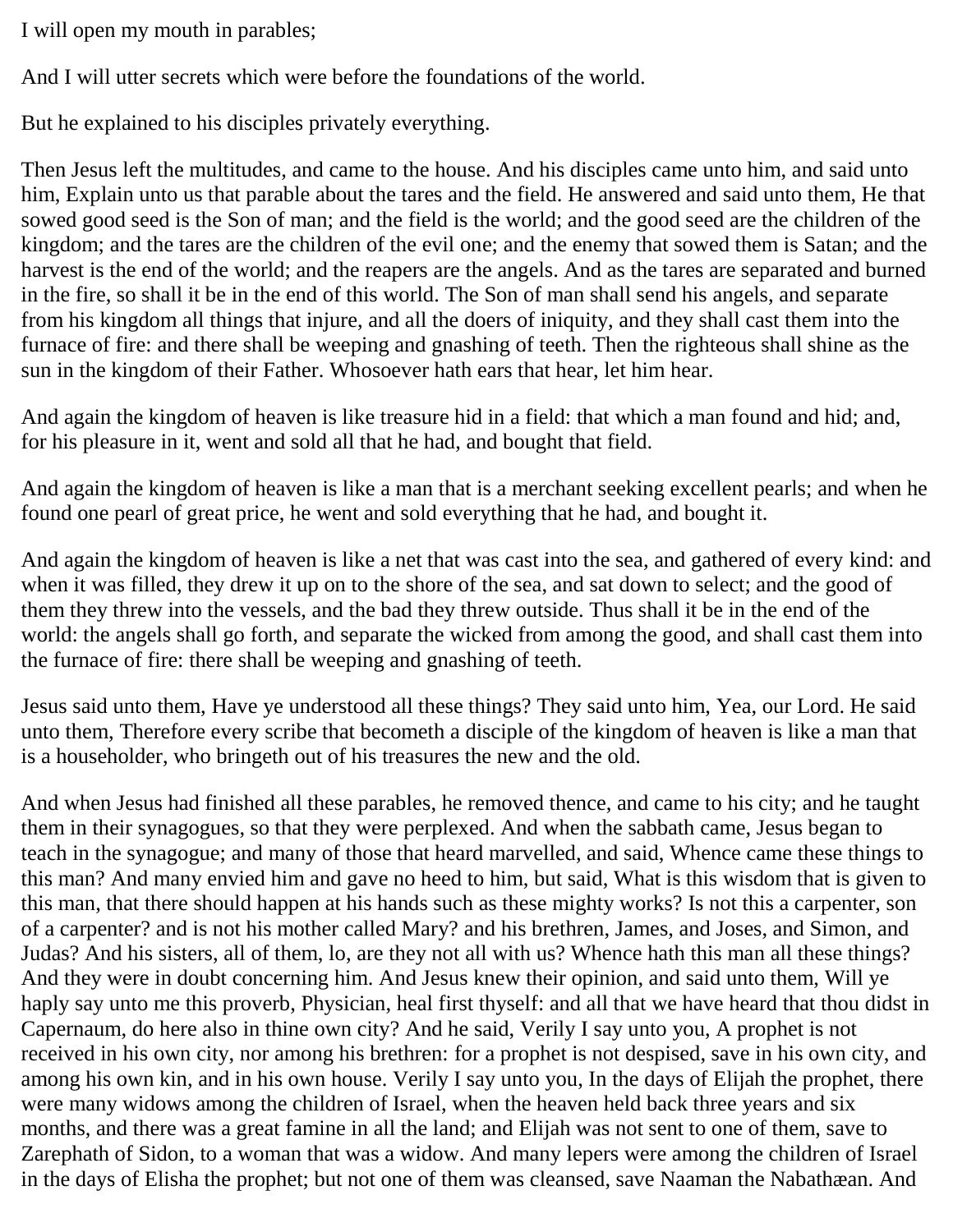he was not able to do there many mighty works, because of their unbelief; except that he laid his hand upon a few of the sick, and healed them. And he marvelled at their lack of faith. And when those who were in the synagogue heard, they were all filled with wrath; and they rose up, and brought him forth outside the city, and brought him to the brow of the hill upon which their city was built, that they might cast him from its summit: but he passed through among them and went away.

And he went about in the villages which were around Nazareth, and taught in their synagogues.

## Section XVIII.

At that time Herod the tetrarch heard of the fame of Jesus, and all the things which came to pass at his hand; and he marvelled, for he had obtained excellent information concerning him. And some men said that John the Baptist was risen from among the dead; and others said that Elijah had appeared; and others, Jeremiah; and others, that a prophet of the old prophets was risen; and others said that he was a prophet like one of the prophets. Herod said to his servants, This is John the Baptist, he whom I beheaded; he is risen from among the dead: therefore mighty works result from him. For Herod himself had sent and taken John, and cast him into prison, for the sake of Herodias his brother Philip's wife, whom he had taken. And John said to Herod, Thou hast no authority to take the wife of thy brother. And Herodias avoided him and wished to kill him; and she could not. But Herod feared John, for he knew that he was a righteous man and a holy; and he guarded him, and heard him much, and did, and obeyed him with gladness. And he wished to kill him; but he feared the people, for they adhered to him as the prophet. And there was a celebrated day, and Herod had made a feast for his great men on the day of his anniversary, and for the officers and for the chief men of Galilee. And the daughter of Herodias came in and danced in the midst of the company, and pleased Herod and those that sat with him. And the king said to the damsel, Ask of me what thou wilt, and I will give it thee. And he sware unto her, Whatsoever thou shalt ask, I will give it thee, to the half of my kingdom. And she went out, and said unto her mother, What shall I ask him? She said unto her, The head of John the Baptist. And immediately she came in hastily to the king, and said unto him, I desire in this hour that thou give me on a dish the head of John the Baptist. And the king was exceeding sorry; but because of the oath and the guests he did not wish to refuse her. But immediately the king sent an executioner, and commanded that he should bring the head of John: and he went and cut off the head of John in the prison, and brought it on a dish, and delivered it to the damsel; and the damsel gave it to her mother. And his disciples heard, and came and took his body, and buried it. And they came and told Jesus what had happened. And for this cause Herod said, I beheaded John: who is this, of whom I hear these things. And he desired to see him. And Jesus, when he heard, removed thence in a boat to a waste place alone, to the other side of the sea of the Galilee of Tiberias.

And many saw them going, and knew them, and hastened by land from all the cities, and came thither beforehand; for they saw the signs which he was doing on the sick. And Jesus went up into the mountain, and sat there with his disciples. And the feast of the passover of the Jews was near. And Jesus lifted up his eyes, and saw great multitudes coming to him. And he was moved with compassion for them, for they were like sheep that were without a shepherd. And he received them, and spake to them concerning the kingdom of God, and healed those who had need of healing.

And when the evening approached, his disciples came to him, and said unto him, The place is desert, and the time is past; send away the multitudes of the people, that they may go to the towns and villages which are around us, and buy for themselves bread; for they have nothing to eat. But he said unto them, They have no need to go away; give ye them what may be eaten. They said unto him, We have not here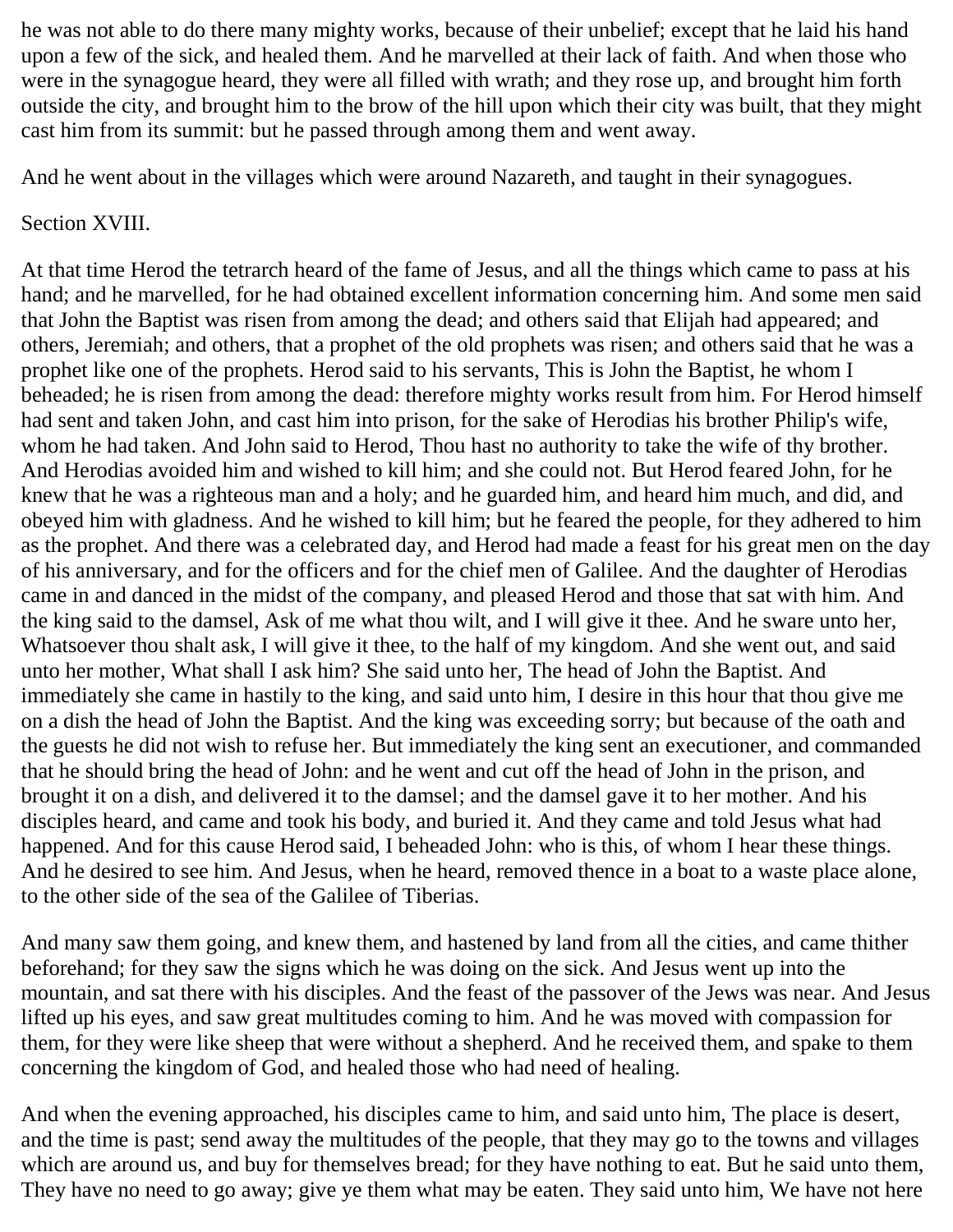enough. He said unto Philip, Whence shall we buy bread that these may eat? And he said that proving him; and he knew what he was resolved to do. Philip said unto him, Two hundred pennyworth of bread would not suffice them after every one of them hath taken a small amount. One of his disciples said unto him (namely, Andrew the brother of Simon Cephas), Here is a lad having five loaves of barley and two fishes: but this amount, what is it for all these? But wilt thou that we go and buy for all the people what may be eaten? for we have no more than these five loaves and the two fishes. And the grass was plentiful in that place. Jesus said unto them, Arrange all the people that they may sit down on the grass, fifty people in a company. And the disciples did so. And all the people sat down by companies, by hundreds and fifties. Then Jesus said unto them, Bring hither those five loaves and the two fishes. And when they brought him that, Jesus took the bread and the fish, and looked to heaven, and blessed, and divided, and gave to his disciples to set before them; and the disciples set for the multitudes the bread and the fish; and they ate, all of them, and were satisfied. And when they were satisfied, he said unto his disciples, Gather the fragments that remain over, that nothing be lost. And they gathered, and filled twelve baskets with fragments, being those that remained over from those which ate of the five barley loaves and the two fishes. And those people who ate were five thousand, besides the women and children. And straightway he pressed his disciples to go up into the ship, and that they should go before him unto the other side to Bethsaida, while he himself should send away the multitudes. And those people who saw the sign which Jesus did, said, Of a truth this is a prophet who hath come into the world. And Jesus knew their purpose to come and take him, and make him a king; and he left them, and went up into the mountain alone for prayer.

And when the nightfall was near, his disciples went down unto the sea, and sat in a boat, and came to the side of Capernaum. And the darkness came on, and Jesus had not come to them. And the sea was stirred up against them by reason of a violent wind that blew. And the boat was distant from the land many furlongs, and they were much damaged by the waves, and the wind was against them.

## Section XIX.

And in the fourth watch of the night Jesus came unto them, walking upon the water, after they had rowed with difficulty about twenty-five or thirty furlongs. And when he drew near unto their boat, his disciples saw him walking on the water; and they were troubled, and supposed that it was a false appearance; and they cried out from their fear. But Jesus straightway spoke unto them, and said, Take courage, for it is I; fear not. Then Cephas answered and said unto him, My Lord, if it be thou, bid me to come unto thee on the water. And Jesus said unto him, Come. And Cephas went down out of the boat, and walked on the water to come unto Jesus. But when he saw the wind strong, he feared, and was on the point of sinking; and he lifted up his voice, and said, My Lord, save me. And immediately our Lord stretched out his hand and took hold of him, and said unto him, Thou of little faith, why didst thou doubt? And when Jesus came near, he went up unto them into the boat, he and Simon, and immediately the wind ceased. And those that were in the ship came and worshipped him, and said, Truly thou art the Son of God. And straightway that ship arrived at the land which they made for. And when they came out of the ship to the land, they marvelled greatly and were perplexed in themselves: and they had not understood by means of that bread, because their heart was gross.

And when the people of that region knew of the arrival of Jesus, they made haste in all that land, and began to bring those that were diseased, borne in their beds to the place where they heard that he was. And wheresoever the place might be which he entered, of the villages or the cities, they laid the sick in the markets, and sought of him that they might touch were it only the edge of his garment: and all that touched him were healed and lived.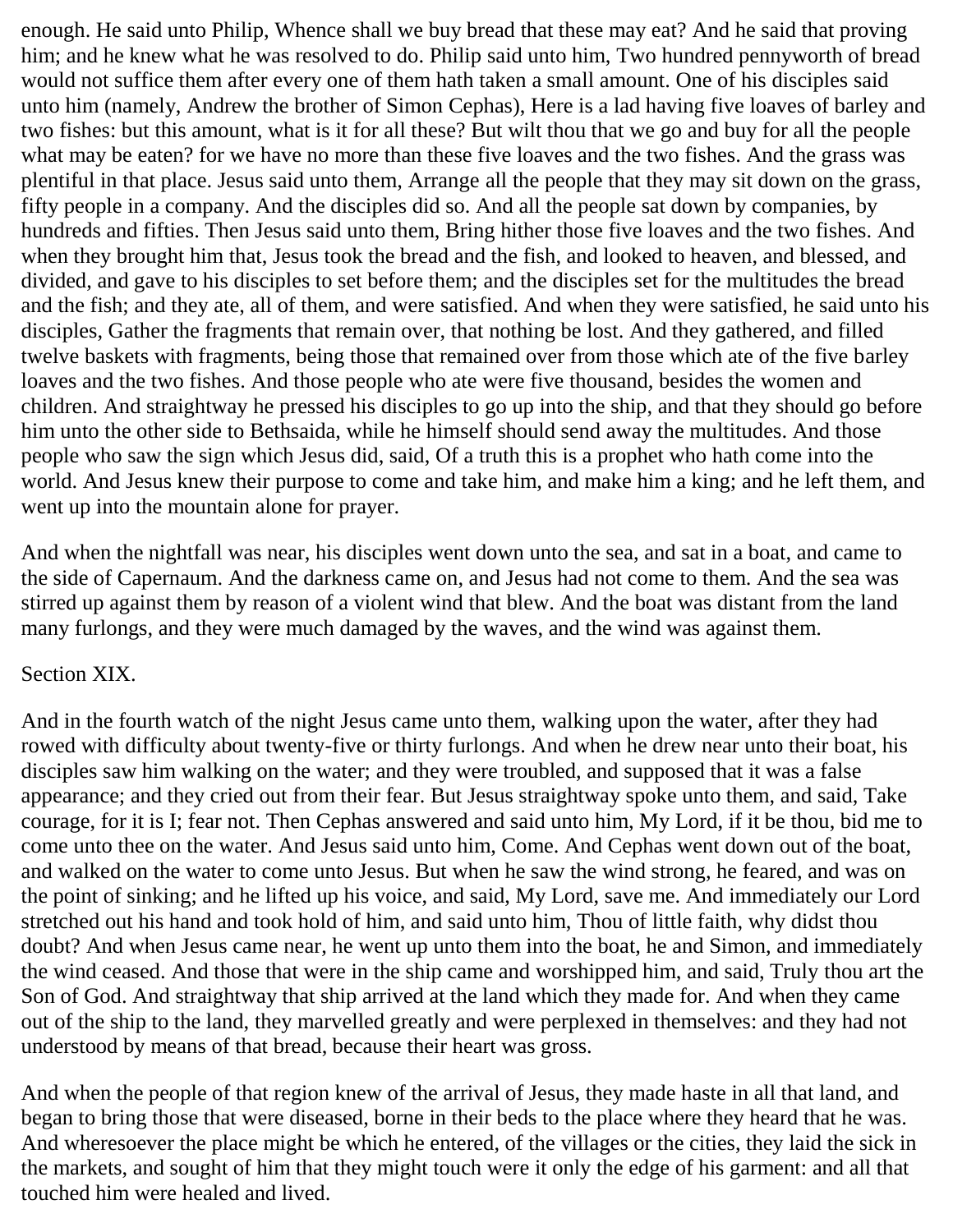And on the day after that, the multitude which was standing on the shore of the sea saw that there was there no other ship save that into which the disciples had gone up, and that Jesus went not up into the ship with his disciples (but there were other ships from Tiberias near the place where they ate the bread when Jesus blessed it): and when that multitude saw that Jesus was not there, nor yet his disciples, they went up into those ships, and came to Capernaum, and sought Jesus. And when they found him on the other side of the sea, they said unto him, Our Master, when camest thou hither? Jesus answered and said unto them, Verily, verily, I say unto you, Ye have not sought me because of your seeing the signs, but because of your eating the bread and being satisfied. Serve not the food which perisheth, but the food which abideth in eternal life, which the Son of man will give unto you: him hath God the Father sealed. They said unto him, What shall we do that we may work the work of God? Jesus answered and said unto them, This is the work of God, that ye believe in him whom he hath sent. They said unto him, What sign hast thou done, that we may see, and believe in thee? what hast thou wrought? Our fathers ate the manna in the wilderness; as it was written, Bread from heaven gave he them to eat. Jesus said unto them, Verily, verily, I say unto you, Moses gave you not bread from heaven; but my Father gave you the bread of truth from heaven. The bread of God is that which came down from heaven and gave the world life. They said unto him, Our Lord, give us at all times this bread. Jesus said unto them, I am the bread of life: whosoever cometh unto me shall not hunger, and whosoever believeth in me shall not thirst for ever. But I said unto you, Ye have seen me, and have not believed. And all that my Father hath given to me cometh unto me; and whosoever cometh unto me I shall not cast him forth without. I came down from heaven, not to do my own will, but to do the will of him that sent me; and this is the will of him that sent me, that I should lose nothing of that which he gave me, but raise it up in the last day. This is the will of my Father, that every one that seeth the Son, and believeth in him, should have eternal life; and I will raise him up in the last day.

The Jews therefore murmured against him because of his saying, I am the bread which came down from heaven. And they said, Is not this Jesus, the son of Joseph, whose father and mother we know? then how saith this man, I came down from heaven? Jesus answered and said unto them, Murmur not one with another. No man is able to come unto me, except the Father which sent me draw him; and I will raise him up in the last day. It is written in the prophet, They shall all be the taught of God. Every one who heareth from the Father now, and learneth of him, cometh unto me. No man now seeth the Father; but he that is from God, he it is that seeth the Father. Verily, verily, I say unto you, Whosoever believeth in me hath eternal life. I am the bread of life. Your fathers ate the manna in the wilderness, and they died. This is the bread which came down from heaven, that a man may eat of it, and not die. I am the bread of life which came down from heaven: and if a man eat of this bread he shall live for ever: and the bread which I shall give is my body, which I give for the life of the world.

The Jews therefore quarrelled one with another, and said, How can he give us his body that we may eat it? Jesus said unto them, Verily, verily, I say unto you, If ye do not eat the body of the Son of man and drink his blood, ye shall not have life in yourselves. Whosoever eateth of my body and drinketh of my blood hath eternal life; and I will raise him up in the last day. My body truly is meat, and my blood truly is drink. Whosoever eateth my body and drinketh my blood abideth in me, and I in him, as the living Father sent me, and I am alive because of the Father; and whosoever eateth me, he also shall live because of me. This is the bread which came down from heaven: and not according as your fathers ate the manna, and died: whosoever eateth of this bread shall live for ever. This he said in the synagogue, when he was teaching in Capernaum. And many of his disciples, when they heard, said, This word is hard; who is he that can hear it?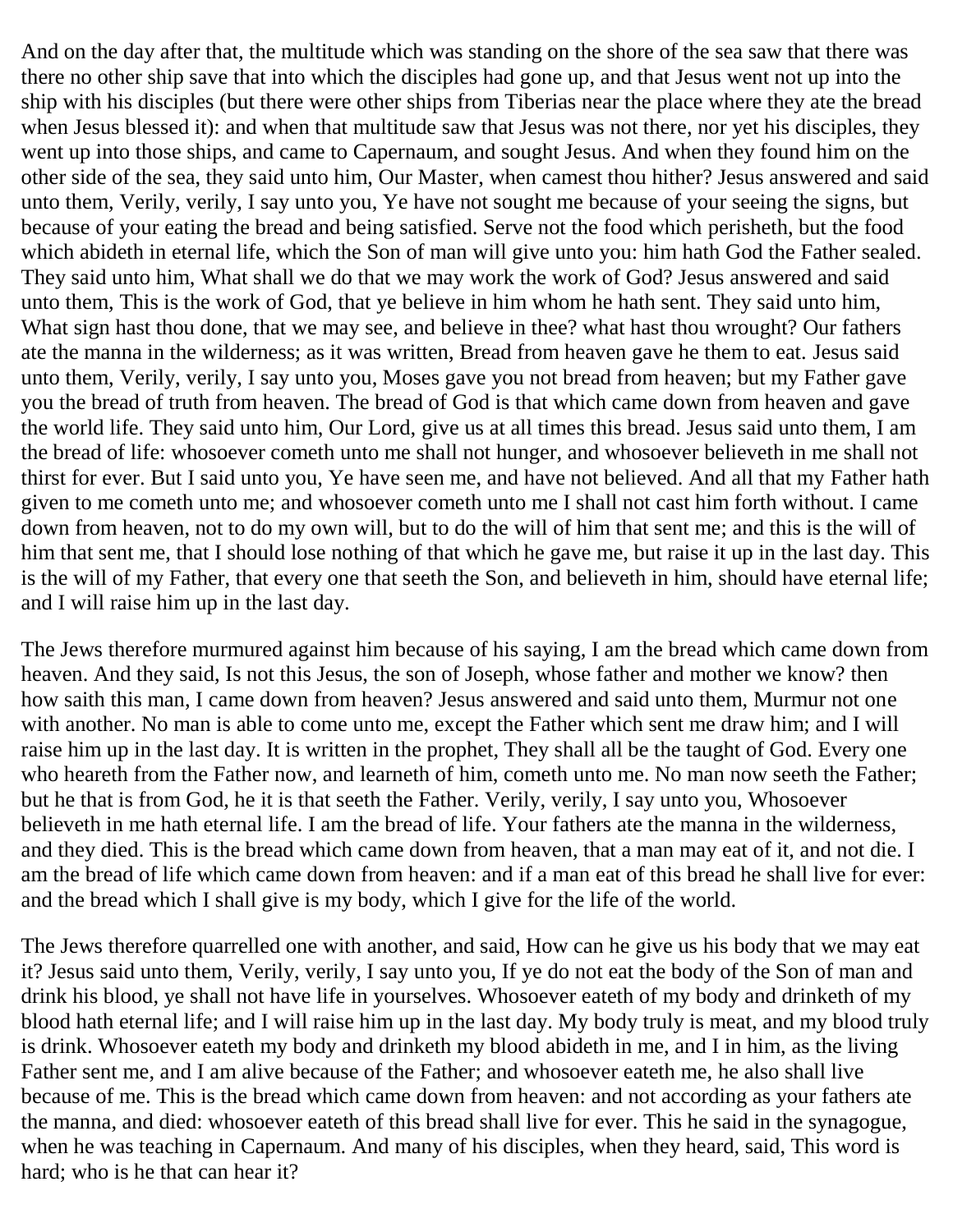#### Section XX.

And Jesus knew within himself that his disciples were murmuring because of that, and he said unto them, Doth this trouble you? What if ye should see the Son of man then ascend to the place where he was of old? It is the spirit that quickeneth, and the body profiteth nothing: the words that I speak unto you are spirit and life. But there are some of you that do not believe. And Jesus knew beforehand who they were who should not believe, and who it was that should betray him. And he said unto them, Therefore I said unto you, No man can come unto me, if that hath not been given him by the Father.

And because of this word many of his disciples turned back and walked not with him. And Jesus said unto the twelve, Do ye haply also wish to go away? Simon Cephas answered and said, My Lord, to whom shall we go? thou hast the words of eternal life. And we have believed and known that thou art the Messiah, the Son of the living God. Jesus said unto them, Did not I choose you, ye company of the twelve, and of you one is a devil? He said that because of Judas the son of Simon Iscariot; for he, being of the twelve, was purposed to betray him.

And while he was speaking, one of the Pharisees came asking of him that he would eat with him: and he went in, and reclined to meat. And that Pharisee, when he saw it, marvelled that he had not first cleansed himself before his eating. Jesus said unto him, Now do ye Pharisees wash the outside of the cup and the dish, and ye think that ye are cleansed; but your inside is full of injustice and wickedness.

Ye of little mind, did not he that made the outside make the inside? Now give what ye have in alms, and everything shall be clean unto you.

And there came to him Pharisees and scribes, come from Jerusalem. And when they saw some of his disciples eating bread while they had not washed their hands, they found fault. For all of the Jews and the Pharisees, if they wash not their hands thoroughly, eat not; for they held to the ordinance of the elders. And they ate not what was bought from the market, except they washed it; and many other things did they keep of what they had received, such as the washing of cups, and measures, and vessels of brass, and couches. And scribes and Pharisees asked him, Why do thy disciples not walk according to the ordinances of the elders, but eat bread without washing their hands? Jesus answered and said unto them, Why do ye also overstep the command of God by reason of your ordinance? God said, Honour thy father and thy mother; and, Whosoever revileth his father and his mother shall surely die. But ye say, If a man say to his father or to his mother, What thou receivest from me is an offering, and ye suffer him not to do anything for his father or his mother; and ye make void and reject the word of God by reason of the ordinance that ye have ordained and commanded, such as the washing of cups and measures, and what resembles that ye do much. And ye forsook the command of God, and held to the ordinance of men. Do ye well to wrong the command of God in order that ye may establish your ordinance? Ye hypocrites, well did Isaiah the prophet prophesy concerning you, and say,

This people honoureth me with its lips;

But their heart is very far from me.

But in vain do they fear me,

In that they teach the commands of men.

And Jesus called all the multitude, and said unto them, Hear me, all of you, and understand: nothing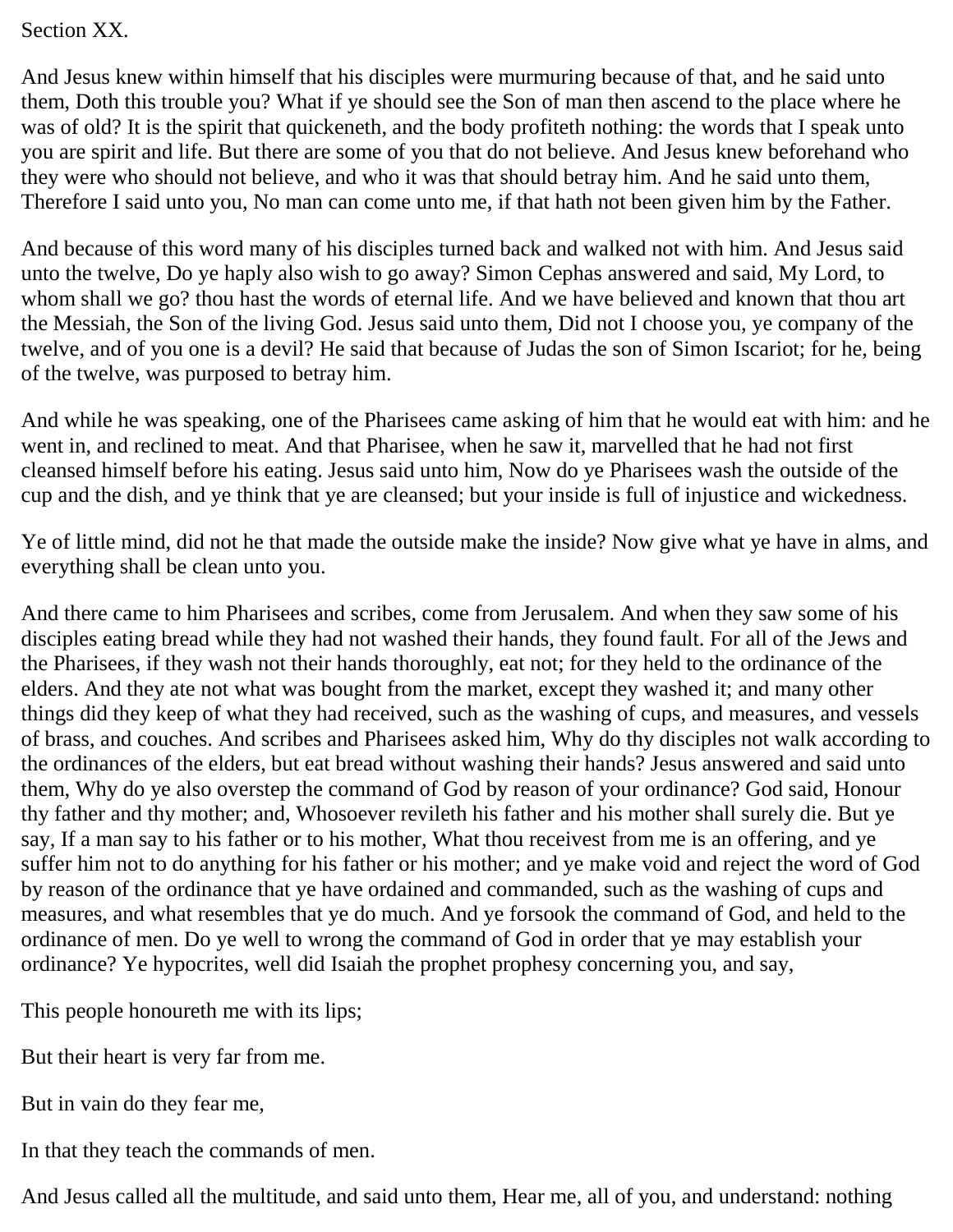without the man, which then enters him, is able to defile him; but what goeth out of him, that it is which defileth the man. He that hath ears that hear, let him hear. Then his disciples drew near, and said unto him, Knowest thou that the Pharisees which heard this word were angry? He answered and said unto them, Every plant which my Father which is in heaven planted not shall be uprooted. Let them alone; for they are blind leading blind. And if the blind lead the blind, both of them shall fall into a hollow.

And when Jesus entered the house from the multitude, Simon Cephas asked him, and said unto him, My Lord, explain to us that parable. He said unto them, Do ye also thus not understand? Know ye not that everything that entereth into the man from without cannot defile him; because it entereth not into his heart; it entereth into his stomach only, and thence is cast forth in the cleansing which maketh clean all the food? The thing which goeth forth from the mouth of the man proceedeth from his heart, and it is that which defileth the man. From within the heart of men proceed evil thoughts, fornication, adultery, theft, false witness, murder, injustice, wickedness, deceit, stupidity, evil eye, calumny, pride, foolishness: these evils all of them from within proceed from the heart, and they are the things which defile the man: but if a man eat while he washeth not his hands, he is not defiled.

And Jesus went out thence, and came to the borders of Tyre and Sidon. And he entered into a certain house, and desired that no man should know it; and he could not be hid. But straightway a Canaanitish woman, whose daughter had an unclean spirit, heard of him. And that woman was a Gentile of Emesa of Syria. And she came out after him, crying out, and saying, Have mercy upon me, my Lord, thou son of David; for my daughter is seized in an evil way by Satan. And he answered her not a word. And his disciples came and besought him, and said, Send her away: for she crieth after us. He answered and said unto them, I was not sent except to the sheep that are gone astray of the house of Israel. But she came and worshipped him, and said, My Lord, help me, have mercy upon me.

Jesus said unto her, It is not seemly that the children's bread should be taken and thrown to the dogs. But she said, Yea, my Lord: the dogs also eat of the crumbs that fall from their masters' tables, and live. Then said Jesus unto her, O woman, great is thy faith: it shall be unto thee as thou hast desired. Go then thy way; and because of this word, the devil is gone out of thy daughter. And her daughter was healed in that hour. And that woman went away to her house, and found her daughter laid upon the bed, and the devil gone out of her.

## Section XXI.

And Jesus went out again from the borders of Tyre and Sidon, and came to the sea of Galilee, towards the borders of Decapolis. And they brought unto him one dumb and deaf, and entreated him that he would lay his hand upon him and heal him. And he drew him away from the multitude, and went away alone, and spat upon his fingers, and thrust them into his ears, and touched his tongue; and looked to heaven, and sighed, and said unto him, Be opened. And in that hour his ears were opened, and the bond of his tongue was loosed, and he spake with ease. And Jesus charged them much that they should not tell this to any man: but the more he charged them, the more they increased in publishing, and marvelled much, and said, This man doeth everything well: he made the deaf to hear, and those that lacked speech to speak.

And while he was passing through the land of Samaria, he came to one of the cities of the Samaritans, called Sychar, beside the field which Jacob gave to Joseph to his son. And there was there a spring of water of Jacob's. And Jesus was fatigued from the exertion of the way, and sat at the spring. And the time was about the sixth hour. And a woman of Samaria came to draw water; and Jesus said unto her,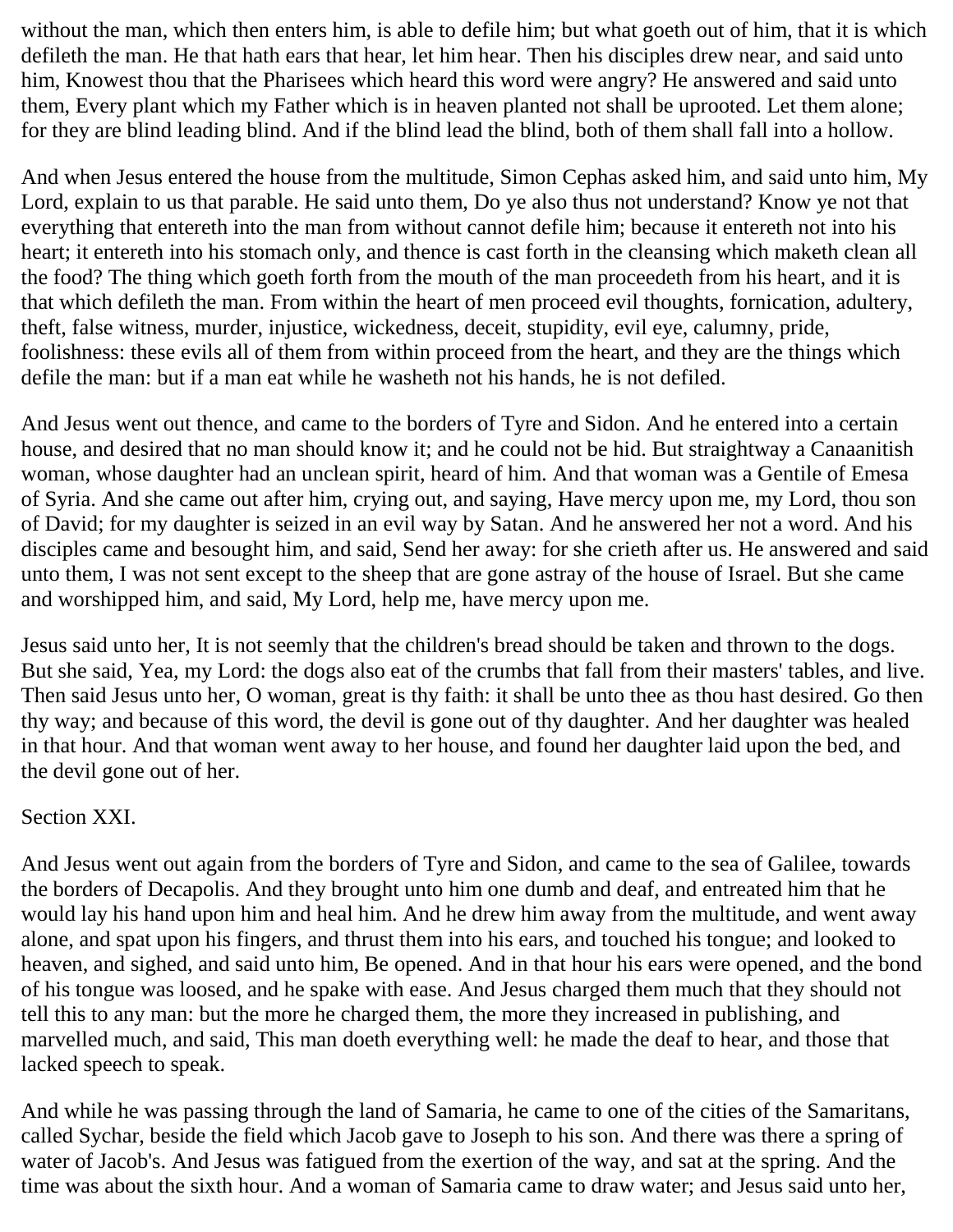Give me water, that I may drink. And his disciples had entered into the city to buy for themselves food. And that Samaritan woman said unto him, How dost thou, being a Jew, ask me to give thee to drink, while I am a Samaritan woman? (And the Jews mingle not with the Samaritans. ) Jesus answered and said unto her, If thou knewest the gift of God, and who this is that said unto thee, Give me to drink; thou wouldest ask him, and he would give thee the water of life. That woman said unto him, My Lord, thou hast no bucket, and the well is deep: from whence hast thou the water of life? Can it be that thou art greater than our father Jacob, who gave us this well, and drank from it, and his children, and his sheep? Jesus answered and said unto her, Every one that drinketh of this water shall thirst again: but whosoever drinketh of the water which I shall give him shall not thirst for ever: but the water which I shall give him shall be in him a spring of water springing up unto eternal life. That woman said unto him, My Lord, give me of this water, that I may not thirst again, neither come and draw water from here. Jesus said unto her, Go and call thy husband, and come hither. She said unto him, I have no husband. Jesus said unto her, Thou saidst well, I have no husband: five husbands hast thou had, and this man whom thou hast now is not thy husband; and in this thou saidst truly. That woman said unto him, My Lord, I perceive thee to be a prophet. Our fathers worshipped in this mountain; and ye say that in Jerusalem is the place in which worship must be. Jesus said unto her, Woman, believe me, an hour cometh, when neither in this mountain, nor yet in Jerusalem, shall ye worship the Father. Ye worship that which ye know not: but we worship that which we know: for salvation is of the Jews. But an hour cometh, and now is, when the true worshippers shall worship the Father in spirit and truth: and the Father also seeketh such as these worshippers. For God is a Spirit: and they that worship him must worship him in spirit and in truth. That woman said unto him, I know that the Messiah cometh: and when he is come, he will teach us everything. Jesus said unto her, I that speak unto thee am he.

And while he was speaking, his disciples came; and they wondered how he would speak with a woman; but not one of them said unto him, What seekest thou? or, What speakest thou with her? And the woman left her waterpot, and went to the city, and said to the people, Come, and see a man who told me all that ever I did: perhaps then he is the Messiah. And people went out from the city, and came to him. And in the mean while his disciples besought him, and said unto him, Our master, eat. And he said unto them, I have food to eat that ye know not. And the disciples said amongst themselves, Can any one have brought him aught to eat? Jesus said unto them, My food is to do the will of him that sent me, and to accomplish his work. Said ye not that after four months cometh the harvest? behold, I therefore say unto you, Lift up your eyes, and behold the lands, that they have become white, and the harvest is already come. And he that reapeth receiveth his wages, and gathereth the fruit of eternal life; and the sower and the reaper rejoice together. For in this is found the word of truth, One soweth, and another reapeth. And I sent you to reap that in which ye have not laboured: others laboured, and ye have entered on their labour.

And from that city many of the Samaritans believed in him because of the words of that woman, who testified and said, He told me all that ever I did. And when those Samaritans came unto him, they besought him to abide with them; and he abode with them two days. And many believed in him because of his word; and they said to that woman, Now not because of thy saying have we believed in him: we have heard and known that this truly is the Messiah, the Saviour of the world.

And after two days Jesus went out thence and departed to Galilee. And Jesus testified that a prophet is not honoured in his own city. And when he came to Galilee, the Galilæans received him.

Section XXII.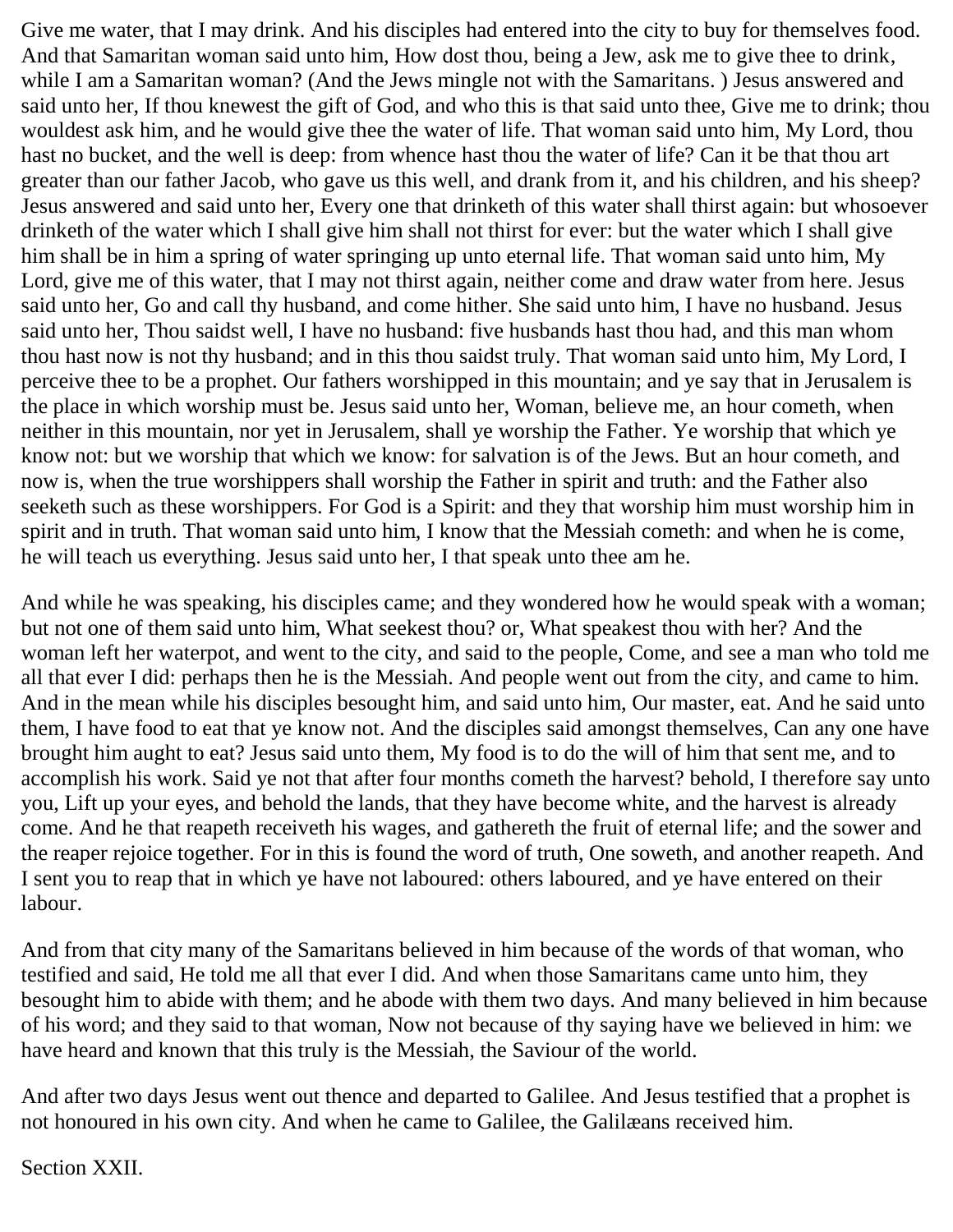And when Jesus came to a certain village, there drew near to him a leper, and fell at his feet, and besought him, and said unto him, If thou wilt, thou art able to cleanse me. And Jesus had mercy upon him, and stretched forth his hand, and touched him, and said, I will cleanse thee. And immediately his leprosy departed from him, and he was cleansed. And he sternly charged him, and sent him out, and said unto him, See that thou tell not any man: but go and shew thyself to the priests, and offer an offering for thy cleansing as Moses commanded for their testimony. But he, when he went out, began to publish much, and spread abroad the news, so that Jesus could not enter into any of the cities openly, for the extent to which the report of him spread, but he remained without in a desert place. And much people came unto him from one place and another, to hear his word, and that they might be healed of their pains. And he used to withdraw from them into the desert, and pray.

And after that, was the feast of the Jews; and Jesus went up to Jerusalem.

And there was in Jerusalem a place prepared for bathing, which was called in Hebrew the House of Mercy, having five porches. And there were laid in them much people of the sick, and blind, and lame, and paralysed, waiting for the moving of the water. And the angel from time to time went down into the place of bathing, and moved the water; and the first that went down after the moving of the water, every pain that he had was healed. And a man was there who had a disease for thirty-eight years. And Jesus saw this man laid, and knew that he had been thus a long time; and he said unto him, Wouldest thou be made whole? That diseased one answered and said, Yea, my Lord, I have no man, when the water moveth, to put me into the bathing-place; but when I come, another goeth down before me. Jesus said unto him, Rise, take thy bed, and walk. And immediately that man was healed; and he rose, and carried his bed, and walked.

And that day was a sabbath. And when the Jews saw that healed one, they said unto him, It is a sabbath: thou hast no authority to carry thy bed. And he answered and said unto them, He that made me whole, the same said unto me, Take thy bed, and walk. They asked him therefore, Who is this man that said unto thee, Take thy bed, and walk? But he that was healed knew not who it was; for Jesus had removed from that place to another, because of the press of the great multitude which was in that place. And after two days Jesus happened upon him in the temple, and said unto him, Behold, thou art whole: sin not again, lest there come upon thee what is worse than the first. And that man went, and said to the Jews that it was Jesus that had healed him. And because of that the Jews persecuted Jesus and sought to kill him, because he was doing this on the sabbath. And Jesus said unto them, My Father worketh until now, and I also work. And because of this especially the Jews sought to kill him, not because he profaned the sabbath only; but for his saying also that God was his Father, and his making himself equal with God. Jesus answered and said unto them, Verily, verily, I say unto you, The Son cannot do anything of himself, but what he seeth the Father do; what the Father doeth, that the Son also doeth like him. The Father loveth his Son, and everything that he doeth he sheweth him: and more than these works will he shew him, that ye may marvel. And as the Father raiseth the dead and giveth them life, so the Son also giveth life to whomsoever he will. And the Father judgeth no man, but hath given all judgement unto the Son; that every man may honour the Son, as he honoureth the Father. And he that honoureth not the Son honoureth not the Father which sent him. Verily, verily, I say unto you, Whosoever heareth my word, and believeth in him that sent me, hath eternal life, and cometh not into judgement, but passeth from death unto life. Verily, verily, I say unto you, An hour shall come, and now is also, when the dead shall hear the voice of the Son of God; and those which hear shall live. And as the Father hath life in himself, likewise he gave to the Son also that he might have life in himself, and authority to do judgement also, because he is the Son of man. Marvel not then at that: I mean the coming of the hour when all that are in the tombs shall hear his voice, and shall come forth: those that have done good, to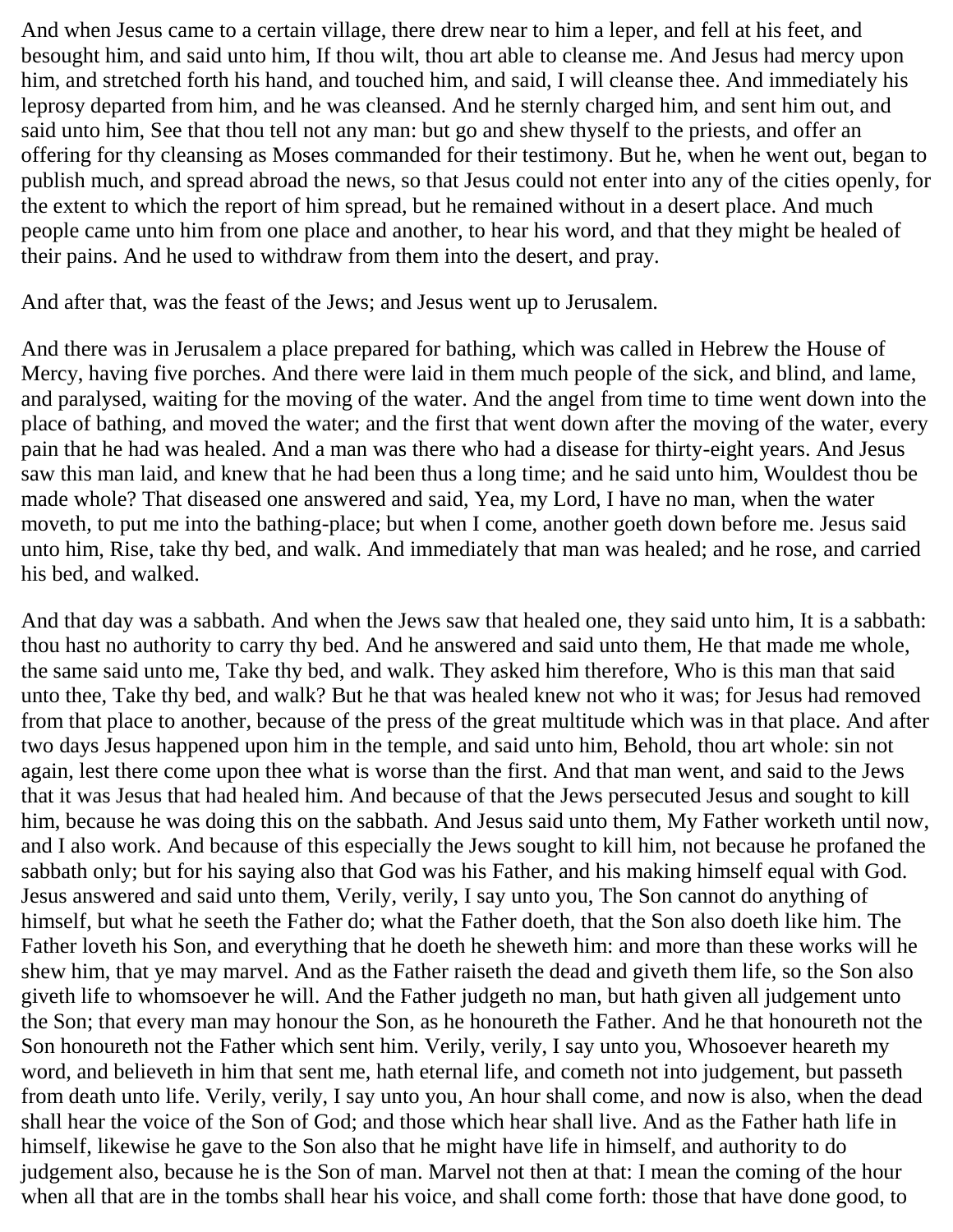the resurrection of life; and those that have done evil deeds, to the resurrection of judgement.

I am not able of myself to do anything; but as I hear, I judge: and my judgement is just; I seek not my own will, but the will of him that sent me. I bear witness of myself, and so my witness is not true. It is another that beareth witness of me; and I know that the witness which he beareth of me is true. Ye have sent [ unto John, and he hath borne witness of the truth. But not from man do I seek witness; but I say that ye may live. That was a lamp which shineth and giveth light: and ye were pleased to glory now in his light. But I have witness greater than that of John: the works which my Father hath given me to accomplish, those works which I do, bear witness of me, that the Father hath sent me. And the Father which sent me, he hath borne witness of me. Ye have neither heard his voice at any time, nor seen his appearance. And his word abideth not in you; because in him whom he hath sent ye do not believe. Search the scriptures, in which ye rejoice that ye have eternal life; and they bear witness of me; and ye do not wish to come to me, that ye may have eternal life. I seek not praise of men. But I know you, that the love of God is not in you. I am come in the name of my Father, and ye received me not; but if another come in his own name, that one will ye receive. And how can ye believe, while ye receive praise one from another, and praise from God, the One, ye seek not? Can it be that ye think that I will accuse you before the Father? Ye have one that accuseth you, Moses, in whom ye have rejoiced. If ye believed Moses, ye would believe me also; Moses wrote of me. And if ye believed not his writings, how shall ye believe my words?

## Section XXIII.

And Jesus departed thence, and came to the side of the sea of Galilee, and went up into the mountain, and sat there. And there came unto him great multitudes, having with them lame, and blind, and dumb, and maimed, and many others, and they cast them at the feet of Jesus: for they had seen all the signs which he did in Jerusalem, when they were gathered at the feast. And he healed them all. And those multitudes marvelled when they saw dumb men speak, and maimed men healed, and lame men walk, and blind men see; and they praised the God of Israel.

And Jesus called his disciples, and said unto them, I have compassion on this multitude, because of their continuing with me three days, having nothing to eat; and to send them away fasting I am not willing, lest they faint in the way, some of them having come from far. His disciples said unto him, Whence have we in the desert bread wherewith to satisfy all this multitude? Jesus said unto them, How many loaves have ye? They said unto him, Seven, and a few small fishes. And he commanded the multitudes to sit down upon the ground; and he took those seven loaves and the fish, and blessed, and brake, and gave to his disciples to set before them; and the disciples set before the multitudes. And they all ate, and were satisfied: and they took that which remained over of the fragments, seven basketfuls. And the people that ate were four thousand men, besides the women and children. And when the multitudes departed, he went up into the boat, and came to the borders of Magada.

And the Pharisees and Sadducees came to him, and began to seek a discussion with him. And they asked him to shew them a sign from heaven, tempting him. And Jesus sighed within himself, and said, What sign seeketh this evil and adulterous generation? It seeketh a sign, and it shall not be given a sign, except the sign of Jonah the prophet. Verily I say unto you, This generation shall not be given a sign. And he left them, and went up into the boat, and went away to that side.

And his disciples forgot to take with them bread, and there was not with them in the boat, not even one loaf. And Jesus charged them, and said, Take heed, and guard yourselves from the leaven of the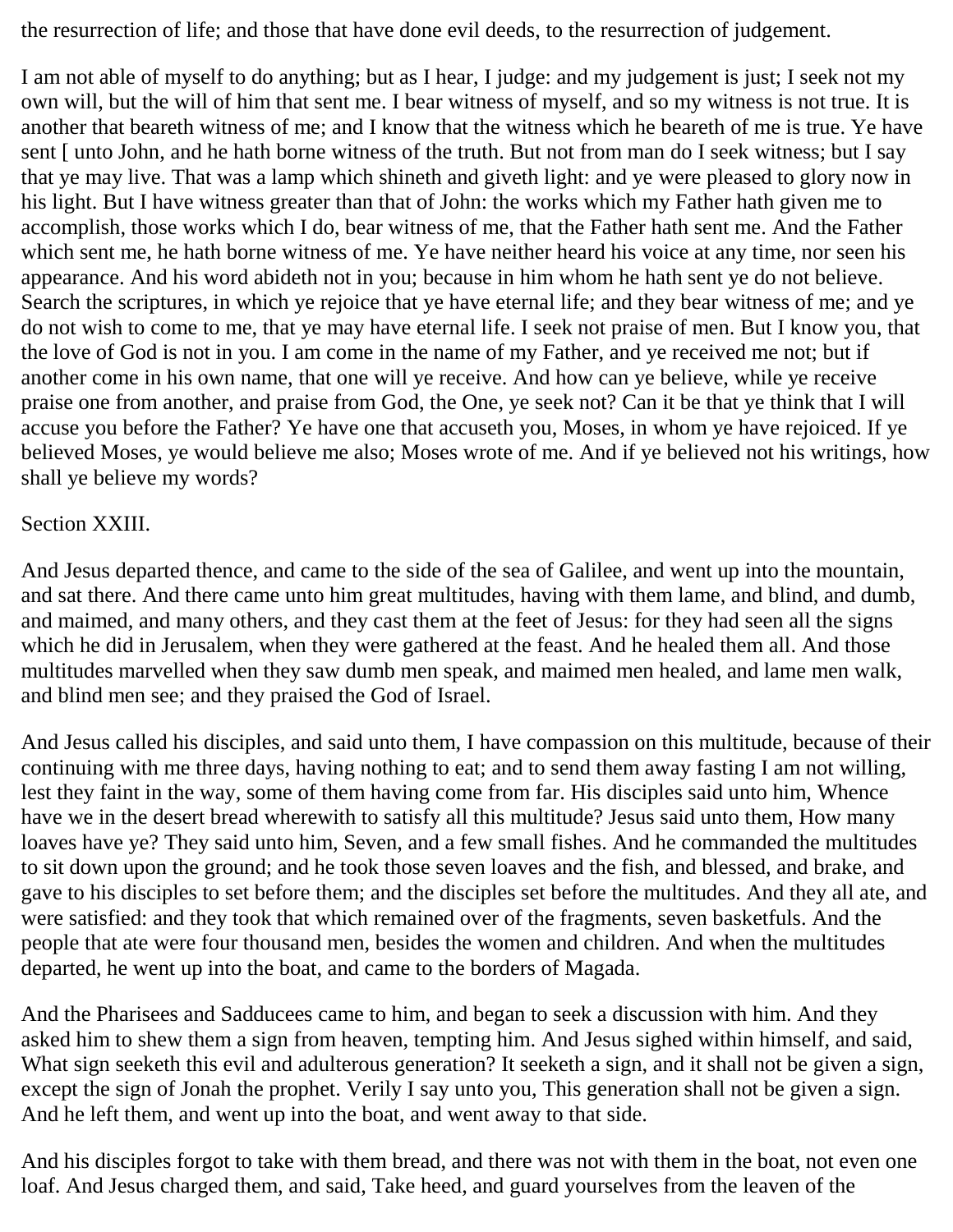Pharisees and Sadducees, and from the leaven of Herod. And they reflected within themselves that they had taken with them no bread. And Jesus knew, and said unto them, Why think ye within yourselves, O ye of little faith, and are anxious, because ye have no bread? until now do ye not perceive, neither understand? is your heart yet hard? And have ye eyes, and yet see not? and have ye ears, and yet hear not? and do ye not remember when I brake those five loaves for five thousand? and how many baskets full of broken pieces took ye up? They said, Twelve. He said unto them, And the seven also for four thousand: how many baskets full of broken pieces took ye up? They said, Seven. He said unto them, How have ye not understood that I spake not to you because of the bread, but that ye should beware of the leaven of the Pharisees and Sadducees? Then they understood that he spake, not that they should beware of the leaven of the bread, but of the doctrine of the Pharisees and Sadducees, which he called leaven.

And after that, he came to Bethsaida. And they brought to him a certain blind man, and besought him that he would touch him. And he took the hand of that blind man, and led him out without the village, and spat in his eyes, and laid his hand on him, and asked him, What seest thou? And that blind man looked intently, and said unto him, I see men as trees walking. And he placed his hand again on his eyes; and they were restored, and he saw everything clearly. And he sent him to his house, and said, Do not enter even into the village, nor tell any man in the village.

And Jesus went forth, and his disciples, to the villages of Cæsarea Philippi. And while he was going in the way, and his disciples alone, he asked his disciples, and said, What do men say of me that I am, the Son of man? They said unto him, Some say, John the Baptist; and others, Elijah; and others, Jeremiah, or one of the prophets. He said unto them, And ye, what say ye that I am? Simon Cephas answered and said, Thou art the Messiah, the Son of the living God. Jesus answered and said unto him, Blessed art thou, Simon son of Jonah: flesh and blood hath not revealed it unto thee, but my Father which is in heaven. And I say unto thee also, that thou art Cephas, and on this rock will I build my church; and the gates of Hades shall not prevail against it. To thee will I give the keys of the kingdom of heaven: and whatsoever thou shalt bind on earth shall be bound in heaven; and whatsoever thou shalt loose on earth shall be loosed in heaven. And he sternly charged his disciples, and warned them that they should not tell any man concerning him, that he was the Messiah. And henceforth began Jesus to shew to his disciples that he was determined to go to Jerusalem, and suffer much, and be rejected of the elders, and of the chief priests, and of the scribes, and be killed, and on the third day rise. And he was speaking plainly. And Simon Cephas, as one grieved for him, said, Far be thou, my Lord, from that. And he turned, and looked upon his disciples, and rebuked Simon, and said, Get thee behind me, Satan: for thou art a stumblingblock unto me: for thou thinkest not of what pertains to God, but of what pertains to men.

And Jesus called the multitudes with his disciples, and said unto them, Whosoever would come after me, let him deny himself, and take his cross every day, and come after me. And whosoever would save his life shall lose it; and whosoever loseth his life for my sake, and for the sake of my gospel, shall save it. What shall a man profit, if he gain all the world, and destroy his own life, or lose it? or what will a man give in ransom for his life? Whosoever shall deny me and my sayings in this sinful and adulterous generation, the Son of man also will deny him, when he cometh in the glory of his Father with his holy angels. For the Son of man is about to come in the glory of his Father with his holy angels; and then shall he reward each man according to his works.

Section XXIV.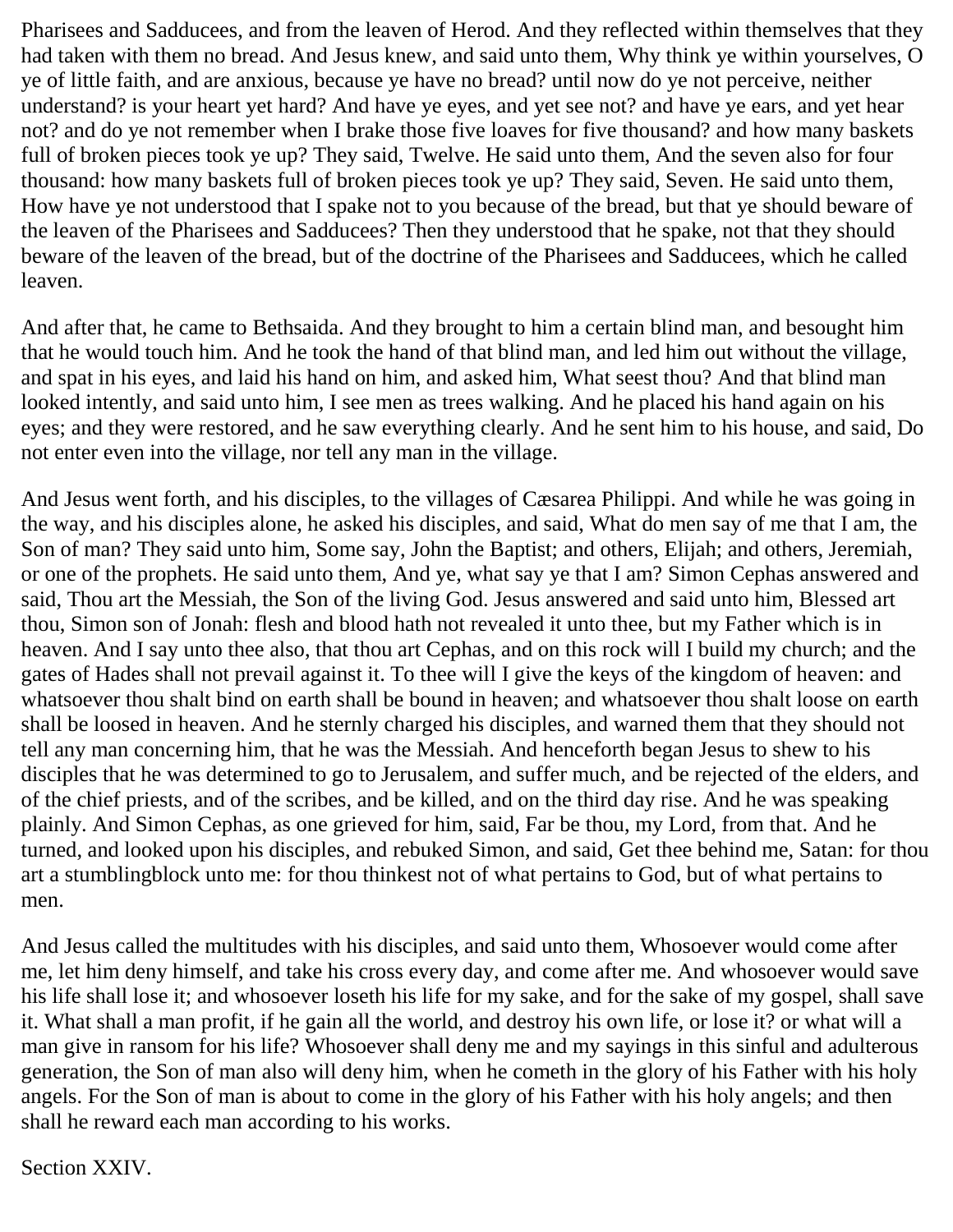And he said unto them, Verily I say unto you, There be here now some standing that shall not taste death, until they see the kingdom of God come with strength, and the Son of man who cometh in his kingdom.

And after six days Jesus took Simon Cephas, and James, and John his brother, and brought them up into a high mountain, the three of them only. And while they were praying, Jesus changed, and became after the fashion of another person; and his face shone like the sun, and his raiment was very white like the snow, and as the light of lightning, so that nothing on earth can whiten like it. And there appeared unto him Moses and Elijah talking to Jesus. And they thought that the time of his decease which was to be accomplished at Jerusalem was come. And Simon and those that were with him were heavy in the drowsiness of sleep; and with effort they roused themselves, and saw his glory, and those two men that were standing with him. And when they began to depart from him, Simon said unto Jesus, My Master, it is good for us to be here: and if thou wilt, we will make here three tabernacles; one for thee, and one for Moses, and one for Elijah; not knowing what he said, because of the fear which took possession of them. And while he was yet saying that, a bright cloud overshadowed them. And when they saw Moses and Elijah that they had entered into that cloud, they feared again. And a voice was heard out of the cloud, saying, This is my beloved Son, whom I have chosen; hear ye therefore him. And when this voice was heard, Jesus was found alone. And the disciples, when they heard the voice, fell on their faces from the fear which took hold of them. And Jesus came and touched them and said, Arise, be not afraid. And they lifted up their eyes, and saw Jesus as he was.

And when they went down from the mountain, Jesus charged them, and said unto them, Tell not what ye have seen to any man, until the Son of man rise from among the dead. And they kept the word within themselves, and told no man in those days what they had seen. And they reflected among themselves, What is this word which he spake unto us, I, when I am risen from among the dead? And his disciples asked him, and said, What is that which the scribes say, then, that Elijah must first come? He said unto them, Elijah cometh first to set in order everything, and as it was written of the Son of man, that he should suffer many things, and be rejected. But I say unto you, that Elijah is come, and they knew him not, and have done unto him whatsoever they desired, as it was written of him. In like manner the Son of man is to suffer of them. Then understood the disciples that he spake unto them concerning John the Baptist.

And on that day whereon they came down from the mountain, there met him a multitude of many people standing with his disciples, and the scribes were discussing with them. And the people, when they saw Jesus, were perplexed, and in the midst of their joy hastened and saluted him. And on that day came certain of the Pharisees, and said unto him, Get thee out, and go hence; for Herod seeketh to kill thee. Jesus said unto them, Go ye and say to this fox, Behold, I am casting out demons, and I heal to-day and to-morrow, and on the third day I am perfected. Nevertheless I must be watchful to-day and to-morrow, and on the last day I shall depart; for it cannot be that a prophet perish outside of Jerusalem.

And after that, there came to him a man from that multitude, and fell upon his knees, and said unto him, I beseech thee, my Lord, look upon my son; he is my only child: and the spirit cometh upon him suddenly. A lunacy hath come upon him, and he meeteth with evils. And when it cometh upon him, it beateth him about; and he foameth, and gnasheth his teeth, and wasteth; and many times it hath thrown him into the water and into the fire to destroy him, and it hardly leaveth him after bruising him. And I brought him near to thy disciples, and they could not heal him. Jesus answered and said, O faithless and perverse generation, till when shall I be with you? and till when shall I bear with you? bring thy son hither. And he brought him unto him: and when the spirit saw him, immediately it beat him about; and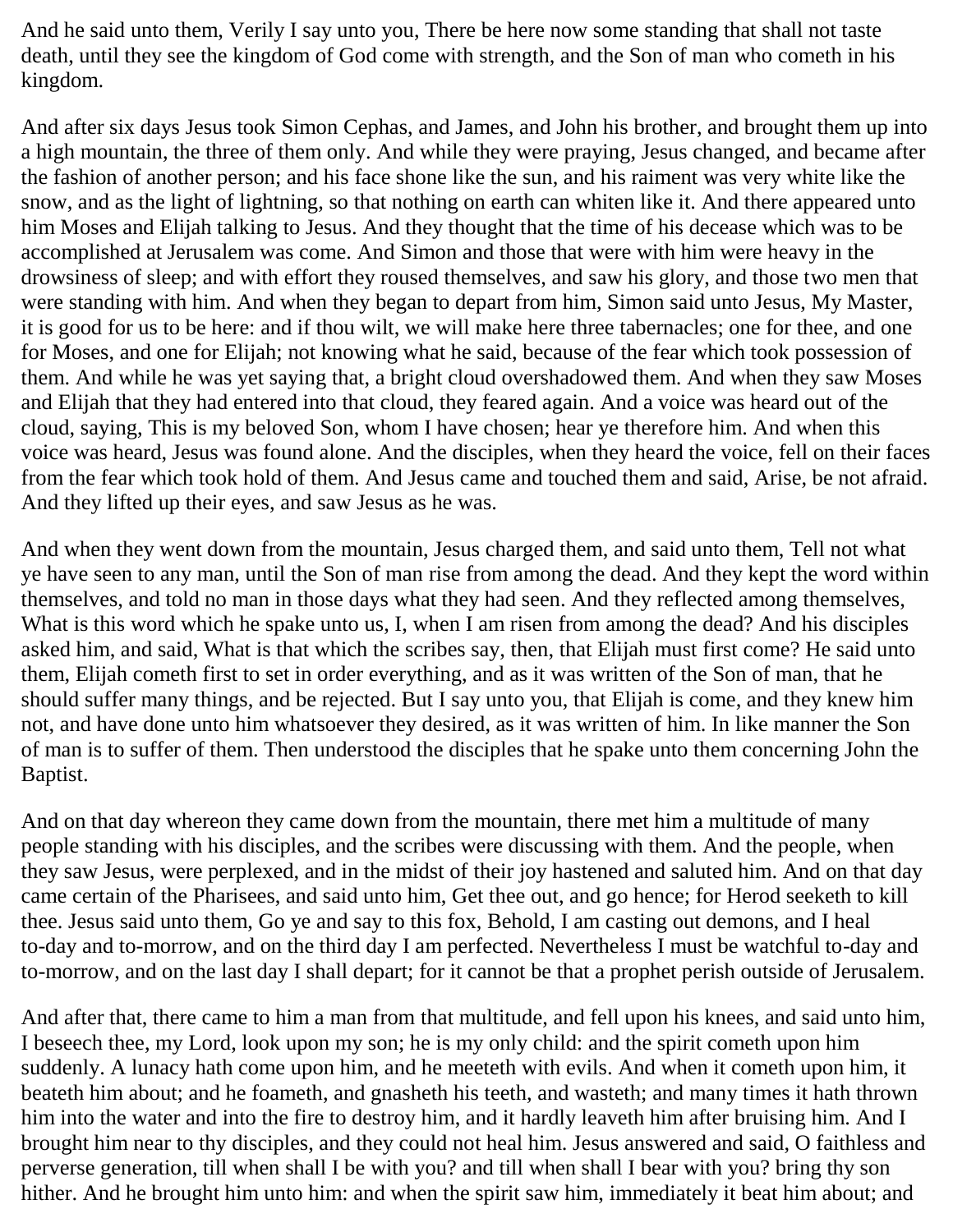he fell upon the ground, and was raging and foaming. And Jesus asked his father, How long is the time during which he hath been thus? He said unto him, From his youth until now. But, my Lord, help me wherein thou canst, and have mercy upon me. Jesus said unto him, If thou canst believe! All things are possible to him that believeth. And immediately the father of the child cried out, weeping, and said, I believe, my Lord; help my lack of faith. And when Jesus saw the hastening of the people, and their coming at the sound, he rebuked that unclean spirit, and said to it, Thou dumb spirit that speakest not, I command thee, come out of him, and enter not again into him. And that spirit, devil, cried out much, and bruised him, and came out; and that child fell as one dead, and many thought that he had died. But Jesus took him by his hand, and raised him up, and gave him to his father; and that child was healed from that hour. And the people all marvelled at the greatness of God.

And when Jesus entered into the house, his disciples came, and asked him privately, and said unto him, Why were we not able to heal him? Jesus said unto them, Because of your unbelief. Verily I say unto you, If ye have faith as a grain of mustard seed, ye shall say to this mountain, Remove hence; and it shall remove; and nothing shall overcome you. But it is impossible to cast out this kind by anything except by fasting and prayer.

And when he went forth thence, they passed through Galilee: and he would not that any man should know it. And he taught his disciples, and said unto them, Keep ye these sayings in your ears and your hearts: for the Son of man is to be delivered into the hands of men, and they shall kill him; and when he is killed, he shall rise on the third day. But they knew not the word which he spake unto them, for it was concealed from them, that they should not perceive it; and they feared to ask him about this word. And they were exceeding sorrowful.

## Section XXV.

And in that day this thought presented itself to his disciples, and they said, which haply should be the greatest among them. And when they came to Capernaum, and entered into the house, Jesus said unto them, What were ye considering in the way among yourselves? And they were silent because they had considered that matter.

And when Simon went forth without, those that received two dirhams for the tribute came to Cephas, and said unto him, Doth your master not give his two dirhams? He said unto them, Yea. And when Cephas entered the house, Jesus anticipated him, and said unto him, What thinkest thou, Simon? the kings of the earth, from whom do they receive custom and tribute? from their sons, or from strangers? Simon said unto him, From strangers. Jesus said unto him, Children then are free. Simon said unto him, Yea. Jesus said unto him, Give thou also unto them, like the stranger. But, lest it trouble them, go thou to the sea, and cast a hook; and the first fish that cometh up, open its mouth, and thou shalt find a stater: take therefore that, and give for me and thee.

And in that hour came the disciples to Jesus, and said unto him, Who, thinkest thou, is greater in the kingdom of heaven? And Jesus knew the thought of their heart, and called a child, and set him in the midst, and took him in his arms, and said unto them, Verily I say unto you, If ye do not return, and become as children, ye shall not enter the kingdom of heaven. Every one that shall receive in my name such as this child hath received me: and whosoever receiveth me receiveth not me, but him that sent me. And he who is little in your company, the same shall be great. But whosoever shall injure one of these little ones that believe in me, it were better for him that a great millstone should be hanged about his neck, and he should be drowned in the depths of the sea.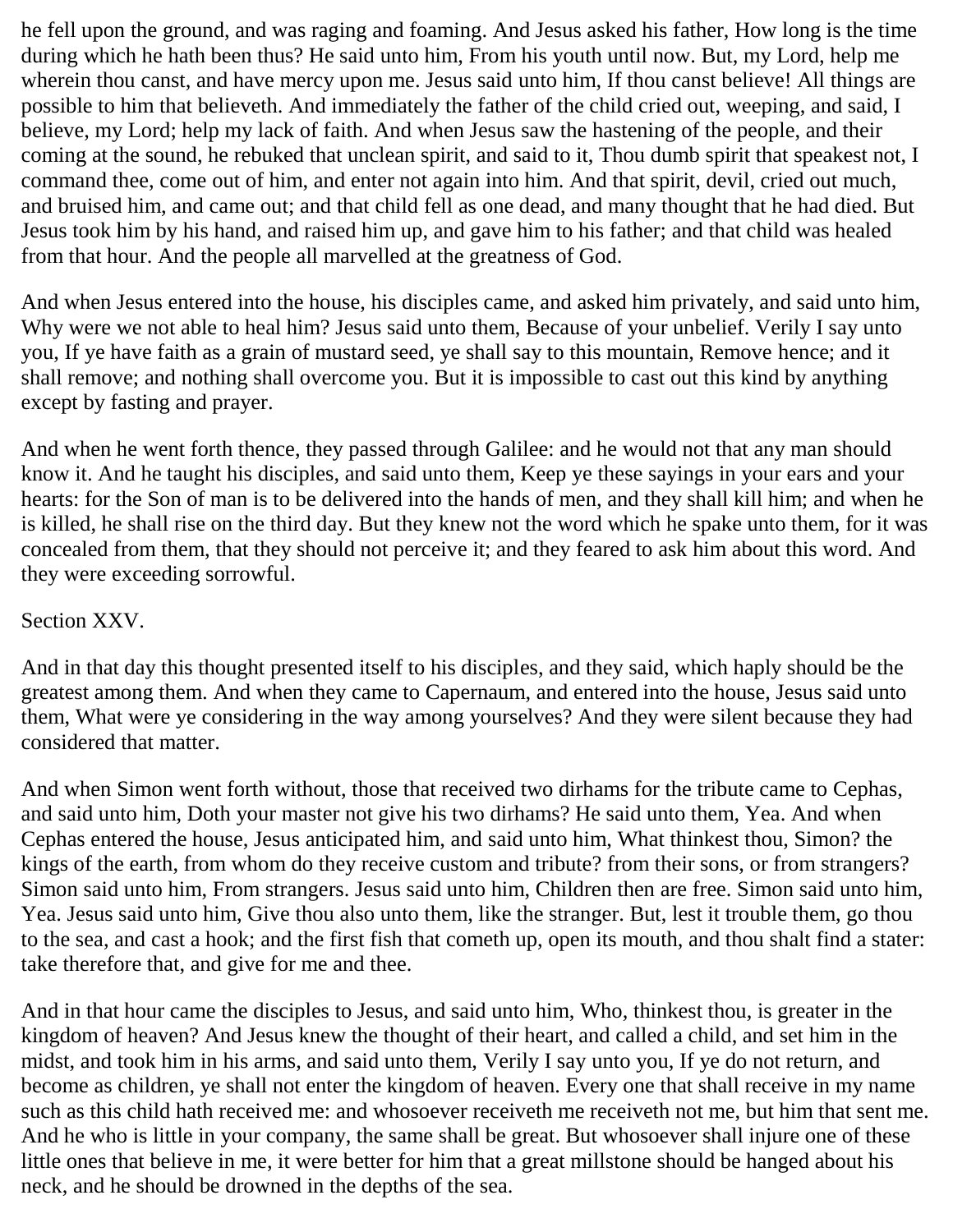John answered and said, Our Master, we saw one casting out devils in thy name; and we prevented him, because he followed not thee with us. Jesus said unto them, Prevent him not; for no man doeth powers in my name, and can hasten to speak evil of me. Every one who is not in opposition to you is with you. Woe unto the world because of trials! but woe unto that man by whose hand the trials come! If thy hand or thy foot injure thee, cut it off, and cast it from thee; for it is better for thee to enter into life being halt or maimed, and not that thou shouldest have two hands or two feet, and fall into the hell of fire that burneth for ever; where their worm dieth not, and their fire is not quenched. And if thine eye seduce thee, pluck it out, and cast it from thee; for it is better for thee to enter the kingdom of God with one eye, than that thou shouldest have two eyes, and fall into the fire of Gehenna; where their worm dieth not, and their fire is not quenched. Every one shall be salted with fire, and every sacrifice shall be salted with salt. How good is salt! but if the salt also be tasteless, wherewith shall it be salted? It is fit neither for the land nor for dung, but they cast it out. He that hath ears to hear, let him hear. Have ye salt in yourselves, and be in peace one with another.

And he arose from thence, and came to the borders of Judæa beyond Jordan: and there went unto him thither great multitudes, and he healed them; and he taught them also, according to his custom. And the Pharisees came unto him, tempting him, and asking him, Is it lawful for a man to put away his wife? He said, What did Moses command you? They said, Moses made it allowable for us, saying, Whosoever will, let him write a writing of divorcement, and put away his wife. Jesus answered and said unto them, Have ye not read, He that made them from the beginning made them male and female, and said, For this reason shall the man leave his father and his mother, and cleave to his wife; and they both shall be one body? So then they are not twain, but one body; the thing, then, which God hath joined together, let no man put asunder. And those Pharisees said unto him, Why did Moses consent that a man should give a writing of divorcement and put her away? Jesus said unto them, Moses because of the hardness of your hearts gave you leave to divorce your wives; but in the beginning it was not so. I say unto you, Whosoever putteth away his wife without fornication, and marrieth another, hath exposed her to adultery. And his disciples, when he entered the house, asked him again about that. And he said unto them, Every one who putteth away his wife, and marrieth another, hath exposed her to adultery. And any woman that leaveth her husband, and becometh another's, hath committed adultery. And whosoever marrieth her that is divorced hath committed adultery. And his disciples said unto him, If there be between the man and the woman such a case as this, it is not good for a man to marry. He said unto them, Not every man can endure this saying, except him to whom it is given. There are eunuchs which from their mother's womb were born so; and there are eunuchs which through men became eunuchs; and there are eunuchs which made themselves eunuchs for the sake of the kingdom of heaven. He that is able to be content, let him be content.

Then they brought to him children, that he should lay his hand upon them, and pray: and his disciples were rebuking those that were bringing them. And Jesus saw, and it was distressing to him; and he said unto them, Suffer the children to come unto me, and prevent them not; for those that are like these have the kingdom of God. Verily I say unto you, Whosoever receiveth not the kingdom of God as this child, shall not enter it. And he took them in his arms, and laid his hand upon them, and blessed them.

### Section XXVI.

And there came unto him publicans and sinners to hear his word. And the scribes and the Pharisees murmured, and said, This man receiveth sinners, and eateth with them. And Jesus, when he beheld their murmuring, spake unto them this parable: What man of you, having an hundred sheep, if one of them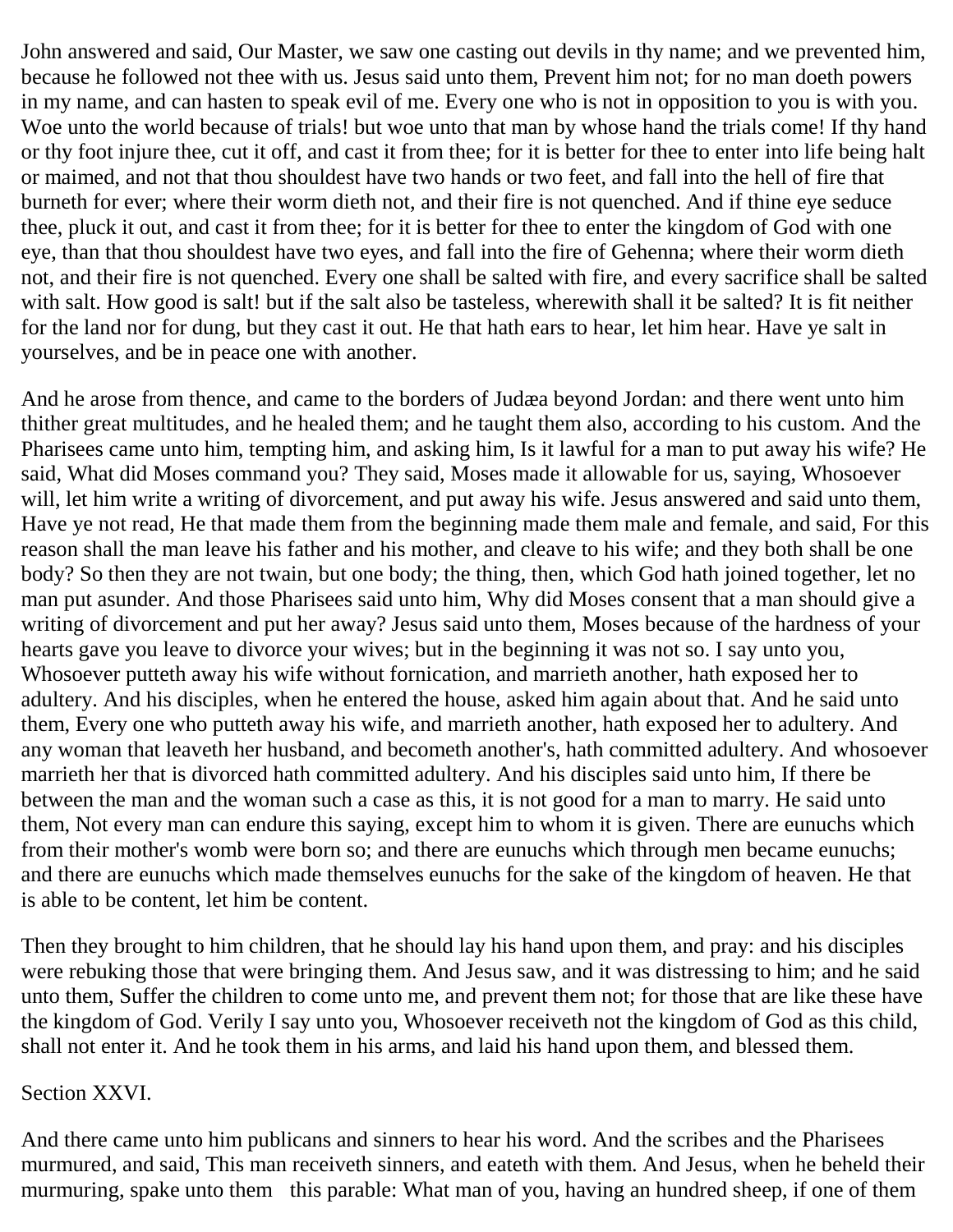were lost, would not leave the ninety-nine in the wilderness, and go and seek the straying one till he found it? Verily I say unto you, When he findeth it, he will rejoice over it more than over the ninety-nine that went not astray; and bear it on his shoulders, and bring it to his house, and call his friends and neighbours, and say unto them, Rejoice with me, since I have found my straying sheep. So your Father which is in heaven willeth not that one of these little ones that have strayed should perish, and he seeketh for them repentance. I say unto you, Thus there shall be rejoicing in heaven over one sinner that repenteth, more than over ninety-nine righteous persons that do not need repentance.

And what woman having ten drachmas would lose one of them, and not light a lamp, and sweep the house, and seek it with care till she found it; and when she found it, call her friends and neighbours, and say unto them, Rejoice with me, as I have found my drachma that was lost? I say unto you, Thus there shall be joy before the angels of God over the one sinner that repenteth, more than over the ninety-nine righteous persons that do not need repentance.

And Jesus spake unto them also another parable: A man had two sons: and the younger son said unto him, My father, give me my portion that belongeth to me of thy goods. And he divided between them his property. And after a few days the younger son gathered everything that belonged to him, and went into a far country, and there squandered his property by living prodigally. And when he had exhausted everything he had, there occurred a great dearth in that country. And when he was in want, he went and joined himself to one of the people of a city of that country; and that man sent him into the field to feed the swine. And he used to long to fill his belly with the carob that those swine were eating: and no man gave him. And when he returned unto himself, he said, How many hired servants now in my father's house have bread enough and to spare, while I here perish with hunger! I will arise and go to my father's house, and say unto him, My father, I have sinned in heaven and before thee, and am not worthy now to be called thy son: make me as one of thy hired servants. And he arose, and came to his father. But his father saw him while he was at a distance, and was moved with compassion for him, and ran, and fell on his breast, and kissed him. And his son said unto him, My father, I have sinned in heaven and before thee, and am not worthy to be called thy son. His father said unto his servants, Bring forth a stately robe, and put it on him; and put a ring on his hand, and put on him shoes on his feet: and bring and slay a fatted ox, that we may eat and make merry: for this my son was dead, and is alive; and was lost, and is found. And they began to be merry. Now his elder son was in the field; and when he came and drew near to the house, he heard the sound of many singing. And he called one of the lads, and asked him what this was. He said unto him, Thy brother hath arrived; and thy father hath slain a fatted ox, since he hath received him safe and sound. And he was angry, and would not enter; so his father went out, and besought him to enter. And he said to his father, How many years do I serve thee in bondage, and I never transgressed a commandment of thine; and thou hast never given me a kid, that I might make merry with my friends? but this thy son, when he had squandered thy property with harlots, and come, thou hast slain for him a fatted ox. His father said unto him, My son, thou art at all times with me, and everything I have is thine. It behoveth thee to rejoice and make merry, since this thy brother was dead, and is alive; and was lost, and is found.

And he spake a parable unto his disciples: There was a rich man, and he had a steward; and he was accused to him that he had squandered his property. So his lord called him, and said unto him, What is this that I hear regarding thee? Give me the account of thy stewardship; for it is now impossible that thou shouldest be a steward for me. The steward said within himself, What shall I do, seeing that my lord taketh from me the stewardship? To dig I am not able; and to beg am ashamed. I know what I will do, that, when I go out of the stewardship, they may receive me into their houses. And he called one after another of his lord's debtors, and said to the first, How much owest thou my lord? He said unto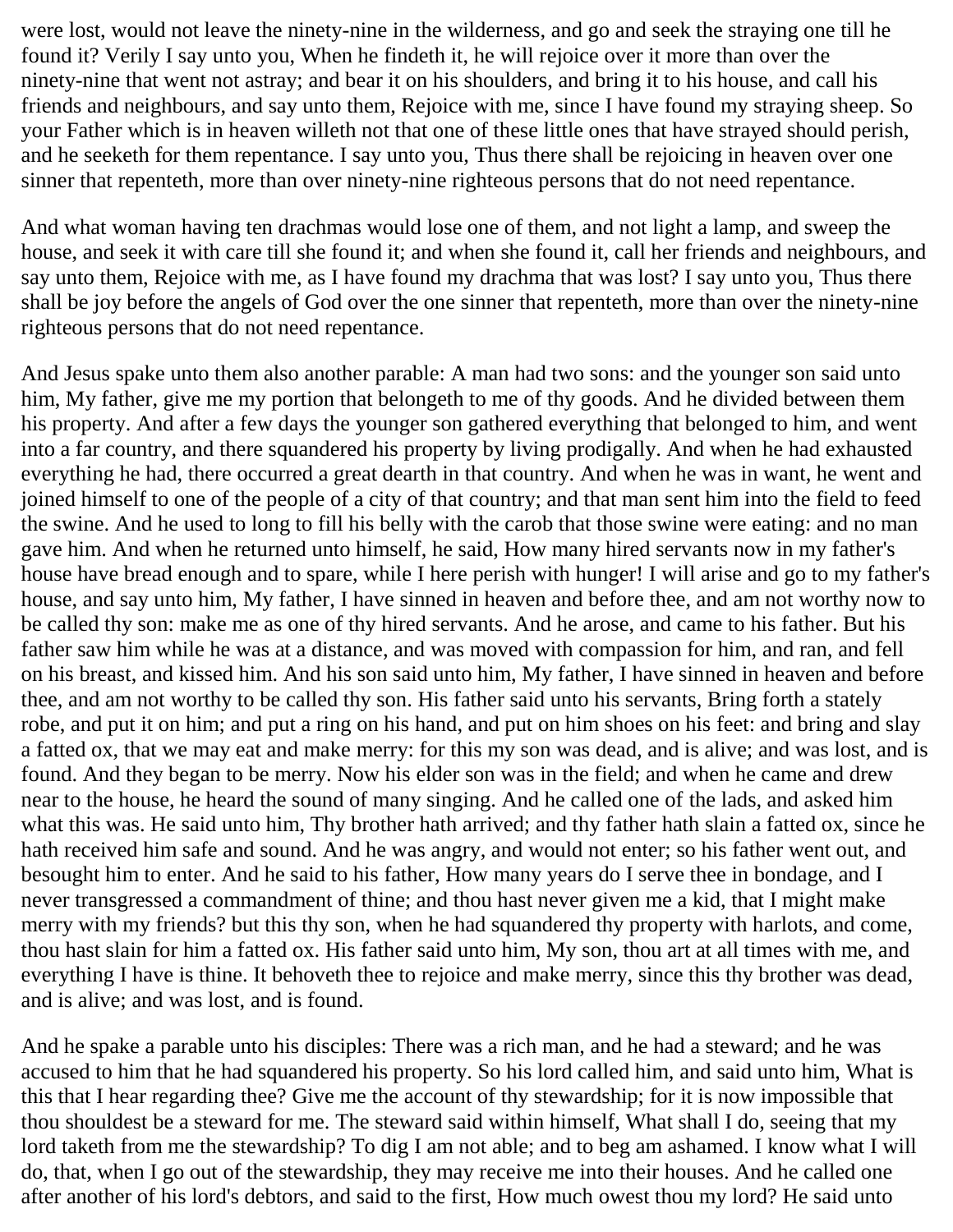him, An hundred portions of oil. He said unto him, Take thy writing, and sit down, and write quickly fifty portions. And he said to the next, And thou, how much owest thou my lord? He said unto him, An hundred cors of wheat. He said unto him, Take thy writing, and sit down, and write eighty cors. And our lord commended the sinful steward because he had done a wise deed; for the children of this world are wiser than the children of the light in this their age. And I also say unto you, Make unto yourselves friends with the wealth of this unrighteousness; so that, when it is exhausted, they may receive you into their tents for ever. He who is faithful in a little is faithful also in much: and he who is unrighteous in a little is unrighteous also in much. If then in the wealth of unrighteousness ye were not trustworthy, who will intrust you with the truth? If ye are not found faithful in what does not belong to you, who will give you what belongeth to you?

#### Section XXVII.

Therefore the kingdom of heaven is like a certain king, who would make a reckoning with his servants. And when he began to make it, they brought to him one who owed him ten talents. And because he had not wherewith to pay, his lord ordered that he should be sold, he, and his wife, and children, and all that he had, and payment be made. So that servant fell down and worshipped him, and said unto him, My lord, have patience with me, and I shall pay thee everything. And the lord of that servant had compassion, and released him, and forgave him his debt. And that servant went out, and found one of his fellow-servants, who owed him a hundred pence; and he took him, and dealt severely with him, and said unto him, Give me what thou owest. So the fellow-servant fell down at his feet, and besought him, and said, Grant me respite, and I will pay thee. And he would not; but took him, and cast him into prison, till he should give him his debt. And when their fellow-servants saw what happened, it distressed them much; and they came and told their lord of all that had taken place. Then his lord called him, and said unto him, Thou wicked servant, all that debt I forgave thee, because thou besoughtest me: was it not then incumbent on thee also to have mercy on thy fellow-servant, as I had mercy on thee? And his lord became wroth, and delivered him to the scourgers, till he should pay all that he owed. So shall my Father which is in heaven do unto you, if one forgive not his brother his wrong conduct from his heart. Take heed within yourselves: if thy brother sin, rebuke him; and if he repent, forgive him. And if he act wrongly towards thee seven times in a day, and on that day return seven times unto thee, and say, I repent towards thee; forgive him. And if thy brother act wrongly towards thee, go and reprove him between thee and him alone: if he hear thee, thou hast gained thy brother. But if he hear thee not, take with thee one or two, and so at the mouth of two or three every saying shall be established. And if he listen not to these also, tell the congregation; and if he listen not even to the congregation, let him be unto thee as a publican and a Gentile. Verily I say unto you, All that ye bind on earth shall be bound in heaven: and what ye loose on earth shall be loosed in heaven. I say unto you also, If two of you agree on earth to ask, everything shall be granted them from my Father which is in heaven. For where two or three are gathered in my name, there am I amongst them. Then Cephas drew near to him, and said unto him, My Lord, how many times, if my brother act wrongly towards me, should I forgive him? until seven times? Jesus said unto him, I say not unto thee, Until seven; but, Until seventy times seven, seven. And the servant that knoweth his lord's will, and maketh not ready for him according to his will, shall meet with much punishment; but he that knoweth not, and doeth something for which he meriteth punishment, shall meet with slight punishment. Every one to whom much hath been given, much shall be asked of him; and he that hath had much committed to him, much shall be required at his hand. I came to cast fire upon the earth; and I would that it had been kindled already. And I have a baptism to be baptized with, and greatly am I straitened till it be accomplished. See that ye despise not one of these little ones that believe in me. Verily I say unto you, Their angels at all times see the face of my Father which is in heaven. The Son of man came to save the thing which was lost.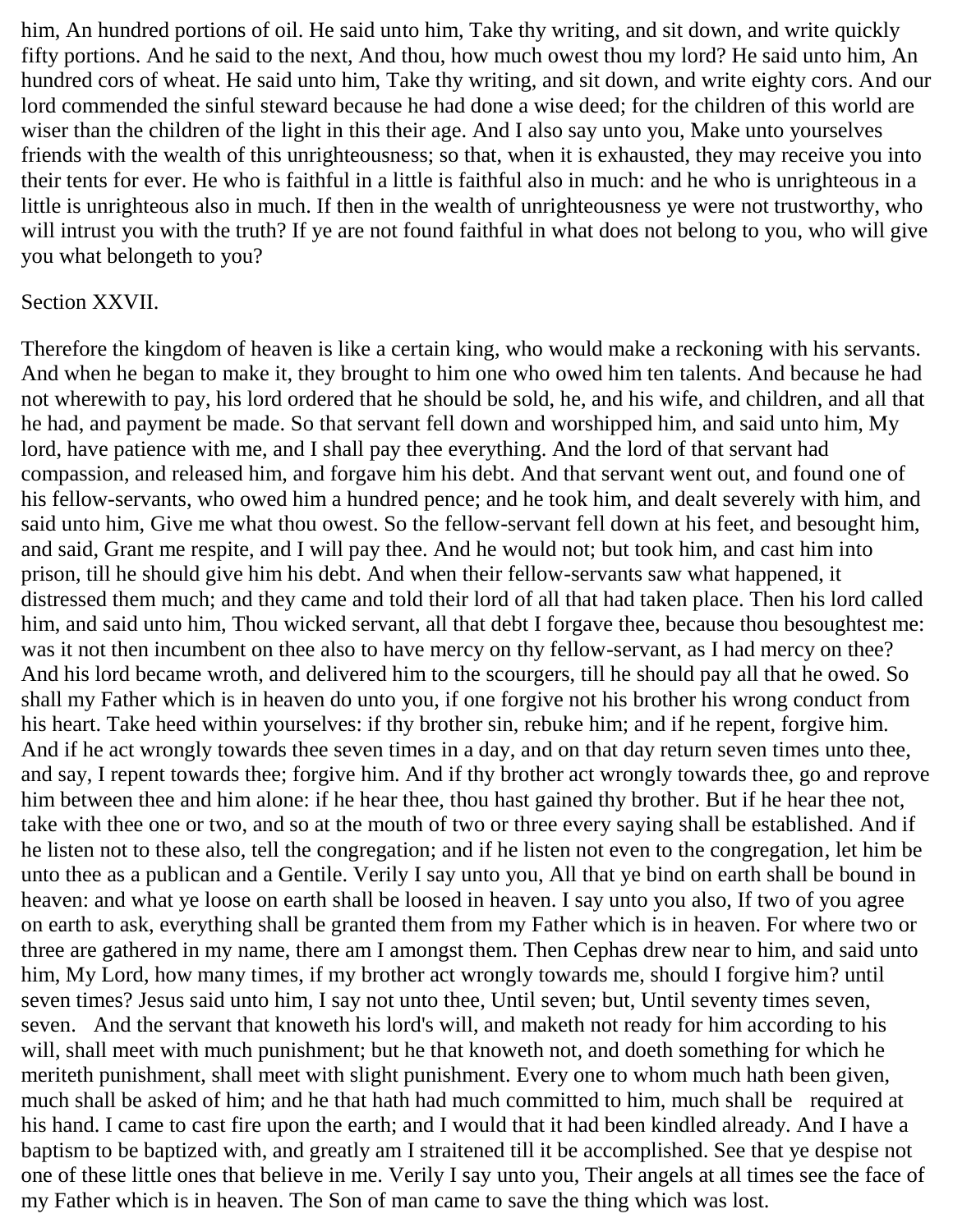And after that, Jesus walked in Galilee; and he did not like to walk in Judæa, because the Jews sought to kill him. And there came people who told him of the Galilæans, those whose blood Pilate had mingled with their sacrifices. Jesus answered and said unto them, Do ye imagine that those Galilæans were sinners more than all the Galilæans, so that this thing has come upon them? Nay. Verily I say unto you now, that ye shall all also, if ye repent not, likewise perish. Or perchance those eighteen on whom the palace fell in Siloam, and slew them, do ye imagine that they were to be condemned more than all the people that dwell in Jerusalem? Nay. Verily I say unto you, If ye do not all repent, ye shall perish like them.

And he spake unto them this parable: A man had a fig tree planted in his vineyard; and he came and sought fruit thereon, and found none. So he said to the husbandman, Lo, three years do I come and seek fruit on this fig tree, and find none: cut it down; why doth it render the ground unoccupied? The husbandman said unto him, My lord, leave it this year also, that I may dig about it, and dung it; then if it bear fruit! and if not, then cut it down in the coming year.

And when Jesus was teaching on the sabbath day in one of the synagogues, there was there a woman that had a spirit of disease eighteen years; and she was bowed down, and could not straighten herself at all. And Jesus saw her, and called her, and said unto her, Woman, be loosed from thy disease. And he put his hand upon her; and immediately she was straightened, and praised God. And the chief of the synagogue answered with anger, because Jesus had healed on a sabbath, and said unto the multitudes, There are six days in which work ought to be done; come in them and be healed, and not on the sabbath day. But Jesus answered and said unto him, Ye hypocrites, doth not each of you on the sabbath day loose his ox or his ass from the manger, and go and water it? Ought not this woman, who is a daughter of Abraham, and whom the devil hath bound eighteen years, to be loosed from this bond on the sabbath day? And when he said this, they were all put to shame, those standing, who were opposing him: and all the people were pleased with all the wonders that proceeded from his hand.

## Section XXVIII.

And at that time the feast of tabernacles of the Jews drew near. So the brethren of Jesus said unto him, Remove now hence, and go to Judæa, that thy disciples may see the deeds that thou doest. For no man doeth a thing secretly and wisheth to be apparent. If thou doest this, shew thyself to the world. For up to this time not even the brethren of Jesus believed on him. Jesus said unto them, My time till now has not arrived; but as for you, your time is alway ready. It is not possible for the world to hate you; but me it hateth, for I bear witness against it, that its deeds are evil. As for you, go ye up unto this feast: but I go not up now to this feast; for my time has not yet been completed. He said this, and remained behind in Galilee.

But when his brethren went up unto the feast, he journeyed from Galilee, and came to the borders of Judæa, to the country beyond Jordan; and there came after him great multitudes, and he healed them all there. And he went out, and proceeded to the feast, not openly, but as one that conceals himself. And the Jews sought him at the feast, and said, In what place is this man? And there occurred much murmuring there in the great multitude that came to the feast, on his account. For some said, He is good: and others said, Nay, but he leadeth the people astray. But no man spake of him openly for fear of the Jews.

But when the days of the feast of tabernacles were half over, Jesus went up to the temple, and taught. And the Jews wondered, and said, How doth this man know writing, seeing he hath not learned? Jesus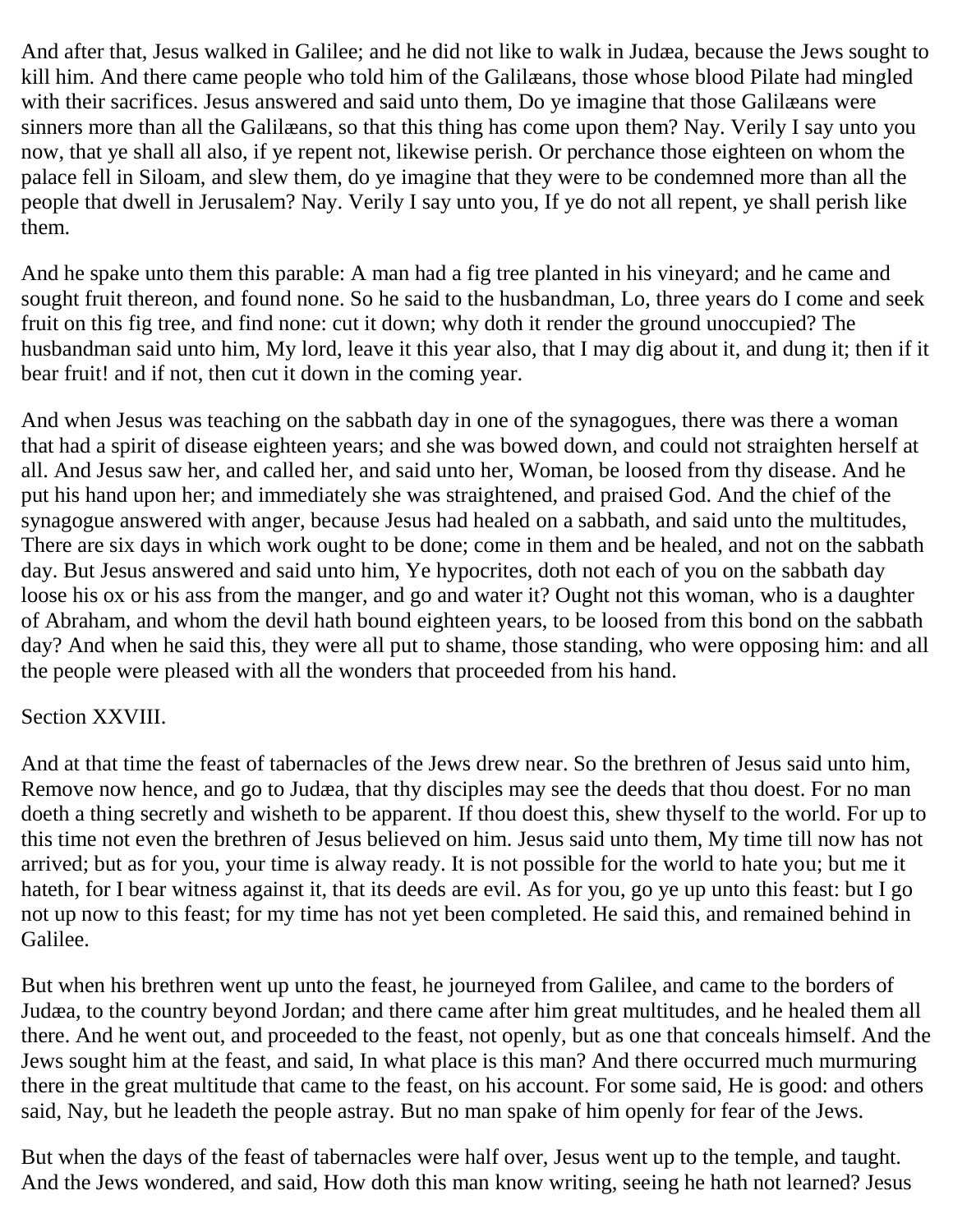answered and said, My doctrine is not mine, but his that sent me. Whoever wisheth to do his will understandeth my doctrine, whether it be from God, or whether I speak of mine own accord. Whosoever speaketh of his own accord seeketh praise for himself; but whosoever seeketh praise for him that sent him, he is true, and unrighteousness in his heart there is none. Did not Moses give you the law, and no man of you keepeth the law? Why seek ye to kill me? The multitude answered and said unto him, Thou hast demons: who seeketh to kill thee? Jesus answered and said unto them, I did one deed, and ye all marvel because of this. Moses hath given you circumcision (not because it is from Moses, but it is from the fathers); and ye on the sabbath circumcise a man. And if a man is circumcised on the sabbath day, that the law of Moses may not be broken; are ye angry at me, because I healed on the sabbath day the whole man? Judge not with hypocrisy, but judge righteous judgement.

And some people from Jerusalem said, Is not this he whom they seek to slay? And lo, he discourseth with them openly, and they say nothing unto him. Think you that our elders have learned that this is the Messiah indeed? But this man is known whence he is; and the Messiah, when he cometh, no man knoweth whence he is. So Jesus lifted up his voice as he taught in the temple, and said, Ye both know me, and know whence I am; and of my own accord am I not come, but he that sent me is true, he whom ye know not: but I know him; for I am from him, and he sent me. And they sought to seize him: and no man laid a hand on him, because his hour had not yet come. But many of the multitude believed on him; and they said, The Messiah, when he cometh, can it be that he will do more than these signs that this man doeth?

And a man of that multitude said unto our Lord, Teacher, say to my brother that he divide with me the inheritance. Jesus said unto him, Man, who is it that appointed me over you as a judge and divider? And he said unto his disciples, Take heed within yourselves of all inordinate desire; for it is not in abundance of possessions that life shall be. And he gave them this parable: The ground of a rich man brought forth abundant produce: and he pondered within himself, and said, What shall I do, since I have no place to store my produce? And he said, I will do this: I will pull down the buildings of my barns, and build them, and make them greater; and store there all my wheat and my goods. And I will say to my soul, Soul, thou hast much goods laid by for many years; take thine ease, eat, drink, enjoy thyself. God said unto him, O thou of little intelligence, this night shall thy soul be taken from thee; and this that thou hast prepared, whose shall it be? So is he that layeth up treasures for himself, and is not rich in God.

And while Jesus was going in the way, there came near to him a young man of the rulers, and fell on his knees, and asked him, and said, Good Teacher, what is it that I must do that I may have eternal life? Jesus said unto him, Why callest thou me good, while there is none good but the one, even God? Thou knowest the commandments. If thou wouldest enter into life, keep the commandments. The young man said unto him, Which of the commandments? Jesus said unto him, Thou shalt not commit adultery, Thou shalt not steal, Thou shalt not kill, Thou shalt not bear false witness, Thou shalt not do injury, Honour thy father and thy mother: and, Love thy neighbour as thyself. That young man said unto him, All these have I kept from my youth: what then is it that I lack? And Jesus looked intently at him, and loved him, and said unto him, If thou wouldest be perfect, what thou lackest is one thing: go away and sell everything that thou hast, and give to the poor, and thou shalt have treasure in heaven: and take thy cross, and follow me. And that young man frowned at this word, and went away feeling sad; for he was very rich.And when Jesus saw his sadness, he looked towards his disciples, and said unto them, How hard it is for them that have possessions to enter the kingdom of God!

Section XXIX.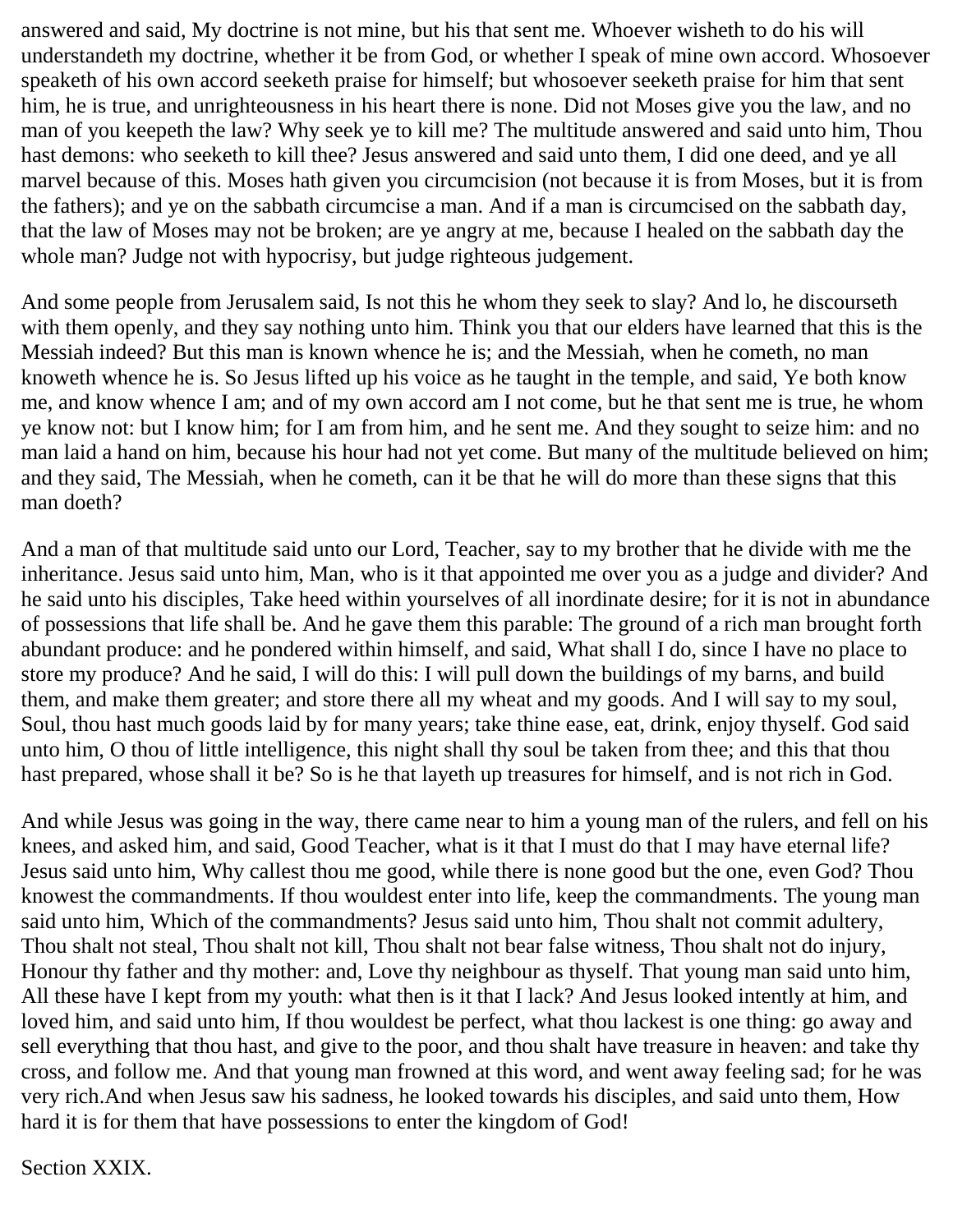Verily I say unto you, It is difficult for a rich man to enter the kingdom of heaven. And I say unto you also, that it is easier for a camel to enter the eye of a needle, than for a rich man to enter the kingdom of God. And the disciples were wondering at these sayings. And Jesus answered and said unto them again, My children, how hard it is for those that rely on their possessions to enter the kingdom of God! And those that were listening wondered more, and said amongst themselves, being agitated, Who, thinkest thou, can be saved? And Jesus looked at them intently, and said unto them, With men this is not possible, but with God it is: it is possible for God to do everything. Simon Cephas said unto him, Lo, we have left everything, and followed thee; what is it, thinkest thou, that we shall have? Jesus said unto them, Verily I say unto you, Ye that have followed me, in the new world, when the Son of man shall sit on the throne of his glory, ye also shall sit on twelve thrones, and shall judge the twelve tribes of Israel. Verily I say unto you, No man leaveth houses, or brothers, or sisters, or father, or mother, or wife, or children, or kinsfolk, or lands, because of the kingdom of God, or for my sake, and the sake of my gospel, who shall not obtain many times as much in this time, and in the world to come inherit eternal life: and now in this time, houses, and brothers, and sisters, and mothers, and children, and lands, with persecution; and in the world to come everlasting life. Many that are first shall be last, and that are last shall be first.

And when the Pharisees heard all this, because of their love for wealth they scoffed at him. And Jesus knew what was in their hearts, and said unto them, Ye are they that justify yourselves before men; while God knows your hearts: the thing that is lofty with men is base before God.

And he began to say, A certain man was rich, and wore silk and purple, and enjoyed himself every day in splendour: and there was a poor man named Lazarus, and he was cast down at the door of the rich man, afflicted with sores, and he longed to fill his belly with the crumbs that fell from the table of that rich man; yea, even the dogs used to come and lick his sores. And it happened that that poor man died, and the angels conveyed him into the bosom of Abraham: and the rich man also died, and was buried. And while he was being tormented in Hades, he lifted up his eyes from afar, and saw Abraham with Lazarus in his bosom. And he called with a loud voice, and said, My father Abraham, have mercy upon me, and send Lazarus to wet the tip of his finger with water, and moisten my tongue for me; for, behold, I am burned in this flame. Abraham said unto him, My son, remember that thou receivedst thy good things in thy life, and Lazarus his afflictions: but now, behold, he is at rest here, and thou art tormented. And in addition to all this, there is between us and you a great abyss placed, so that they that would cross unto you from hence cannot, nor yet from thence do they cross unto us. He said unto him, Then I beseech thee, my father, to send him to my father's house; for I have five brethren; let him go, that they also sin not, and come to the abode of this torment. Abraham said unto him, They have Moses and the prophets; let them hear them. He said unto him, Nay, my father Abraham: but let a man from the dead go unto them, and they will repent. Abraham said unto him, If they listen neither to Moses nor to the prophets, neither if a man from the dead rose would they believe him.

The kingdom of heaven is like a man that is a householder, which went out early in the morning to hire labourers for his vineyard. And he agreed with the labourers on one penny a day for each labourer, and he sent them into his vineyard. And he went out in three hours, and saw others standing in the market idle. He said unto them, Go ye also into my vineyard, and what is right I will pay you. And they went. And he went out also at the sixth and the ninth hour, and did likewise, and sent them. And about the eleventh hour he went out, and found others standing idle. He said unto them, Why are ye standing the whole day idle? They said unto him, Because no one hath hired us. He said unto them, Go ye also into the vineyard, and what is right ye shall receive. So when evening came, the lord of the vineyard said unto his steward, Call the labourers, and pay them their wages; and begin with the later ones, and end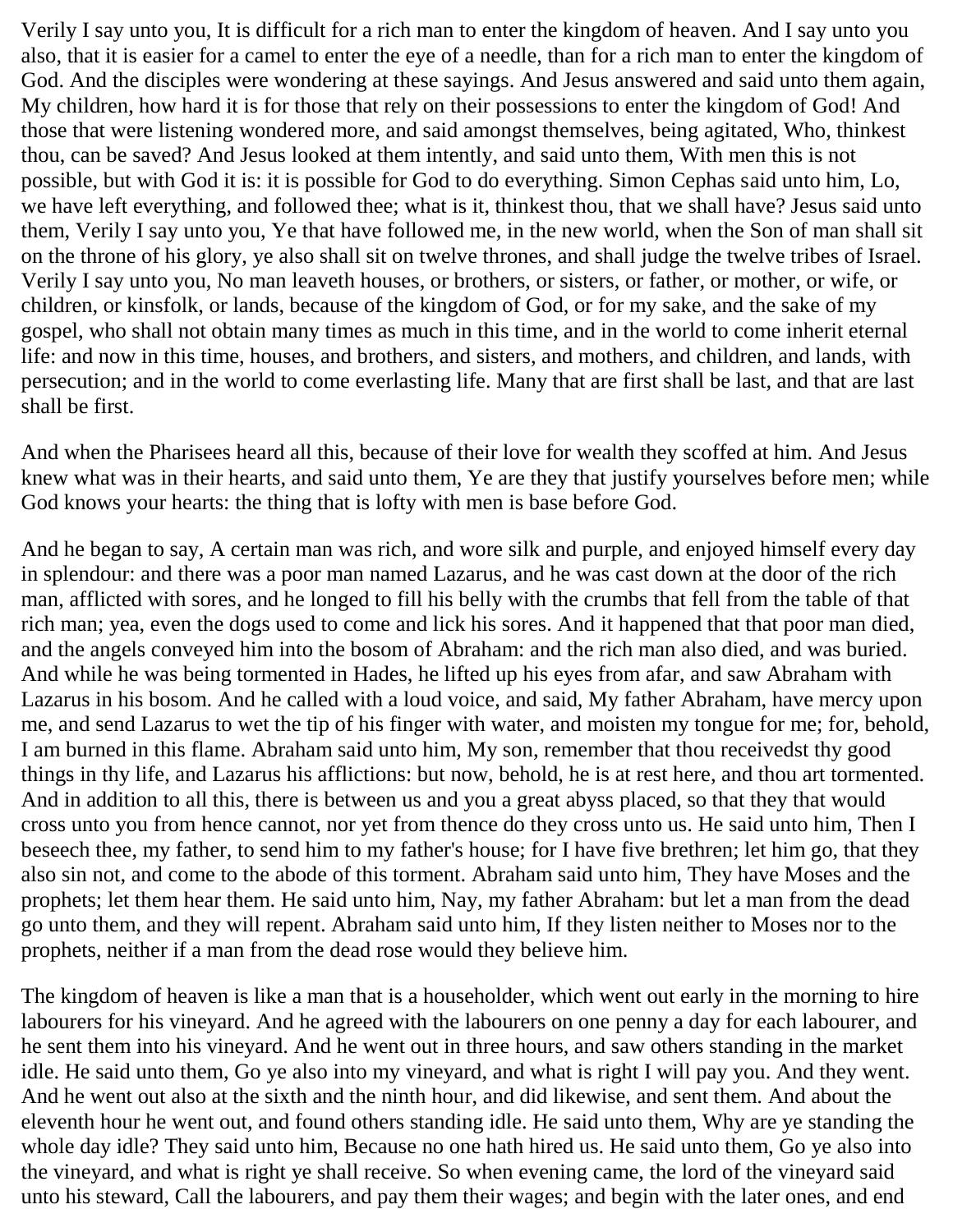with the former ones. And those of eleven hours came, and received each a penny. When therefore the first came, they supposed that they should receive something more; and they also received each a penny. And when they received it, they spake angrily against the householder, and said, These last worked one hour, and thou hast made them equal with us, who have suffered the heat of the day, and its burden. He answered and said unto one of them, My friend, I do thee no wrong: was it not for a penny that thou didst bargain with me? Take what is thine, and go thy way; for I wish to give this last as I have given thee. Or am I not entitled to do with what is mine what I choose? Or is thine eye perchance evil, because I am good? Thus shall the last ones be first, and the first last. The called are many, and the chosen are few.

And when Jesus entered into the house of one of the chiefs of the Pharisees to eat bread on the sabbath day, and they were watching him to see what he would do, and there was before him a man which had the dropsy, Jesus answered and said unto the scribes and the Pharisees, Is it lawful on the sabbath to heal? But they were silent. So he took him, and healed him, and sent him away. And he said unto them, Which of you shall have his son or his ox fall on the sabbath day into a well, and not lift him up straightway, and draw water for him? And they were not able to answer him a word to that.

## Section XXX.

And he spake a parable unto those which were bidden there, because he saw them choose the places that were in the highest part of the sitting room: When a man invites thee to a feast, do not go and sit at the head of the room; lest there be there a man more honourable than thou, and he that invited you come and say unto thee, Give the place to this man: and thou be ashamed when thou risest and takest another place. But when thou art invited, go and sit last; so that when he that invited thee cometh, he may say unto thee, My friend, go up higher: and thou shalt have praise before all that were invited with thee. For every one that exalteth himself shall be abased; and every one that abaseth himself shall be exalted.

And he said also to him that had invited him, When thou makest a feast or a banquet, do not invite thy friends, nor even thy brethren, nor thy kinsmen, nor thy rich neighbours; lest haply they also invite thee, and thou have this reward. But when thou makest a feast, invite the poor, and those with withered hand, and the lame, and the blind: and blessed art thou, since they have not the means to reward thee; that thy reward may be at the rising of the righteous. And when one of them that were invited heard that, he said unto him, Blessed is he that shall eat bread in the kingdom of God.

Jesus answered again in parables, and said, The kingdom of heaven hath been likened to a certain king, which made a feast for his son, and prepared a great banquet, and invited many: and he sent his servants at the time of the feast to inform them that were invited, Everything is made ready for you; come. And they would not come, but began all of them with one voice to make excuse. And the first said unto them, Say to him, I have bought a field, and I must needs go out to see it: I pray thee to release me, for I ask to be excused. And another said, I have bought five yoke of oxen, and I am going to examine them: I pray thee to release me, for I ask to be excused. And another said, I have married a wife, and therefore I cannot come. And the king sent also other servants, and said, Say to those that were invited, that my feast is ready, and my oxen and my fatlings are slain, and everything is ready: come to the feast. But they made light of it, and went, one to his field, and another to his merchandise: and the rest took his servants, and entreated them shamefully, and killed them. And one of the servants came, and informed his lord of what had happened. And when the king heard, he became angry, and sent his armies; and they destroyed those murderers, and burned their cities. Then he said to his servants, The feast is prepared, but those that were invited were not worthy. Go out quickly into the markets and into the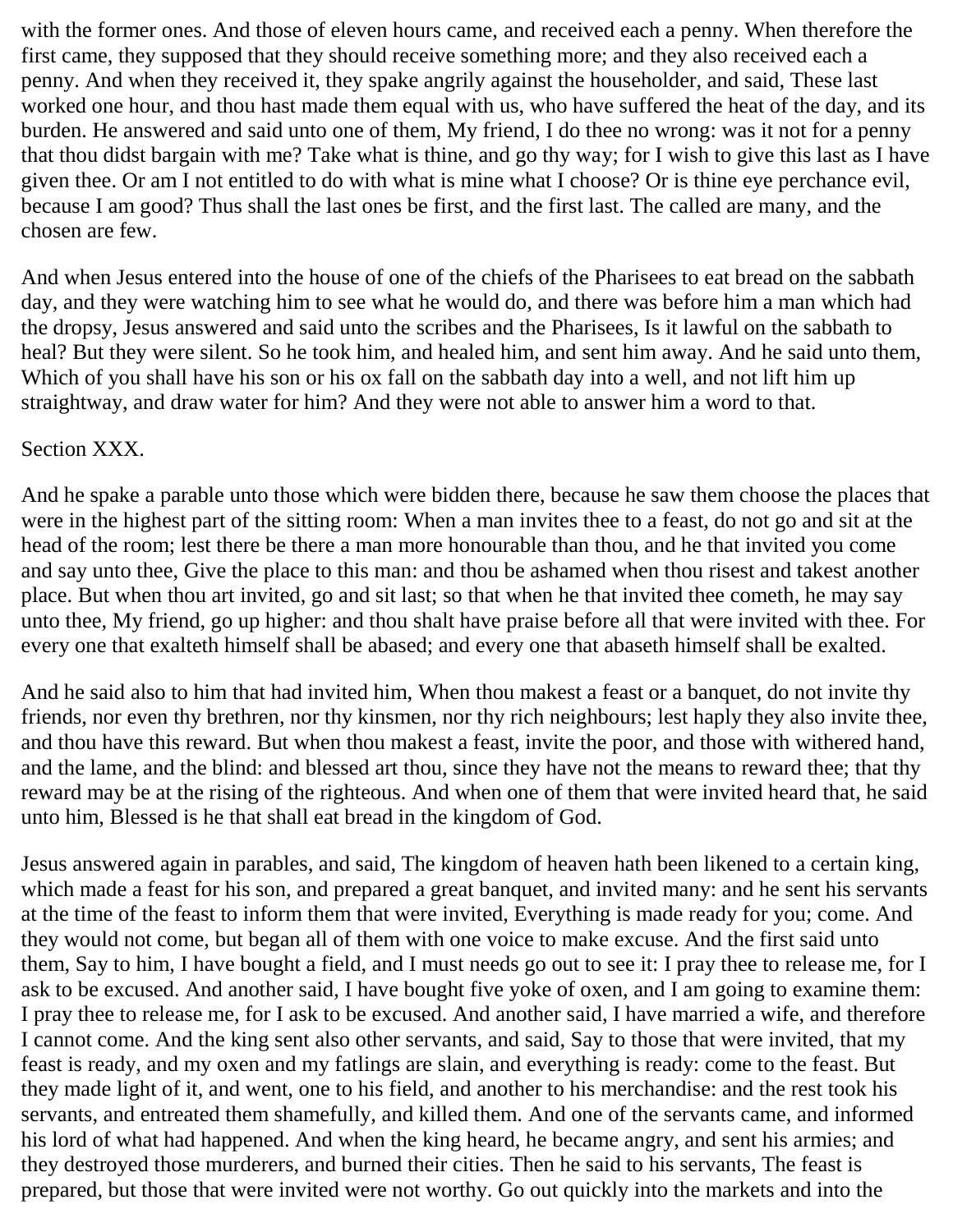partings of the ways of the city, and bring in hither the poor, and those with pains, and the lame, and the blind. And the servants did as the king commanded them. And they came, and said unto him, Our lord, we have done all that thou commandedst us, and there is here still room. So the lord said unto his servants, Go out into the roads, and the ways, and the paths, and every one that ye find, invite to the feast, and constrain them to enter, till my house is filled. I say unto you, that no one of those people that were invited shall taste of my feast. And those servants went out into the roads, and gathered all that they found, good and bad: and the banquet-house was filled with guests. And the king entered to see those who were seated, and he saw there a man not wearing a festive garment: and he said unto him, My friend, how didst thou come in here not having on festive garments? And he was silent. Then the king said to the servants, Bind his hands and his feet, and put him forth into the outer darkness; there shall be weeping and gnashing of teeth. The called are many; and the chosen, few.

And after that, the time of the feast of unleavened bread of the Jews arrived, and Jesus went out to go to Jerusalem. And as he went in the way, there met him ten persons who were lepers, and stood afar off: and they lifted up their voice, and said, Our Master, Jesus, have mercy upon us. And when he saw them, he said unto them, Go and shew yourselves unto the priests. And when they went, they were cleansed. And one of them, when he saw himself cleansed, returned, and was praising God with a loud voice; and he fell on his face before the feet of Jesus, giving him thanks: and this man was a Samaritan. Jesus answered and said, Were not those that were cleansed ten? where then are the nine? Not one of them turned aside to come and praise God, but this man who is of a strange people. He said unto him, Arise, and go thy way; for thy faith hath given thee life.

And while they were going up in the way to Jerusalem, Jesus went in front of them; and they wondered, and followed him fearing. And he took his twelve disciples apart, and began to tell them privately what was about to befall him. And he said unto them, We are going up to Jerusalem, and all the things shall be fulfilled that are written in the prophets concerning the Son of man. He shall be delivered to the chief priests and the scribes; and they shall condemn him to death, and deliver him to the peoples; and they shall treat him shamefully, and scourge him, and spit in his face, and humble him, and crucify him, and slay him: and on the third day he shall rise. But they understood not one thing of this; but this word was hidden from them, and they did not perceive these things that were addressed to them.

Then came near to him the mother of the (two) sons of Zebedee, she and her (two) sons, and worshipped him, and asked of him a certain thing. And he said unto her, What wouldest thou? And James and John, her two sons, came forward, and said unto him, Teacher, we would that all that we ask thou wouldest do unto us. He said unto them, What would ye that I should do unto you? They said unto him, Grant us that we may sit, the one on thy right, and the other on thy left, in thy kingdom and thy glory. And Jesus said unto them, Ye know not what ye ask. Are ye able to drink the cup that I am to drink? and with the baptism that I am to be baptized with, will ye be baptized? And they said unto him, We are able. Jesus said unto them, The cup that I drink ye shall drink; and with the baptism wherewith I am baptized ye shall be baptized: but that ye should sit on my right and on my left is not mine to give; but it is for him for whom my Father hath prepared it.

### Section XXXI.

And when the ten heard, they were moved with anger against James and John. And Jesus called them, and said unto them, Ye know that the rulers of the nations are their lords; and their great men are set in authority over them. Not thus shall it be amongst you: but he amongst you that would be great, let him be to you a servant; and whoever of you would be first, let him be to every man a bond-servant: even as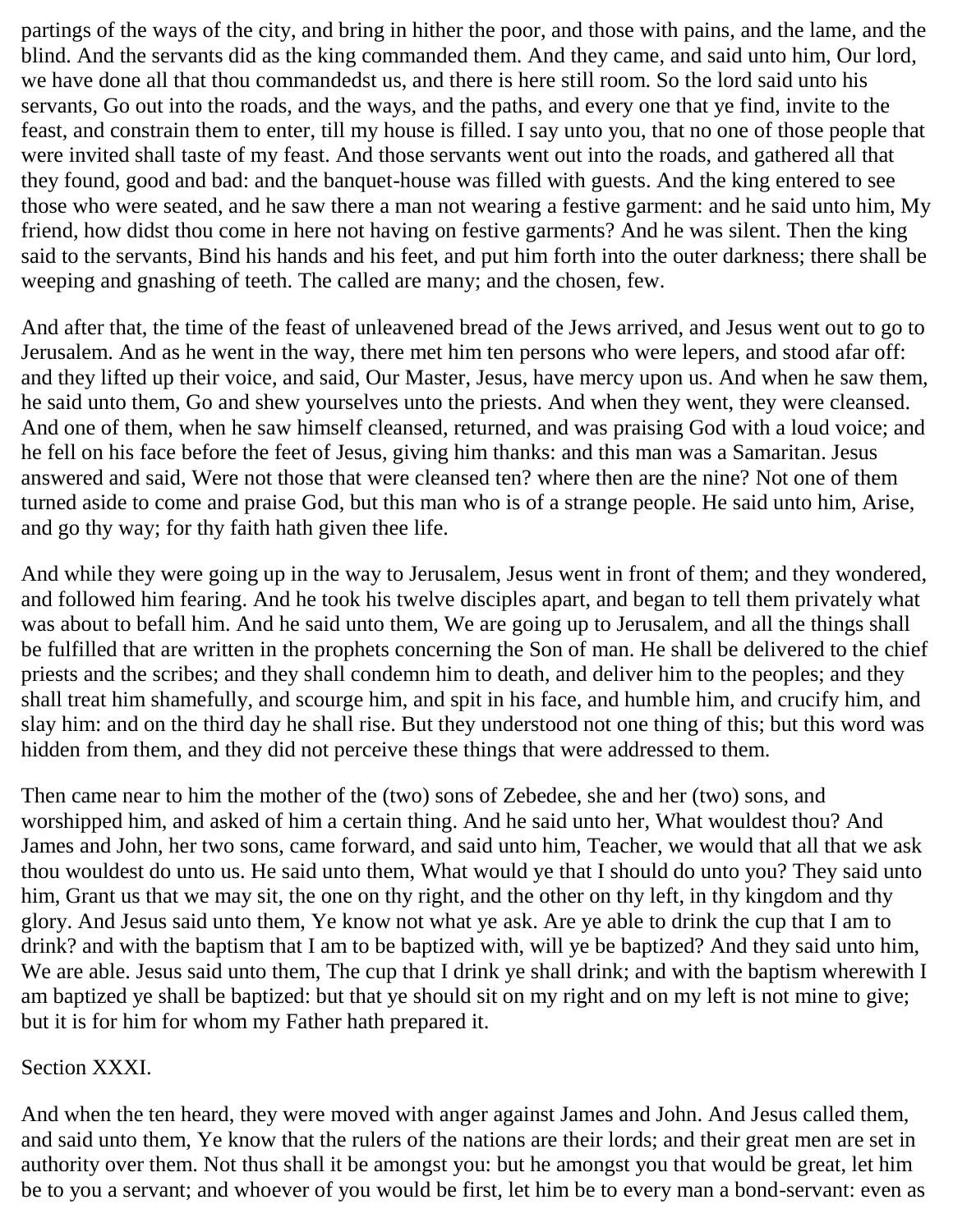the Son of man also came not to be served, but to serve, and to give himself a ransom in place of the many. He said this, and was going aboutthe villages and the cities, and teaching; and he went to Jerusalem. And a man asked him, Are those that shall be saved few? Jesus answered and said unto them, Strive ye to enter at the narrow door: I say unto you now, that many shall seek to enter, and shall not be able from the time when the master of the house riseth, and closeth the door, and ye shall be standing without, and shall knock at the door, and shall begin to say, Our lord, open unto us; and he shall answer and say, I say unto you, I know you not whence ye are: and ye shall begin to say, Before thee we did eat and drink, and in our markets didst thou teach; and he shall say unto you, I know you not whence ye are; depart from me, ye servants of untruth. There shall be weeping and gnashing of teeth, when ye see Abraham, and Isaac, and Jacob, and all the prophets, in the kingdom of God, while ye are put forth without. And they shall come from the east and the west, and from the north and the south, and shall sit down in the kingdom of God. And there shall then be last that have become first, and first that have become last.

And when Jesus entered and passed through Jericho, there was a man named Zacchæus, rich, and chief of the publicans. And he desired to see Jesus who he was; and he was not able for the pressure of the crowd, because Zacchæus was little of stature. And he hastened, and went before Jesus, and went up into an unripe fig tree to see Jesus: for he was to pass thus. And when Jesus came to that place, he saw him, and said unto him, Make haste, and come down, Zacchæus: to-day I must be in thy house. And he hastened, and came down, and received him joyfully. And when they all saw, they murmured, and said, He hath gone in and lodged with a man that is a sinner. So Zacchæus stood, and said unto Jesus, My Lord, now half of my possessions I give to the poor, and what I have unjustly taken from every man I give him fourfold. Jesus said unto him, Today is salvation come to this house, because this man also is a son of Abraham. For the Son of man came to seek and save the thing that was lost.

And when Jesus went out of Jericho, he and his disciples, there came after him a great multitude. And there was a blind man sitting by the way side begging. And his name was Timæus, the son of Timæus. And he heard the sound of the multitude passing, and asked, Who is this? They said unto him, Jesus the Nazarene passeth by. And when he heard that it was Jesus, he called out with a loud voice, and said, Jesus, son of David, have mercy on me. And those that went before Jesus were rebuking him, that he should hold his peace: but he cried the more, and said, Son of David, have mercy on me. And Jesus stood, and commanded that they should call him. And they called the blind man, and said unto him, Be of good courage, and rise; for, behold, he calleth thee. And the blind man threw away his garment, and rose, and came to Jesus. Jesus said unto him, What dost thou wish that I should do unto thee? And that blind man said unto him, My Lord and Master, that my eyes may be opened, so that I may see thee. And Jesus had compassion on him, and touched his eyes, and said unto him, See; for thy faith hath saved thee. And immediately he received his sight, and came after him, and praised God; and all the people that saw praised God.

And he spake a parable because he was nearing Jerusalem, and they supposed that at that time the kingdom of God was about to appear. He said unto them, A man, a son of a great race, went into a far country, to receive a kingdom, and return. And he called his ten servants, and gave them ten shares, and said unto them, Trade till the time of my coming. But the people of his city hated him, and sent messengers after him, and said, We will not that this man reign over us. And when he had received a kingdom, and returned, he said that the servants to whom he had given the money should be called unto him, that he might know what each of them had traded. And the first came, and said, My lord, thy share hath gained ten shares. The king said unto him, Thou good and faithful servant, who hast been found faithful in a little, be thou set over ten districts. And the second came, and said, My lord, thy portion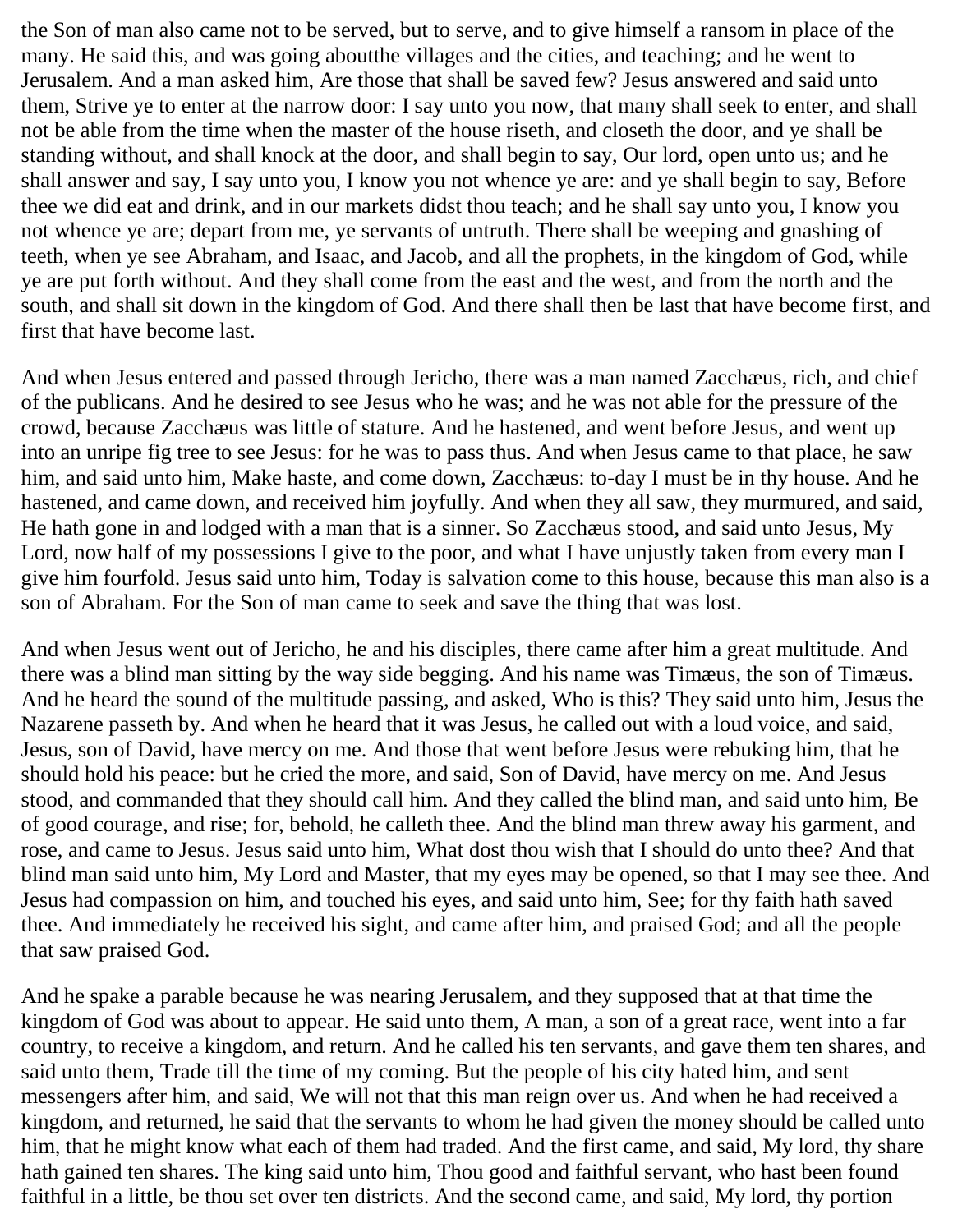hath gained five portions. And he said unto him also, And thou shalt be set over five districts. And another came, and said, My lord, here is thy portion, which was with me laid by in a napkin: I feared thee, because thou art a hard man, and takest what thou didst not leave, and seekest what thou didst not give, and reapest what thou didst not sow. His lord said unto him, From thy mouth shall I judge thee, thou wicked and idle servant, who wast untrustworthy. Thou knewest that I am a hard man, and take what I did not leave, and reap what I did not sow: why didst thou not put my money at usury, and so I might come and seek it, with its gains? And he said unto those that were standing in front of him, Take from him the share, and give it to him that hath ten shares. They said unto him, Our lord, he hath ten shares. He said unto them, I say unto you, Every one that hath shall be given unto; and he that hath not, that which he hath also shall be taken from him. And those mine enemies who would not that I should reign over them, bring them, and slay them before me.

## Section XXXII.

And when Jesus entered Jerusalem, he went up to the temple of God, and found there oxen and sheep and doves. And when he beheld those that sold and those that bought, and the money-changers sitting, he made for himself a scourge of rope, and drove them all out of the temple, and the sheep and the oxen, and the money-changers; and he threw down their money, and upset their tables, and the seats of them that sold the doves; and he was teaching, and saying unto them, Is it not written, My house is a house of prayer for all peoples? and ye have made it a den for robbers. And he said unto those that sold the doves, Take this hence, and make not my Father's house a house of merchandise. And he suffered not any one to carry vessels inside the temple. And his disciples remembered the scripture, The zeal of thy house hath eaten me up. The Jews answered and said unto him, What sign hast thou shewn us, that thou doest this? Jesus answered and said unto them, Destroy this temple, and I shall raise it in three days. The Jews said unto him, This temple was built in forty-six years, and wilt thou raise it in three days? But he spake unto them of the temple of his body, that when they destroyed it, he would raise it in three days. When therefore he rose from among the dead, his disciples remembered that he said this; and they believed the scriptures, and the word that Jesus spake.

And when Jesus sat down over against the treasury, he observed how the multitudes were casting their offerings into the treasury: and many rich men were throwing in much. And there came a poor widow, and cast in two mites. And Jesus called his disciples, and said unto them, Verily I say unto you, This poor widow cast into the treasury more than all the people: and all of these cast into the place of the offering of God of the superfluity of their wealth; while this woman of her want threw in all that she possessed.

And he spake unto them this parable, concerning people who trusted in themselves that they are righteous, and despised every man: Two men went up to the temple to pray; one of them a Pharisee, and the other a publican. And the Pharisee stood apart, and prayed thus, O Lord, I thank thee, since I am not like the rest of men, the unjust, the profligate, the extortioners, or even like this publican; but I fast two days a week, and tithe all my possessions. And the publican was standing at a distance, and he would not even lift up his eyes to heaven, but was beating upon his breast, and saying, O Lord, have mercy on me, me the sinner. I say unto you, that this man went down justified to his house more than the Pharisee. Every one that exalteth himself shall be abased; and every one that abaseth himself shall be exalted.

And when eventide was come, he left all the people, and went outside the city to Bethany, he and his twelve, and he remained there. And all the people, because they knew the place, came to him, and he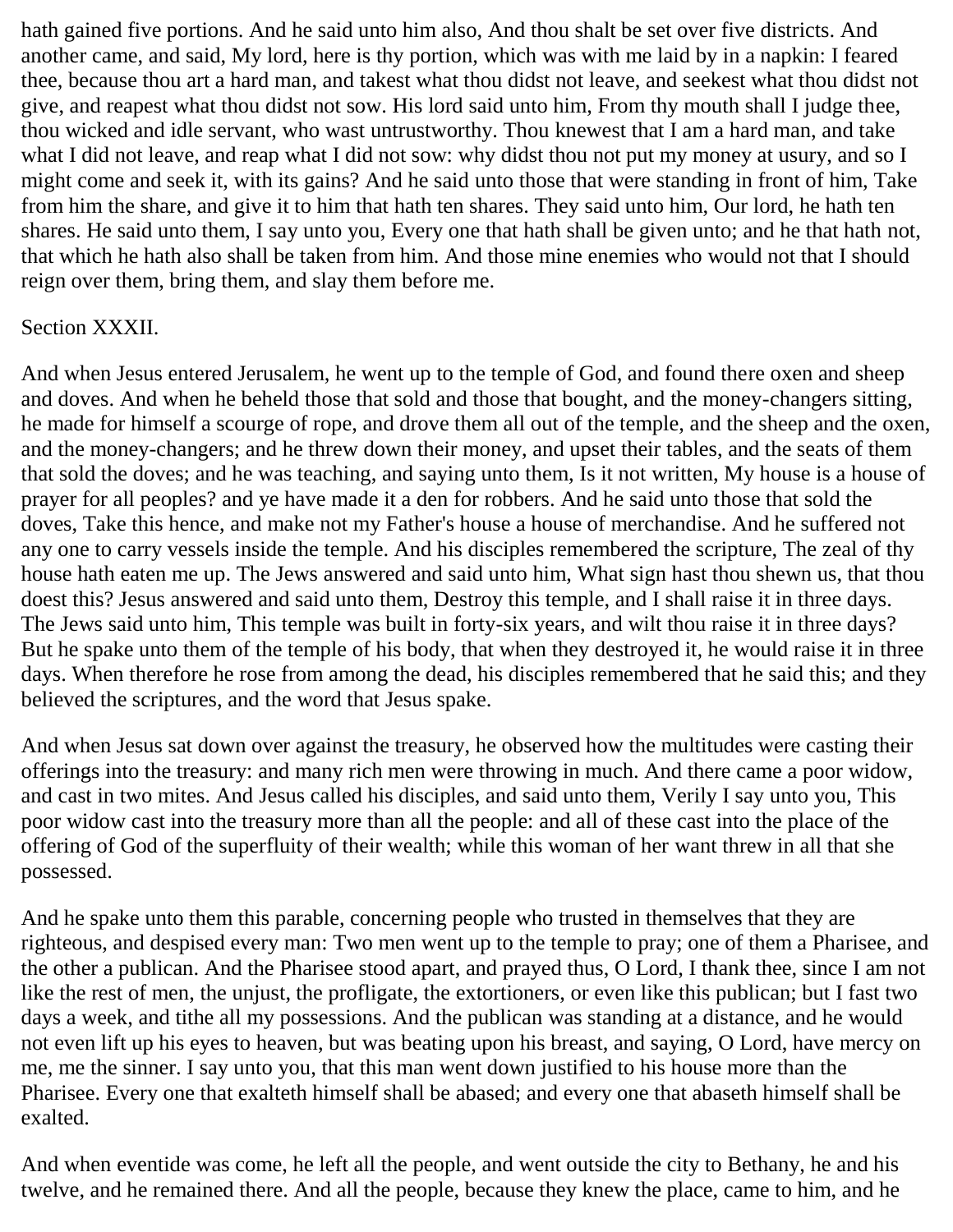received them; and them that had need of healing he healed. And on the morning of the next day, when he returned to the city from Bethany, he hungered. And he saw a fig tree at a distance on the beaten highway, having on it leaves. And he came unto it, expecting to find something on it; and when he came, he found nothing on it but the leaves it was not the season of figs and he said unto it, Henceforward for ever let no man eat fruit of thee. And his disciples heard.

And they came to Jerusalem. And there was there a man of the Pharisees, named Nicodemus, ruler of the Jews. This man came unto Jesus by night, and said unto him, My Master, we know that thou hast been sent from God as a teacher; and no man can do these signs that thou doest, except him whom God is with. Jesus answered and said unto him, Verily, verily, I say unto thee, If a man be not born a second time, he cannot see the kingdom of God. Nicodemus said unto him, How can a man who is old be born? can he, think you, return again to his mother's womb a second time, to enter and be born? Jesus answered and said unto him, Verily, verily, I say unto thee, If a man be not born of water and the Spirit, he cannot enter the kingdom of God. For he that is born of flesh is flesh; and he that is born of Spirit is spirit. Wonder not that I said unto thee that ye must be born a second time. The wind bloweth where it listeth, and thou hearest its voice, but thou knowest not from what place it cometh, nor whither it goeth: so is every man that is born of the Spirit. Nicodemus answered and said unto him, How can that be? Jesus answered and said unto him, Art thou teaching Israel, and yet knowest not these things? Verily, verily, I say unto thee, What we know we say, and what we have seen we witness: and ye receive not our witness. If I said unto you what is on earth, and ye believed not, how then, if I say unto you what is in heaven, will ye believe? And no man hath ascended up into heaven, except him that descended from heaven, the Son of man, which is in heaven. And as Moses lifted up the serpent in the wilderness, so is the Son of man to be lifted up; so that every man who may believe in him may not perish, but have eternal life. God so loved the world, that he should give his only Son; and so every one that believeth on him should not perish, but should have eternal life. God sent not his Son into the world to judge the world; but that the world might be saved by his hand. He that believeth in him shall not be judged: but he that believeth not is condemned beforehand, because he hath not believed in the name of the only Son, the Son of God. This is the judgement, that the light came into the world, and men loved the darkness more than the light; because their deeds were evil. Whosoever doeth evil deeds hateth the light, and cometh not to the light, lest his deeds be reproved. But he that doeth the truth cometh to the light, that his deeds may be known, that they have been done in God.

## Section XXXIII.

And when evening came, Jesus went forth outside of the city, he and his disciples. And as they passed in the morning, the disciples saw that fig tree withered away from its root. And they passed by, and said, How did the fig tree dry up immediately? And Simon remembered, and said unto him, My Master, behold, that fig tree which thou didst curse hath dried up. And Jesus answered and said unto them, Let there be in you the faith of God. Verily I say unto you, if ye believe, and doubt not in your hearts, and assure yourselves that that will be which ye say, ye shall have what ye say. And if ye say to this mountain, Remove, and fall into the sea, it shall be. And all that ye ask God in prayer, and believe, he will give you. And the apostles said unto our Lord, Increase our faith. He said unto them, If there be in you faith like a grain of mustard, ye shall say to this fig tree, Be thou torn up, and be thou planted in the sea; and it will obey you. Who of you hath a servant driving a yoke of oxen or tending sheep, and if he come from the field, will say unto him straightway, Go and sit down? Nay, he will say unto him, Make ready for me wherewith I may sup, and gird thy waist, and serve me, till I eat and drink; and afterwards thou shalt eat and drink also. Doth that servant haply, who did what he was bid, receive his praise? I think not. So ye also, when ye have done all that ye were bid, say, We are idle servants; what it was our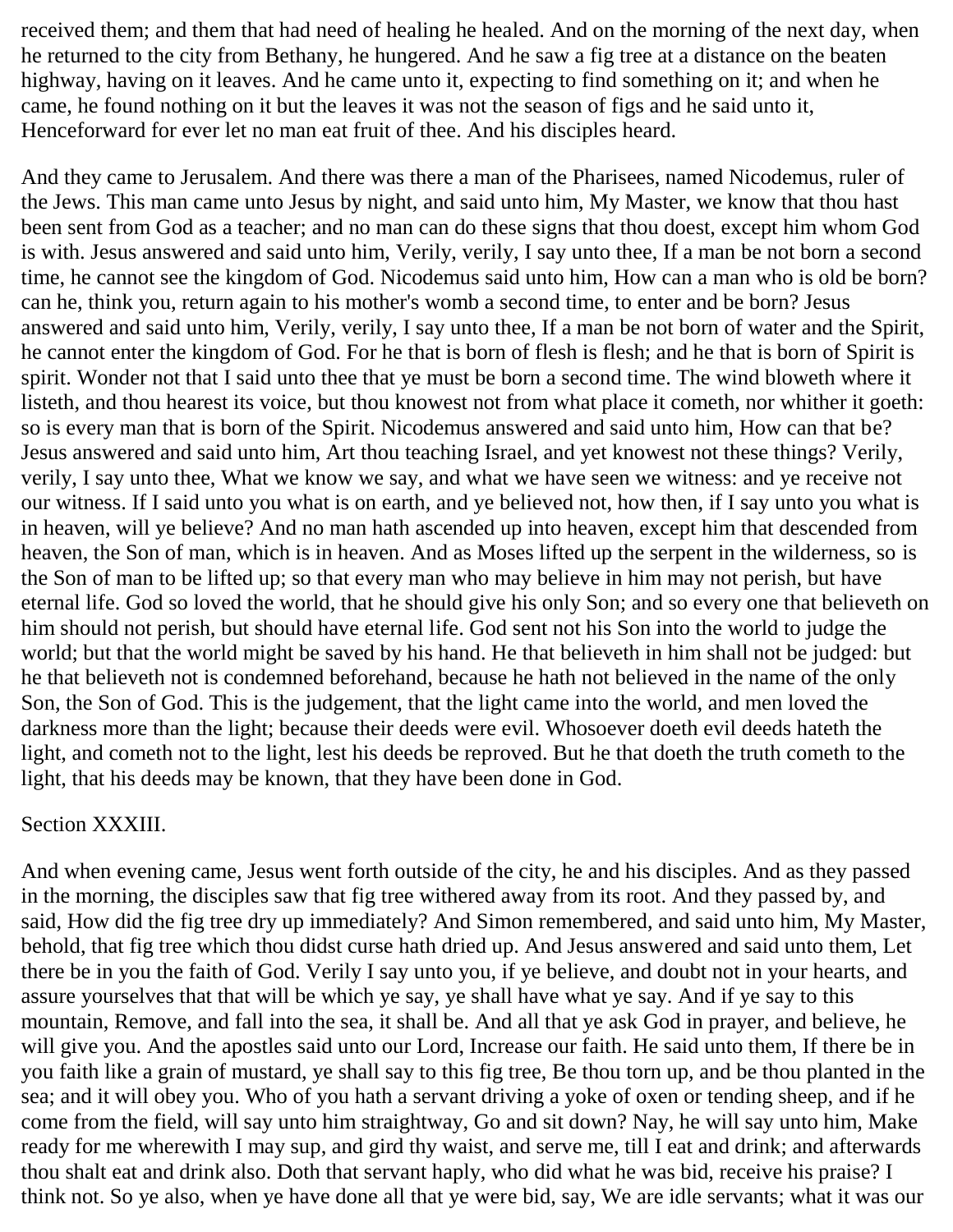duty to do, we have done.

For this reason I say unto you, Whatever ye pray and ask, believe that ye receive, and ye shall have. And when ye stand to pray, forgive what is in your heart against any man; and your Father which is in heaven will forgive you also your wrong-doings. But if ye forgive not men their wrong-doings, neither will your Father forgive you also your wrong-doings.

And he spake unto them a parable also, that they should pray at all times, and not be slothful: There was a judge in a city, who feared not God, nor was ashamed for men: and there was a widow in that city; and she came unto him, and said, Avenge me of mine adversary. And he would not for a long time: but afterwards he said within himself, If of God I have no fear, and before men I have no shame; yet because this widow vexeth me, I will avenge her, that she come not at all times and annoy me. And our Lord said, Hear ye what the judge of injustice said. And shall not God still more do vengeance for his elect, who call upon him in the night and in the day, and grant them respite? I say unto you, He will do vengeance for them speedily. Thinkest thou the Son of man will come and find faith on the earth?

And they came again to Jerusalem. And it came to pass, on one of the days, as Jesus was walking in the temple, and teaching the people, and preaching the gospel, that the chief priests and the scribes with the elders came upon him, and said unto him, Tell us: By what power doest thou this? and who gave thee this power to do that? And Jesus said unto them, I also will ask you one word, and if ye tell me, I also shall tell you by what power I do that. The baptism of John, from what place is it? from heaven or of men? Tell me. And they reflected within themselves, and said, If we shall say unto him, From heaven; he will say unto us, For what reason did ye not believe him? But if we shall say, Of men; we fear that the people will stone us, all of them. And all of them were holding to John, that he was a true prophet. They answered and said unto him, We know not. Jesus said unto them, Neither tell I you also by what power I work. What think ye? A man had two sons; and he went to the first, and said unto him, My son, go to-day, and till in the vineyard. And he answered and said, I do not wish to: but finally he repented, and went. And he went to the other, and said unto him likewise. And he answered and said, Yea, my lord: and went not. Which of these two did the will of his father? They said unto him, The first. Jesus said unto them, Verily I say unto you, The publicans and harlots go before you into the kingdom of God. John came unto you in the way of righteousness, and ye believed him not; but the publicans and harlots believed him; and ye, not even when ye saw, did ye repent at last, that ye might believe in him.

Hear another parable: A man was a householder, and planted a vineyard, and surrounded it with a hedge, and digged in it a winepress, and built in it a tower, and gave it to husbandmen, and went to a distance for a long time. So when the time of the fruits came, he sent his servants unto the husbandmen, that they might send him of the produce of his vineyard. And those husbandmen beat him, and sent him away empty. And he sent unto them another servant also; and they stoned him, and wounded him, and sent him away with shameful handling. And he sent again another; and they slew him. And he sent many other servants unto them. And the husbandmen took his servants, and one they beat, and another they stoned, and another they slew. So he sent again other servants more than the first; and they did likewise with them. So the owner of the vineyard said, What shall I do? I will send my beloved son: it may be they will see him and be ashamed. So at last he sent unto them his beloved son that he had. But the husbandmen, when they saw the son, said amongst themselves, This is the heir. And they said, We will slay him, and so the inheritance will be ours. So they took him, and put him forth without the vineyard, and slew him. When then the lord of the vineyard shall come, what will he do with those husbandmen? They said unto him, He will destroy them in the worst of ways, and give the vineyard to other husbandmen, who will give him fruit in its season. Jesus said unto them, Have ye never read in the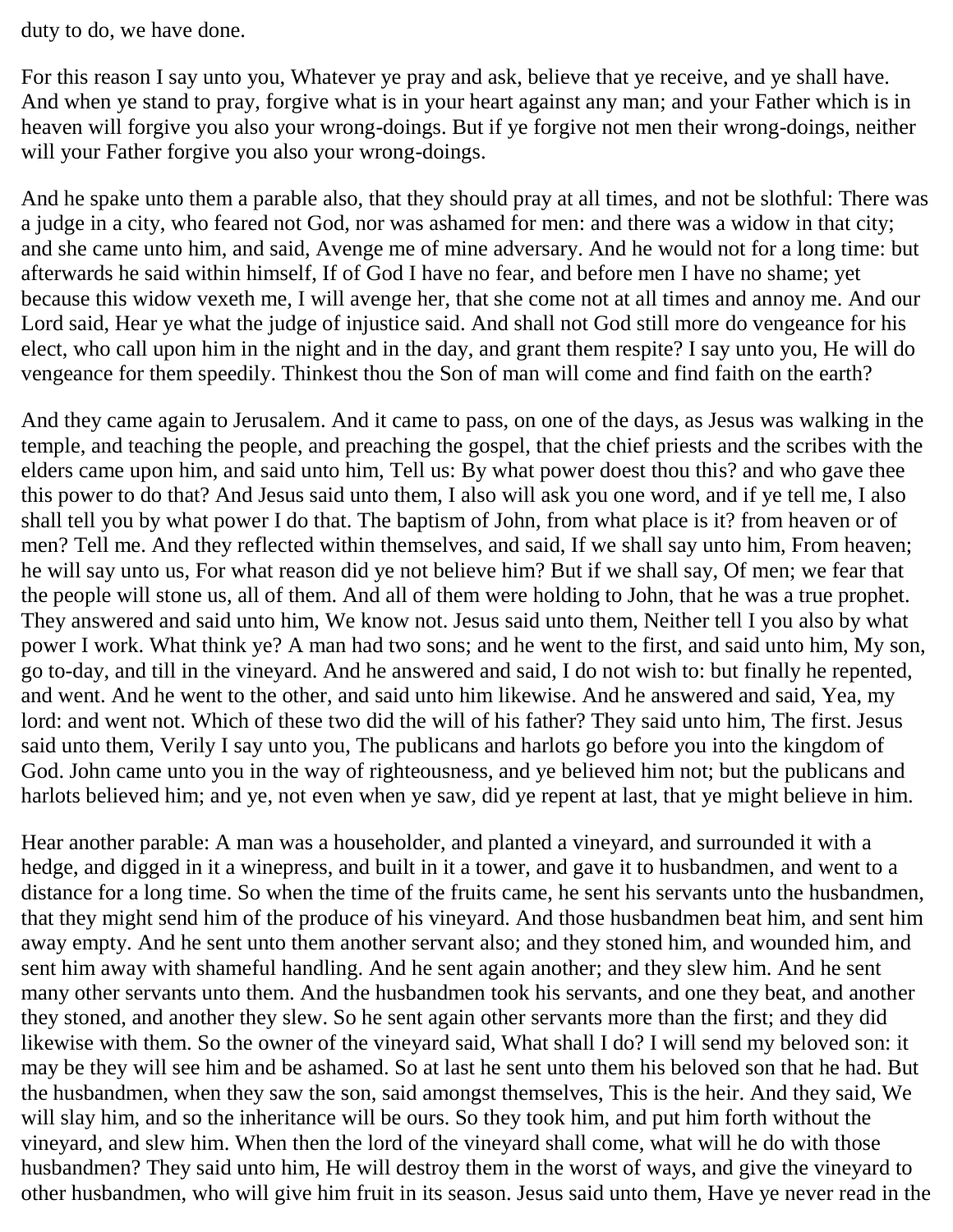scripture,

The stone which the builders declared to be base,

The same came to be at the head of the corner:

From God was this,

And it is wonderful in our eyes?

Therefore I say unto you, The kingdom of God shall be taken from you, and given to a people that will produce fruit. And whosoever falleth on this stone shall be broken in pieces: but on whomsoever it falleth, it will grind him to powder. And when the chief priests and the Pharisees heard his parables, they perceived that it was concerning them he spake. And they sought to seize him; and they feared the multitude, because they were holding to him as the prophet.

# Section XXXIV.

Then went the Pharisees and considered how they might ensnare him in a word, and deliver him into the power of the judge, and into the power of the ruler. And they sent unto him their disciples, with the kinsfolk of Herod; and they said unto him, Teacher, we know that thou speakest the truth, and teachest the way of God with equity, and art not lifted up by any man: for thou actest not so as to be seen of any man. Tell us now, What is thy opinion? Is it lawful that we should pay the tribute to Cæsar, or not? shall we give, or shall we not give? But Jesus knew their deceit, and said unto them, Why tempt ye me, ye hypocrites? Shew me the penny of the tribute. So they brought unto him a penny. Jesus said unto them, To whom belongeth this image and inscription? They said unto him, To Cæsar. He said unto them, Give what is Cæsar's to Cæsar, and what is God's to God. And they could not make him slip in a single word before the people; and they marvelled at his word, and refrained.

And on that day came the Sadducees, and said unto him, There is no life for the dead. And they asked him, and said unto him, Teacher, Moses said unto us, If a man die, not having children, let his brother take his wife, and raise up seed for his brother. Now there were with us seven brethren: and the first took a wife, and died without children; and the second took his wife, and died without children; and the third also took her; and in like manner the seven of them also, and they died without leaving children. And last of them all the woman died also. At the resurrection, then, which of these seven shall have this woman? for all of them took her. Jesus answered and said unto them, Is it not for this that ye have erred, because ye know not the scriptures, nor the power of God? And the sons of this world take wives, and the women become the men's; but those that have become worthy of that world, and the resurrection from among the dead, do not take wives, and the women also do not become the men's. Nor is it possible that they should die; but they are like the angels, and are the children of God, because they have become the children of the resurrection. For in the resurrection of the dead, have ye not read in the book of Moses, how from the bush God said unto him, I am the God of Abraham, and the God of Isaac, and the God of Jacob? And God is not the God of the dead, but of the living: for all of them are alive with him. And ye have erred greatly.

And when the multitudes heard, they were wondering at his teaching. And some of the scribes answered and said unto him, Teacher, thou hast well said. But the rest of the Pharisees, when they saw his silencing the Sadducees on this point, gathered against him to contend with him.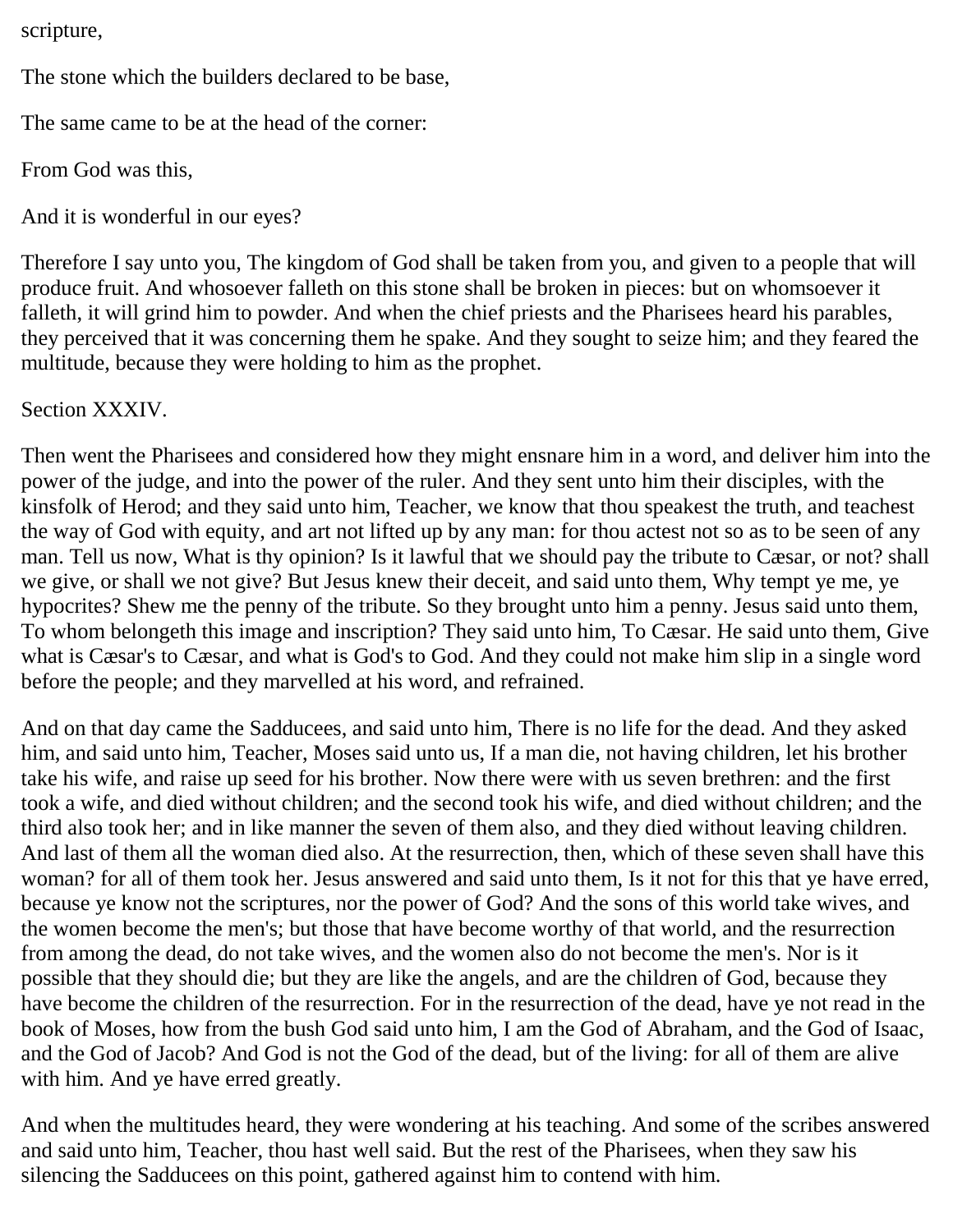And one of the scribes, of those that knew the law, when he saw the excellence of his answer to them, desired to try him, and said unto him, What shall I do to inherit eternal life? and, Which of the commandments is greater, and has precedence in the law? Jesus said unto him, The first of all the commandments is, Hear, O Israel; The Lord our God, the Lord is one: and thou shalt love the Lord thy God with all thy heart, and with all thy soul, and with all thy thought, and with all thy strength. This is the great and preëminent commandment. And the second, which is like it, is, Thou shalt love thy neighbour as thyself. And another commandment greater than these two there is not. On these two commandments, then, are hung the law and the prophets. That scribe said unto him, Excellent! my Master; thou hast said truly that he is one, and there is no other outside of him: and that a man should love him with all his heart, and with all his thought, and with all his soul, and with all his strength, and that he should love his neighbour as himself, is better than all savours and sacrifices. And Jesus saw him that he had answered wisely; and he answered and said unto him, Thou art not far from the kingdom of God. Thou hast spoken rightly: do this, and thou shalt live. And he, as his desire was to justify himself, said unto him, And who is my neighbour? Jesus said unto him, A man went down from Jerusalem to Jericho; and the robbers fell upon him, and stripped him, and beat him, his life remaining in him but little, and went away. And it happened that there came down a certain priest that way; and he saw him, and passed by. And likewise a Levite also came and reached that place, and saw him, and passed by. And a certain Samaritan, as he journeyed, came to the place where he was, and saw him, and had compassion on him, and came near, and bound up his strokes, and poured on them wine and oil; and he set him on the ass, and brought him to the inn, and expended his care upon him. And on the morrow of that day he took out two pence, and gave them to the innkeeper, and said unto him, Care for him; and if thou spendest upon him more, when I return, I shall give thee. Who of these three now, thinkest thou, is nearest to him that fell among the robbers? And he said unto him, He that had compassion on him. Jesus said unto him, Go, and do thou also likewise. And no man dared afterwards to ask him anything.

And he was teaching every day in the temple. But the chief priests and scribes and the elders of the people sought to destroy him: and they could not find what they should do with him; and all the people were hanging upon him to hear him. And many of the multitude believed on him, and said, The Messiah, when he cometh, can it be that he will do more than these signs that this man doeth? And the Pharisees heard the multitudes say that of him; and the chief priests sent officers to seize him. And Jesus said unto them, I am with you but a short time yet, and I go to him that sent me. And ye shall seek me, and shall not find me: and where I shall be, ye shall not be able to come. The Jews said within themselves, Whither hath this man determined to go that we shall not be able to find him? can it be that he is determined to go to the regions of the nations, and teach the heathen? What is this word that he said, Ye shall seek me, and shall not find me: and where I am, ye cannot come?

### Section XXXV.

And on the great day, which is the last of the feast, Jesus stood, crying out and saying, If any man is thirsty, let him come unto me, and drink. Every one that believeth in me, as the scriptures said, there shall flow from his belly rivers of pure water. He said that referring to the Spirit, which those who believed in him were to receive: for the Spirit was not yet granted; and because Jesus had not yet been glorified. And many of the multitude that heard his words said, This is in truth the prophet. And others said, This is the Messiah. But others said, Can it be that the Messiah will come from Galilee? Hath not the scripture said that from the seed of David, and from Bethlehem, the village of David, the Messiah cometh? And there occurred a dissension in the multitude because of him. And some of them were wishing to seize him; but no man laid a hand upon him.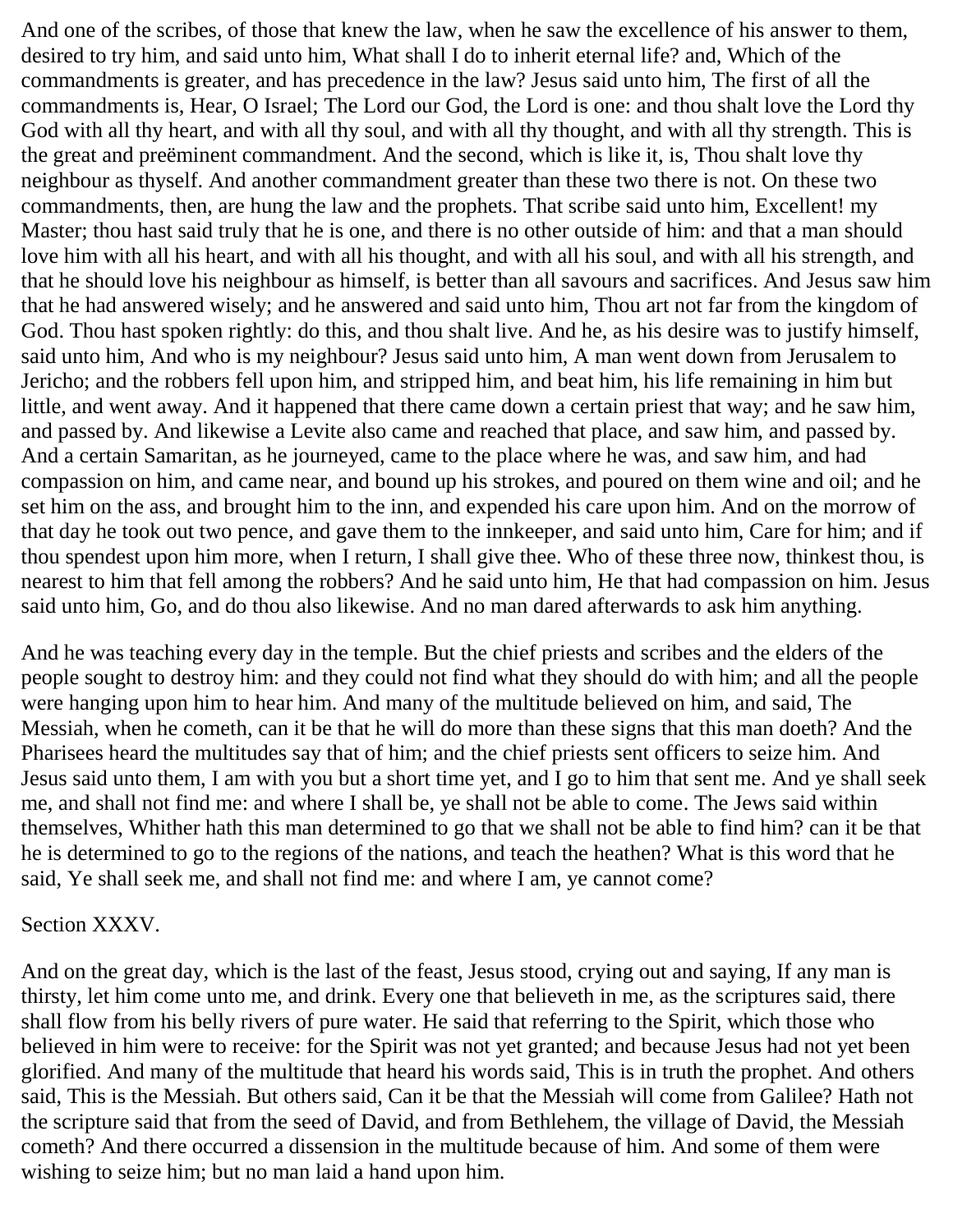And those officers came to the chief priests and Pharisees: and the priests said unto them, Why did ye not bring him? The officers said, Never spake man thus as speaketh this man. The Pharisees said unto them, Perhaps ye also have gone astray? Hath any of the rulers or the Pharisees haply believed in him? except this people which knows not the law; they are accursed. Nicodemus, one of them, he that had come to Jesus by night, said unto them, Doth our law haply condemn a man, except it hear him first and know what he hath done? They answered and said unto him, Art thou also haply from Galilee? Search, and see that a prophet riseth not from Galilee.

And when the Pharisees assembled, Jesus asked them, and said, What say ye of the Messiah? whose son is he? They said unto him, The son of David. He said unto them, And how doth David in the Holy Spirit call him Lord? for he said,

The Lord said unto my Lord,

Sit on my right hand,

That I may put thine enemies under thy feet.

If then David calleth him Lord, how is he his son? And no one was able to answer him; and no man dared from that day again to ask him of anything.

And Jesus addressed them again, and said, I am the light of the world; and he that followeth me shall not walk in darkness, but shall find the light of life. The Pharisees said unto him, Thou bearest witness to thyself; thy witness is not true. Jesus answered and said unto them, If I bear witness to myself, my witness is true; for I know whence I came, and whither I go; but ye know not whence I came, or whither I go. And ye judge after the flesh; and I judge no man. And even if I judge, my judgement is true; because I am not alone, but I and my Father which sent me. And in your law it is written, that the witness of two men is true. I am he that beareth witness to myself, and my Father which sent me beareth witness to me. They said unto him, Where is thy Father? Jesus answered and said unto them, Ye know not me, nor my Father: for did ye know me, ye would know my Father. He said these sayings in the treasury, where he was teaching in the temple: and no man seized him; because his hour had not yet come. Jesus said unto them again, I go truly, and ye shall seek me and not find me, and ye shall die in your sins: and where I go, ye cannot come. The Jews said, Will he haply kill himself, that he saith, Where I go, ye cannot come? He said unto them, Ye are from below; and I am from above: ye are of this world; and I am not of this world. I said unto you, that ye shall die in your sins: if ye believe not that I am he, ye shall die in your sins. The Jews said, And thou, who art thou? Jesus said unto them, If I should begin to speak unto you, I have concerning you many words and judgement: but he that sent me is true; and I, what I heard from him is what I say in the world. And they knew not that he meant by that the Father. Jesus said unto them again, When ye have lifted up the Son of man, then ye shall know that I am he: and I do nothing of myself, but as my Father taught me, so I speak. And he that sent me is with me; and my Father hath not left me alone; because I do what is pleasing to him at all times. And while he was saying that, many believed in him.

And Jesus said to those Jews that believed in him, If ye abide in my words, truly ye are my disciples; and ye shall know the truth, and the truth shall make you free. They said unto him, We are the seed of Abraham, and have never served any man in the way of slavery: how then sayest thou, Ye shall be free children? Jesus said unto them, Verily, verily, I say unto you, Every one that doeth a sin is a slave of sin. And the slave doth not remain for ever in the house; but the son remaineth for ever. And if the Son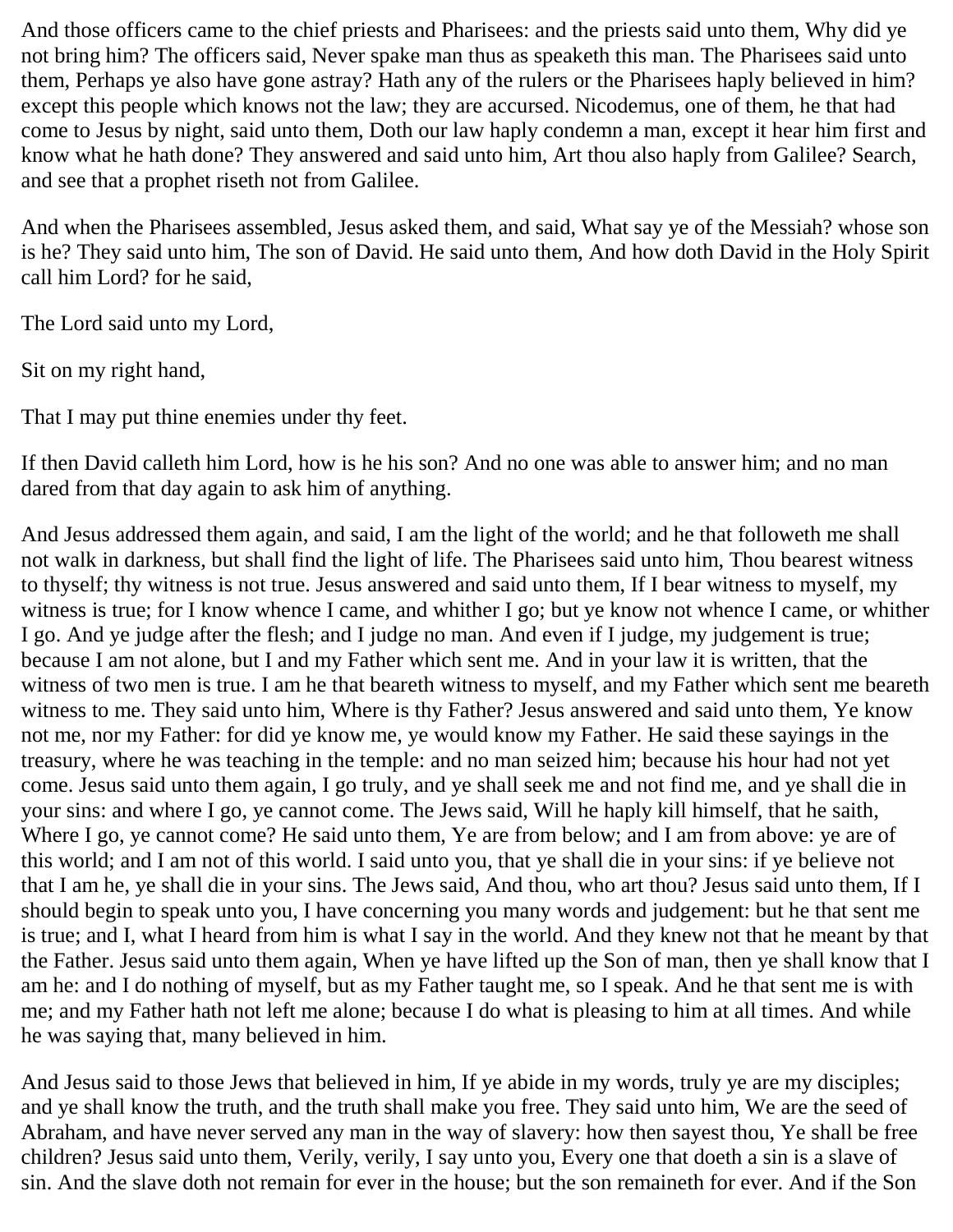set you free, truly ye shall be free children. I know that ye are the seed of Abraham; but ye seek to slay me, because ye are unable for my word. And what I saw with my Father, I say: and what ye saw with your father, ye do. They answered and said unto him, Our father is Abraham. Jesus said unto them, If ye were the children of Abraham, ye would do the deeds of Abraham. Now, behold, ye seek to kill me, a man that speak with you the truth, that I heard from God: this did Abraham not do. And ye do the deeds of your father. They said unto him, We were not born of fornication; we have one Father, who is God. Jesus said unto them, If God were your Father, ye would love me: I proceeded and came from God; and it was not of my own self that I came, but he sent me. Why then do ye not know my word? Because ye cannot hear my word. Ye are from the father, the devil, and the lust of your father do ye desire to do, who from the beginning is a slayer of men, and in the truth standeth not, because the truth is not in him. And when he speaketh untruth, he speaketh from himself: for he is a liar, and the father of untruth. And I who speak the truth, ye believe me not. Who of you rebuketh me for a sin? And if I speak the truth, ye do not believe me. Whosoever is of God heareth the words of God: therefore do ye not hear, because ye are not of God. The Jews answered and said unto him, Did we not say well that thou art a Samaritan, and hast demons? Jesus said unto them, As for me, I have not a devil; but my Father do I honour, and ye dishonour me. I seek not my glory: here is one who seeketh and judgeth.

### Section XXXVI.

Verily, verily, I say unto you, Whosoever keepeth my word shall not see death for ever. The Jews said unto him, Now we know that thou hast demons. Abraham is dead, and the prophets; and thou sayest, Whosoever keepeth my word shall not taste death for ever. Art thou haply greater than our father Abraham, who is dead, and than the prophets, which are dead? whom makest thou thyself? Jesus said unto them, If I glorify myself, my glory is nothing: my Father is he that glorifieth me; of whom ye say, that he is our God; and yet ye have not known him: but I know him; and if I should say that I know him not, I should become a liar like you: but I know him, and keep his word. Abraham your father longed to see my day; and he saw, and rejoiced. The Jews said unto him, Thou art now not fifty years old, and hast thou seen Abraham? Jesus said unto them, Verily, verily, I say unto you, Before Abraham was, I am. And they take stones to stone him: but Jesus concealed himself, and went out of the temple. And he passed through them, and went his way.

And as he passed, he saw a man blind from his mother's womb. And his disciples asked him, and said, Our Master, who sinned, this man, or his parents, so that he was born blind? Jesus said unto them, Neither did he sin, nor his parents: but that the works of God may be seen in him. It is incumbent on me to do the deeds of him that sent me, while it is day: a night will come, and no man will be able to busy himself. As long as I am in the world, I am the light of the world. And when he said that, he spat upon the ground, and made clay of his spittle, and smeared it on the eyes of the blind man, and said unto him, Go and wash thyself in the pool of Siloam. And he went and washed, and came seeing. And his neighbours, which saw him of old begging, said, Is not this he that was sitting begging? And some said, It is he; and others said, Nay, but he resembles him much. He said, I am he. They said unto him, How then were thine eyes opened? He answered and said unto them, A man named Jesus made clay, and smeared it on my eyes, and said unto me, Go and wash in the water of Siloam: and I went and washed, and received sight. They said unto him, Where is he? He said, I know not. And they brought him that was previously blind to the Pharisees. And the day in which Jesus made clay and opened with it his eyes was a sabbath day. And again the Pharisees asked him, How didst thou receive sight? And he said unto them, He put clay on mine eyes, and I washed, and received sight. The people of the Pharisees said, This man is not from God, for he keepeth not the sabbath. And others said, How can a man that is a sinner do these signs? And there came to be a division amongst them. And again they said to that blind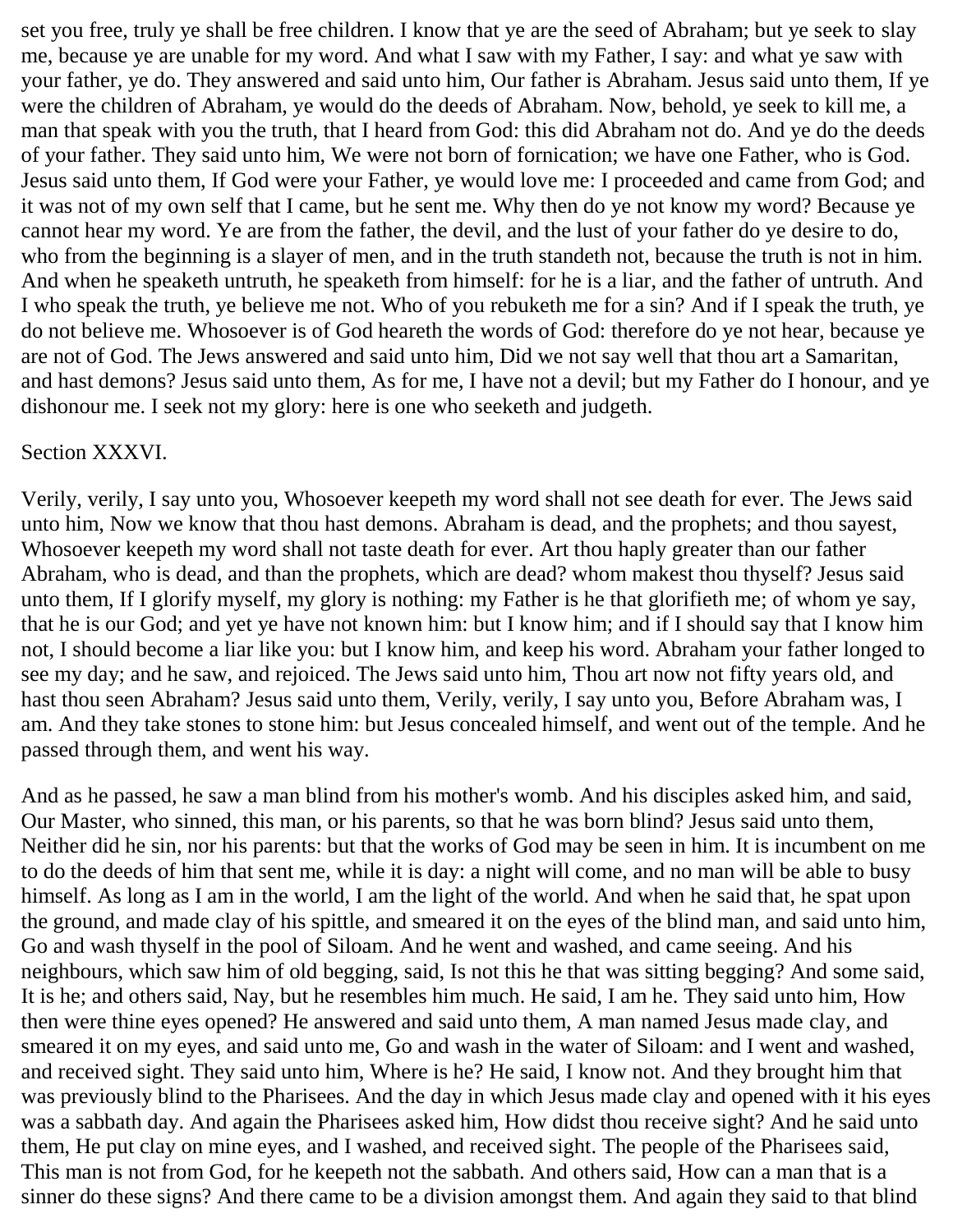man, Thou, then, what sayest thou of him that opened for thee thine eyes? He said unto them, I say that he is a prophet. And the Jews did not believe concerning him, that he was blind, and received sight, until they summoned the parents of him who received sight, and asked them, Is this your son, of whom ye said that he was born blind? how then, behold, doth he now see? His parents answered and said, We know that this is our son, and that he was born blind: but how he has come to see now, or who it is that opened his eyes, we know not: and he also has reached his prime; ask him, and he will speak for himself. This said his parents, because they were fearing the Jews: and the Jews decided, that if any man should confess of him that he was the Messiah, they would put him out of the synagogue. For this reason said his parents, He hath reached his prime; ask him. And they called the man a second time, him that was blind, and said unto him, Praise God: we know that this man is a sinner. He answered and said unto them, Whether he be a sinner, I know not: I know one thing, that I was blind, and I now see. They said unto him again, What did he unto thee? how opened he for thee thine eyes? He said unto them, I said unto you, and ye did not hear: what wish ye further to hear? ye also, do ye wish to become disciples to him? And they reviled him, and said unto him, Thou art the disciple of that man; but as for us, we are the disciples of Moses. And we know that God spake unto Moses: but this man, we know not whence he is. The man answered and said unto them, From this is the wonder, because ye know not whence he is, and mine eyes hath he opened. And we know that God heareth not the voice of sinners: but whosoever feareth him, and doeth his will, him he heareth. From eternity hath it not been heard of, that a man opened the eyes of a blind man, who had been born in blindness. If then this man were not from God, he could not do that. They answered and said unto him, Thou wast all of thee born in sins, and dost thou teach us? And they put him forth without.

And Jesus heard of his being put forth without, and found him, and said unto him, Dost thou believe in the Son of God? He that was made whole answered and said, Who is he, my Lord, that I may believe in him? Jesus said unto him, Thou hast seen him, and he that speaketh to thee is he. And he said, I believe, my Lord. And he fell down worshipping him.

## Section XXXVII.

And Jesus said, To judge the world am I come, so that they that see not may see, and they that see may become blind. And some of the Pharisees which were with him heard that, and they said unto him, Can it be that we are blind? Jesus said unto them, If ye were blind, ye should not have sin: but now ye say, We see: and because of this your sin remaineth.

Verily, verily, I say unto you, Whosoever entereth not into the fold of the sheep by the door, but goeth up from another place, that man is a thief and a stealer. But he that entereth by the door is the shepherd of the sheep. And therefore the keeper of the door openeth for him the door; and the sheep hear his voice: and he calleth his sheep by their names, and they go forth unto him. And when he putteth forth his sheep, he goeth before them, and his sheep follow him: because they know his voice. And after a stranger will the sheep not go, but they flee from him: because they hear not the voice of a stranger. This parable spake Jesus unto them: but they knew not what he was saying unto them.

Jesus said unto them again, Verily, verily, I say unto you, I am the door of the sheep. And all that came are thieves and stealers: but the sheep heard them not. I am the door: and if a man enter by me, he shall live, and shall go in and go out, and shall find pasture. And the stealer cometh not, save that he may steal, and kill, and destroy: but I came that they might have life, and that they might have the thing that is better. I am the good shepherd; and the good shepherd giveth himself for his sheep. But the hireling, who is not a shepherd, and whose the sheep are not, when he seeth the wolf as it cometh, leaveth the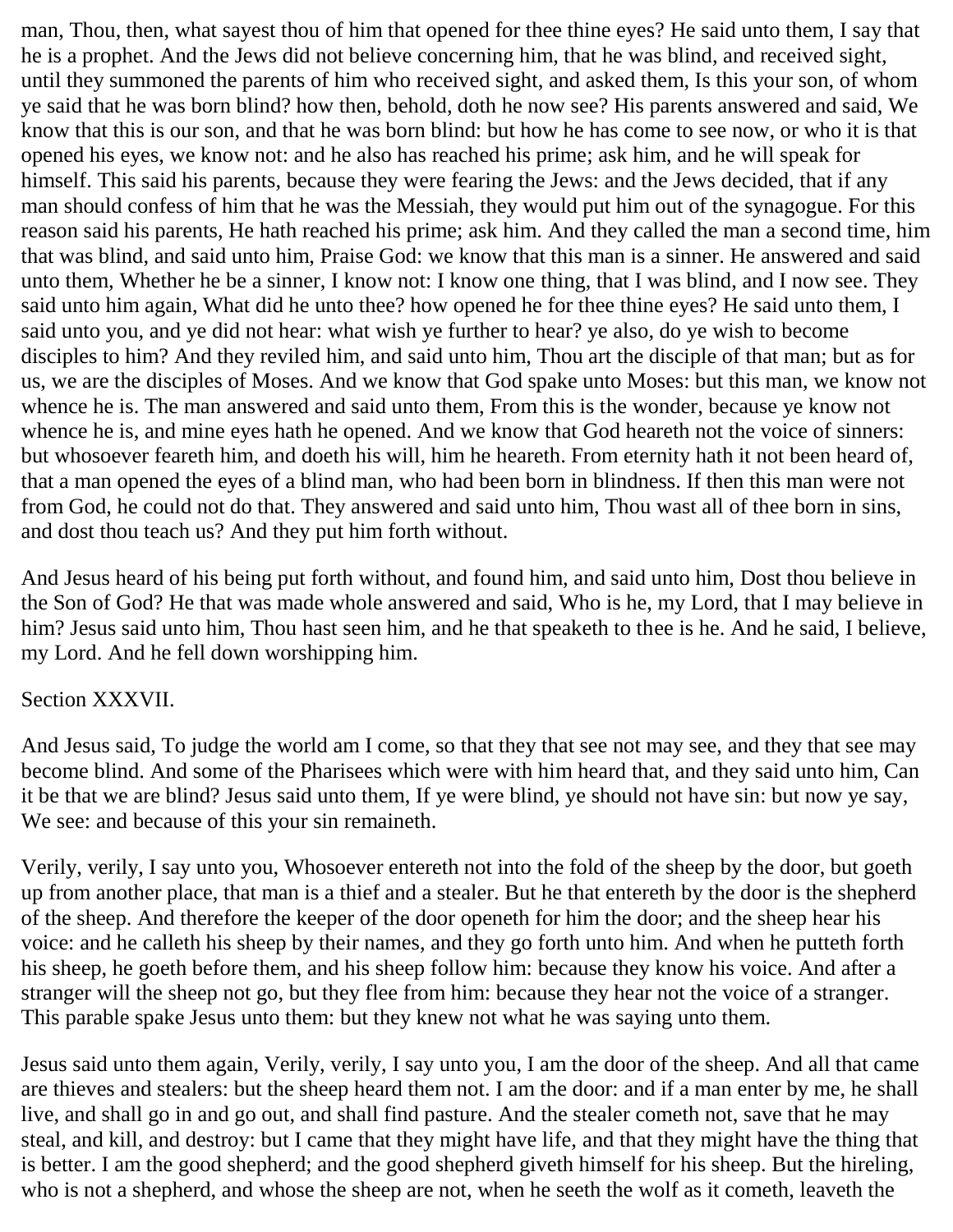sheep, and fleeth, and the wolf cometh, and snatcheth away the sheep, and scattereth them: and the hireling fleeth because he is an hireling, and hath no care for the sheep. I am the good shepherd; and I know what is mine, and what is mine knoweth me, as my Father knoweth me, and I know my Father; and I give myself for the sheep. And I have other sheep also, that are not of this flock: them also I must invite, and they shall hear my voice; and all the sheep shall be one, and the shepherd one. And therefore doth my Father love me, because I give my life, that I may take it again. No man taketh it from me, but I leave it of my own choice. And I have the right to leave it, and have the right also to take it. And this commandment did I receive of my Father.

And there occurred a disagreement among the Jews because of these sayings. And many of them said, He hath a devil, and is afflicted with madness;why listen ye to him? And others said, These sayings are not those of men possessed with demons. Can a demon haply open the eyes of a blind man?

And the feast of the dedication came on at Jerusalem: and it was winter. And Jesus was walking in the temple in the porch of Solomon. The Jews therefore surrounded him, and said unto him, Until when dost thou make our hearts anxious? If thou art the Messiah, tell us plainly. He answered and said unto them, I told you, and ye believe not: and the deeds that I do in my Father's name bear witness to me. But ye believe not, because ye are not of my sheep, as I said unto you. And my sheep hear my voice, and I know them, and they come after me: and I give them eternal life; and they shall not perish for ever, nor shall any man snatchthem out of my hands. For the Father, who hath given them unto me, is greater than all; and no man is able to take them from the hand of my Father. I and my Father are one. And the Jews took stones to stone him. Jesus said unto them, Many good deeds from my Father have I shewed you; because of which of them, then, do ye stone me? The Jews said unto him, Not for the good deeds do we stone thee, but because thou blasphemest; and, whilst thou art a man, makest thyselfGod. Jesus said unto them, Is it not thus written in your law, I said, Ye are gods? And if he called those gods for to them came the word of God (and it is not possible in the scripture that anything should be undone) he then, whom the Father hath sanctified and sent into the world, do ye say that he blasphemeth; because I said unto you, I am the Son of God? If then I do not the deeds of my Father, ye believe me not. But if I do, even if ye believe not me, believe the deeds: that ye may know and believe that my Father is in me, and I in my Father. And they sought again to take him: and he went forth out of their hands.

And he went beyond Jordan to the place where John was baptizing formerly; and abode there. And many people came unto him; and they said, John did not work even one sign: but all that John said of this man is truth. And many believed in him.

And there was a sick man, named Lazarus, of the village of Bethany, the brother of Mary and Martha. And Mary was she that anointed with sweet ointment the feet of Jesus, and wiped them with her hair; and Lazarus, who was sick, was the brother of this woman. And his sisters sent unto Jesus, and said unto him, Our Lord, behold, he whom thou lovest is sick. But Jesus said, This sickness is not unto death, but for the glorifying of God, that the Son of God may be glorified because of it. And Jesus loved Martha, and Mary, and Lazarus. And when he heard that he was sick, he abode in the place where he was two days. And after that, he said unto his disciples, Come, let us go into Judæa. His disciples said unto him, Our Master, now the Jews desire to stone thee; and goest thou again thither? Jesus said unto them, Is not the day of twelve hours? If then a man walk in the day, he stumbleth not, because he seeth the light of the world. But ifa man walk in the night, he stumbleth, because there is no lamp in him. This said Jesus: and after that, he said unto them, Lazarus our friend hath fallen asleep; but I am going to awaken him. His disciples said unto him, Our Lord, if he hath fallen asleep, he will recover. But Jesus said that concerning his death: while they supposed that he spake of lying down to sleep. Then Jesus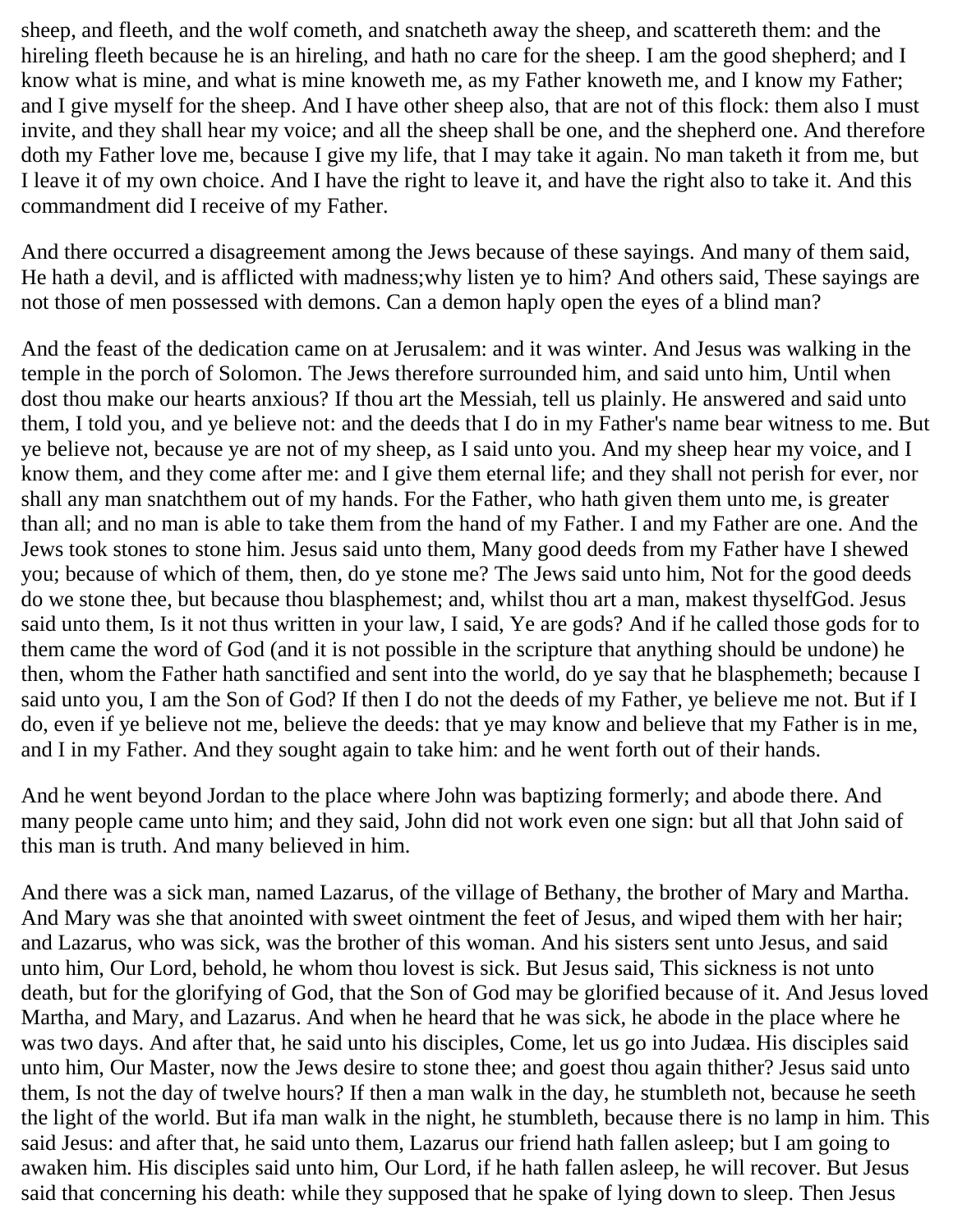said unto them plainly, Lazarus is dead. And I am glad that I was not there for your sakes, that ye may believe; but let us go thither. Thomas, who is called Thama, said to the disciples, his companions, Let us also go, and die with him.

#### Section XXXVIII.

And Jesus came to Bethany, and found him already four days in the grave. And Bethany was beside Jerusalem, and its distance from it was a sum of fifteen furlongs; and many of the Jews came unto Mary and Martha, to comfort their heart because of their brother. And Martha, when she heard that Jesus had come, went out to meet him: but Mary was sitting in the house. Martha then said unto Jesus, My Lord, if thou hadst been here, my brother had not died. But I know now that, whatever thou shalt ask of God, he will give thee. Jesus said unto her, Thy brother shall rise. Martha said unto him, I know that he shall rise in the resurrection at the last day. Jesus said unto her, I am the resurrection, and the life: whosoever believeth in me, even though he die, he shall live: and every living one that believeth in me shall never die. Believest thou this? She said unto him, Yea, my Lord: I believe that thou art the Messiah, the Son of God, that cometh into the world. And when she had said that, she went and called Mary her sister secretly, and said unto her, Our Master hath come, and summoneth thee. And Mary, when she heard, rose in haste, and came unto him. (And Jesus then had not come into the village, but was in the place where Martha met him.) And the Jews also that were with her in the house, to comfort her, when they saw that Mary rose up and went out in haste, went after her, because they supposed that she was going to the tomb to weep. And Mary, when she came to where Jesus was, and saw him, fell at his feet, and said unto him, If thou hadst been here, my Lord, my brother had not died. And Jesus came; and when he saw her weeping, and the Jews that were with her weeping, he was troubled in himself, and sighed; and he said, In what place have ye laid him? And they said unto him, Our Lord, come and see. And the tears of Jesus came. The Jews therefore said, See the greatness of his love for him! But some of them said, Could not this man, who opened the eyes of that blind man, have caused that this man also should not die? And Jesus came to the place of burial, being troubled within himself. And the place of burial was a cave, and a stone was placed at its door. Jesus therefore said, Take these stones away. Martha, the sister of him that was dead, said unto him, My Lord, he hath come to stink for some time: he hath been four days dead. Jesus said unto her, Did not I say unto thee, If thou believest, thou shalt see the glory of God? And they removed those stones. And Jesus lifted his eyes on high, and said, My Father, I thank thee since thou didst hear me. And I know that thou at all times hearest me: but I say this unto thee because of this multitude that is standing, that they may believe that thou didst send me. And when he had said that, he cried with a loud voice, Lazarus, come forth. And that dead man came out, having his hands and feet bound with bandages, and his face wrapped in a scarf. Jesus said unto them, Loose him, and let him go.

And many of the Jews which came unto Mary, when they saw the deed of Jesus, believed in him. But some of them went to the Pharisees, and informed them of all that Jesus did.

And the chief priests and the Pharisees gathered, and said, What shall we do? for lo, this man doeth many signs. And if we leave him thus, all men will believe in him: and the Romans will come and take our country and people. And one of them, who was called Caiaphas, the chief priest he was in that year, said unto them, Ye know not anything, nor consider that it is more advantageous for us that one man should die instead of the people, and not that the whole people perish. And this he said not of himself: but because he was the chief priest of that year, he prophesied that Jesus was to die instead of the people;and not instead of the people alone, but that he might gather the scattered children of God together. And from that day they considered how to kill him.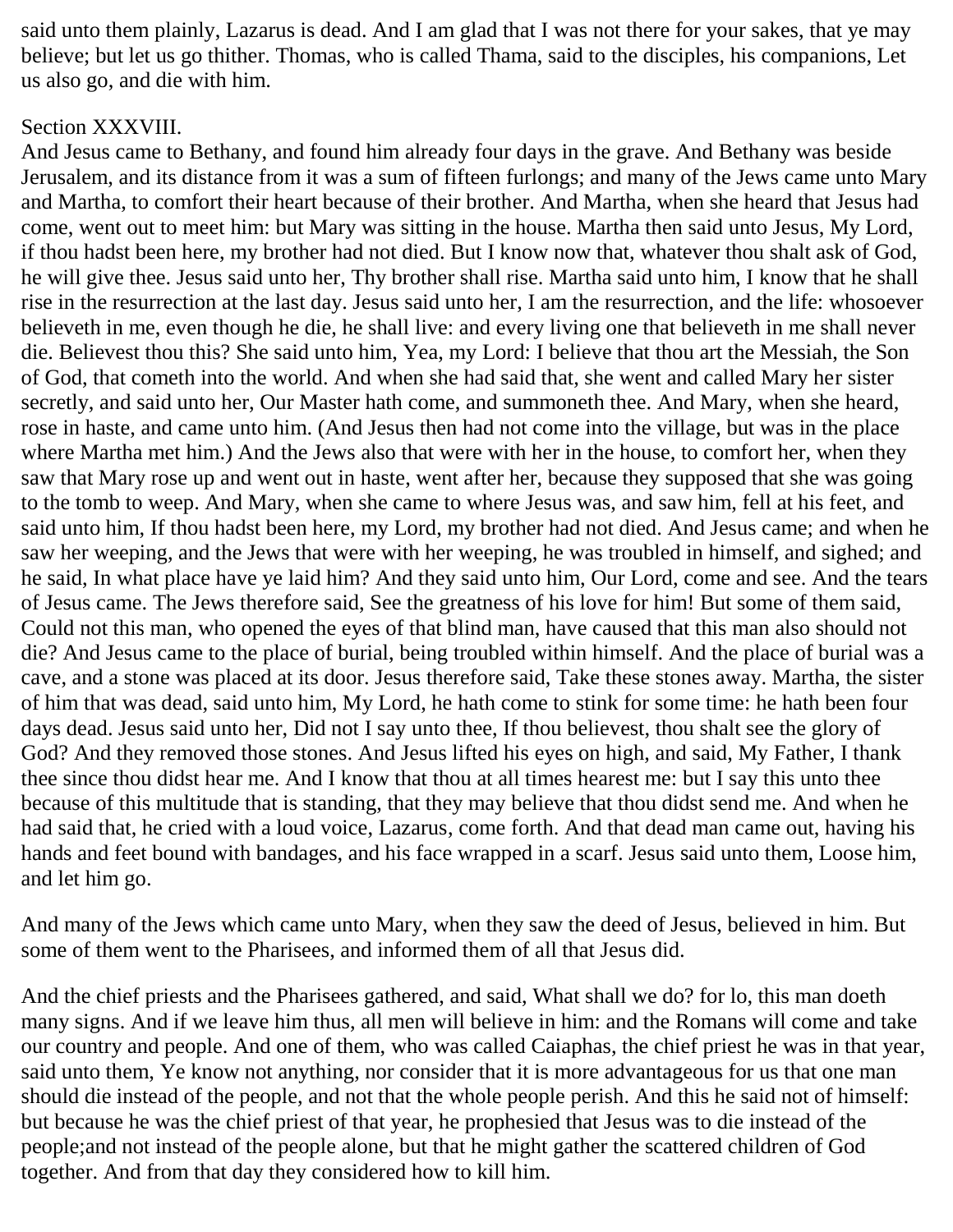And Jesus did not walk openly amongst the Jews, but departed thence to a place near the wilderness, to a town called Ephraim; and he was there, goingabout with his disciples. And the passover of the Jews was near: and many went up from the villages unto Jerusalem before the feast, to purify themselves. And they sought for Jesus, and said one to another in the temple, What think ye of his holding back from the feast? And the chief priests and the Pharisees had given commandment, that, if any man knew in what place he was, he should reveal it to them, that they might take him.

And when the days of his going up were accomplished, he prepared himself that he might go to Jerusalem. And he sent messengers before him, and departed, and entered into a village of Samaria, that they might make ready for him. And they received him not, because he was prepared for going to Jerusalem. And when James and John his disciples saw it, they said unto him, Our Lord, wilt thou that we speak, and fire come down from heaven, to extirpate them, as did Elijah also? And Jesus turned, and rebuked them, and said, Ye know not of what spirit ye are. Verily the Son of man did not come to destroy lives, but to give life. And they went to another village.

## Section XXXIX.

And Jesus six days before the passover came to Bethany, where was Lazarus, whom Jesus raised from among the dead. And they made a feast for him there: and Martha was serving; while Lazarus was one of them that sat with him. And at the time of Jesus' being at Bethany in the house of Simon the leper, great multitudes of the Jews heard that Jesus was there: and they came, not because of Jesus alone, but that they might look also on Lazarus, whom he raised from among the dead. And the chief priests considered how they might kill Lazarus also; because many of the Jews were going on his account, and believing in Jesus. And Mary took a case of the ointment of fine nard, of great price, and opened it, and poured it out on the head of Jesus as he was reclining; and she anointed his feet, and wiped them with her hair: and the house was filled with the odour of the ointment. But Judas Iscariot, one of the disciples, he that was to betray him, said, Why was not this ointment sold for three hundred pence, and given unto the poor? This he said, not because of his care for the poor, but because he was a thief, and the chest was with him, and what was put into it he used to bear. And that displeased the rest of the disciples also within themselves, and they said, Why went this ointment to waste? It was possible that it should be sold for much, and the poor be given it. And they were angry with Mary. And Jesus perceived it, and said unto them, Leave her; why molest ye her? a good work hath she accomplished on me: for the day of my burial kept she it. At all times the poor are with you, and when ye wish ye can do them a kindness: but I am not at all times with you. And for this cause, when she poured this ointment on my body, it is as if she did it for my burial, and anointed my body beforehand. And verily I say unto you, In every place where this my gospel shall be proclaimed in all the world, what she did shall be told for a memorial of her.

And when Jesus said that, he went out leisurely to go to Jerusalem. And when he arrived at Bethphage and at Bethany, beside the mount which is called the mount of Olives, Jesus sent two of his disciples, and he said unto them, Go into this village that is opposite you: and when ye enter it, ye shall find an ass tied, and a colt with him, which no man ever yet mounted: loose him, and bring them unto me. And if any man say unto you, Why loose ye them? say unto him thus, We seek them for our Lord; and straightway send them hither. All this was, that what was said in the prophet might be fulfilled, which said,

Say ye unto the daughter of Zion,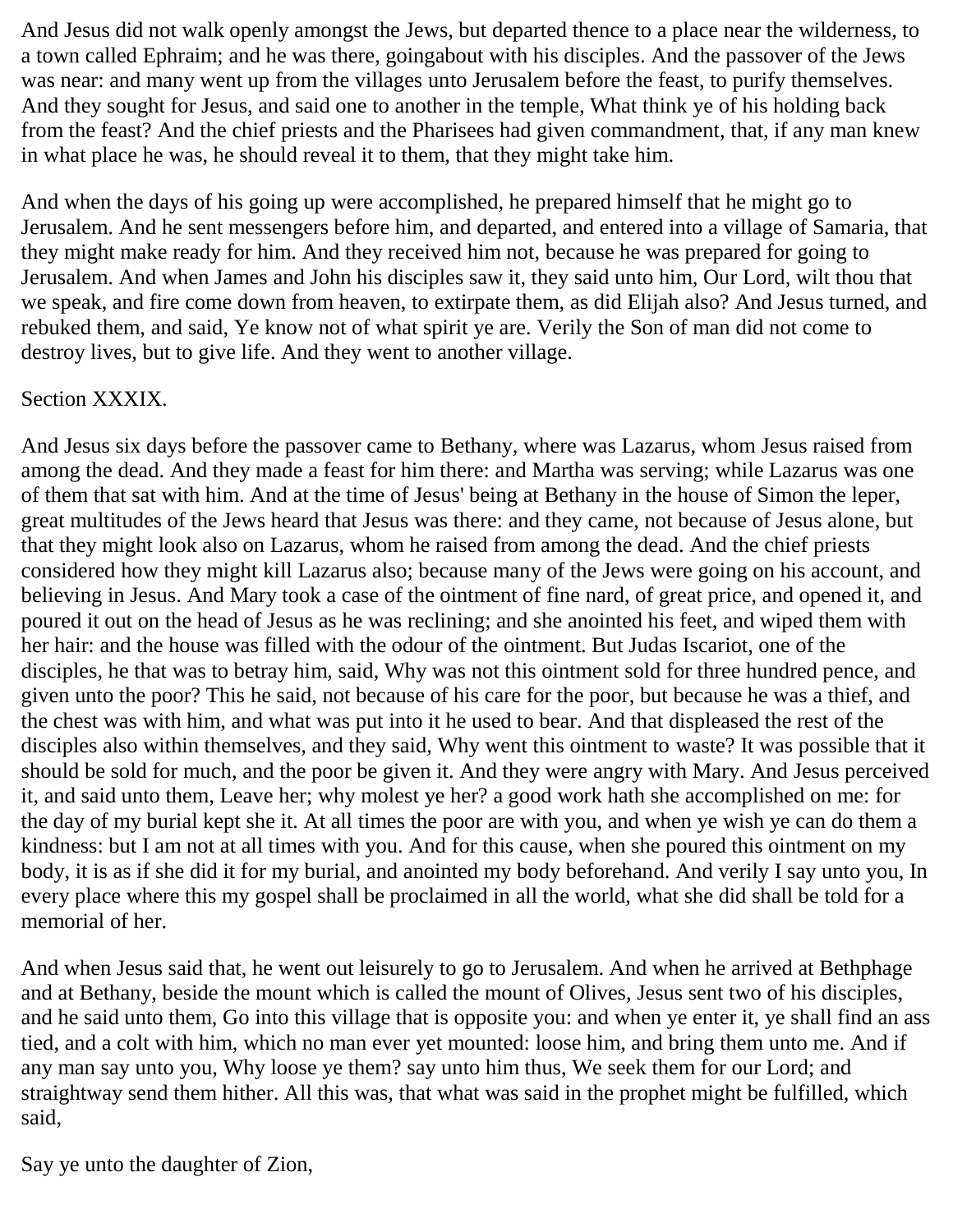Behold, thy King cometh unto thee,

Meek, and riding upon an ass,

And upon a colt the foal of an ass.

And the disciples did not know this at that time: but after that Jesus was glorified, his disciples remembered that these things were written of him, and that this they had done unto him. And when the two disciples went, they found as he had said unto them, and they did as Jesus charged them. And when they loosed them, their owners said unto them, Why loose ye them? They said unto them, We seek them for our Lord. And they let them go. And they brought the ass and the colt, and they placed on the colt their garments; and Jesus mounted it. And most of the multitudes spread their garments on the ground before him: and others cut branches from the trees, and threw them in the way. And when he neared his descent from [the mount of Olives, all the disciples began to rejoice and to praise God with a loud voice for all the powers which they had seen; and they said, Praise in the highest; Praise to the Son of David: Blessed is he that cometh in the name of the Lord; and blessed is the kingdom that cometh, that of our father David: Peace in heaven, and praise in the highest.

And a great multitude, that which came to the feast, when they heard that Jesus was coming to Jerusalem, took young palm branches, and went forth to meet him, and cried and said, Praise: Blessed is he that cometh in the name of the Lord, the King of Israel. Certain therefore of the Pharisees from among the multitudes said unto him, Our Master, rebuke thy disciples. He said unto them, Verily I say unto you, If these were silent, the stones would cry out.

And when he drew near, and saw the city, he wept over it, and said, Would that thou hadst known the things that are for thy peace, in this thy day! now that is hidden from thine eyes. There shall come unto thee days when thine enemies shall encompass thee, and straiten thee from every quarter, and shall get possession of thee, and thy children within thee; and they shall not leave in thee a stone upon another; because thou knewest not the time of thy visitation.

And when he entered into Jerusalem, the whole city was agitated, and they said, Who is this? And the multitudes said, This is Jesus, the prophet that is from Nazareth of Galilee. And the multitude which was with him bare witness that he called Lazarus from the grave, and raised him from among the dead. And for this cause great multitudes went out to meet him, because they heard the sign which he did.

## Section XL.

And when Jesus entered the temple, they brought unto him blind and lame: and he healed them. But when the chief priests and the Pharisees saw the wonders that he did, and the children that were crying in the temple and saying, Praise be to the Son of David: it distressed them, and they said, Hearest thou not what these say? Jesus said unto them, Yea: did ye not read long ago, From the mouths of children and infants thou hast chosen my praise? And the Pharisees said one to another, Behold, do ye not see that nothing availeth us? for lo, the whole world hath followed him.

And there were among them certain Gentiles also, which had come up to worship at the feast: these therefore came to Philip, who was of Bethsaida of Galilee,and asked him, and said unto him, My lord, we wish to see Jesus. And Philip came and told Andrew: and Andrew and Philip told Jesus. And Jesus answered and said unto them, The hour is come nigh, in which the Son of man is to be glorified. Verily, verily, I say unto you, A grain of wheat, if it fall not and die in the earth, remaineth alone; but if it die, it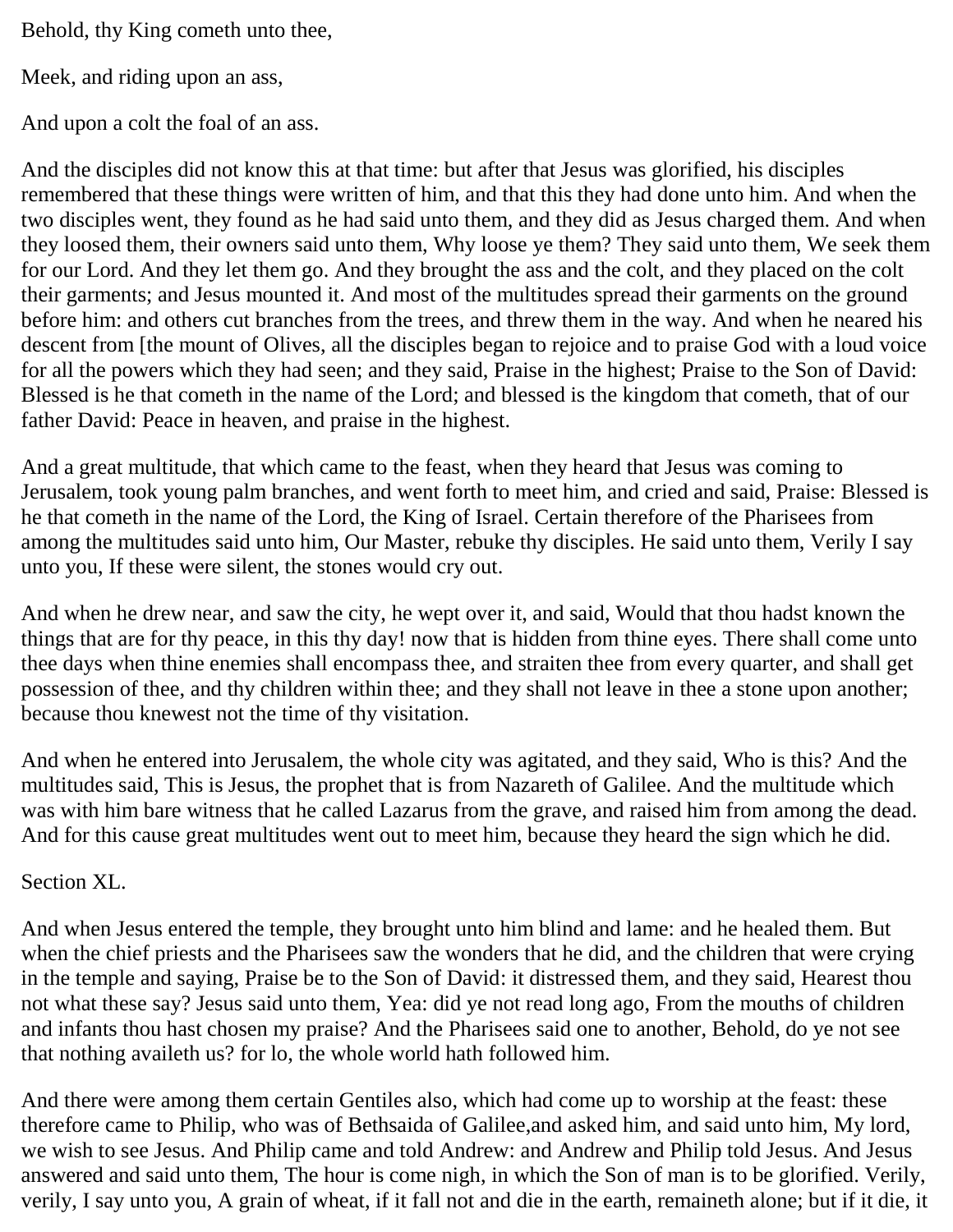beareth much fruit. He that loveth his life destroyeth it; and he that hateth his life in this world shall keep it unto the life eternal. If a man serve me, he will follow me; and where I am, there shall my servant be also: and whosoever serveth me, the Father will honour him. Now is my soul troubled: and what shall I say? My Father, deliver me from this hour. But for this cause came I unto this hour. My Father, glorify thy name. And a voice was heard from heaven, I have glorified it, and shall glorify it. And the multitude that were standing heard, and said, This is thunder: and others said, An angel speaketh to him. Jesus answered and said unto them, Not because of me was this voice, but because of you. Now is the judgement of this world; and the prince of this world shall now be cast forth. And I, when I am lifted up from the earth, shall draw every man unto me. This he said, that he might shew by what manner of death he should die. The multitudes said unto him, We have heard out of the law that the Messiah abideth for ever: how then sayest thou, that the Son of man is to be lifted up? who is this, the Son of man? Jesus said unto them, Another little while is the light with you. Walk so long as ye have light, lest the darkness overtake you; for he that walketh in the darkness knoweth not whither he goeth. So long as ye have light, believe the light, that ye may be the children of the light.

And when certain of the Pharisees asked of Jesus, when the kingdom of God should come, he answered and said unto them, The kingdom of God cometh not with expectation: neither shall they say, Lo, it is here! nor, Lo, it is there! for the kingdom of God is within you.

And in the daytime he was teaching in the temple; and at night he used to go out, and pass the night in the mount called the mount of Olives. And all the people came to him in the morning in the temple, to hear his word.

Then spake Jesus unto the multitudes and his disciples, and said unto them, On the seat of Moses are seated the scribes and Pharisees: everything that they say unto you now to keep, keep and do: but according to their deeds do ye not; for they say, and do not. And they bind heavy burdens, and lay them on the shoulders of the people; while they with one of their fingers will not come near them. But all their deeds they do to make a shew before men. And all the multitude were hearing that with pleasure.

And in the course of his teaching he said unto them, Guard yourselves from the scribes, who desire to walk in robes, and love salutation in the marketplaces, and sitting in the highest places of the synagogues, and at feasts in the highest parts of the rooms: and they broaden their amulets, and lengthen the cords of their cloaks, and love that they should be called by men, My master, and devour widows' houses, because of their prolonging their prayers; these then shall receive greater judgement. But ye, be ye not called masters: for your master is one; all ye are brethren. Call not then to yourselves any one father on earth: for your Father is one, who is in heaven. And be not called directors: for your director is one, even the Messiah. He that is great among you shall be unto you a minister. Whosoever shall exalt himself shall be abased; and whosoever shall abase himself shall be exalted.

Woe unto you, Pharisees! because ye love the highest places in the synagogues, and salutation in the marketplaces.

Woe unto you, scribes and Pharisees, hypocrites! because ye devour widows' houses, because of your prolonging your prayers: for this reason then ye shall receive greater judgement.

Woe unto you, scribes and Pharisees, hypocrites! because ye have shut the kingdom of God before men.

Woe unto you that know the law! for ye concealed the keys of knowledge: ye enter not, and those that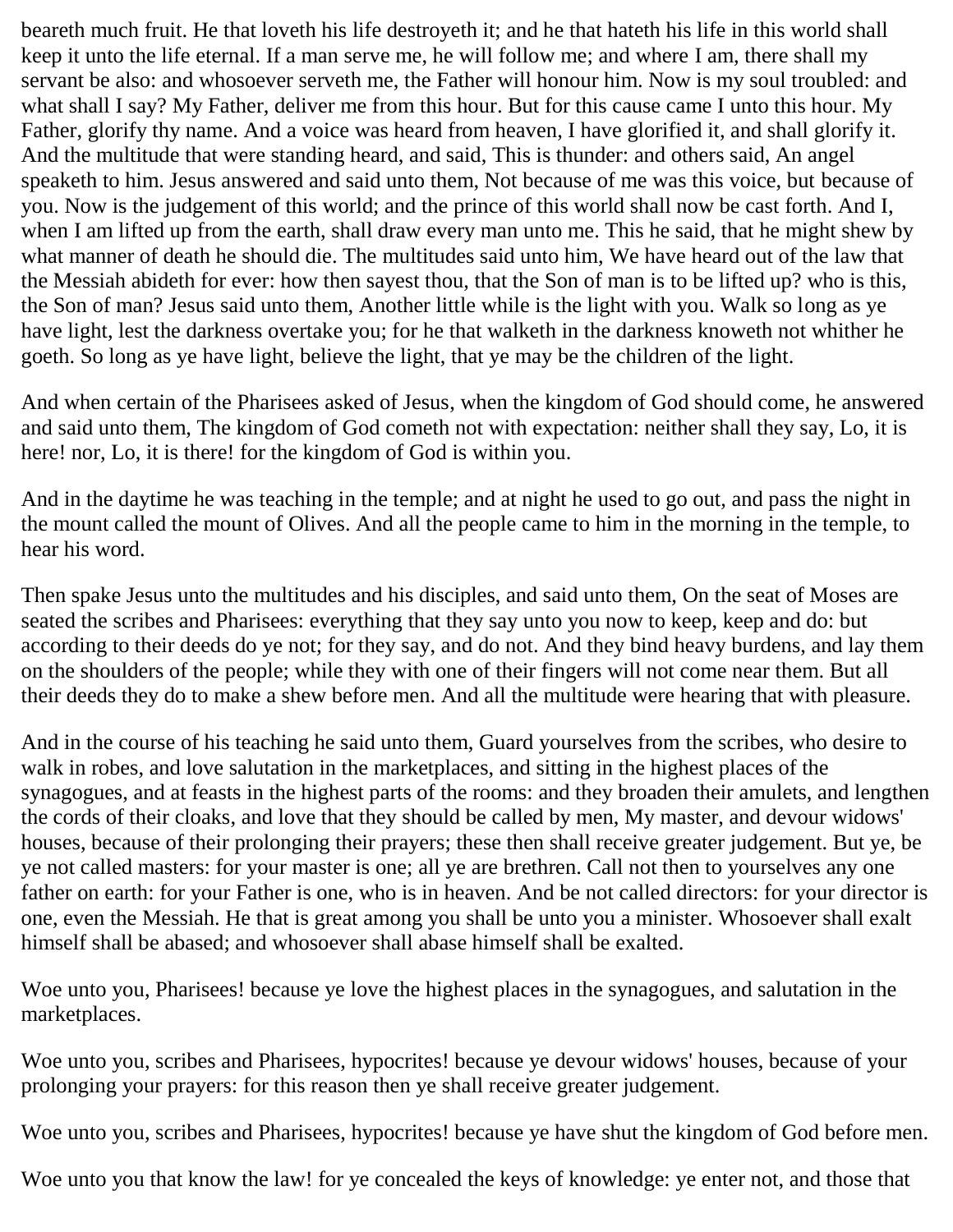are entering ye suffer not to enter.

Woe unto you, scribes and Pharisees, hypocrites! because ye compass land and sea to draw one proselyte; and when he is become so, ye make him a son of hell twice as much as yourselves.

Woe unto you, ye blind guides! because ye say, Whosoever sweareth by the temple, it is nothing; but whosoever sweareth by the gold that is in the temple, shall be condemned. Ye blind foolish ones: which is greater, the gold, or the temple which sanctifieth the gold? And, Whosoever sweareth by the altar, it is nothing; but whosoever sweareth by the offering that is upon it, shall be condemned. Ye blind foolish ones: which is greater, the offering, or the altar which sanctifieth the offering? Whosoever then sweareth by the altar, hath sworn by it, and by all that is upon it. And whosoever sweareth by the temple, hath sworn by it, and by him that is dwelling in it. And whosoever sweareth by heaven, hath sworn by the throne of God, and by him that sitteth upon it.

Woe unto you, scribes and Pharisees, hypocrites! because ye tithe mint and rue and dill and cummin and all herbs, and ye leave the important matters of the law, judgement, and mercy, and faith, and the love of God: this ought ye to do, and not to leave that undone. Ye blind guides, which strain out a gnat, and swallow camels.

Woe unto you, scribes and Pharisees, hypocrites! because ye cleanse the outside of the cup and of the platter, while the inside of them is full of injustice and wrong. Ye blind Pharisees, cleanse first the inside of the cup and of the platter, then shall the outside of them be cleansed.

Woe unto you, scribes and Pharisees, hypocrites! because ye resemble whited sepulchres, which appear from the outside beautiful, but within full of the bones of the dead, and all uncleanness. So ye also from without appear unto men like the righteous, but within ye are full of wrong and hypocrisy.

One of the scribes answered and said unto him, Teacher, in this saying of thine thou art casting a slur on us. He said, And to you also, ye scribes, woe! for ye lade men with heavy burdens, and ye with one of your fingers come not near those burdens.

Woe unto you, scribes and Pharisees, hypocrites! for ye build the tombs of the prophets, which your fathers killed, and adorn the burying-places of the righteous, and say, If we had been in the days of our fathers, we should not have been partakers with them in the blood of the prophets. Wherefore, behold, ye witness against yourselves, that ye are the children of those that slew the prophets. And ye also, ye fill up the measure of your fathers. Ye serpents, ye children of vipers, where shall ye flee from the judgement of Gehenna?

## Section XLI.

Therefore, behold, I, the wisdom of God, am sending unto you prophets, and apostles, and wise men, and scribes: and some of them ye shall slay and crucify; and some of them ye shall beat in your synagogues, and persecute from city to city: that there may come on you all the blood of the righteous that hath been poured upon the ground from the blood of Abel the pure to the blood of Zachariah the son of Barachiah, whom ye slew between the temple and the altar. Verily I say unto you, All these things shall come upon this generation.

O Jerusalem, Jerusalem, slayer of the prophets, and stoner of them that are sent unto her! how many times did I wish to gather thy children, as a hen gathereth her chickens under her wings, and ye would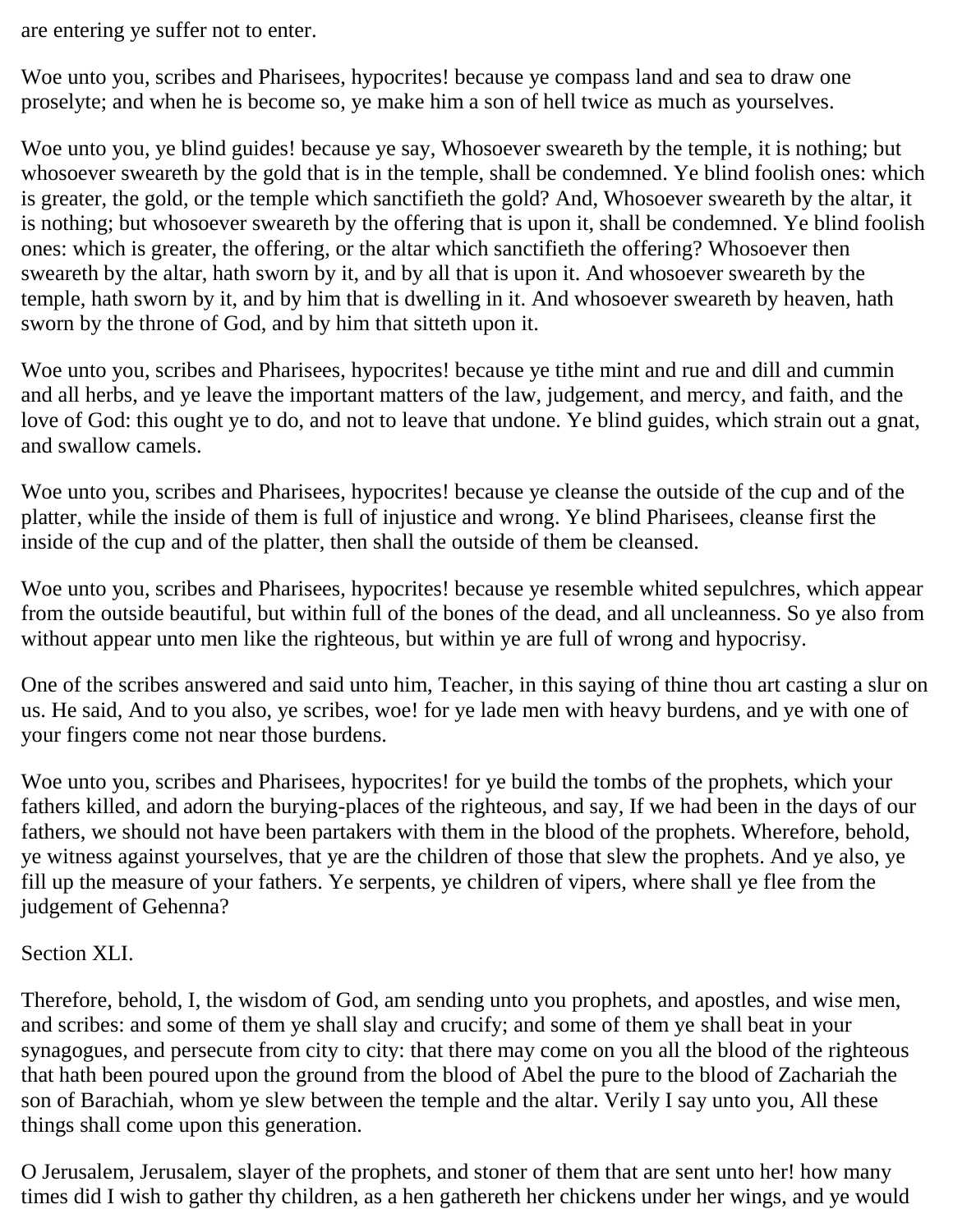not! Your house shall be left over you desolate. Verily I say unto you, Ye shall not see me henceforth, till ye shall say Blessed is he that cometh in the name of the Lord.

And many of the rulers also believed on him; but because of the Pharisees they were not confessing him, lest they be put out of the synagogue: and they loved the praise of men more than the praising of God. And Jesus cried and said, Whosoever believeth in me, believeth not in me, but in him that sent me. And whosoever seeth me hath seen him that sent me. I am come a light into the world, and so every one that believeth in me abideth not in the darkness. And whosoever heareth my sayings, and keepeth them not, I judge him not: for I came not to judge the world, but to give the world life. Whosoever wrongeth me, and receiveth not my sayings, there is one that judgeth him: the word that I spake, it shall judge him at the last day. I from myself did not speak: but the Father which sent me, he hath given me commandment, what I should say, and what I should speak; and I know that his commandment is eternal life. The things that I say now, as my Father hath said unto me, even so I say.

And when he said that unto them, the scribes and Pharisees began their evil-doing, being angry with him, and finding fault with his sayings, and harassing him in many things; seeking to catch something from his mouth, that they might be able to calumniate him.

And when there gathered together myriads of great multitudes, which almost trode one upon another, Jesus began to say unto his disciples, Preserve yourselves from the leaven of the Pharisees, which is hypocrisy. For there is nothing concealed, that shall not be revealed: nor hid, that shall not be known. Everything that ye have said in the darkness shall be heard in the light; and what ye have spoken secretly in the ears in the inner chambers shall be proclaimed on the roofs.

This said Jesus, and he went and hid himself from them. But notwithstanding his having done all these signs before them, they believed not in him: that the word of Isaiah the prophet might be fulfilled, who said,

My Lord, who is he that hath believed to hear us?

And the arm of the Lord, to whom hath it appeared?

And for this reason it is not possible for them to believe, because Isaiah also said,

They have blinded their eyes, and made dark their heart;

That they may not see with their eyes, and understand with their heart,

And turn,

So that I should heal them.

This said Isaiah when he saw his glory, and spake of him.

And when Jesus went out of the temple, certain of his disciples came forward to shew him the buildings of the temple, and its beauty and greatness, and the strength of the stones that were laid in it, and the elegance of its building, and that it was adorned with noble stones and beautiful colours. Jesus answered and said unto them, See ye these great buildings? verily I say unto you, Days will come, when there shall not be left here a stone upon another, that shall not be cast down.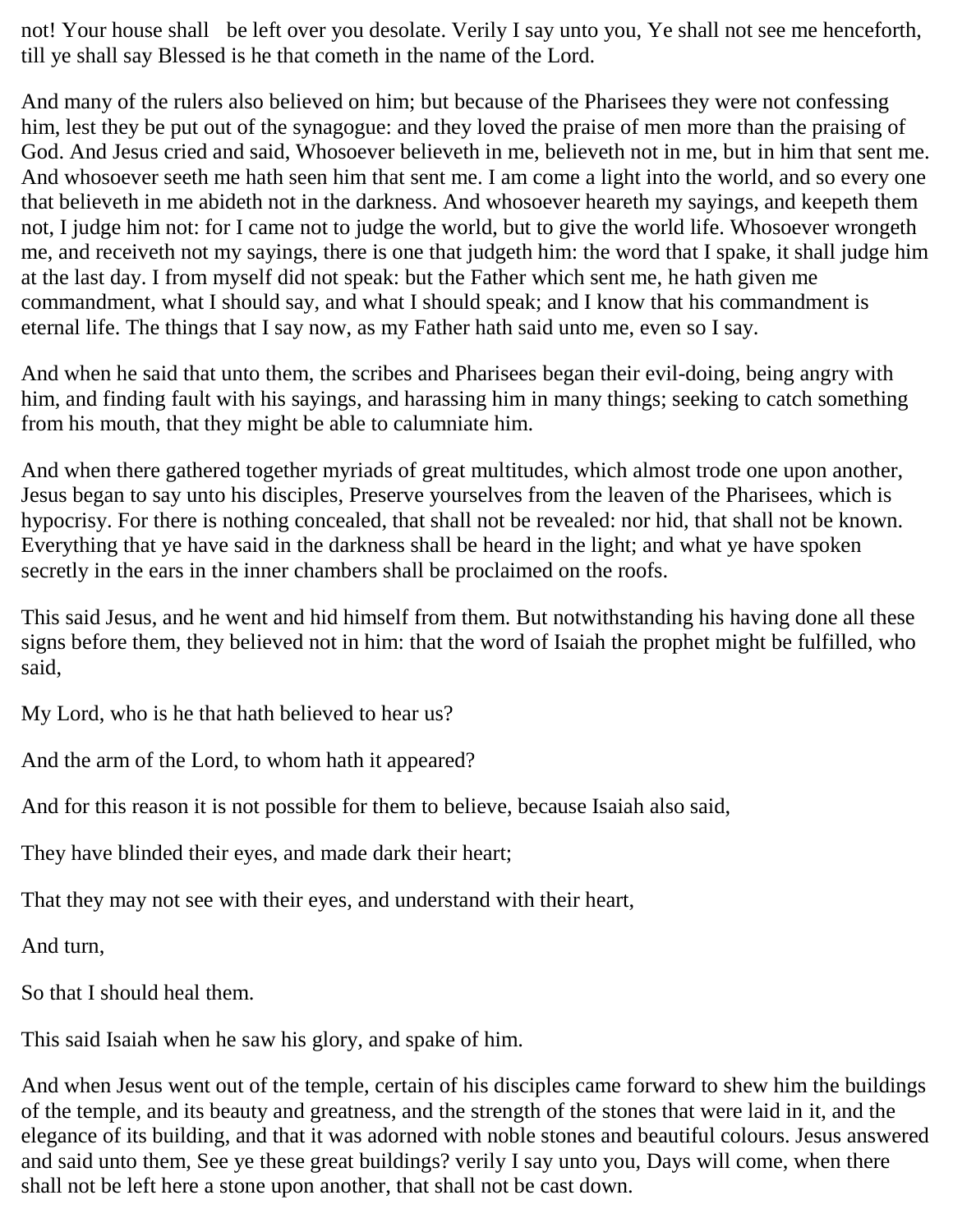And two days before the passover of unleavened bread, the chief priests and the scribes sought how they might take him by deceit, and kill him: and they said, It shall not be at the feast, lest the people be agitated.

And when Jesus sat on the mount of Olives opposite the temple, his disciples, Simon Cephas and James and John and Andrew, came forward unto him, and said unto him between themselves and him, Teacher, tell us when that shall be, and what is the sign of thy coming and the end of the world. Jesus answered and said unto them, Days will come, when ye shall long to see one of the days of the Son of man, and shall not behold. Take heed lest any man lead you astray. Many shall come in my name, and say, I am the Messiah; and they shall say, The time is come near, and shall lead many astray: go not therefore after them. And when ye hear of wars and tidings of insurrections, see to it, be not agitated: for these things must first be; only the end is not yet come. Nation shall rise against nation, and kingdom against kingdom: and great earthquakes shall be in one place and another, and there shall be famines and deaths and agitations: and there shall be fear and terror and great signs that shall appear from heaven, and there shall be great storms All these things are the beginning of travail. But before all of that, they shall lay hands upon you, and persecute you, and deliver you unto the synagogues and into prisons, and bring you before kings and judges for my name's sake. And that shall be unto you for a witness. But first must my gospel be preached unto all nations. And when they bring you into the synagogues before the rulers and the authorities, be not anxious beforehand how ye shall answer for yourselves, or what ye shall say: because it is not ye that speak, but the Holy Spirit. Lay it to your heart, not to be anxious before the time what ye shall say: and I shall give you understanding and wisdom, which all your adversaries shall not be able to gainsay. And then shall they deliver you unto constraint, and shall kill you: and ye shall be hated of all nations because of my name. And then shall many go astray, and they shall hate one another, and deliver one another unto death. And your parents, and your brethren, and your kinsfolk, and your friends shall deliver you up, and shall slay some of you. But a lock of hair from your heads shall not perish. And by your patience ye shall gain your souls. And many men, false prophets, shall arise, and lead many astray. And because of the abounding of iniquity, the love of many shall wax cold. But he that endureth to the end, the same shall be saved. And this, the gospel of the kingdom, shall be preached in all the world for a testimony to all nations; and then shall come the end of all.

## Section XLII.

But when ye see Jerusalem with the army compassing it about, then know that its desolation is come near. Those then that are in Judæa at that time shall flee to the mountain; and those that are within her shall flee; and those that are in the villages shall not enter her. For these days are the days of vengeance, that all that is written may be fulfilled. And when ye see the unclean sign of desolation, spoken of in Daniel the prophet, standing in the pure place, he that readeth shall understand, and then he that is in Judæa shall flee in to the mountain: and let him that is on the roof not go down, nor enter in to take anything from his house: and let him that is in the field not turn behind him to take his garment. Woe to them that are with child and to them that give suck in those days! there shall be great distress in the land, and wrath against this nation. And they shall fall on the edge of the sword, and shall be taken captive to every land: and Jerusalem shall be trodden down of the nations, until the times of the nations be ended.

Then if any man say unto you, The Messiah is here; or, Lo, he is there; believe him not: there shall rise then false Messiahs and prophets of lying, and shall do signs and wonders, in order that they may lead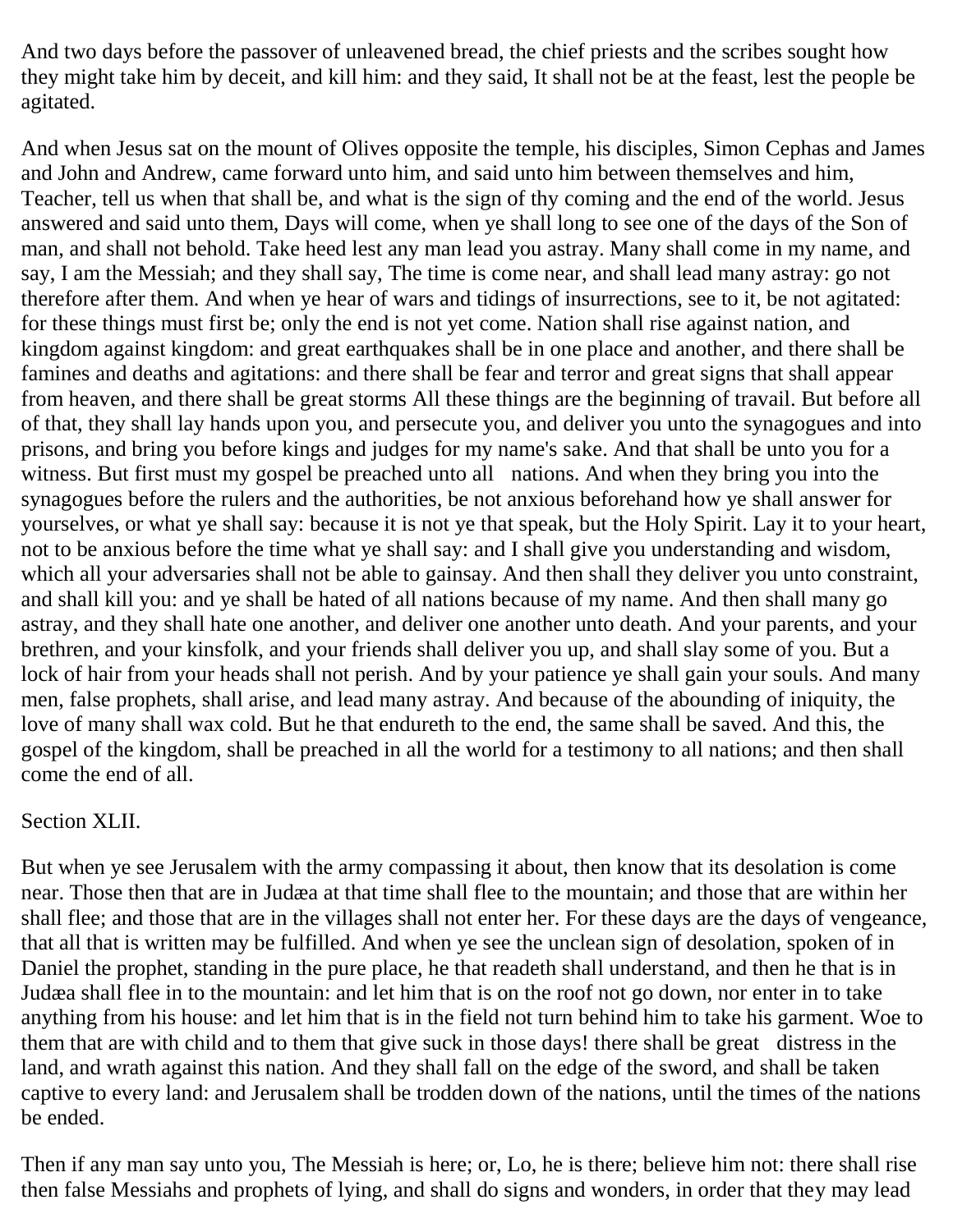astray even the elect also, if they be able. But as for you, beware: for I have acquainted you with everything beforehand. If then they say unto you, Lo, he is in the desert; go not out, lest ye be taken: and if they say unto you, Lo, he is in the chamber; believe not. And as the lightning appeareth from the east, and is seen unto the west; so shall be the coming of the Son of man. But first he must suffer much and be rejected by this generation. Pray therefore that your flight be not in winter, nor on a sabbath: there shall be then great tribulation, the like of which there hath not been from the beginning of the world till now, nor shall be. And except the Lord had shortened those days, no flesh would have lived: but because of the elect, whom he elected, he shortened those days. And there shall be signs in the sun and the moon and the stars; and upon the earth affliction of the nations, and rubbing of hands for the confusion of the noise of the sea, and an earthquake: the souls of men shall go forth from fear of that which is to come upon the earth. And in those days, straightway after the distress of those days, the sun shall become dark, and the moon shall not shew its light, and the stars shall fall from heaven, and the powers of heaven shall be convulsed: and then shall appear the sign of the Son of man in heaven: and at that time all the tribes of the earth shall wail, and look unto the Son of man coming on the clouds of heaven with power and much glory. And he shall send his angels with the great trumpet, and they shall gather his elect from the four winds, from one end of heaven to the other. But when these things begin to be, be of good cheer, and lift up your heads; for your salvation is come near.

Learn the example of the fig tree: when it letteth down its branches, and putteth forth its leaves, ye know that the summer is come; so ye also, when ye see these things begun to be, know ye that the kingdom of God hath arrived at the door. Verily I say unto you, This generation shall not pass away, until all these things shall be. Heaven and earth shall pass away, but my sayings shall not pass away.

Take heed to yourselves, that your hearts become not heavy with inordinate desire, and drunkenness, and the care of the world at any time, and that day come upon you suddenly: for it is as a shock that shocks all the inhabitants that are on the face of the whole earth. Watch at all times, and pray, that ye may be worthy to escape from all the things that are to be, and that ye may stand before the Son of man. Of that day and of that hour hath no man learned, not even the angels of heaven, neither the Son, but the Father. See ye, and watch and pray: for ye know not when that time will be. It is as a man, who journeyed, and left his house, and gave his authority to his servants, and appointed every man to his work, and charged the porter to be wakeful. Be wakeful then: since ye know not when the lord of the house cometh, in the evening, or in the middle of the night, or when the cock croweth, or in the morning; lest he come unexpectedly, and find you sleeping. The thing that I say unto you, unto all of you do I say it, Be ye watchful.

For as it was in the days of Noah, so shall the coming of the Son of man be. As they were before the flood eating and drinking, and taking wives, and giving wives to men, until the day in which Noah entered into the ark, and they perceived not till the flood came, and took them all; so shall the coming of the Son of man be. And as it was in the days of Lot; they were eating and drinking, and selling and buying, and planting and building, on the day in which Lot went out from Sodom, and the Lord rained fire and brimstone from heaven, and destroyed them all: so shall it be in the day in which the Son of man is revealed. And in that day, whosoever is on the roof, and his garments in the house, let him not go down to take them: and he that is in the field shall not turn behind him. Remember Lot's wife. Whosoever shall desire to save his life shall destroy it: but whosoever shall destroy his life shall save it. Verily I say unto you, In that night there shall be two on one bed; one shall be taken, and another left. And two women shall be grinding at one mill; one shall be taken, and another left. And two shall be in the field; one shall be taken, and another left. They answered and said unto him, To what place, our Lord? He said unto them, Where the body is, there will the eagles gather. Be attentive now: for ye know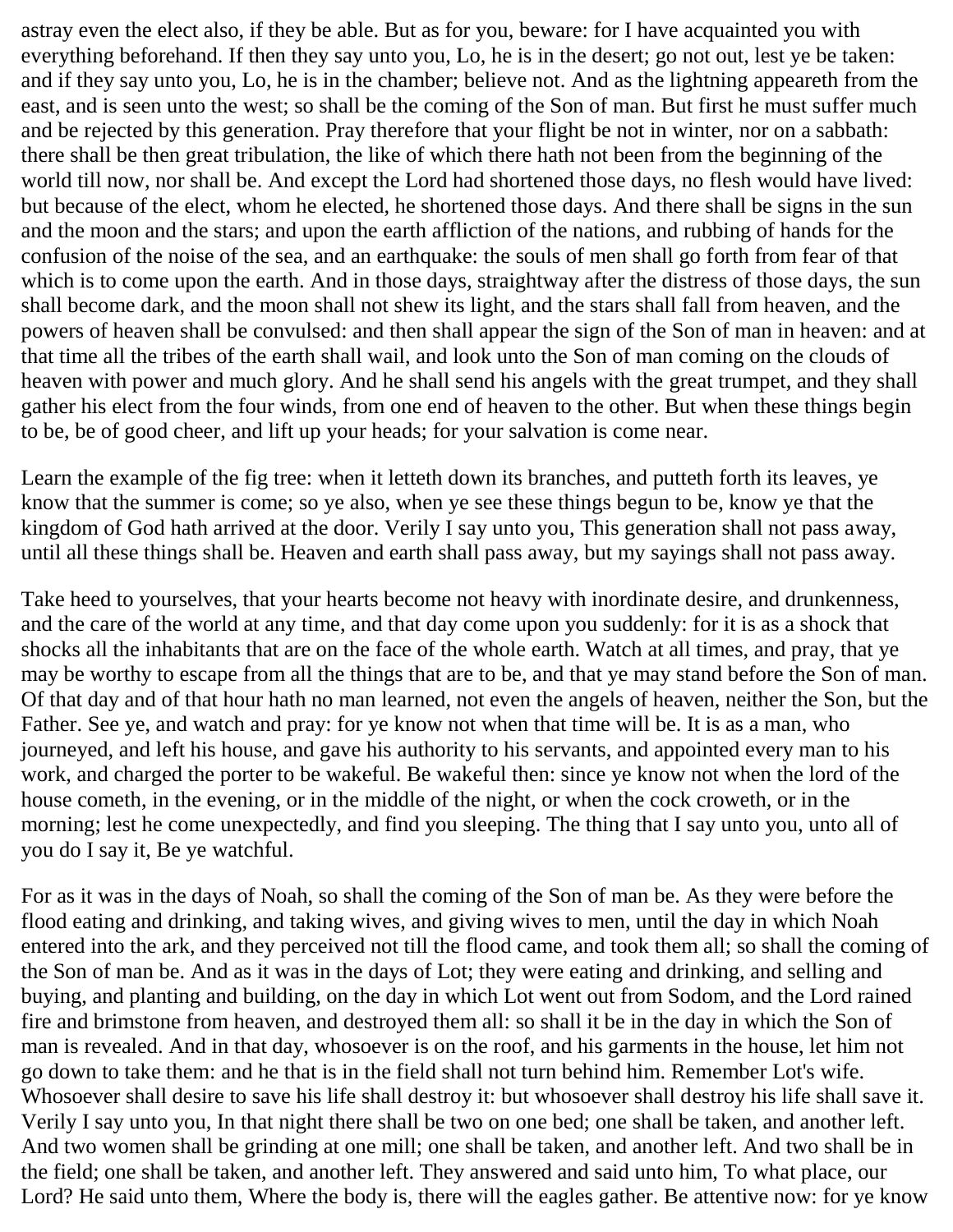not at what hour your Lord cometh. Know this: if the master of the house had known in what watch the thief would come, he would have been attentive, and would not make it possible that his house should be broken through. Therefore be ye also ready: for in the hour that ye think not the Son of man cometh.

## Section XLIII.

Simon Cephas said unto him, Our Lord, is it to us that thou hast spoken this parable, or also to every man? Jesus said unto him, Who, thinkest thou, is the servant, the master of the house, trusted with control, whom his lord set over his household, to give them their food in its season? Blessed is that servant, whom his lord shall come and find having done so. Verily I say unto you, He will set him over all that he hath. But if that evil servant say in his heart, My lord delayeth his coming; and shall begin to beat his servants and the maidservants of his lord, and shall begin to eat and to drink with the drunken; the lord of that servant shall come in the day that he thinketh not, and in the hour that he knoweth not, and shall judge him, and appoint his portion with the hypocrites, and with those that are not faithful: there shall be weeping and gnashing of teeth.

Then shall the kingdom of heaven be like unto ten virgins, those that took their lamps, and went forth to meet the bridegroom and the bride. Five of them were wise, and five foolish. And those foolish ones took their lamps, and took not withthem oil: but those wise ones took oil in vessels along with their lamps. When then the bridegroom delayed, they all slumbered and slept. But in the middle of the night there occurred a cry, Behold, the bridegroom cometh! Go forth therefore to meet him. Then all those virgins arose, and made ready their lamps. The foolish said unto the wise, Give us of your oil; for our lamps are gone out. But those wise answered and said, Perhaps there will not be enough for us and you: but go ye to the sellers, and buy for yourselves. And when they went away to buy, the bridegroom came; and those that were ready went in with him to the marriage feast: and the door was shut. And at last those other virgins also came and said, Our Lord, our Lord, open unto us. He answered and said unto them, Verily I say unto you, I know you not. Watch then, for ye know not that day nor that hour.

It is as a man, who went on a journey, and called his servants, and delivered unto them his possessions. And unto one he gave five talents, and another two, and another one; every one according to his strength; and went on his journey forthwith. He then that received the five talents went and traded with them, and gained other five. And so also he of the two gained other two. But he that received the one went and digged in the earth, and hid the money of his lord. And after a long time the lord of those servants came, and took from them the account. And he that received five talents came near and brought other five, and said, My lord, thou gavest me five talents: lo, I have gained other five in addition to them. His lord said unto him, Well done, thou good and faithful servant: over a little hast thou been faithful, over much will I set thee: enter into the joy of thy lord. And he that had the two came near and said, My lord, thou gavest me two talents: lo, other two have I gained in addition to them. His lord said unto him, Good, thou faithful servant: over a little hast thou been faithful, over much will I set thee: enter into the joy of thy lord. And he also that received the one talent came forward and said, My lord, I knew thee that thou art a severe man, who reapest where thou sowest not, and gatherest where thou didst not scatter: and so I was afraid, and went away and hid thy talent in the earth: lo, thou hast what is thine. His lord answered and said unto him, Thou wicked and slothful servant, thou knewest me that I reap where I sowed not, and gather where I did not scatter; it was incumbent on thee to put my money to the bank, and then I should come and seek it with its gains. Take now from him the talent, and give it to him that hath ten talents. Whosoever hath shall be given, and he shall have more: but he that hath not, even what he hath shall be taken from him. And the unprofitable servant, put him forth into the outer darkness: there shall be the weeping and gnashing of teeth.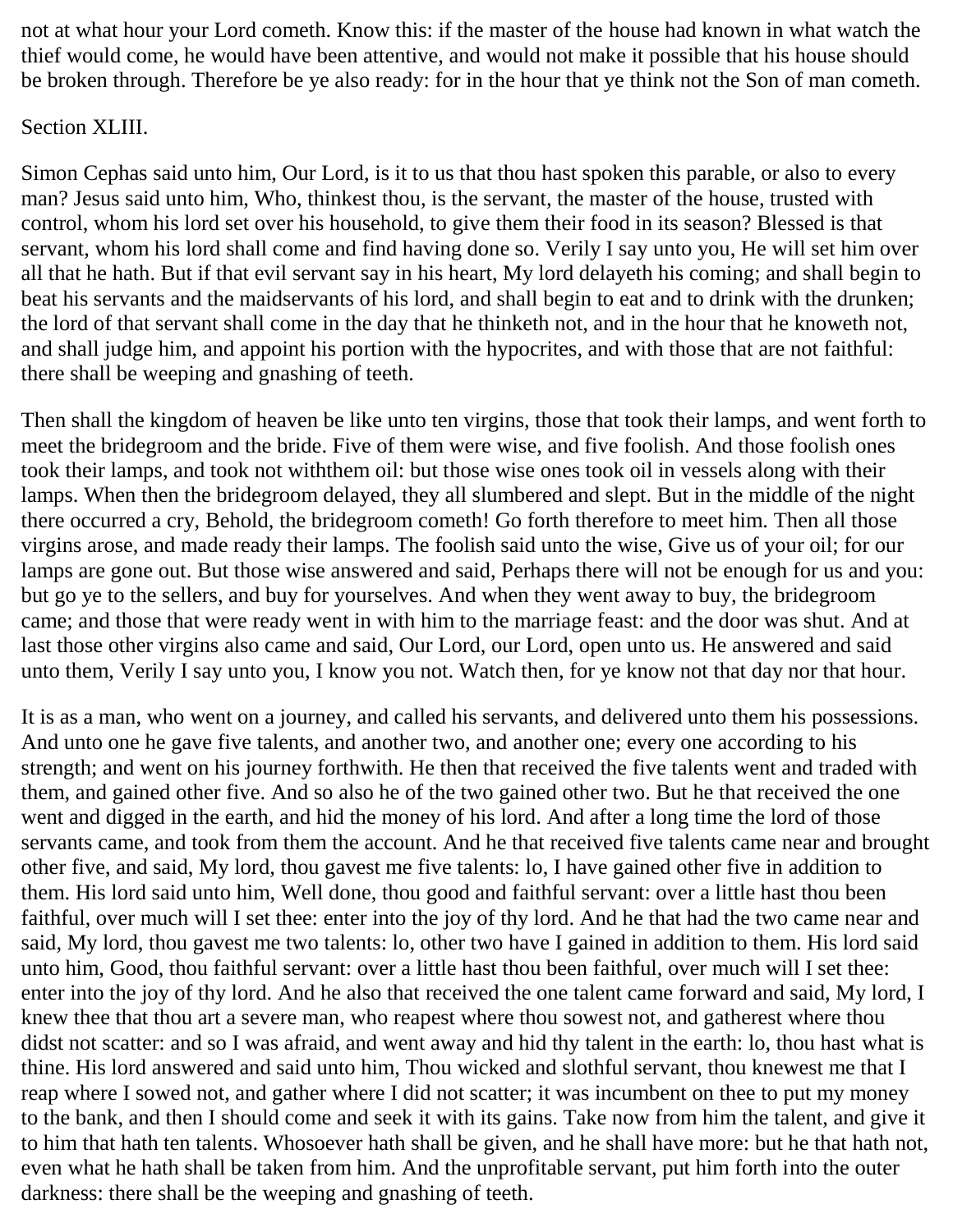Your loins shall be girded, and your lamps lit; and ye shall be like the people that are looking for their lord, when he shall return from the feast; so that, when he cometh and knocketh, they may at once open unto him. Blessed are those servants, whom their lord shall come and find attentive: verily I say unto you, that he will gird his waist, and make them sit down, and pass through them and serve them. And if he come in the second watch, or the third, and find thus, blessed are those servants.

But when the Son of man cometh in his glory, and all his pure angels with him, then shall he sit on the throne of his glory: and he will gather before him all the nations, and separate them the one from the other, like the shepherd who separateth the sheep from the goats; and will set the sheep on his right, and the goats on his left. Then shall the King say to those that are at his right, Come, ye blessed of my Father, inherit the kingdom prepared for you from the foundations of the world: I hungered, and ye gave me to eat; and I thirsted, and ye gave me to drink; and I was a stranger, and ye took me in; and I was naked, and ye clothed me; and I was sick, and ye visited me; and I was in prison, and ye cared for me. Then shall those righteous say unto him, Our Lord, when saw we thee hungry, and fed thee? or thirsty, and gave thee to drink? And when saw we thee a stranger, and took thee in? or naked, and clothed thee? And when saw we thee sick, or imprisoned, and cared for thee? The King shall answer and say unto them, Verily I say unto you, What ye did to one of these my brethren, the little ones, ye did unto me. Then shall he say unto those that are on his left also, Depart from me, ye cursed, into the eternal fire prepared for the devil and his hosts: I hungered, and ye fed me not; and I thirsted, and ye did not give me to drink; and I was a stranger, and ye took me not in; and I was naked, and ye clothed me not; and I was sick, and imprisoned, and ye visited me not. Then shall those also answer and say, Our Lord, when saw we thee an hungred, or athirst, or naked, or a stranger, or sick, or imprisoned, and did not minister unto thee? Then shall he answer and say unto them, Verily I say unto you, When ye did it not unto one of these little ones, ye did it not unto me also. And these shall go away into eternal punishment: but the righteous into eternal life.

## Section XLIV.

And when Jesus finished all these sayings, he said unto his disciples, Ye know that after two days will be the passover, and the Son of man is delivered up to be crucified. Then gathered together the chief priests, and the scribes, and the elders of the people, unto the court of the chief priest, who was called Caiaphas; and they took counsel together concerning Jesus, that they might seize him by subtilty, and kill him. But they said, Not during the feast, lest there take place a disturbance among the people; for they feared the people.

And Satan entered into Judas who was called Iscariot, who was of the number of the twelve. And he went away, and communed with the chief priests, and the scribes, and those that held command in the temple, and said unto them, What would ye pay me, and I will deliver him unto you? And they, when they heard it, were pleased, and made ready for him thirty pieces of money. And he promised them, and from that time he sought an opportunity that he might deliver unto them Jesus without the multitude.

And on the first day of unleavened bread the disciples came to Jesus, and said unto him, Where wilt thou that we go and make ready for thee that thou mayest eat the passover?

And before the feast of the passover, Jesus knew that the hour was arrived for his departure from this world unto his Father; and he loved his own in this world, and to the last he loved them. And at the time of the feast, Satan put into the heart of Judas, the son of Simon Iscariot, to deliver him up. And Jesus,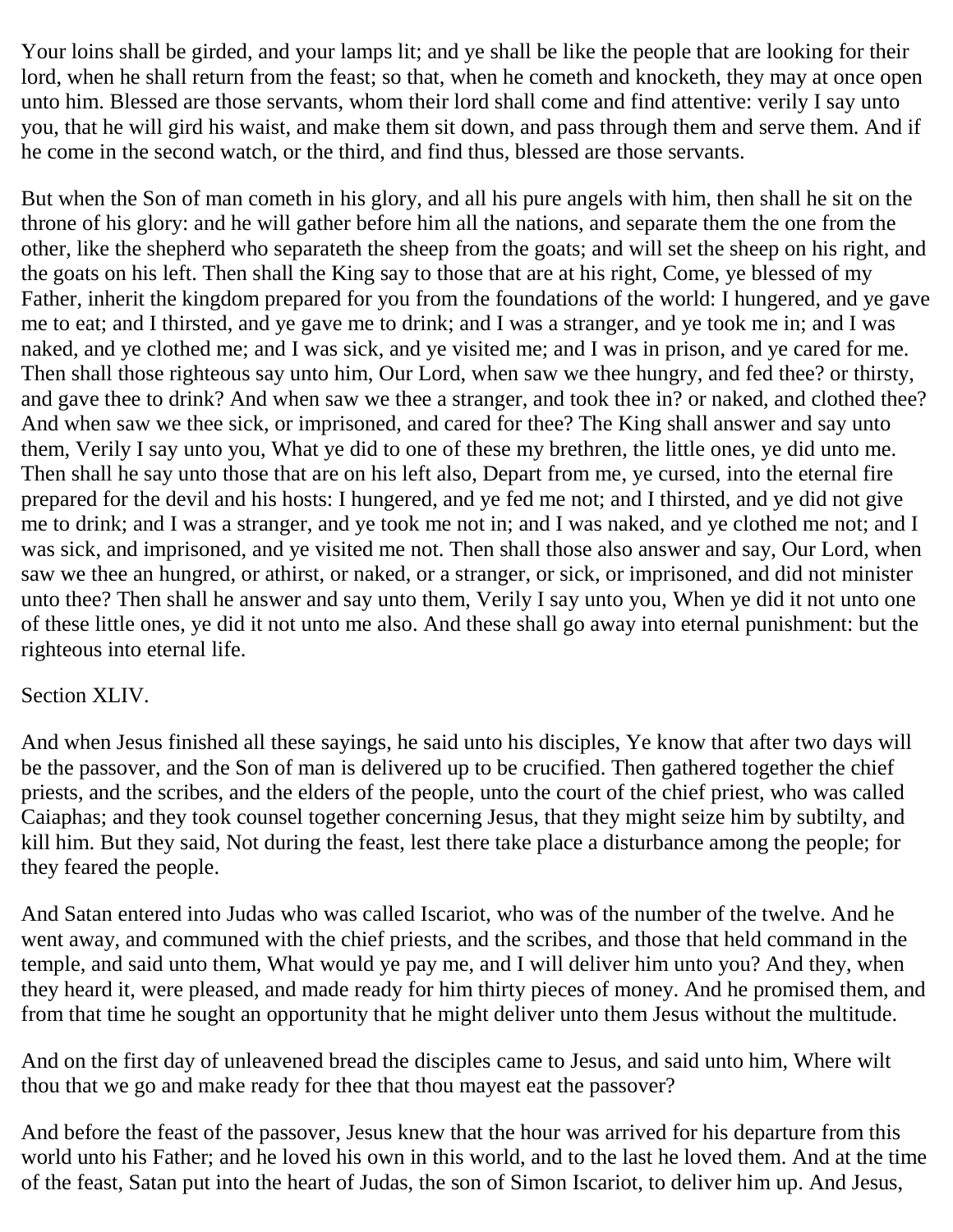because he knew that the Father had delivered into his hands everything, and that he came forth from the Father, and goeth unto God, rose from supper, and laid aside his garments; and took a towel, and girded his waist, and poured water into a bason, and began to wash the feet of his disciples, and to wipe them with the towel wherewith his waist was girded. And when he came to Simon Cephas, Simon said unto him, Dost thou, my Lord, wash for me my feet? Jesus answered and said unto him, What I do, now thou knowest not; but afterwards thou shalt learn. Simon said unto him, Thou shalt never wash for me my feet. Jesus said unto him, If I wash thee not, thou hast no part with me. Simon Cephas said unto him, Then, my Lord, wash not for me my feet alone, but my hands also and my head. Jesus said unto him, He that batheth needeth not to wash save his feet, whereas his whole body is clean: and ye also are clean, but not all of you. For Jesus knew him that should betray him; therefore said he, Ye are not all clean.

So when he had washed their feet, he took his garments, and sat down, and said unto them, Know ye what I have done unto you? Ye call me, Master, and, Lord: and ye say well; so I am. If then I, now, who am your Lord and Master, have washed for you your feet, how needful is it that ye should wash one another's feet! This have I given you as an example, that as I have done to you so ye should do also. Verily, verily, I say unto you, No servant is greater than his lord; nor an apostle greater than he that sent him. If ye know that, ye are happy if ye do it. My saying this is not for all of you: for I know whom I have chosen: but that the scripture might be fulfilled, He that eateth with me bread lifted against me his heel. Henceforth I say unto you before it come to pass, that, when it cometh to pass, ye may believe that I am he. Verily, verily, I say unto you, Whosoever receiveth whomsoever I send receiveth me; and whosoever receiveth me receiveth him that sent me.

Who is the great one, he that sitteth, or he that serveth? is it not he that sitteth? I am among you as he that serveth. But ye are they that have continued with me ] in my temptations; I promise you, as my Father promised me, the kingdom, that ye may eat and drink at the table of my kingdom.

And the first day came, the feast of unleavened bread, on which the Jews were wont to sacrifice the passover. And Jesus sent two of his disciples, Cephas and John, and said unto them, Go and make ready for us the passover, that we may eat. And they said unto him, Where wilt thou that we make ready for thee? He said unto them, Go, enter the city; and at the time of your entering, there shall meet you a man bearing a pitcher of water; follow him, and the place where he entereth, say to such an one, the master of the house, Our Master saith, My time is come, and at thy house I keep the passover. Where then is the lodging-place where I shall eat with my disciples? And he will shew you a large upper room spread and made ready: there then make ready for us. And his two disciples went out, and came to the city, and found as he had said unto them: and they made ready the passover as he had said unto them.

And when the evening was come, and the time arrived, Jesus came and reclined, and the twelve apostles with him. And he said unto them, With desire I have desired to eat this passover with you before I suffer: I say unto you, that henceforth I shall not eat it, until it is fulfilled in the kingdom of God.

Jesus said that, and was agitated in his spirit, and testified, and said, Verily, verily, I say unto you, One of you, he that eateth with me, shall betray me. And they were very sorrowful; and they began to say unto him, one after another of them, Can it be I, Lord? He answered and said unto them, One of the twelve, he that dippeth his hand with me in the dish, will betray me. And lo, the hand of him that betrayeth me is on the table. And the Son of man goeth, as it is written of him: woe then to that man by whose hand the Son of man is betrayed! for it would have been better for that man had he not been born. And the disciples looked one on another, for they knew not to whom he referred; and they began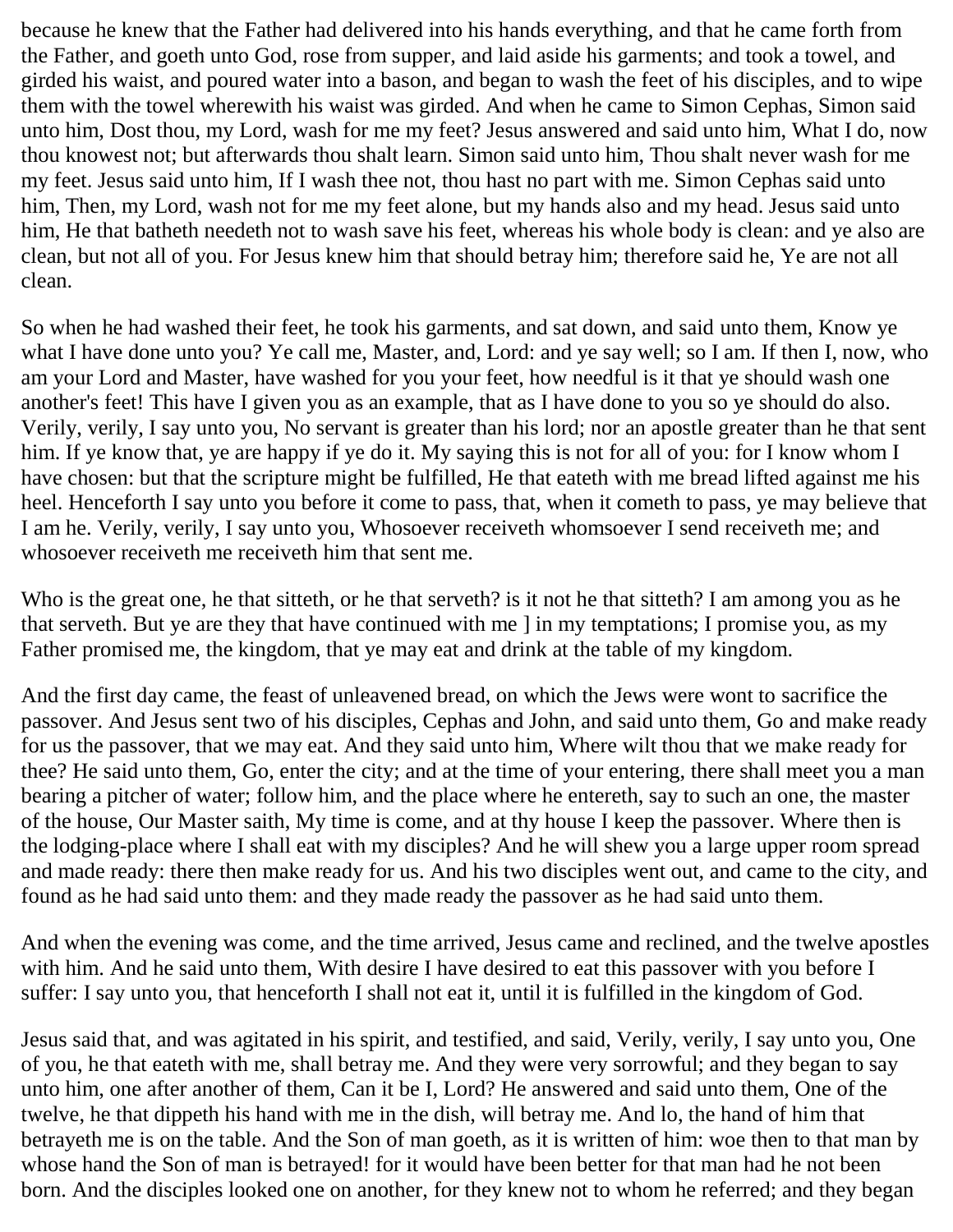to search among themselves, who that might be who was to do this.

## Section XLV.

And one of his disciples was sitting in his bosom, he whom Jesus loved. To him Simon Cephas beckoned, that he should ask him who this was, concerning whom he spake. And that disciple leaned on Jesus' breast, and said unto him, My Lord, who is this? Jesus answered and said, He to whom I shall dip bread, and give it. And Jesus dipped bread, and gave to Judas, the son of Simon Iscariot. And after the bread, Satan entered him. And Jesus said unto him, What thou desirest to do, hasten the doing of it. And no man of them that sat knew why he said this unto him. And some of them thought, because Judas had the box, that he was bidding him buy what would be needed for the feast; or, that he might pay something to the poor. Judas the betrayer answered and said, Can it be I, my Master? Jesus said unto him, Thou hast said. And Judas took the bread straightway, and went forth without: and it was still night.

And Jesus said, Now is the Son of man being glorified, and God is being glorified in him; and if God is glorified in him, God also will glorify him in him, and straightway will glorify him.

And while they were eating, Jesus took bread, and blessed, and divided; and he gave to his disciples, and said unto them, Take and eat; this is my body. And he took a cup, and gave thanks, and blessed, and gave them, and said, Take and drink of it, all of you. And they drank of it, all of them. And he said unto them, This is my blood, the new covenant, that is shed for many for the forgiveness of sins. I say unto you, I shall not drink henceforth of this, the juice of the vine, until the day in which I drink with you new wine in the kingdom of God. And thus do ye in remembrance of me. And Jesus said unto Simon, Simon, behold, Satan asketh that he may sift you like wheat: but I entreat for thee, that thou lose not thy faith: and do thou, at some time, turn and strengthen thy brethren.

My children, another little while am I with you. And ye shall seek me: and as I said unto the Jews, Whither I go, ye cannot come; I say unto you now also. A new commandment I give you, that ye may love one another; and as I have loved you, so shall ye also love one another. By this shall every man know that ye are my disciples, if ye have love one to another. Simon Cephas said unto him, Our Lord, whither goest thou? Jesus answered and said unto him, Whither I go, thou canst not now follow me; but later thou shalt come.

Then said Jesus unto them, Ye all shall desert me this night: it is written, I will smite the shepherd, and the sheep of the flock shall be scattered. But after my rising, I shall go before you into Galilee. Simon Cephas answered and said unto him, My Lord, if every man desert thee, I shall at no time desert thee. I am with thee ready for imprisonment and for death. And my life will I give up for thee. Jesus said unto him, Wilt thou give up thy life for me? Verily, verily, I say unto thee, Thou shalt to-day, during this night, before the cock crow twice, three times deny me, that thou knowest me not. But Cephas said the more, Even if it lead to death with thee, I shall not deny thee, my Lord. And in like manner said all the disciples also.

Then Jesus said unto them, Let not your hearts be troubled: believe in God, and believe in me. The stations in my Father's house are many, else I should have told you. I go to prepare for you a place. And if I go to prepare for you a place, I shall return again, and take you unto me: and so where I am, there ye shall be also. And the place that I go ye know, and the way ye know. Thomas said unto him, Our Lord, we know not whither thou goest; and how is the way for us to the knowledge of that? Jesus said unto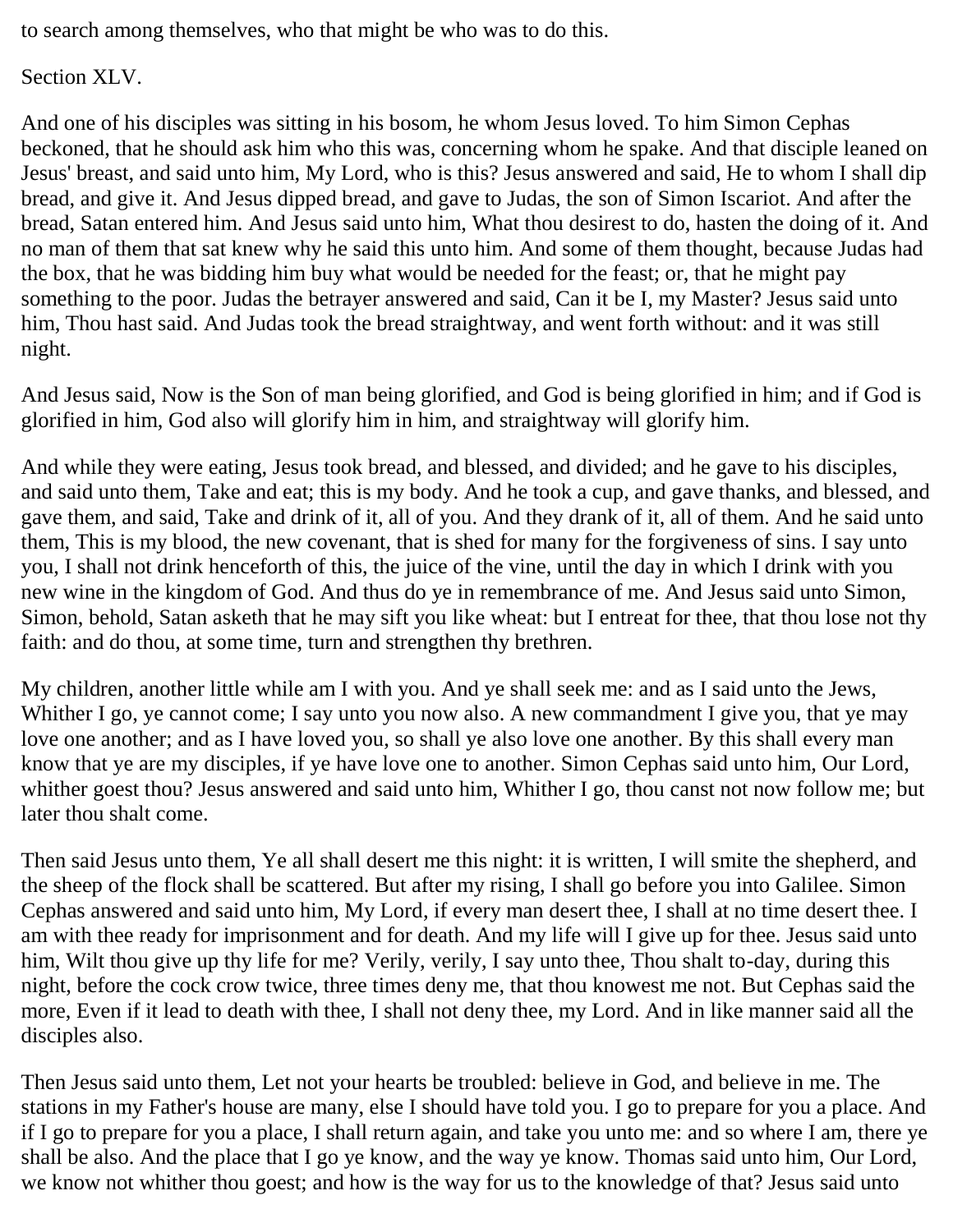him, I am the way, and the truth, and the life: and no man cometh unto my Father, but through me. And if ye had known me, ye should have known my Father: and from henceforth ye know him, and have seen him. Philip said unto him, Our Lord, shew us the Father, and it sufficeth us. Jesus said unto him, Have I been all this time with you, and dost thou not know me, Philip? whosoever hath seen me hath seen the Father; how then sayest thou, Shew us the Father? Believest thou not that I am in my Father, and my Father in me? and the saying that I say, I say not of myself: but my Father who dwelleth in me, he doeth these deeds. Believe that I am in my Father, and my Father in me: or else believe for the sake of the deeds. Verily, verily, I say unto you, Whosoever believeth in me, the deeds that I do shall he do also; and more than that shall he do: I go unto the Father. And what ye shall ask in my name, I shall do unto you, that the Father may be glorified in his Son. And if ye ask me in my name, I will do it. If ye love me, keep my commandments. And I will entreat of my Father, and he will send unto you another Paraclete, that he may be with you for ever, even the Spirit of truth: whom the world cannot receive; for it hath not seen him, nor known him: but ye know him; for he hath dwelt with you, and is in you. I will not leave you orphans: I will come unto you. Another little while, and the world seeth me not; but ye see me that I live, and ye shall live also. And in that day ye shall know that I am in my Father, and ye in me, and I in you.

## Section XLVI.

Whosoever hath my commandments, and keepeth them, he it is that loveth me: and he that loveth me shall be loved of my Father, and I will love him, and will shew myself unto him. Judas (not Iscariot) said unto him, My Lord, what is the purpose of thy intention to shew thyself to us, and not to the world? Jesus answered and said unto him, Whosoever loveth me will keep my word: and my Father will love him, and to him will we come, and make our abode with him. But he that loveth me not keepeth not my word: and this word that ye hear is not my word, but the Father's which sent me.

This have I spoken unto you, while I was yet with you. But the Paraclete, the Holy Spirit, whom my Father will send in my name, he will teach you everything, and he will bring to your remembrance all that I say unto you. Peace I leave you; my peace I give unto you: and not as this world giveth, give I unto you. Let your heart not be troubled, nor fearful. Ye heard that I said unto you, that I go away, and come unto you. If ye loved me, ye would rejoice, that I go away to my Father: for my Father is greater than I. And now I say unto you before it come to pass, that, when it cometh to pass, ye may believe me. Now I will not speak with you much: the Archon of the world will come, and he will have nothing in me: but that the world may know that I love my Father, and as my Father charged me, so I do.

And he said unto them, When I sent you without purses, or wallets, and shoes, lacked ye perchance anything? They said unto him, Nothing. He said unto them, Henceforth, whosoever hath a purse, let him take it, and likewise the wallet also: and whosoever hath not a sword, shall sell his garment, and buy for himself a sword. I say unto you, that this scripture also must be fulfilled in me, that I should be reckoned with the transgressors: for all that is said of me is fulfilled in me. His disciples said unto him, Our Lord, lo, here are two swords. He said unto them, They are sufficient. Arise, let us go hence. And they arose, and praised, and went forth, and went, according to their custom, to the mount of Olives, he and his disciples.

And he said unto them, I am the true vine, and my Father is the husbandman. Every branch that produceth not fruit in me, he taketh it: and that which giveth fruit, he cleanseth it, that it may give much fruit. Ye are already clean because of the word that I have spoken unto you. Abide in me, and I in you. And as the branch of the vine cannot produce fruit of itself, if it be not abiding in the vine; so too ye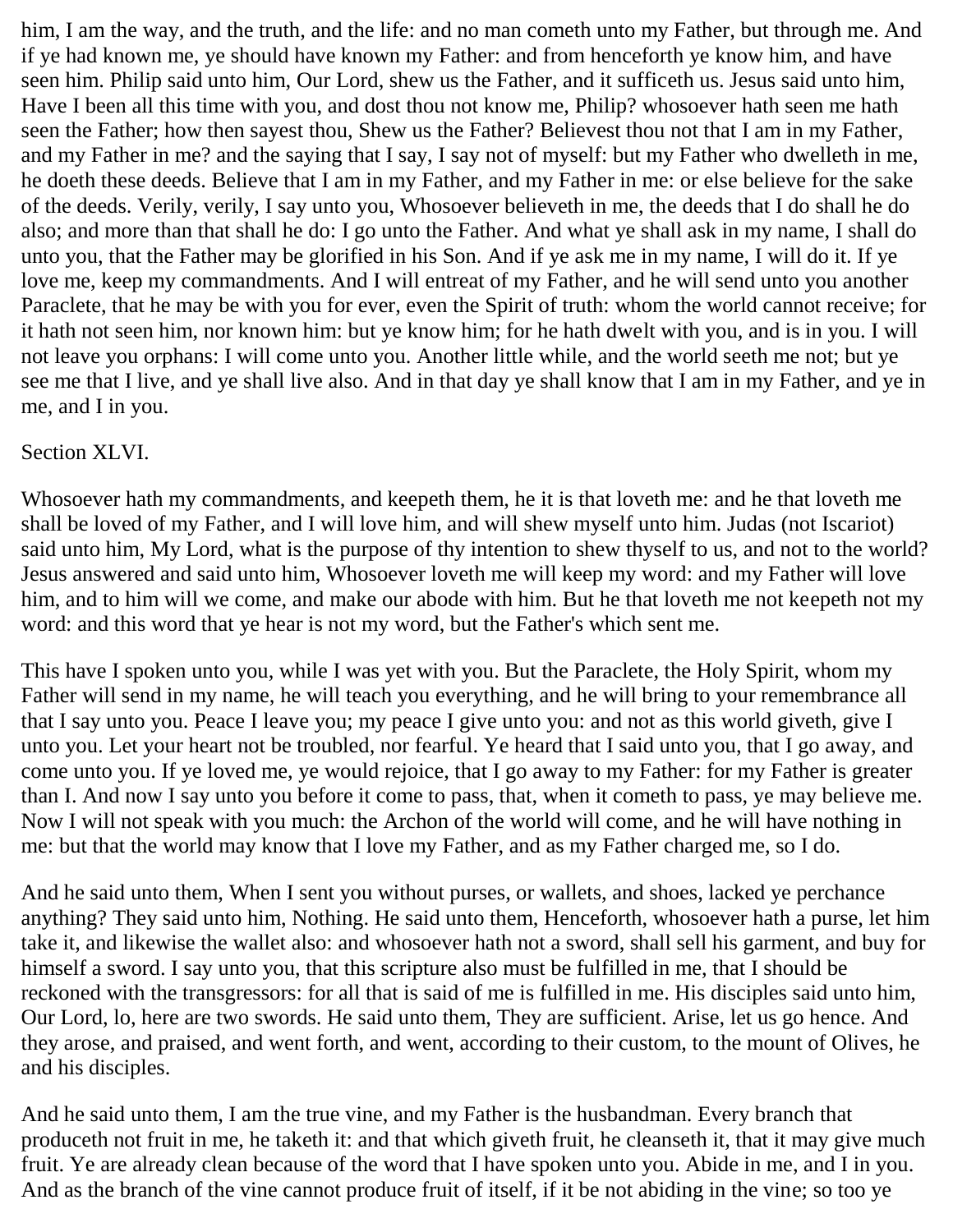also, if ye abide not in me. I am the vine, and ye are the branches: He then that abideth in me, and I in him, he giveth much fruit: for without me ye cannot do anything. And if a man abide not in me, he is cast without, like a withered branch; and it is gathered, and cast into the fire, that it may be burned. If ye abide in me, and my word abide in you, everything that ye desire to ask shall be done unto you. And herein is the Father glorified, that ye may give much fruit; and ye shall be my disciples. And as my Father loved me, I loved you also: abide in my love. If ye keep my commands, ye shall abide in my love; as I have kept my Father's commands, and abode in his love. I have spoken that unto you, that my joy may be in you, and your joy be fulfilled. This is my commandment, that ye love one another, as I loved you. And no love is greater than this, namely, that a man should give his life for his friends. Ye are my friends, if ye do all that I command you. I call you not now servants; for the servant knoweth not what his lord doeth: my friends have I now called you; for everything that I heard from my Father I have made known unto you. Ye did not choose me, but I chose I you, and appointed you, that ye also should go and bear fruit, and that your fruit should abide; and that all that ye shall ask my Father in my name, he may give you. This I command you, that ye love one another. And if the world hate you, know that before you it hated me. If then ye were of the world, the world would love its own: but ye are not of the world: I chose you out of the world: therefore the world hateth you. Remember the word that I said unto you, that no servant is greater than his lord. And if they persecuted me, you also will they persecute; and if they kept my word, your word also will they keep. But all these things will they do unto you for my name's sake, for they have not known him that sent me. And if I had not come and spoken unto them, they had not had sin: but now they have no excuse for their sins. Whosoever hateth me, also hateth my Father. And if I had not done the deeds before them that no other man did, they would not have had sin: but now they have seen and hated me and my Father also: that the word may be fulfilled that is written in their law, They hated me for nothing. But when the Paraclete is come, whom I will send unto you from my Father, even the Spirit of truth, which goeth forth from my Father, he shall bear witness of me: and ye also bear witness, because from the beginning ye have been with me.

I have said that unto you, that ye may not stumble. And they shall put you out of their synagogues: and there cometh an hour when every one that killeth you shall think that he hath offered unto God an offering. And they will do that, because they do not know me, nor my Father. I have said that unto you, so that when its time is come, ye may remember it, that I told you. And this hitherto I said not unto you, because I was with you. But now I go unto him that sent me; and no man of you asketh me whither I go. I have said that unto you now, and grief hath come and taken possession of your hearts But I say the truth unto you; It is better for you that I go away: for if I go not away, the Paraclete will not come unto you; but if I go away, I will send him unto you. And when he cometh, he will reprove the world for sin, and for righteousness, and for judgement: for sin, because they have not believed in me; and for righteousness, because I go to my Father; and for judgement, because the Archon of this world hath been judged. And further have I many things to speak unto you, but ye cannot tarry now. Howbeit when the Spirit of truth is come, he will remind you of all the truth: he will say nothing from himself; but everything that he heareth, that shall he say: and he shall make known unto you the things that are to be. And he shall glorify me; for from me shall he take and shew you. All that my Father hath is mine: therefore said I unto you, that he taketh of mine, and shall shew you.

### Section XLVII.

A little while, and ye shall not behold me; and a little while again, and ye shall behold me; because I go to the Father. His disciples therefore said one to another, What is this that he hath said unto us, A little while, and ye shall not behold me; and a little while again, and ye shall behold me: and, I go to my Father? And they said, What is this little while that he hath said? We know not what he speaketh. And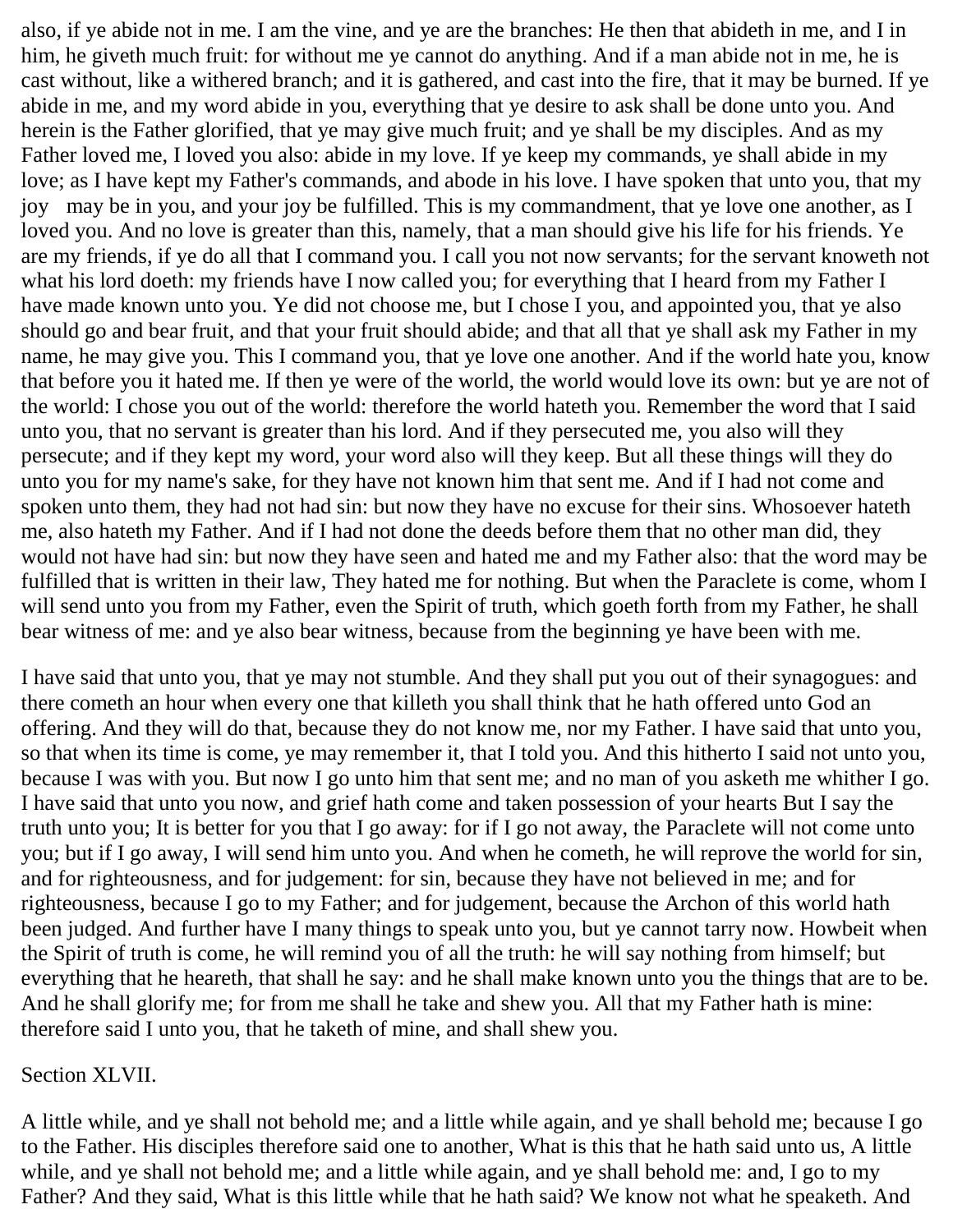Jesus perceived that they were seeking to ask him, and said unto them, Do ye inquire among yourselves concerning this, that I said unto you, A little while, and ye behold me not, and a little while again, and ye shall behold me? Verily, verily, I say unto you, that ye shall weep and grieve, but the world shall rejoice: and ye shall be sorrowful, but your grief shall turn to joy.

For, a woman when the time is come for her that she should bring forth, the arrival of the day of her bringing forth distresseth her: but whenever she hath brought forth a son, she remembereth not her distress, for joy at the birth of a man into the world. And ye now also grieve: but I shall see you, and your hearts shall rejoice, and your joy no man taketh from you. And in that day ye shall ask me nothing. And verily, verily, I say unto you, All that ye ask my Father in my name, he will give you. Hitherto ye have asked nothing in my name: ask, and ye shall receive, that your joy may be complete.

I have spoken unto you now in ænigmas: but there will come an hour when I shall not speak to you in ænigmas, but shall reveal unto you the Father plainly, in that day when ye shall ask in my name: and I say not unto you, that I shall entreat the Father for you; for the Father loveth you, because ye have loved me, and have believed that I came forth from my Father. I came forth from my Father, and came into the world: and I leave the world, and go unto my Father. His disciples said unto him, Lo, thy speech is now plain, and thou hast not said one thing in an ænigma. Now, lo, we know that thou knowest everything, and needest not that any man should ask thee: and by this we believe that thou camest forth from God. Jesus said unto them, Believe that an hour cometh, and lo, it hath come, and ye shall be scattered, every one of you to his place, and shall leave me alone: and yet I am not alone, because the Father is with me. This have I said unto you, that in me ye may have peace. And in the world trouble shall overtake you: but be of good courage; for I have overcome the world.

This said Jesus, and lifted up his eyes unto heaven, and said, My Father, the hour is come; glorify thy Son, that thy Son may glorify thee: as thou gavest him authority over all flesh, that all that thou hast given him, he might give them eternal life. And this is eternal life, that they should know that thou alone art true God, and that he whom thou didst send is Jesus the Messiah. I glorified thee in the earth, and the work which thou gavest me to do I have accomplished. And now glorify thou me, O Father, beside thee, with that glory which I had with thee before the world was. I made known thy name to the men whom thou gavest me out of the world: thine they were, and thou gavest them to me; and they have kept thy word. Now they know that all that thou hast given me is from thee: and the sayings which thou gavest me I have given unto them; and they received them, and knew of a truth that I came forth from thee, and believed that thou didst send me. And I ask for their sake: and my asking is not for the world, but for those whom thou hast given me; for they are thine: and all that is mine is thine, and all that is thine is mine: and I am glorified in them. And now I am not in the world, and they are in the world, and I come to thee. My holy Father, keep them in thy name which thou hast given unto me, that they may be one, as we are. When I was with them in the world, I kept them in thy name: and I kept those whom thou gavest unto me: and no man of them hath perished, but the son of perdition; that the scripture might be fulfilled. Now I come to thee: and this I say in the world, that my joy may be complete in them. I have given them thy word; and the world hated them, because they were not of the world, as I was not of the world. And I ask not this, that thou take them from the world, but that thou keep them from the evil one. They were not of the world, as I was not of the world. O Father, sanctify them in thy truth: for thy word is truth. And as thou didst send me into the world, I also send them into the world. And for their sake I sanctify myself, that they also may be sanctified in the truth. Neither for these alone do I ask, but for the sake of them that believe in me through their word; that they may be all one; as thou art in me, and I in thee, and so they also shall be one in us: that the world may believe that thou didst send me. And the glory which thou hast given unto me I have given unto them; that they may be one, as we are one; I in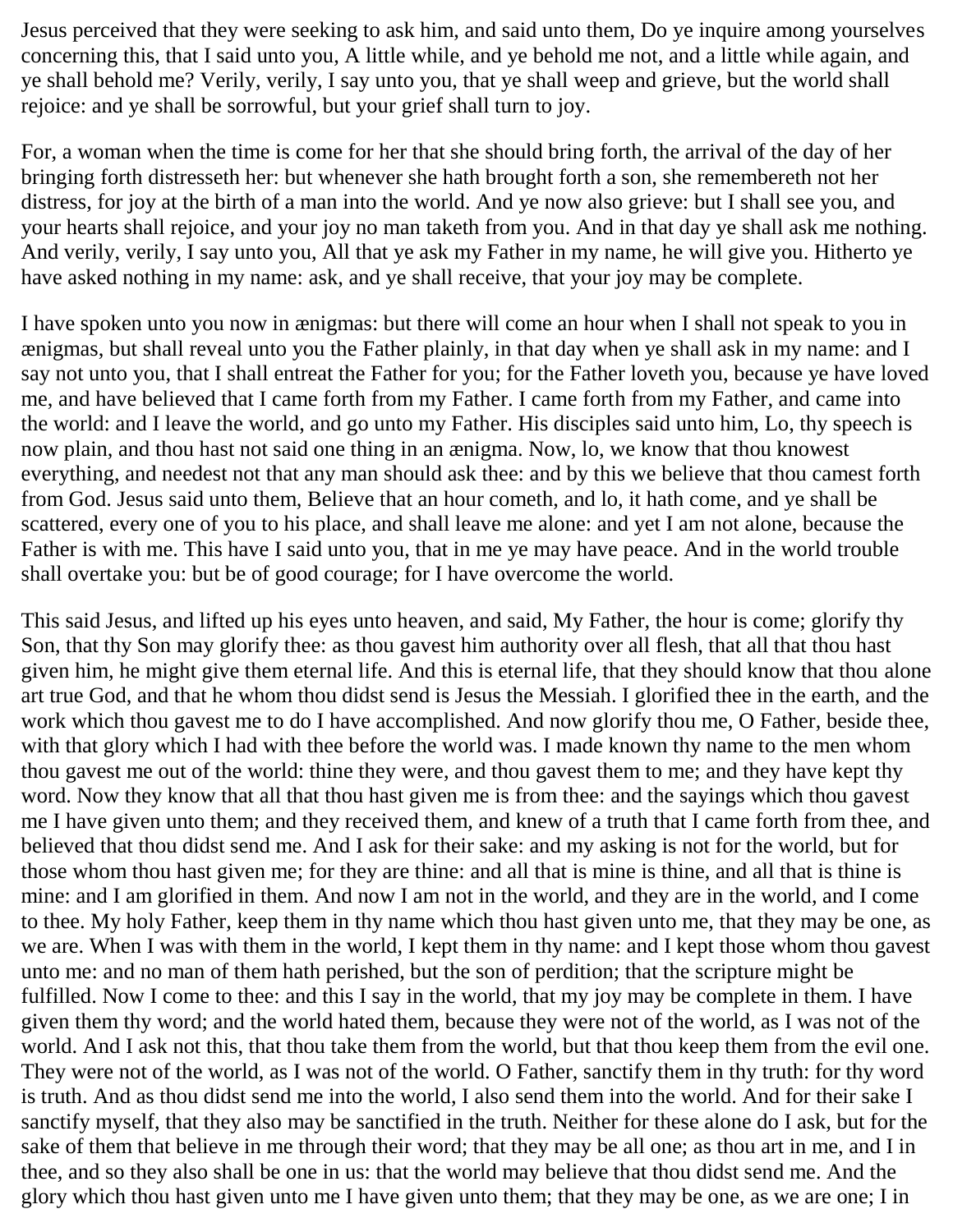them, and thou in me, that they may be perfect into one; and that the world may know that thou didst send me, and that I loved them, as thou lovedst me. Father, and those whom thou hast given me, I wish that, where I am, they may be with me also; that they may behold my glory, which thou hast given me: for thou lovedst me before the foundation of the world. My righteous Father, and the world knew thee not, but I know thee; and they knew that thou didst send me; and I made known unto them thy name, and will make it known to them; that the love wherewith thou lovedst me may be in them, and I shall be in them.

## Section XLVIII.

This said Jesus, and went forth with his disciples to a place which was called Gethsemane, on the side that is in the plain of Kidron, the mountain, the place in which was a garden; and he entered thither, he and his disciples. And Judas the betrayer knew that place: for Jesus oft-times met with his disciples there. And when Jesus came to the place, he said to his disciples, Sit ye here, so that I may go and pray; and pray ye, that ye enter not into temptations. And he took with him Cephas and the sons of Zebedee together, James and John; and he began to look sorrowful, and to be anxious. And he said unto them, My soul is distressed unto death: abide ye here, and watch with me. And he withdrew from them a little, the space of a stone's throw; and he kneeled, and fell on his face, and prayed, so that, if it were possible, this hour might pass him. And he said, Father, thou art able for all things; if thou wilt, let this cup pass me: but let not my will be done, but let thy will be done. And he came to his disciples, and found them sleeping; and he said unto Cephas, Simon, didst thou sleep? Could ye thus not for one hour watch with me? Watch and pray, that ye enter not into temptations: the spirit is willing and ready, but the body is weak. And he went again a second time, and prayed, and said, My Father, if it is not possible with regard to this cup that it pass, except I drink it, thy will be done. And he returned again, and found his disciples sleeping, for their eyes were heavy from their grief and anxiety; and they knew not what to say to him. And he left them, and went away again, and prayed a third time, and said the very same word. And there appeared unto him an angel from heaven, encouraging him. And being afraid he prayed continuously: and his sweat became like a stream of blood, and fell on the ground. Then he rose from his prayer, and came to his disciples, and found them sleeping. And he said unto them, Sleep now, and rest: the end hath arrived, and the hour hath come; and behold, the Son of man is betrayed into the hands of sinners. Arise, let us go: or he hath come that betrayeth me.

And while he was still speaking, came Judas the betrayer, one of the twelve, and with him a great multitude carrying lanterns and torches and swords and staves, from the chief priests and scribes and elders of the people, and with him the footsoldiers of the Romans. And Judas the betrayer gave them a sign, and said, He whom I shall kiss, he is he: take him with care, and lead him away.

And Jesus, because he knew everything that should come upon him, went forth unto them. And immediately Judas the betrayer came to Jesus, and said, Peace,my Master; and kissed him. And Jesus said unto him, Judas, with a kiss betrayest thou the Son of man? Was it for that thou camest, my friend? And Jesus said to those that came unto him, Whom seek ye? They said unto him, Jesus the Nazarene. Jesus said unto them, I am he. And Judas the betrayer also was standing with them. And when Jesus said unto them, I am he, they retreated backward, and fell to the ground. And Jesus asked them again, Whom seek ye? They answered, Jesus the Nazarene. Jesus said unto them, I told you that I am he: and if ye seek me, let these go away: that the word might be fulfilled which he spake, Of those whom thou hast given me I lost not even one. Then came those that were with Judas, and seized Jesus, and took him.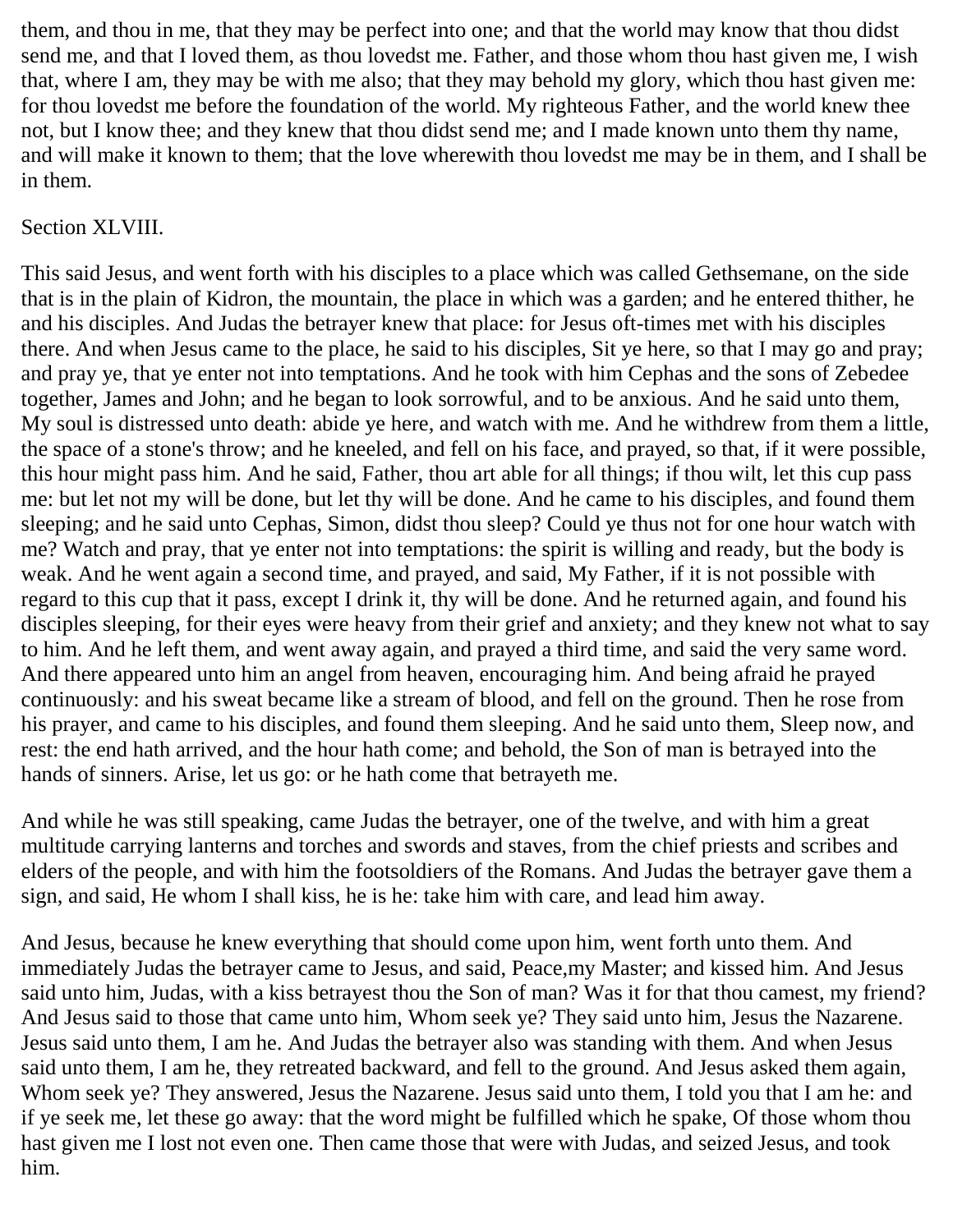And when his disciples saw what happened, they said, Our Lord, shall we smite them with swords? And Simon Cephas had a sword, and he drew it, and struck the servant of the chief priest, and cut off his right ear. And the name of that servant was Malchus. Jesus said unto Cephas, The cup which my Father hath given me, shall I not drink it? Put the sword into its sheath: for all that take with the sword shall die by the sword. Thinkest thou that I am not able to ask of my Father, and he shall now raise up for me more than twelve tribes of angels? Then how should the scriptures which were spoken be fulfilled, that thus it must be? Your leave in this. And he touched the ear of him that was struck, and healed it. And in that hour Jesus said to the multitudes, As they come out against a thief are ye come out against me with swords and staves to take me? Daily was I with you in the temple sitting teaching, and ye took me not: but this is your hour, and the power of darkness. And that was, that the scriptures of the prophets might be fulfilled.

Then the disciples all left him, and fled. And the footsoldiers and the officers and the soldiers of the Jews seized Jesus, and came. And a certain young man followed him, and he was wrapped in a towel, naked: and they seized him; so he left the towel, and fled naked. Then they took Jesus, and bound him, and brought him to Annas first; because he was the father in law of Caiaphas, who was chief priest that year. And Caiaphas was he that counselled the Jews, that it was necessary that one man should die instead of the people.

And Simon Cephas and one of the other disciples followed Jesus. And the chief priest knew that disciple, and he entered with Jesus into the court; but Simon was standing without at the door. And that other disciple, whom the chief priest knew, went out and spake unto her that kept the door, and she brought Simon in. And when the maid that kept the door saw Simon, she looked stedfastly at him, and said unto him, Art not thou also one of the disciples of this man, I mean Jesus the Nazarene? But he denied, and said, Woman, I know him not, neither know I even what thou sayest. And the servants and the soldiers rose, and made a fire in the middle of the court, that they might warm themselves; for it was cold. And when the fire burned up, they sat down around it. And Simon also came, and sat down with them to warm himself, that he might see the end of what should happen.

## Section XLIX.

And the chief priest asked Jesus about his disciples, and about his doctrine. And Jesus said unto him, I was speakingopenly to the people; and I ever taught in the synagogue, and in the temple, where all the Jews gather; and I have spoken nothing in secret. Why askest thou me? ask those that have heard, what I spake untothem: for they know all that I said. And when he had said that, one of the soldiers which were standing there struck the cheek of Jesus, and said unto him, Dost thou thus answer the chief priest? Jesus answered and said unto him, If I have spoken evil, bear witness of evil: but if well, why didst thou smite me? And Annas sent Jesus bound unto Caiaphas the chief priest.

And when Jesus went out, Simon Cephas was standing in the outer court warming himself. And that maid saw him again, and began to say to those that stood by, This man also was there with Jesus the Nazarene. And those that stood by came forward and said to Cephas, Truly thou art one of his disciples. And he denied again with an oath, I know not the man. And after a little one of the servants of the chief priest, the kinsman of him whose ear Simon cut off, saw him; and he disputed and said, Truly this man was with him: and he also is a Galilæan; and his speech resembles. And he said unto Simon, Did not I see thee with himin the garden? Then began Simon to curse, and to swear, I know not this man whom ye have mentioned. And immediately, while he was speaking, the cock crew twice. And in that hour Jesus turned, he being without, and looked stedfastly at Cephas. And Simon remembered the word of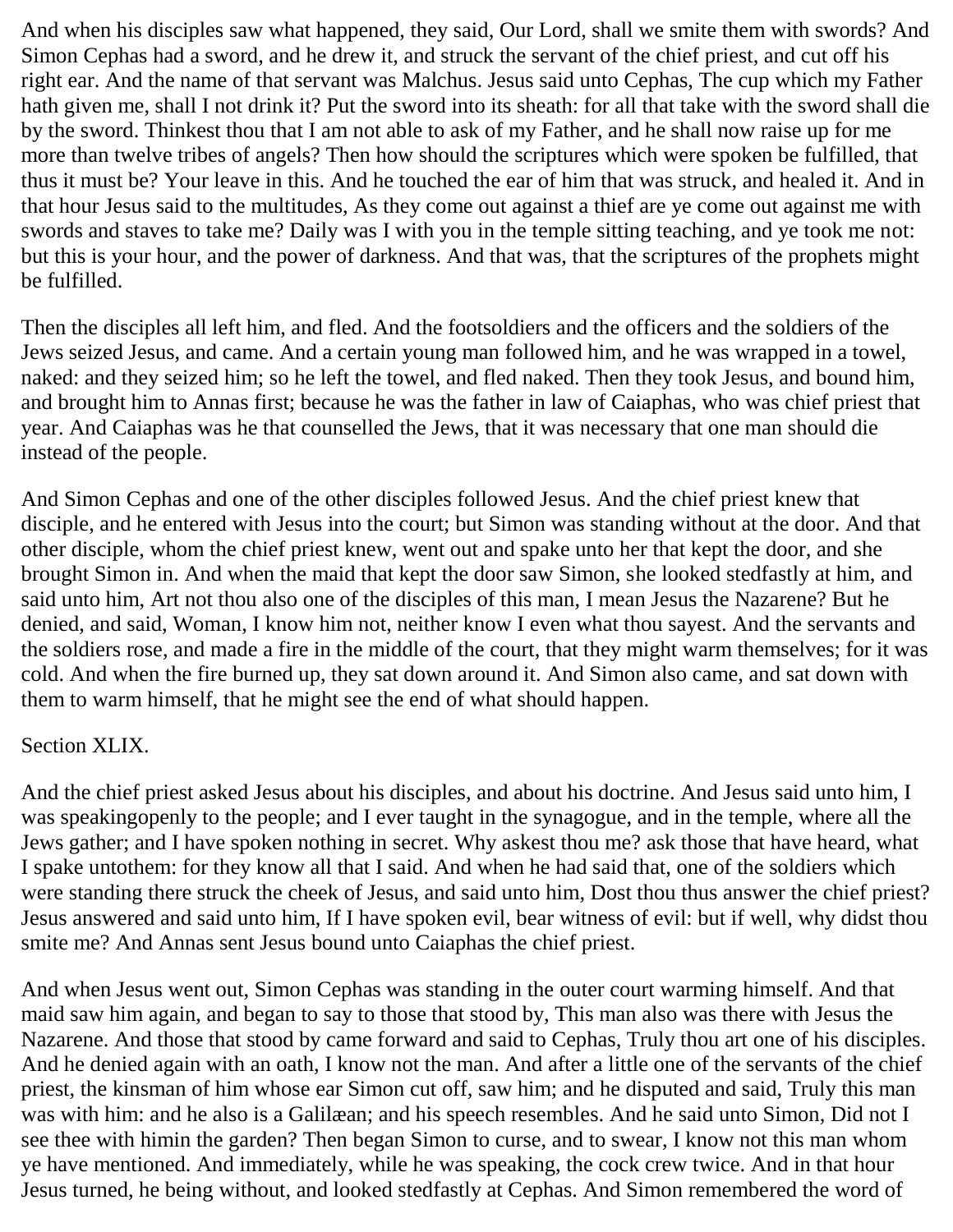our Lord, which he said unto him, Before the cock crow twice, thou shalt deny me thrice. And Simon went forth without, and wept bitterly.

And when the morning approached, the servants of all the chief priests and the scribes and the elders of the people and all the multitude assembled, and made a plot; and they took counsel against Jesus to put him to death. And they sought false witnesses who should witness against him, that they might put him to death, and they found not; but many false witnesses came, but their witness did not agree. But at last there came two lying witnesses, and said, We heard him say, I will destroy this temple of God that is made with hands, and will build another not made with hands after three days. And not even so did their witness agree. But Jesus was silent. And the chief priest rose in the midst, and asked Jesus, and said, Answerest thou not a word concerning anything? what do these witness against thee? But Jesus was silent, and answered him nothing. And they took him up into their assembly, and said unto him, If thou art the Messiah, tell us. He said unto them, If I tell you, ye will not believe me: and if I ask you, ye will not answer me a word, nor let me go. And the chief priest answered and said unto him, I adjure thee by the living God, that thou tell us whether thou art the Messiah, the on of the living God. Jesus said unto him, Thou hast said that I am he. They all said unto him, Then thou art now the Son of God? Jesus said, Ye have said that I am he. say unto you, that henceforth ye shall see the Son of man sitting at the right hand of power, and coming on the clouds of heaven. Then the chief priest rent his tunic, and said, He hath blasphemed. And they all said, Why should we seek now witnesses? we have heard now the blasphemy from his mouth. What then think ye? They all answered and said, He is worthy of death. Then some of them drew near, and spat in his face, and struck him, and scoffed at him. And the soldiers struck him on his cheeks, and said, Prophesy unto us, thou Messiah: who is he that struck thee? And many other things spake they falsely, and said against him.

And all of their assembly arose, and took Jesus, and brought him bound to the prætorium, and delivered him up to Pilate the judge; but they entered not into the prætorium, that they might not be defiled when they should eat the passover.

And Jesus stood before the judge. And Pilate went forth unto them without, and said unto them, What accusation have ye against this man? They answered and said unto him, If he had not been doing evils, neither should we have delivered him up unto thee. We found this man leading our people astray, and restraining from giving tribute to Cæsar, and saying of himself that he is the King, the Messiah. Pilate said unto them, Then take ye him, and judge him according to your law. The Jews said unto him, We have no authority to put a man to death: that the word might be fulfilled, which Jesus spake, when he made known by what manner of death he was to die.

And Pilate entered into the prætorium, and called Jesus, and said unto him, Art thou the King of the Jews? Jesus said unto him, Of thyself saidst thou this, or did others tell it thee concerning me? Pilate said unto him, Am I, forsooth, a Jew? The sons of thy nation and the chief priests delivered thee unto me: what hast thou done? Jesus said unto him, My kingdom is not of this world: if my kingdom were of this world, then would my servants fight, that I should not be delivered to the Jews: now my kingdom is not from hence. Pilate said unto him, Then thou art a king? Jesus said unto him, Thou hast said that I am a king. And for this was I born, and for this came I into the world, that I should bear witness of the truth. And every one that is of the truth heareth my voice. Pilate said unto him, And what is the truth? And when he said that, he went out again unto the Jews.

Section L.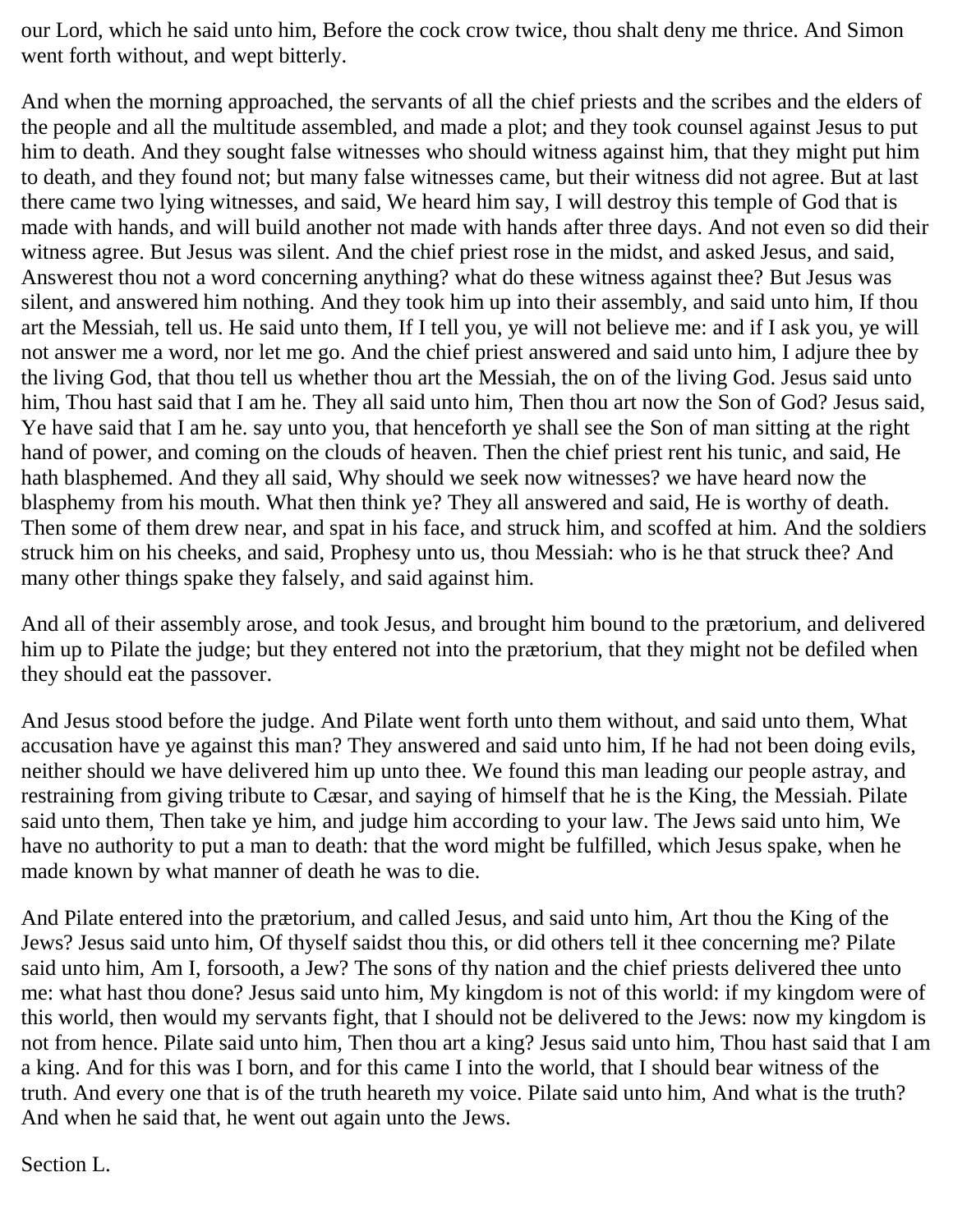And Pilate said unto the chief priests and the multitude, I have not found against this man anything. But they cried out and said, He hath disquieted our people with his teaching in all Judæa, and he began from Galilee and unto this place. And Pilate, when he heard the name of Galilee, asked, Is this man a Galilæan? And when he learned that he was under the jurisdiction of Herod, he sent him to Herod: for he was in Jerusalem in those days.

And Herod, when he saw Jesus, rejoiced exceedingly: for he had desired to see him for a long time, because he had heard regarding him many things; and he counted on seeing some sign from him. And he questioned him with many words; but Jesus answered him not a word. And the scribes and chief priests were standing by, and they accused him vehemently. And Herod scoffed at him, he and his servants; and when he had scoffed at him, he clothed him in robes of scarlet, and sent him to Pilate. And on that day Pilate and Herod became friends, there having been enmity between them before that.

And Pilate called the chief priests and the rulers of the people, and said unto them, Ye brought unto me this man, as the perverter of your people: and I have tried him before you, and have not found in this man any cause of all that yeseek against him: nor yet Herod: for I sent him unto him; and he hath done nothing for which he should deserve death. So now I will chastise him, and let him go. The multitude all cried out and said, Take him from us, take him. And the chief priests and the elders accused him of many things. And during their accusation he answered not a word. Then Pilate said unto him, Hearest thou not how many things they witness against thee? And he answered him not, not even one word: and Pilate marvelled at that.

And when the judge sat on his tribune, his wife sent unto him, and said unto him, See that thou have nothing to do with that righteous man: for I have suffered much in my dream to-day because of him.

And at every feast the custom of the judge was to release to the people one prisoner, him whom they would. And there was in their prison a well-known prisoner, called Barabbas. And when they assembled, Pilate said unto them, Ye have a custom, that I should release unto you a prisoner at the passover: will ye that I release unto you the King of the Jews? And they all cried out and said, Release not unto us this man, but release unto us Barabbas. And this Barabbas was a robber, who for sedition and murder, which was in the city, was cast into the prison. And all the people cried out and began to ask him to do as the custom was that he should do with them. And Pilate answered and said unto them, Whom will ye that I release unto you? Barabbas, or Jesus which is called the Messiah, the King of the Jews? For Pilate knew that envy had moved them to deliver him up. And the chief priests and the elders asked the multitudes to deliver Barabbas, and to destroy Jesus. The judge answered and said unto them, Whom of the two will ye that I release unto you? They said, Barabbas. Pilate said unto them, And Jesus which is called the Messiah, what shall I do with him? They all cried out and said, Crucify him. And Pilate spake to them again, for he desired to release Jesus; but they cried out and said, Crucify him, crucify him, and release unto us Barabbas. And Pilate said unto them a third time, What evil hath this man done? I have not found in him any cause to necessitate death: I will chastise him and let him go. But they increased in importunity with a loud voice, and asked him to crucify him. And their voice, and the voice of the chief priests, prevailed. Then Pilate released unto them that one who was cast into prison for sedition and murder, Barabbas, whom they asked for: and he scourged Jesus with whips.

Then the footsoldiers of the judge took Jesus, and went into the prætorium, and gathered unto him all of the footsoldiers. And they stripped him, and put on him a scarlet cloak. And they clothed him in garments of purple, and plaited a crown of thorns, and placed it on his head, and a reed in his right hand; and while they mocked at him and laughed, they fell down on their knees before him, and bowed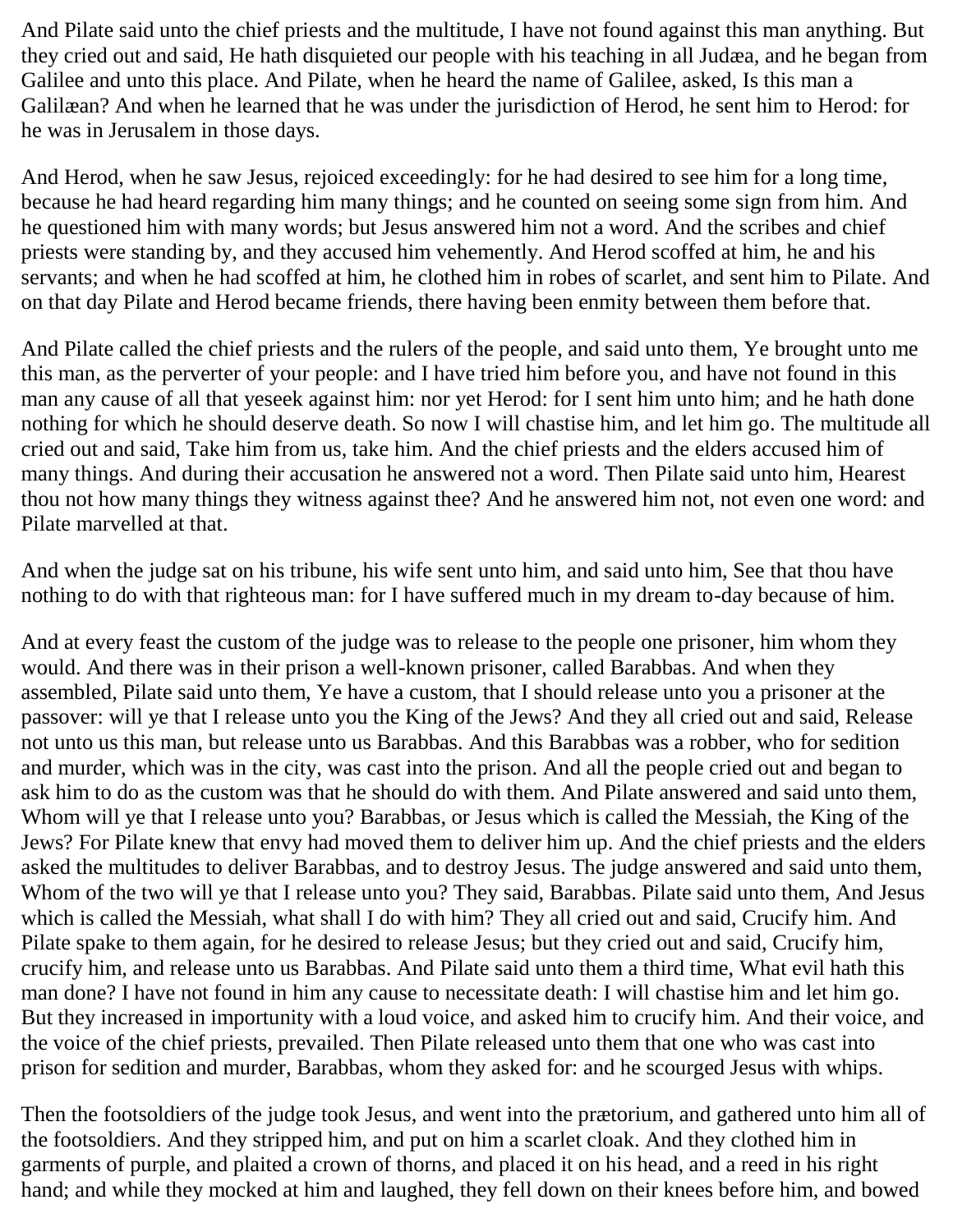down to him, and said, Hail, King of the Jews! And they spat in his face, and took the reed from his hand, and struck him on his head, and smote his cheeks. And Pilate went forth without again, and said unto the Jews, I bring him forth to you, that ye may know that I do not find, in examining him, even one crime. And Jesus went forth without, wearing the crown of thorns and the purple garments. Pilate said unto them, Behold, the man! And when the chief priests and the soldiers saw him, they cried out and said, Crucify him, crucify him. Pilate said unto them, Take him yourselves, and crucify him: for I find not a cause against him. The Jews said unto him, We have a law, and according to our law he deserves death, because he made himself the Son of God. And when Pilate heard this word, his fear increased; and he entered again into the porch, and said to Jesus, Whence art thou? But Jesus answered him not a word. Pilate said unto him, Speakest thou not unto me? knowest thou not that I have authority to release thee, and have authority to crucify thee? Jesus said unto him, Thou hast not any authority over me, if thou wert not given it from above: therefore the sin of him that delivered me up unto thee is greater than thy sin. And for this word Pilate wished to release him: but the Jews cried out, If thou let him go, thou art not a friend of Cæsar: for every one that maketh himself a king is against Cæsar.

## Section LI.

And when Pilate heard this saying, he took Jesus out, and sat on the tribune in the place which was called the pavement of stones, but in the Hebrew called Gabbatha. And that day was the preparation of the passover: and it had reached about the sixth hour. And he said to the Jews, Behold, your King! And they cried out, Take him, take him, crucify him, crucify him. Pilate said unto them, Shall I crucify your King? The chief priests said unto him, We have no king except Cæsar. And Pilate, when he saw it, and he was gaining nothing, but the tumult was increasing, took water, and washed his hands before the multitude, and said, I am innocent of the blood of this innocent man: ye shall know. And all the people answered and said, His blood be on us, and on our children. Then Pilate commanded to grant them their request; and delivered up Jesus to be crucified, according to their wish.

Then Judas the betrayer, when he saw Jesus wronged, went and returned the thirty pieces of money to the chief priests and the elders, and said, I have sinned in my betraying innocent blood. And they said unto him, And we, what must we do? know thou. And he threw down the money in the temple, and departed; and he went away and hanged himself. And the chief priests took the money, and said, We have not authority to cast it into the place of the offering, for it is the price of blood. And they took counsel, and bought with it the plain of the potter, for the burial of strangers. Therefore that plain was called, The field of blood, unto this day. Therein was fulfilled the saying in the prophet which said, I took thirty pieces of money, the price of the precious one, which was fixed by the children of Israel; and I paid them for the plain of the potter, as the Lord commanded me.

And the Jews took Jesus, and went away to crucify him. And when he bare his cross and went out, they stripped him of those purple and scarlet garments which he had on, and put on him his own garments. And while they were going with him, they found a man, a Cyrenian, coming from the country, named Simon, the father of Alexander and Rufus: and they compelled this man to bear the cross of Jesus. And they took the cross and laid it upon him, that he might bear it, and come after Jesus; and Jesus went, and his cross behind him.

And there followed him much people, and women which were lamenting and raving. But Jesus turned unto them and said, Daughters of Jerusalem, weep not for me: weep for yourselves, and for your children. Days are coming, when they shall say, Blessed are the barren, and the wombs that bare not, and the breasts that gave not suck. Then shall they begin to say to the mountains, Fall on us; and to the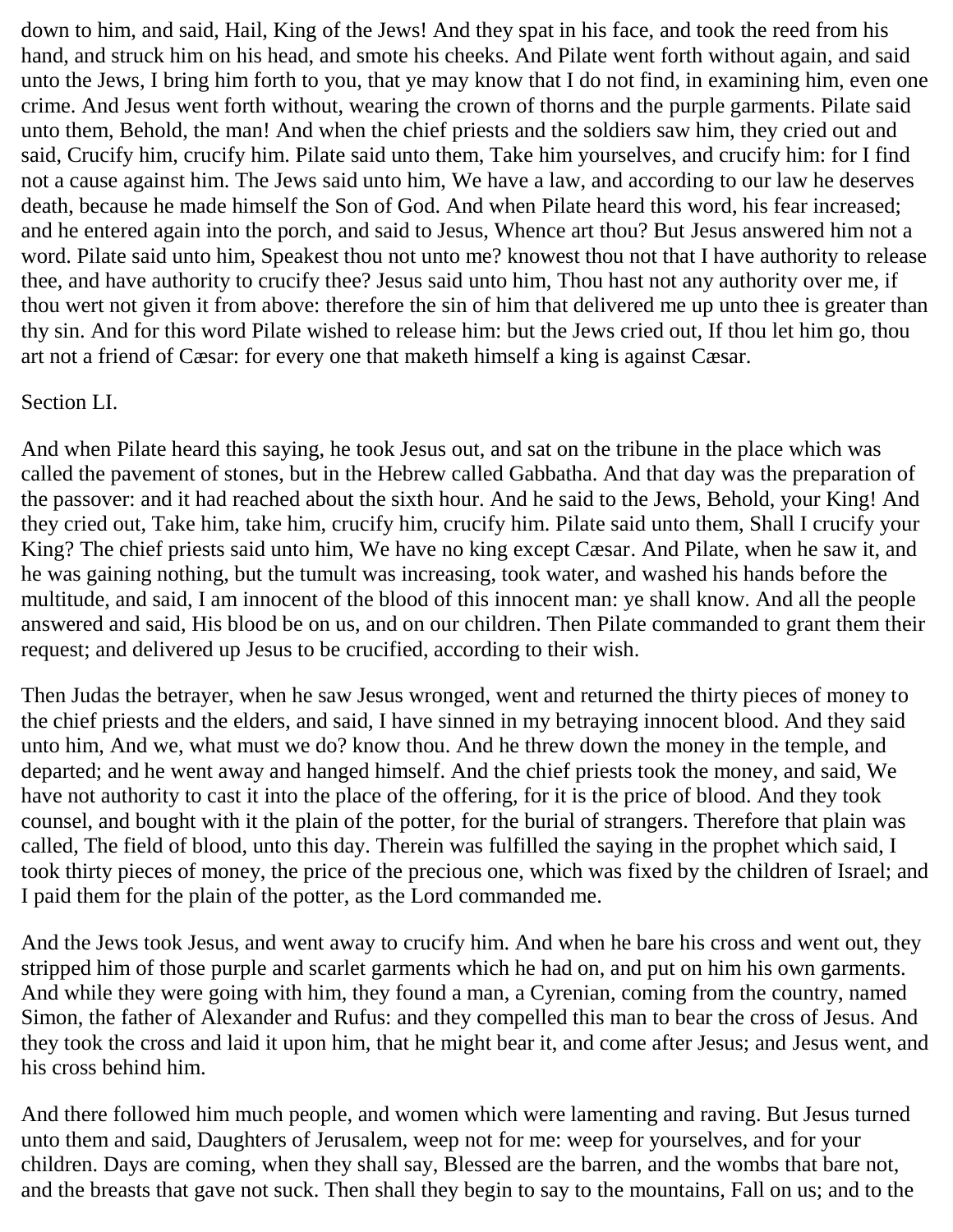hills, Cover us. For if they do so in the green tree, what shall be in the dry?

And they brought with Jesus two others of the malefactors, to be put to death.

And when they came unto a certain place called The skull, and called in the Hebrew Golgotha, they crucified him there: they crucified with him these two malefactors, one on his right, and the other on his left. And the scripture was fulfilled, which saith, He was numbered with the transgressors. And they gave him to drink wine and myrrh, and vinegar which had been mixed with the myrrh; and he tasted, and would not drink; and he received it not.

And the soldiers, when they had crucified Jesus, took his garments, and cast lots for them in four parts, to every party of the soldiers a part; and his tunic was without sewing, from the top woven throughout. And they said one to another, Let us not rend it, but cast lots for it, whose it shall be: and the scripture was fulfilled, which saith,

They divided my garments among them,

And cast the lot for my vesture.

This the soldiers did. And they sat and guarded him there. And Pilate wrote on a tablet the cause of his death, and put it on the wood of the cross above his head. And there was written upon it thus: This is Jesus the Nazarene, the King of the Jews. And this tablet read many of the Jews: for the place where Jesus was crucified was near the city: and it was written in Hebrew and Greek and Latin. And the chief priests said unto Pilate, Write not, The King of the Jews; but, He it is that said, I am the King of the Jews. Pilate said unto them, What hath been written hath been written. And the people were standing beholding; and they that passed by were reviling him, and shaking their heads, and saying, Thou that destroyest the temple, and buildest it in three days,save thyself if thou art the Son of God, and come down from the cross. And in like manner the chief priests and the scribes and the elders and the Pharisees derided him, and laughed one with another, and said, The saviour of others cannot save himself. If he is the Messiah, the chosen of God, and the King of Israel, let him come down now from the cross, that we may see, and believe in him. He that relieth on God, let him deliver him now, if he is pleased with him: for he said, I am the Son of God. And the soldiers also scoffed at him in that they came near unto him, and brought him vinegar, and said unto him, If thou art the King of the Jews, save thyself. And likewise the two robbers also that were crucified with him reproached him.

And one of those two malefactors who were crucified with him reviled him, and said, If thou art the Messiah, save thyself, and save us also. But his comrade rebuked him, and said, Dost thou not even fear God, being thyself also in this condemnation? And we with justice, and as we deserved, and according to our deed, have we been rewarded: but this man hath not done anything unlawful. And he said unto Jesus, Remember me, my Lord, when thou comest in thy kingdom. Jesus said unto him, Verily I say unto thee, To-day shalt thou be with me in Paradise.

And there stood by the cross of Jesus his mother, and his mother's sister, Mary that was related to Clopas, and Mary Magdalene. And Jesus saw his mother, and that disciple whom he loved standing by; and he said to his mother, Woman, behold, thy son! And he said to that disciple, Behold, thy mother! And from that hour that disciple took her unto himself.

And from the sixth hour darkness was on all the land unto the ninth hour, and the sun became dark. And at the ninth hour Jesus cried out with a loud voice, and said, Yail, Yaili, why hast thou forsaken me?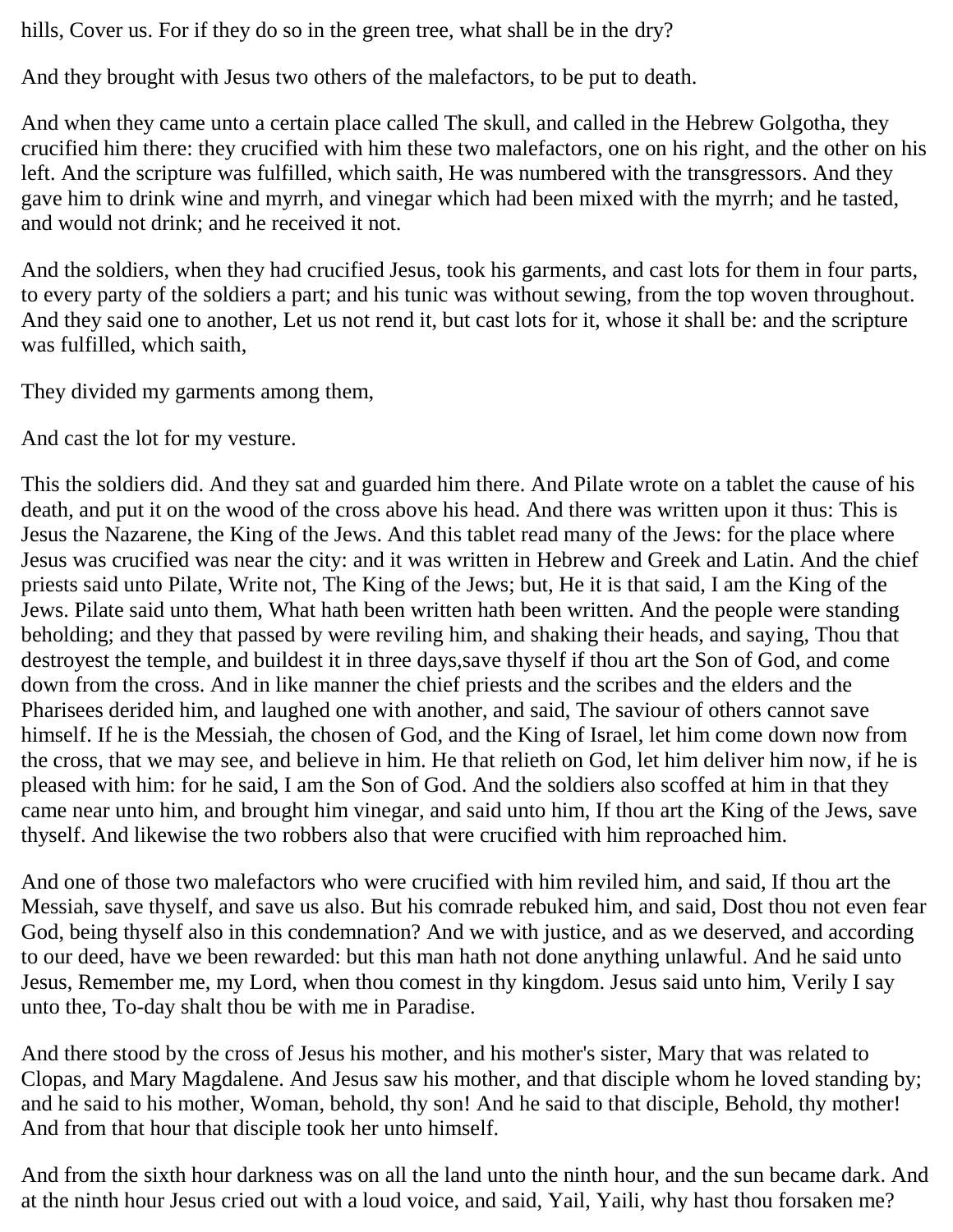which is, My God, my God, why hast thou forsaken me? And some of those that stood there, when they heard, said, This man called Elijah.

# Section LII.

And after that, Jesus knew that all things were finished; and that the scripture might be accomplished, he said, I thirst. And there was set a vessel full of vinegar: and in that hour one of them hasted, and took a sponge, and filled it with that vinegar, and fastened it on a reed, and brought it near his mouth to give him a drink. And when Jesus had taken that vinegar, he said, Everything is finished. But the rest said, Let be, that we may see whether Elijah cometh to save him. And Jesus said, My Father, forgive them; for they know not what they do. And Jesus cried again with a loud voice, and said, My Father, into thy hands I commend my spirit. He said that, and bowed his head, and gave up his spirit.

And immediately the face of the door of the temple was rent into two parts from top to bottom; and the earth was shaken; and the stones were split to pieces; and the tombs were opened; and the bodies of many saints which slept, arose and came forth; and after his resurrection they entered into the holy city and appeared unto many. And the officer of the footsoldiers, and they that were with him who were guarding Jesus, when they saw the earthquake, and the things which came to pass, feared greatly, and praised God, and said, This man was righteous; and, Truly he was the Son of God. And all the multitudes that were come together to the sight, when they saw what came to pass, returned and smote upon their breasts.

And the Jews, because of the preparation, said, Let these bodies not remain on their crosses, because it is the morning of the sabbath (for that sabbath was a great day); and they asked of Pilate that they might break the legs of those that were crucified, and take them down. And the soldiers came, and brake the legs of the first, and that other which was crucified with him: but when they came to Jesus, they saw that he had died before, so they brake not his legs: but one of the soldiers pierced him in his side with a spear, and immediately there came forth blood and water. And he that hath seen hath borne witness, and his witness is true: and he knoweth that he hath said the truth, that ye also may believe. This he did, that the scripture might be fulfilled, which saith, A bone shall not be broken in him; and the scripture also which saith, Let them look upon him whom they pierced.

And there were in the distance all the acquaintance of Jesus standing, and the women that came with him from Galilee, those that followed him and ministered. One of them was Mary Magdalene; and Mary the mother of James the little and Joses, and the mother of the sons of Zebedee, and Salome, and many others which came up with him unto Jerusalem; and they saw that.

And when the evening of the preparation was come, because of the entering of the sabbath, there came a rich man, a noble of Ramah, a city of Judah, named Joseph, and he was a good man and upright; and he was a disciple of Jesus, but was concealing himself for fear of the Jews. And he did not agree with the accusers in their desire and their deeds: and he was looking for the kingdom of God. And this man went boldly, and entered in unto Pilate, and asked of him the body of Jesus. And Pilate wondered how he had died already: and he called the officer of the footsoldiers, and asked him concerning his death before the time. And when he knew, he commanded him to deliver up his body unto Joseph. And Joseph bought for him a winding cloth of pure linen, and took down the body of Jesus, and wound it in it; and they came and took it. And there came unto him Nicodemus also, who of old came unto Jesus by night; and he brought with him perfume of myrrh and aloes, about a hundred pounds. And they took the body of Jesus, and wound it in the linen and the perfume, as was the custom of the Jews to bury.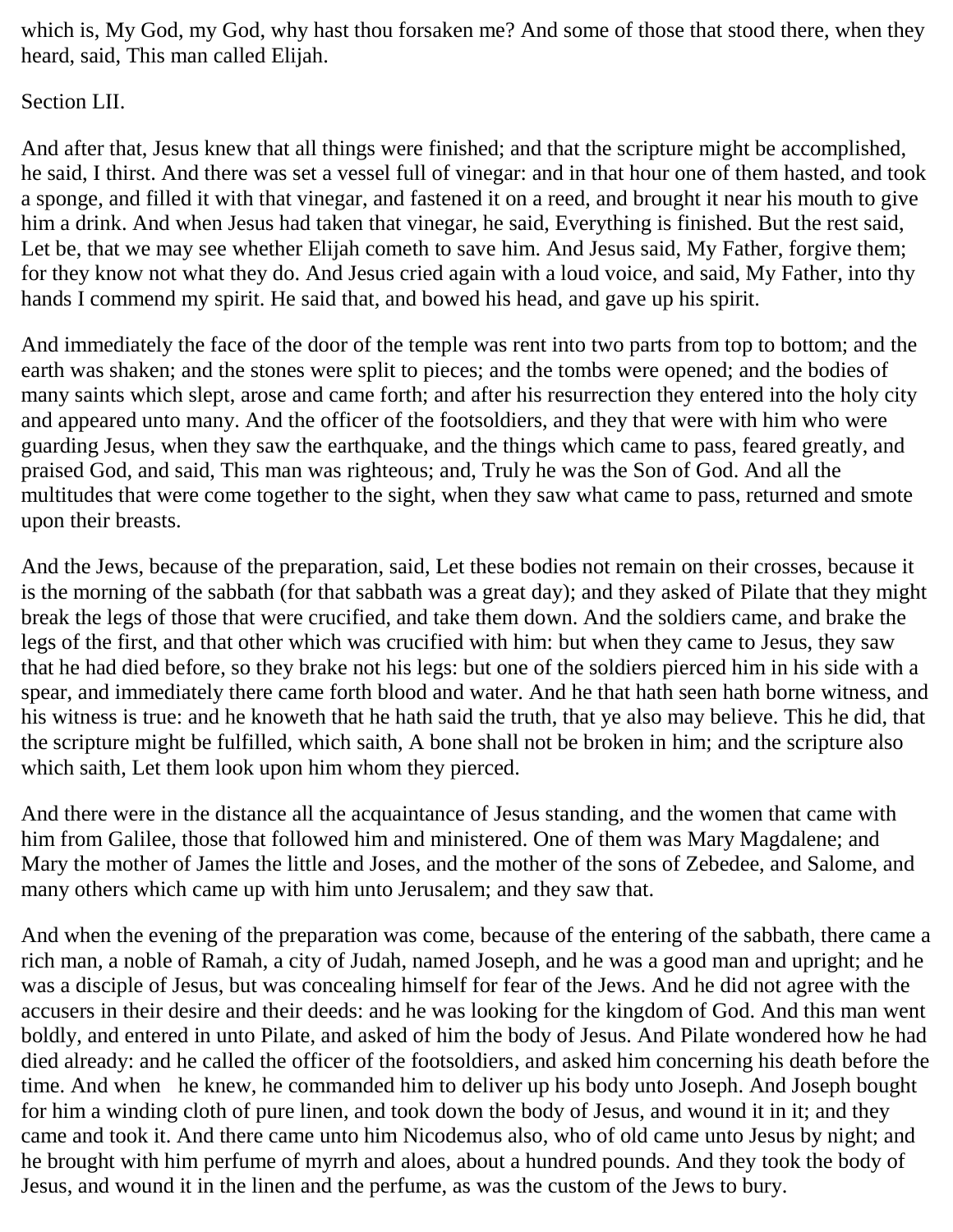And there was in the place where Jesus was crucified a garden; and in that garden a new tomb cut out in a rock, wherein was never man yet laid. And they left Jesus there because the sabbath had come in, and because the tomb was near. And they pushed a great stone, and thrust it against the door of the sepulchre, and went away. And Mary Magdalene and Mary that was related to Joses came to the sepulchre after them, and sat opposite the sepulchre, and saw the body, how they took it in and laid it there. And they returned, and bought ointment and perfume, and prepared it, that they might come and anoint him. And on the day which was the sabbath day they desisted according to the command.

And the chief priests and the Pharisees gathered unto Pilate, and said unto him, Our lord, we remember that that misleader said, while he was alive, After three days I rise. And now send beforehand and guard the tomb until the third day, lest his disciples come and steal him by night, and they will say unto the people that he is risen from the dead: and the last error shall be worse than the first. He said unto them, And have ye not guards? go, and take precautions as ye know how. And they went, and set guards at the tomb, and sealed that stone, with the guards.

And in the evening of the sabbath, which is the morning of the first day, and in the dawning while the darkness yet remained, came Mary Magdalene and the other Mary and other women to see the tomb. They brought with them the perfume which they had prepared, and said among themselves, Who is it that will remove for us the stone from the door of the tomb? for it was very great. And when they said thus, there occurred a great earthquake; and an angel came down from heaven, and came and removed the stone from the door. And they came and found the stone removed from the sepulchre, and the angel sitting upon the stone. And his appearance was as the lightning, and his raiment white as the snow: and for fear of him the guards were troubled, and became as dead men. And when he went away, the women entered into the sepulchre; and they found not the body of Jesus. And they saw there a young man sitting on the right, arrayed in a white garment; and they were amazed. And the angel answered and said unto the women, Fear ye not: for I know that ye seek Jesus the Nazarene, who hath been crucified. He is not here; but he is risen, as he said. Come and see the place where our Lord lay.

### Section LIII.

And while they marvelled at that, behold, two men standing above them, their raiment shining: and they were seized with fright, and bowed down their face to the earth: and they said unto them, Why seek ye the living one with the dead? He is not here; he is risen: remember what he was speaking unto you while he was in Galilee, and saying, The Son of man is to be delivered up into the hands of sinners, and to be crucified, and on the third day to rise. But go in haste, and say to his disciples and to Cephas, He is risen from among the dead; and lo, he goeth before you into Galilee; and there ye shall see him, where he said unto you: lo, I have told you. And they remembered his sayings; and they departed in haste from the tomb with joy and great fear, and hastened and went; and perplexity and fear encompassed them; and they told no man anything, for they were afraid. And Mary hastened, and came to Simon Cephas, and to that other disciple whom Jesus loved, and said unto them, They have taken our Lord from the sepulchre, and I know not where they have laid him. And Simon went out, and that other disciple, and came to the sepulchre. And they hastened both together: and that disciple outran Simon, and came first to the sepulchre; and he looked down, and saw the linen laid; but he went not in. And Simon came after him, and entered into the sepulchre, and saw the linen laid; and the scarf with which his head was bound was not with the linen, but wrapped and laid aside in a certain place. Then entered that disciple which came first to the sepulchre, and saw, and believed. And they knew not yet from the scriptures that the Messiah was to rise from among the dead. And those two disciples went to their place.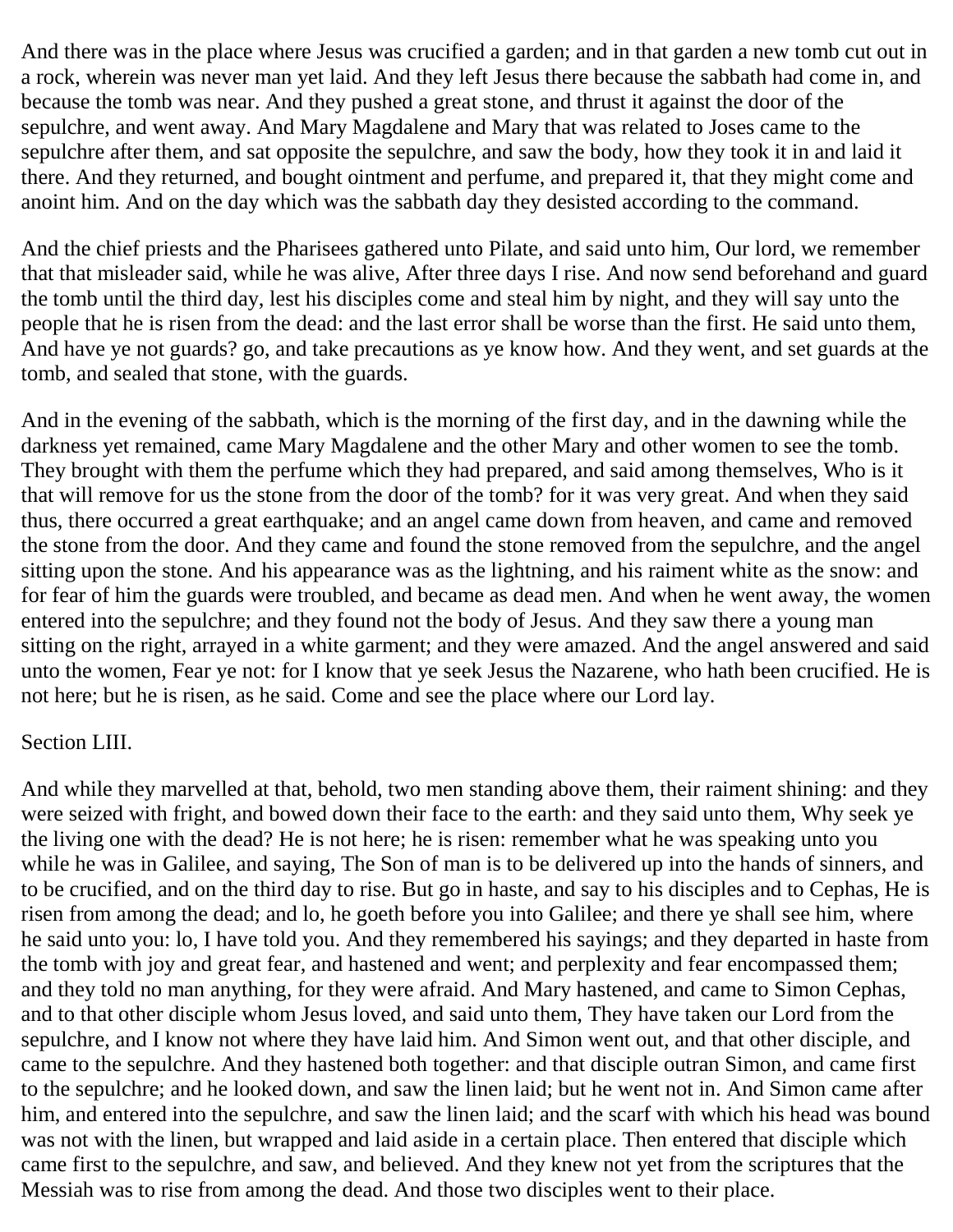But Mary remained at the tomb weeping: and while she wept, she looked down into the tomb; and she saw two angels sitting in white raiment, one of them toward his pillow, and the other toward his feet, where the body of Jesus had been laid. And they said unto her, Woman, why weepest thou? She said unto them, They have taken my Lord, and I know not where they have left him. She said that, and turned behind her, and saw Jesus standing, and knew not that it was Jesus. Jesus said unto her, Woman, why weepest thou? whom seekest thou? And she supposed him to be the gardener, and said, My lord, if thou hast taken him,tell me where thou hast laid him, that I may go and take him. Jesus said unto her, Mary. She turned, and said unto him in Hebrew, Rabboni; which is, being interpreted, Teacher. Jesus said unto her, Touch me not; for I have not ascended yet unto my Father: go to my brethren, and say unto them, I ascend unto my Father and your Father, and my God and your God.

And on the First-day on which he rose, he appeared first unto Mary Magdalene, from whom he had cast out seven demons.

And some of those guards came to the city, and informed the chief priests of all that had happened. And they assembled with the elders, and took counsel; and they gave money, not a little, to the guards, and said unto them, Say ye, His disciples came and stole him by night, while we were sleeping.

And if the judge hear that, we will make a plea with him, and free you of blame. And they, when they took the money, did according to what they taught them. And this word spread among the Jews unto this day.

And then came Mary Magdalene, and announced to the disciples that she had seen our Lord, and that he had said that unto her.

And while the first women were going in the way to inform his disciples, Jesus met them, and said unto them, Peace unto you. And they came and took hold of his feet, and worshipped him. Then said Jesus unto them, Fear not: but go and say to my brethren that they depart into Galilee, and there they shall see me. And those women returned, and told all that to the eleven, and to the rest of the disciples; and to those that had been with him, for they were saddened and weeping. And those were Mary Magdalene, and Joanna, and Mary the mother of James, and the rest who were with them: and they were those that told the apostles. And they, when they heard them say that he was alive and had appeared unto them, did not believe them: and these sayings were before their eyes as the sayings of madness. And after that, he appeared to two of them, on that day, and while they were going to the village which was named Emmaus, and whose distance from Jerusalem was sixty furlongs. And they were talking the one of them with the other of all the things which had happened. And during the time of their talking and inquiring with one another, Jesus came and reached them, and walked with them. But their eyes were veiled that they should not know him. And he said unto them, What are these sayings which ye address the one of you to the other, as ye walk and are sad? One of them, whose name was Cleopas, answered and said unto him, Art thou perchance alone a stranger to Jerusalem, since thou knowest not what was in it in these days? He said unto them, What was? They said unto him, Concerning Jesus, he who was from Nazareth, a man who was a prophet, and powerful in speech and deeds before God and before all the people: and the chief priests and the elders delivered him up to the sentence of death, and crucified him. But we supposed that he was the one who was to deliver Israel. And since all these things happened there have passed three days. But certain women of us also informed us that they had come to the sepulchre; and when they found not his body, they came and told us that they had seen there the angels, and they said concerning him that he was alive. And some of us also went to the sepulchre, and found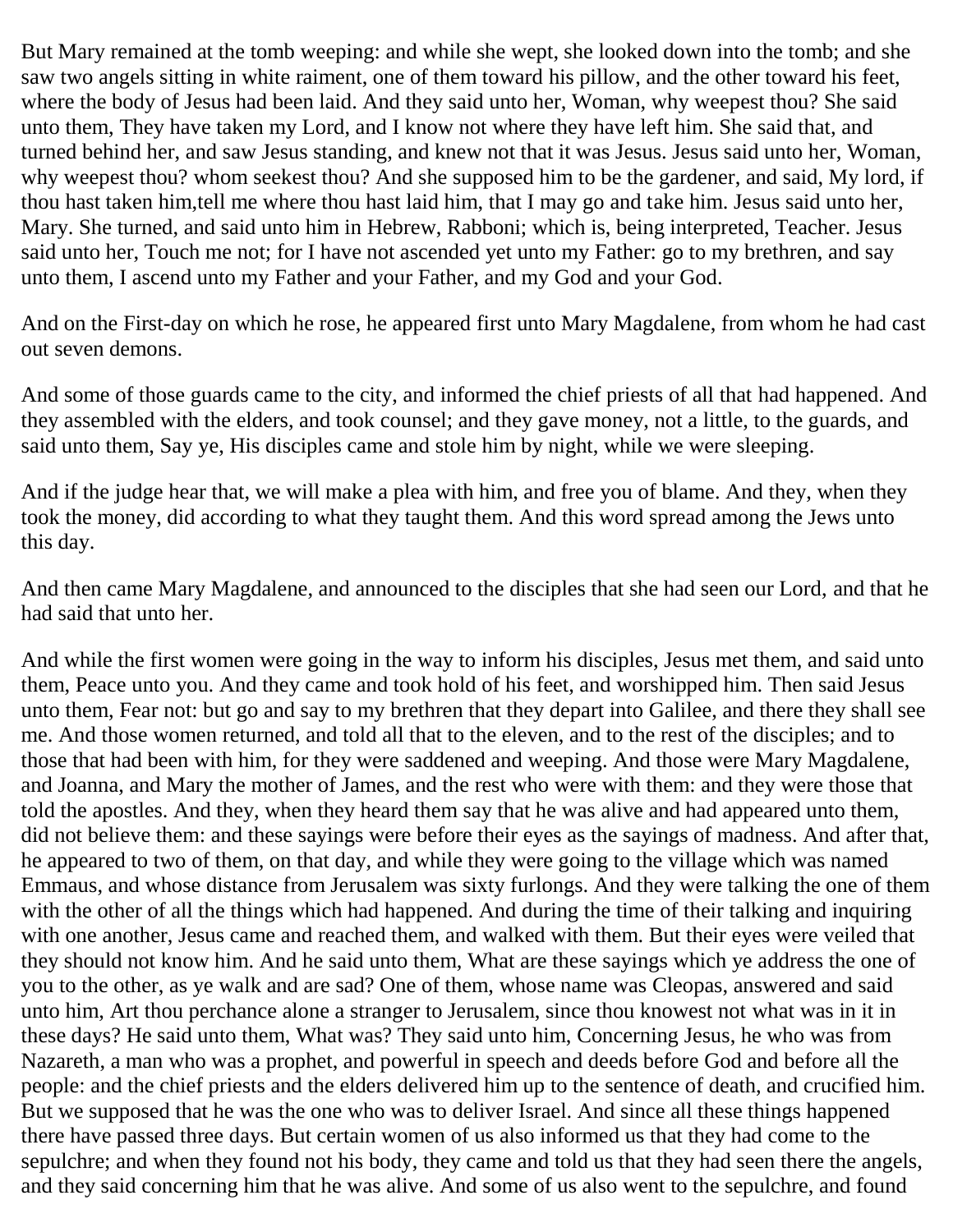the matter as the women had said: only they saw him not. Then said Jesus unto them, Ye lacking in discernment, and heavy in heart to believe! Was it not in all the sayings of the prophets that the Messiah was to suffer these things, and to enter into his Glory? And he began from Moses and from all the prophets, and interpreted to them concerning himself from all the scriptures. And they drew near unto the village, whither they were going: and he was leading them to imagine that he was as if going to a distant region. And they pressed him, and said unto him, Abide with us: for the day hath declined now to the darkness. And he went in to abide with them. And when he sat with them, he took bread, and blessed, and brake, and gave to them. And straightway their eyes were opened, and they knew him; and he was taken away from them. And they said the one to the other, Was not our heart heavy within us, while he was speaking to us in the way, and interpreting to us the scriptures?

And they rose in that hour, and returned to Jerusalem, and found the eleven gathered, and those that were with them, saying, Truly our Lord is risen, and hath appeared to Simon. And they related what happened in the way, and how they knew him when he brake the bread. Neither believed they that also.

## Section LIV.

And while they talked together, the evening of that day arrived which was the First-day; and the doors were shut where the disciples were, because of the fear of the Jews; and Jesus came and stood among them, and said unto them, Peace be with you: I am he; fear not. But they were agitated, and became afraid, and supposed that they saw a spirit. Jesus said unto them, Why are ye agitated? and why do thoughts rise n your hearts? See my hands and my feet, that I am he: feel me, and know that a spirit hath not flesh and bones, as ye see me having that. And when he had said this, he shewed them his hands and his feet and his side. And they were until this time unbelieving, from their joy and their wonder. He said unto them, Have ye anything here to eat? And they gave him a portion of broiled fish and of honey. And he took it, and ate before them.

And he said unto them, These are the sayings which I spake unto you, while I was with you, that everything must be fulfilled, which is written in the law of Moses, and the prophets, and the psalms, concerning me. Then opened he their heart, that they might understand the scriptures; and he said unto them, Thus it is written, and thus it is necessary that the Messiah suffer, and rise from among the dead on the third day; and that repentance unto the forgiveness of sins be preached in his name among all the peoples; and the beginning shall be from Jerusalem. And ye shall be witnesses of that. And I send unto you the promise of my Father. And when the disciples heard that, they were glad. And Jesus said unto them again, Peace be with you: as my Father hath sent me, I also send you. And when he had said this, he breathed on them, and said unto them, Receive ye the Holy Spirit: and if ye forgive sins to any man, they shall be forgiven him; and if ye retain them against any man, they shall be retained.

But Thomas, one of the twelve, called Thama, was not there with the disciples when Jesus came. The disciples therefore said unto him, We have seen our Lord. But he said unto them, If I do not see in his hands the places of the nails, and put on them my fingers, and pass my hand over his side, I will not believe.

And after eight days, on the next First-day, the disciples were assembled again within, and Thomas with them. And Jesus came, the doors being shut, and stood in the midst, and said unto them, Peace be with you. And he said to Thomas, Bring hither thy finger, and behold my hands; and bring hither thy hand, and spread it on my side: and be not unbelieving, but believing. Thomas answered and said unto him, My Lord and my God. Jesus said unto him, Now since thou hast seen me, thou hast believed: blessed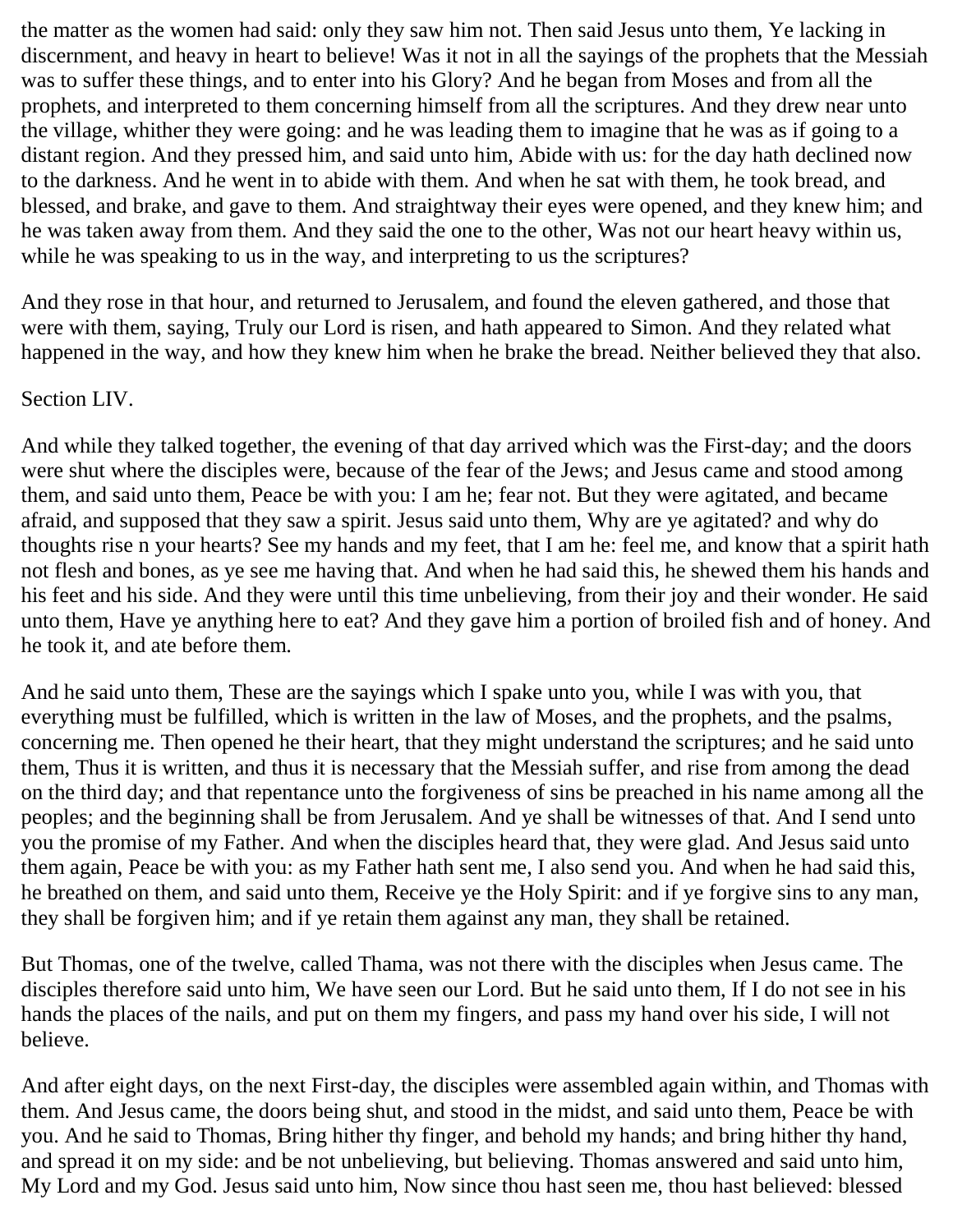are they that have not seen me, and have believed.

And many other signs did Jesus before his disciples, and they are they which are not written in this book: but these that are written also are that ye may believe in Jesus the Messiah, the Son of God; and that when ye have believed, ye may have in his name eternal life.

And after that, Jesus shewed himself again to his disciples at the sea of Tiberias; and he shewed himself unto them thus. And there were together Simon Cephas, and Thomas which was called Twin, and Nathanael who was of Cana of Galilee, and the sons of Zebedee, and two other of the disciples. Simon Cephas said unto them, I go to catch fish. They said unto him, And we also come with thee. And they went forth, and went up into the boat; and in that night they caught nothing. And when the morning arrived, Jesus stood on the shore of the sea: but the disciples knew not that it was Jesus. And Jesus said unto them, Children, have ye anything to eat? They said unto him, No. He said unto them, Cast your net from the right side of the boat, and ye shall find. And they threw, and they were not able to draw the net for the abundance of the fish that were come into it. And that disciple whom Jesus loved said to Cephas, This is our Lord. And Simon, when he heard that it was our Lord, took his tunic, and girded it on his waist (for he was naked), and cast himself into the sea to come to Jesus. But some others of the disciples came in the boat (and they were not far from the land, but about two hundred cubits), and drew that net of fish. And when they went up on the land, they saw live coals laid, and fish laid thereon, and bread. And Jesus said unto them, Bring of this fish which ye have now caught. Simon Cephas therefore went up, and dragged the net to the land, full of great fish, a hundred and fifty-three fishes: and with all this weight that net was not rent. And Jesus said unto them, Come and sit down. And no man of the disciples dared to ask him who he was, for they knew that it was our Lord. But he did not appear to them in his own form. And Jesus came, and took bread and fish, and gave unto them. This is the third time that Jesus appeared to his disciples, when he had risen from among the dead.

And when they had breakfasted, Jesus said to Simon Cephas, Simon, son of Jonah, lovest thou me more than these? He said unto him, Yea, my Lord; thou knowest that I love thee. Jesus said unto him, Feed for me my lambs. He said unto him again a second time, Simon, son of Jonah, lovest thou me? He said unto him, Yea, my Lord; thou knowest that I love thee. He said unto him, Feed for me my sheep. He said unto him again the third time, Simon, son of Jonah, lovest thou me? And it grieved Cephas that he said unto him three times, lovest thou me? He said unto him, My Lord, thou knowest everything; thou knowest that I love thee. Jesus said unto him, Feed for me my sheep. Verily, verily, I say unto thee, When thou wast a child, thou didst gird thy waist for thyself, and go whither thou wouldest: but when thou shalt be old, thou shalt stretch out thy hands, and another shall gird thy waist, and take thee whither thou wouldest not. He said that to him to explain by what death he was to glorify God. And when he had said that, he said unto him, Come after me. And Simon Cephas turned, and saw that disciple whom Jesus loved following him; he which at the supper leaned on Jesus' breast, and said, My Lord, who is it that betrayeth thee? When therefore Cephas saw him, he said to Jesus, My Lord, and this man, what shall be in his case? Jesus said unto him, If I will that this man remain until I come, what is that to thee? follow thou me. And this word spread among the brethren, that that disciple should not die: but Jesus said not that he should not die; but, If I will that this man remain until I come, what is that to thee?

This is the disciple which bare witness of that, and wrote it: and we know that his witness is true.

### Section LV.

But the eleven disciples went into Galilee, to the mountain where Jesus had appointed them. And when